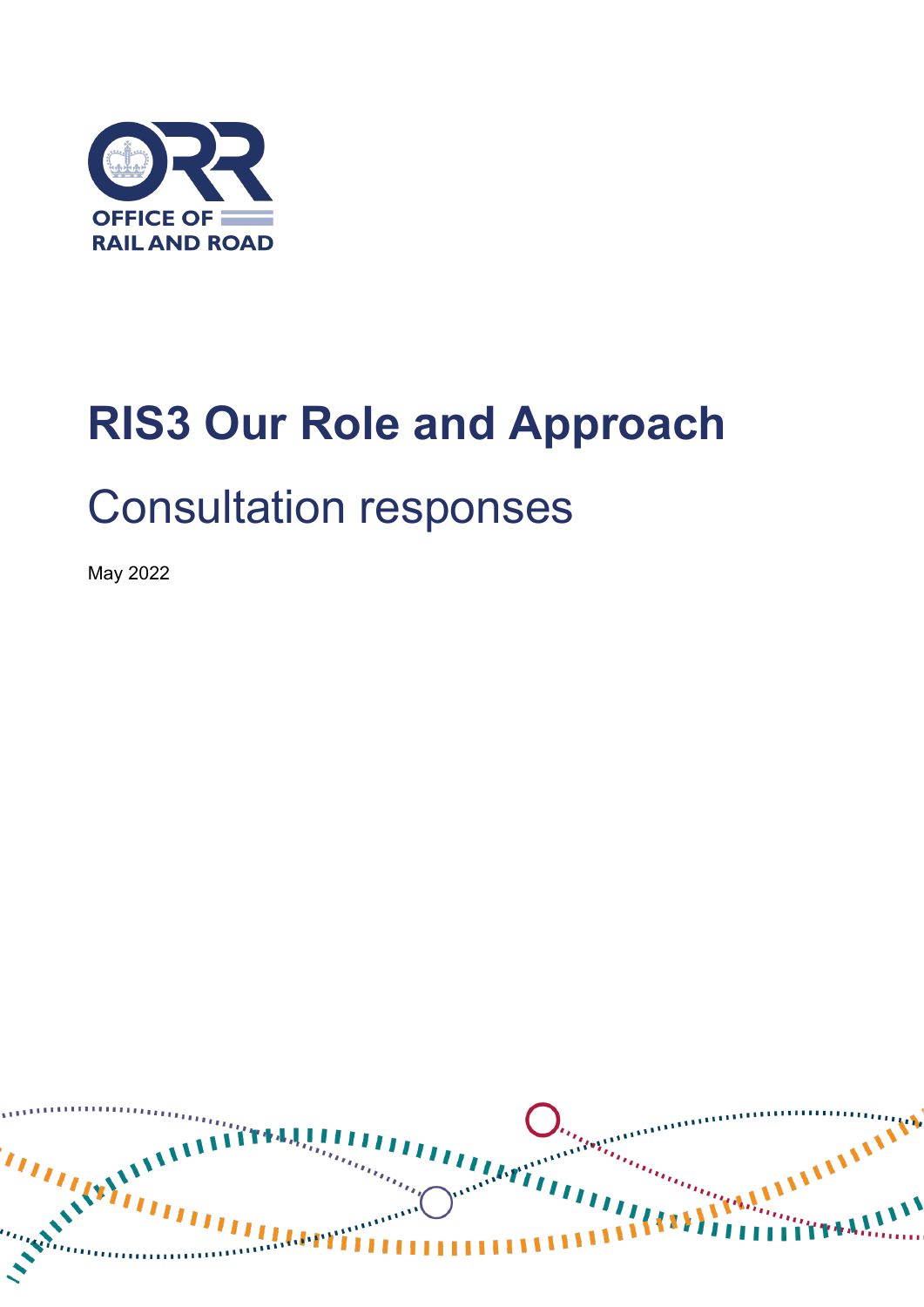## Responses to ORR's consultation on its proposed approach in the development of the third road investment strategy

## **Contents**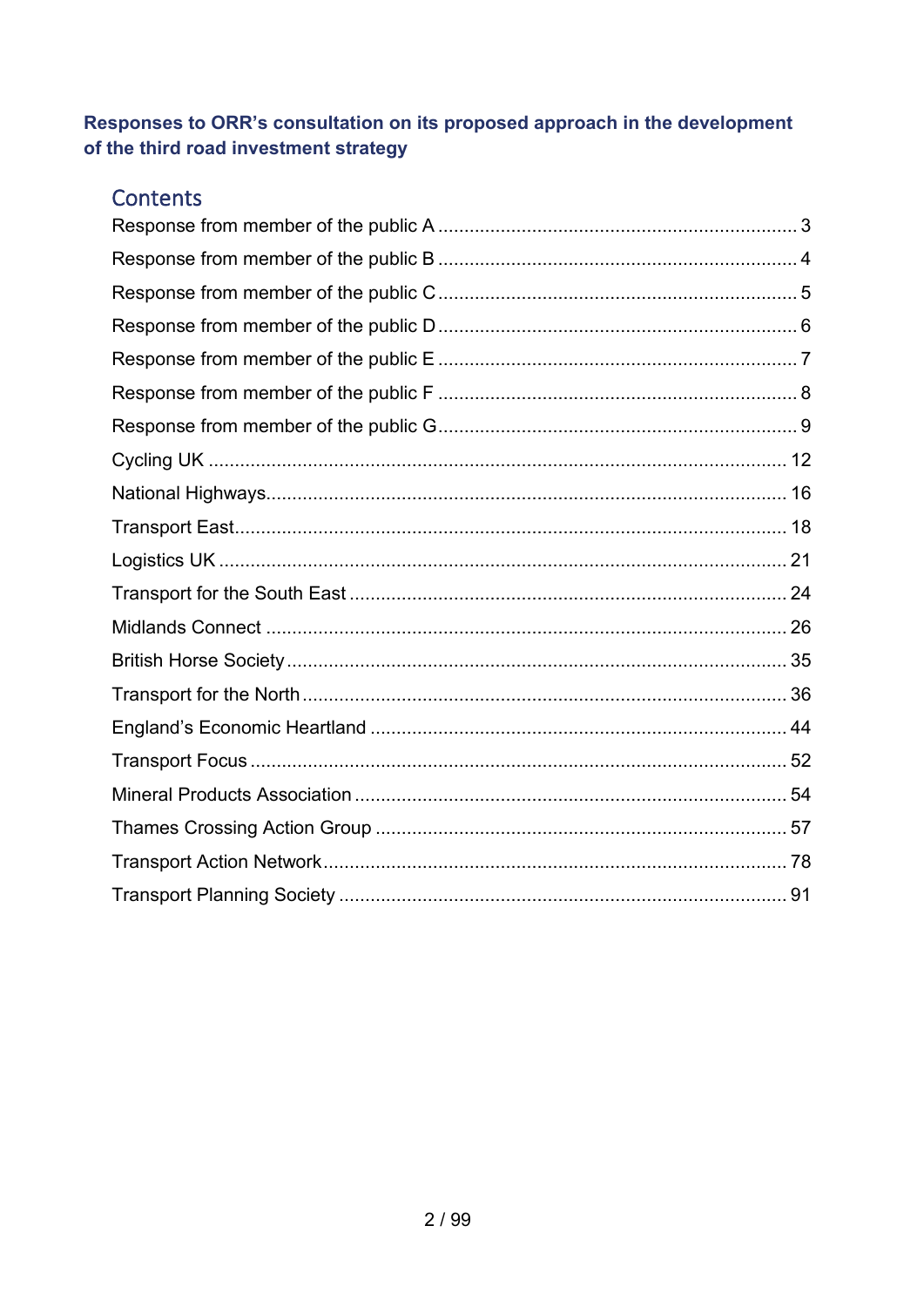# <span id="page-2-0"></span>Response from member of the public A

I am responding to the consultation on your proposed approach to assessing the challenge and deliverability of plans for the third road investment strategy - RIS3.

RIS3 needs to reflect the radical change required for:

- Rapid decarbonisation, to avoid contributing to devastating climate breakdown
- Rapid reversal of biodiversity loss and contribute to ecosystem recovery
- Rapid reduction in air pollution (including particles from tires and brakes)
- Adaptation to a climate with more weather extremes
- Improved quality of life

RIS3 also must take into account that decarbonisation requires that the total number of vehicles (and road miles) must reduce. RIS3 needs to be instrumental in facilitating the transition to public and active travel, by making these alternatives highly attractive. RIS3 may even be able to play a part in facilitating a shift from personal car ownership to shared ownership models.

It is intrinsically difficult for any society to undertake a paradigm shift in vision and behaviours, but it is not impossible. Today it is vital that we undertake such a shift to avoid catastrophe. Like turning the proverbial oil tanker, it will be hard for RIS3 to pivot away from business-as-usual (which is killing us), but if we have the vision we can make the necessary change.

RIS3 needs to incorporate:

- No new major road construction or expansion, with an absolute prohibition on further destruction of ecosystems and mature trees.
- A wholesale shift towards investment in public transport and active travel (including reallocation of road space).
- Adaption of the network to prepare for extreme climate impacts (for example heat). An example of this would be the construction of a network of strategic cycle routes lined with trees to give shade.

I urge the team considering RIS3 to be bold in vision and delivery to create a peoplecentric network. I urge the team to consider with great care the intense harms that will come from climate and biodiversity breakdown.

Yours sincerely,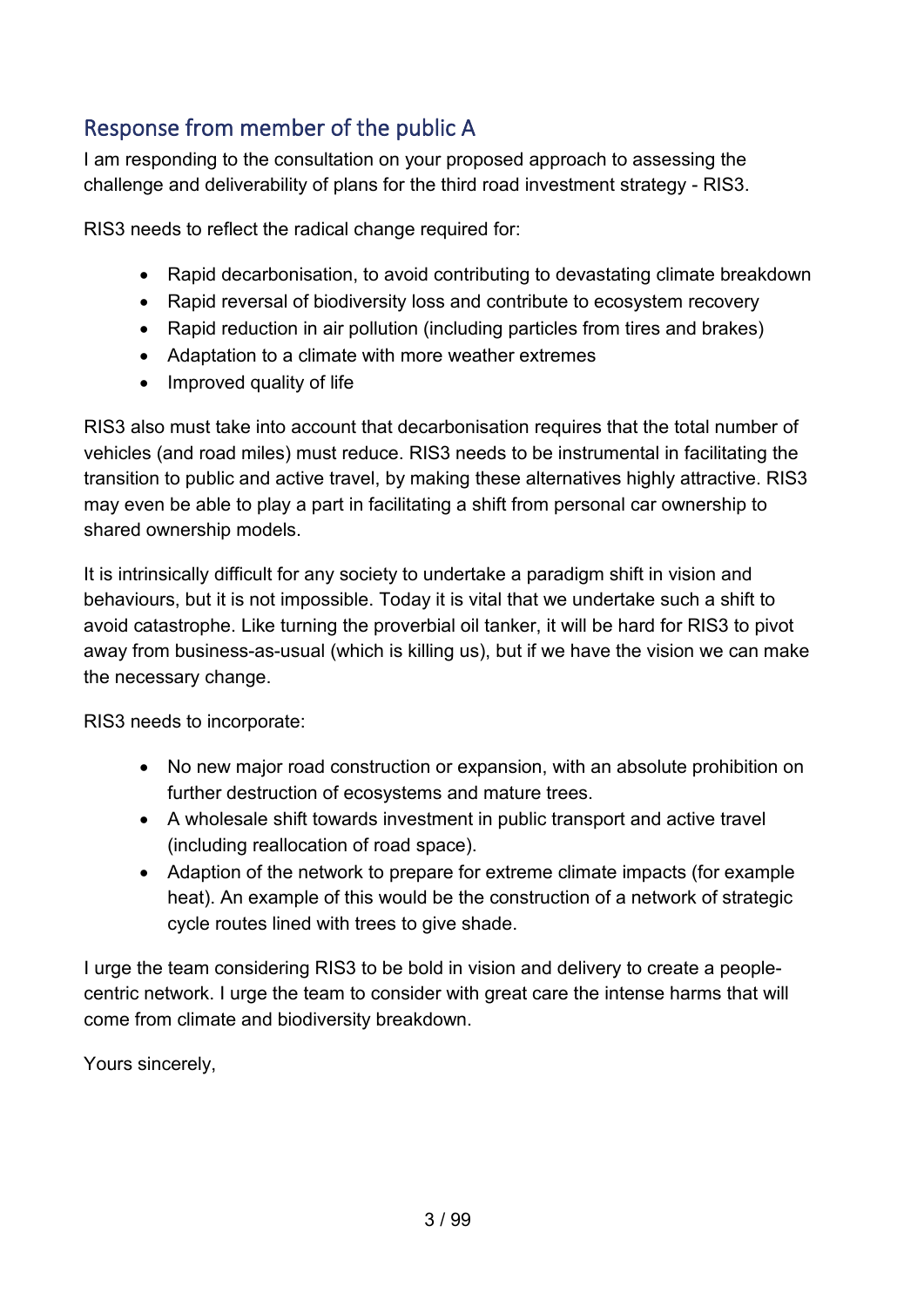## <span id="page-3-0"></span>Response from member of the public B

Dear Sirs,

Please accept my response to the consultation on your proposed approach to assessing the challenge and deliverability of plans for the third road investment strategy - RIS3.

I am very concerned that the Department for Transport seem to be totally ignoring its own government's reports on climate change. It is well known that surface transport is one of the largest sources of carbon emissions in the UK and needs to urgently reduce emissions. It is also well reported that this cannot be achieved through conversion to EVs alone - A report by the Green Alliance evidences how at the same time as accelerating the switch to electric vehicles, we need to cut traffic to meet UK climate targets.

The 2022 UK Climate Change Risk Assessment

- [https://www.gov.uk/government/publications/uk-climate-change-risk-assessment-2022](https://protect-eu.mimecast.com/s/e0GMCANYmhNGvNrFGWmz2?domain=gov.uk)

- states 'climate change must be built into all long-term decisions, such as new housing or infrastructure.'

The Local Government Association stated in their decarbonising transport paper...."There is an urgent need to review and stop doing some of the things which councils and highways and planning departments have always done which are not consistent with climate emergency. If the future depends on reducing travel demand and reducing the dominance of car mode share then the case for expanding roads is, at best, short-term.

So with all of this evidence how then can the Department for Transport be planning huge investment in new roads?

It is obvious to me that the only investment in roads should be for maintenance or repair of existing roads and for re-allocation of road space to active travel and public transport.

It is time for the government to not only talk the talk but walk the walk - it is only when all departments start to act seriously with a view to avoiding the worst effects of the climate and ecological crises that there will be any hope for the future of our species! (If that sounds extreme please listen to what the PM was saying on the run-up to and during COP26).

A government is supposed to act in the interests of the people and for their protection building more road capacity and therefore encouraging more cars with their related carbon emissions is doing the opposite.

Kind regards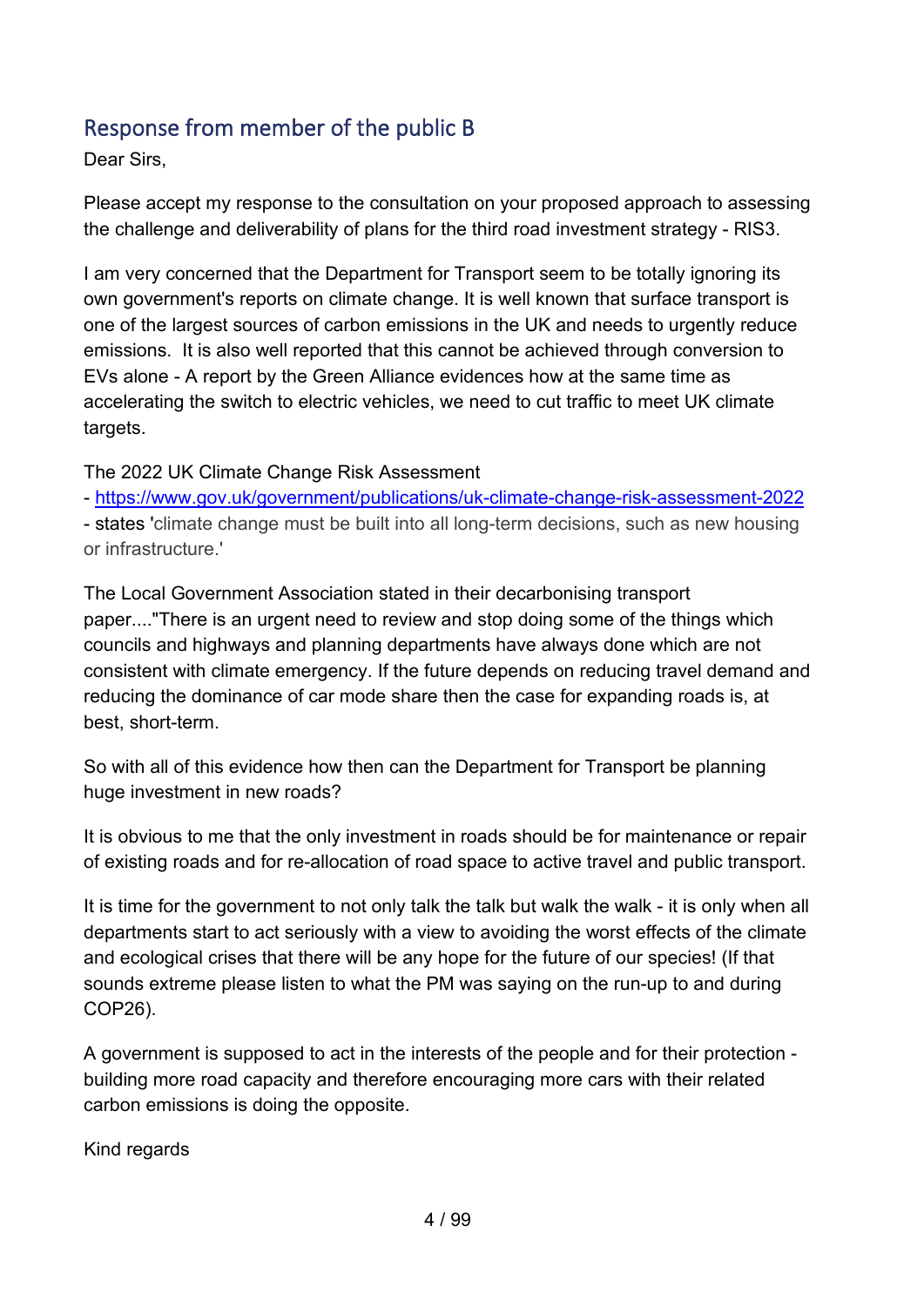# <span id="page-4-0"></span>Response from member of the public C

I think there is a fundamental strategic error in your thinking. Please read carefully the attached. I wrote this about tfl but it is applicable generally.

I expect these comments to be formally replied to in your final report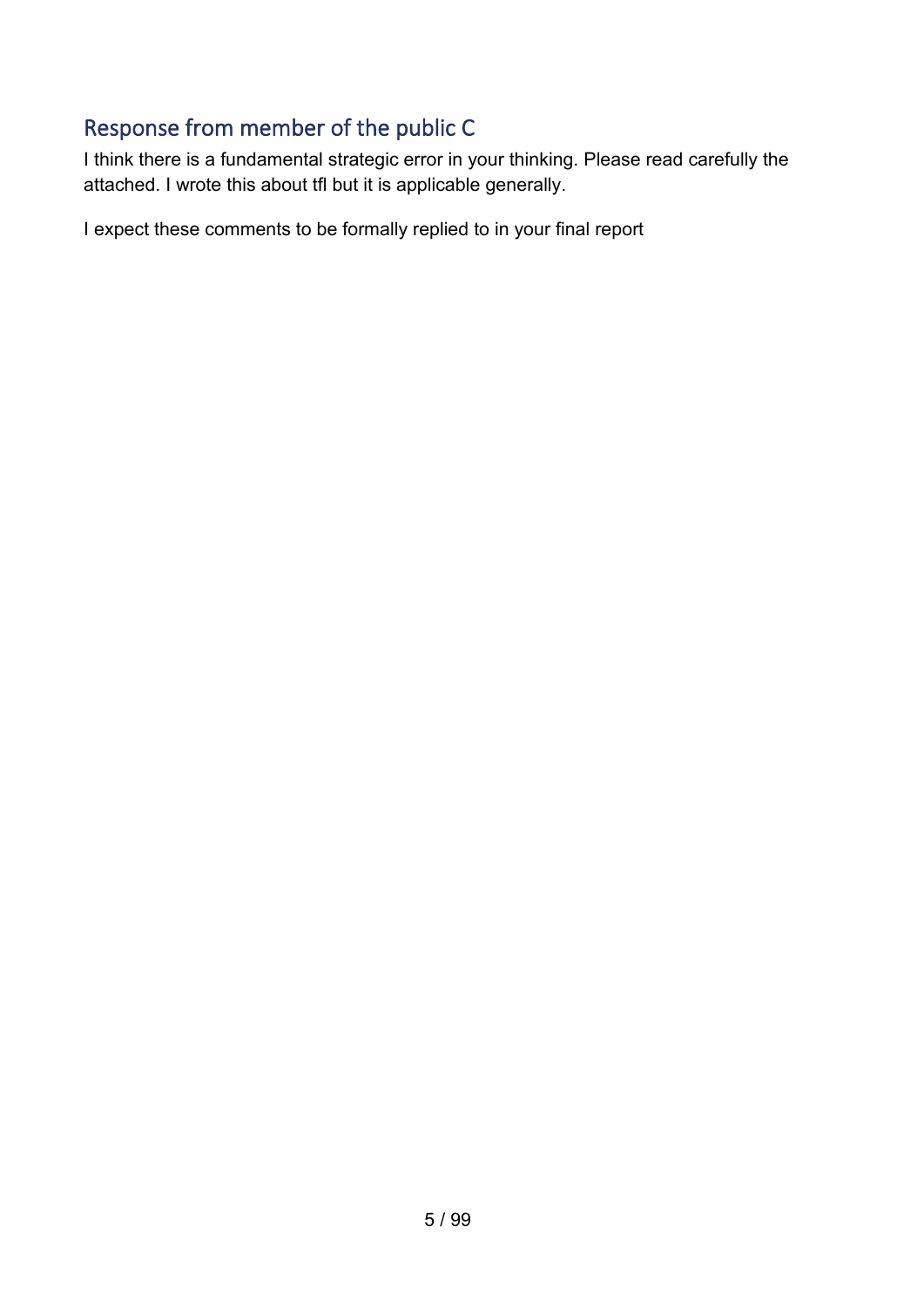# <span id="page-5-0"></span>Response from member of the public D

The consultation document states that it is not the role of the ORR to set roads policy or determine investment priorities. However, it is a shortcoming of the ORR's approach that it does not consider to what extent the investments agreed by government achieve the benefits to road users that are expected. This is a major gap in public oversight.

The National Audit Office from time to time evaluates benefits to users of road investment, for instance its 2019 report on improvements to the A303 [https://www.nao.org.uk/report/south-west-road-improvements-and-the-stonehenge](https://www.nao.org.uk/report/south-west-road-improvements-and-the-stonehenge-tunnel/)[tunnel/](https://www.nao.org.uk/report/south-west-road-improvements-and-the-stonehenge-tunnel/) But NAO oversight is occasional, not systematic.

Detailed analysis of the outcomes of road investment may show major discrepancy between forecast and outturn, for instance for widening the M25 between junctions 23 and 27 [http://drivingchange.org.uk/disappointing-economic-benefits-from-widening-the](http://drivingchange.org.uk/disappointing-economic-benefits-from-widening-the-m25/)m<sub>25</sub>/ One general explanation is the underestimation of the scale of induced traffic [http://drivingchange.org.uk/induced-traffic-after-all-these-years/.](http://drivingchange.org.uk/induced-traffic-after-all-these-years/) Induced traffic reduces travel time savings, supposed main economic benefits of investment, which is why transport models tend to underestimate its magnitude.

One source of induced traffic is the rerouting of local trips, such as commuting, to take advantage of faster travel on widened motorways, pre-empting capacity intended for business users and so undermining the economic case for widening. This is likely to be a general phenomenon in or near areas of high population density, where the strategic road network comes under greatest stress, and where the case for additional capacity seems strongest.

More generally, average travel time, as determined in the National Travel Survey, has remained essentially unchanged for half a century, during which time huge sums have been invested in road infrastructure justified by the saving of travel time. Travel time savings are short-run. In the longer run, over the greater part of the life of the assets, the main benefit of investment that allows faster travel takes the form of increased access to people and places, opportunities and choices.

All in all, there is reason to suppose that the outcomes of road investments may be substantially different from that forecast by the traffic and economic models in use, and that road users are not benefiting from investment in new capacity to the extent intended. The ORR should take on the task of ensuring that road investment appraisal methodologies are fit for purpose.

1 February 2022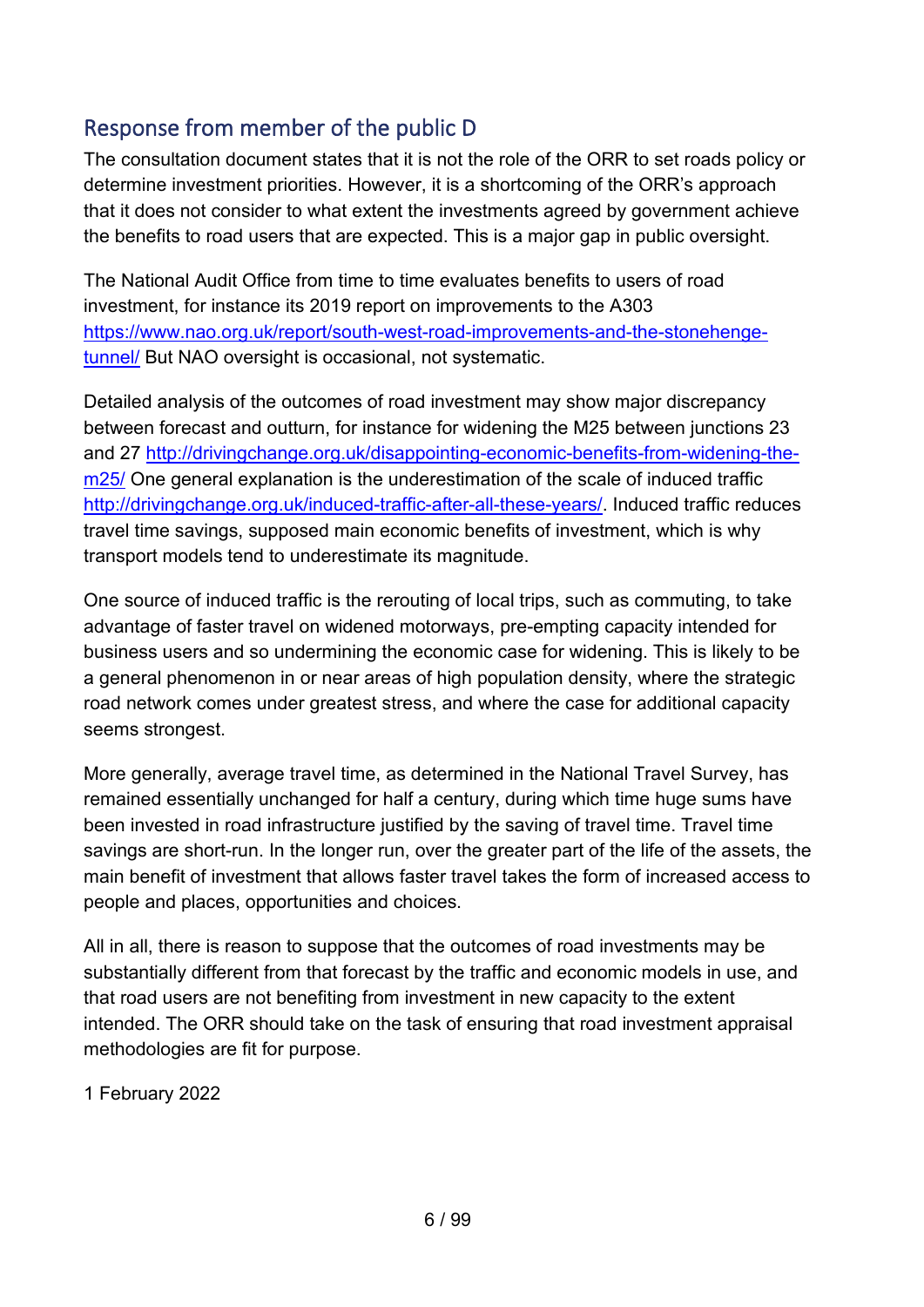## <span id="page-6-0"></span>Response from member of the public E

Dear ORR

I am responding to your consultation about RIS3.

I would like to point out that the system as it is, with National Highways as an armslength body whose only purpose is to build roads, is horribly flawed.

It means that it aims to build as many and the most expensive roads possible (this has been admitted to me by a project leader in person).

In pursuit of this aim it uses underhand, unacceptable methods such as untruths, slanted language, unfair treatment of communities who might protest at its plans, etc. I am attaching a summary (sorry it is so long) of the bad behaviour of Highways England (as it was then) in the Arundel Bypass consultations of 2017 and 2019. We have another consultation going on at the moment – the Statutory Consultation – and the same methods are being employed.

This document has not been published or submitted to the Planning Inspectorate.

The chosen route for the scheme goes through three villages and fantastic countryside. Only 7 per cent of respondents chose it as their favoured option in 2019.

Please reconsider the present system and ask Transport Ministers to abolish National Highways and replace it with a new body, Active Travel England, which should put road building at the bottom of its hierarchy of interventions, both because of climate change, and because the road schemes it promotes are so destructive.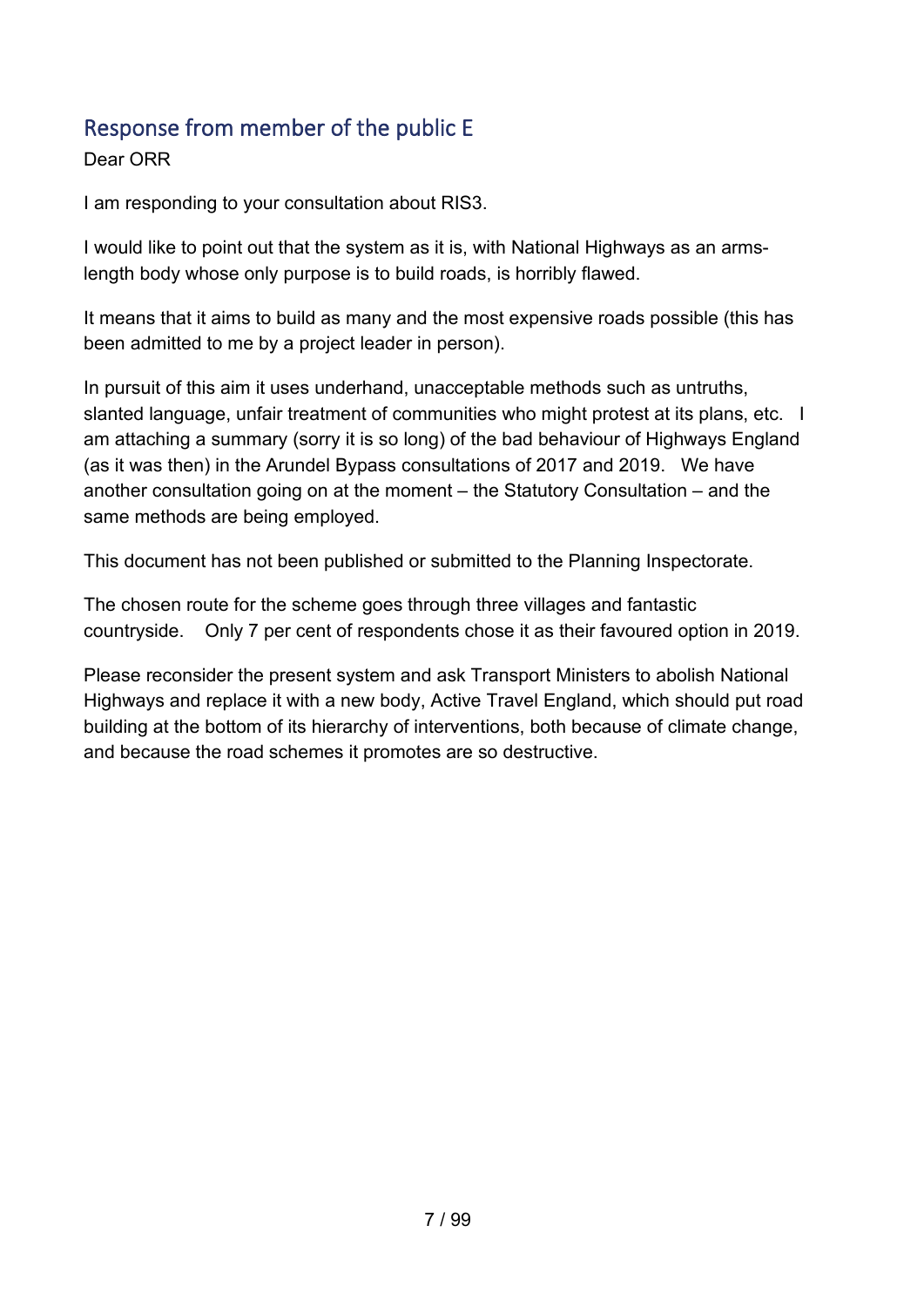## <span id="page-7-0"></span>Response from member of the public F

Hi,

The proposed approach to monitoring doesn't mention climate change or active travel.

Where I live in Northants the SRN has taken over historic road alignments - the A5 and A43 near Towcester, and the A45 between M1 Junction 15 and the Queen Eleanor Roundabout for instance.

These are routes that would provide obvious commuting and shopping routes (especially using e-bikes), but the cycling infrastructure varies between non-existent and poor (on the A45 the shared walking and cycling path is less than 1 metre wide). Whatever standard is used, this doesn't meet it - they should be held to LTN 01/20 as a minimum.

The same applies to the management of heritage railway infrastructure where National Highways seem to be determined to prevent a route being made usable for low-carbon travel even where that costs more money than enabling it.

Given how much transport contributes to the nation's carbon footprint and the DfT's stated aims for transport modal shift, this all seems missing.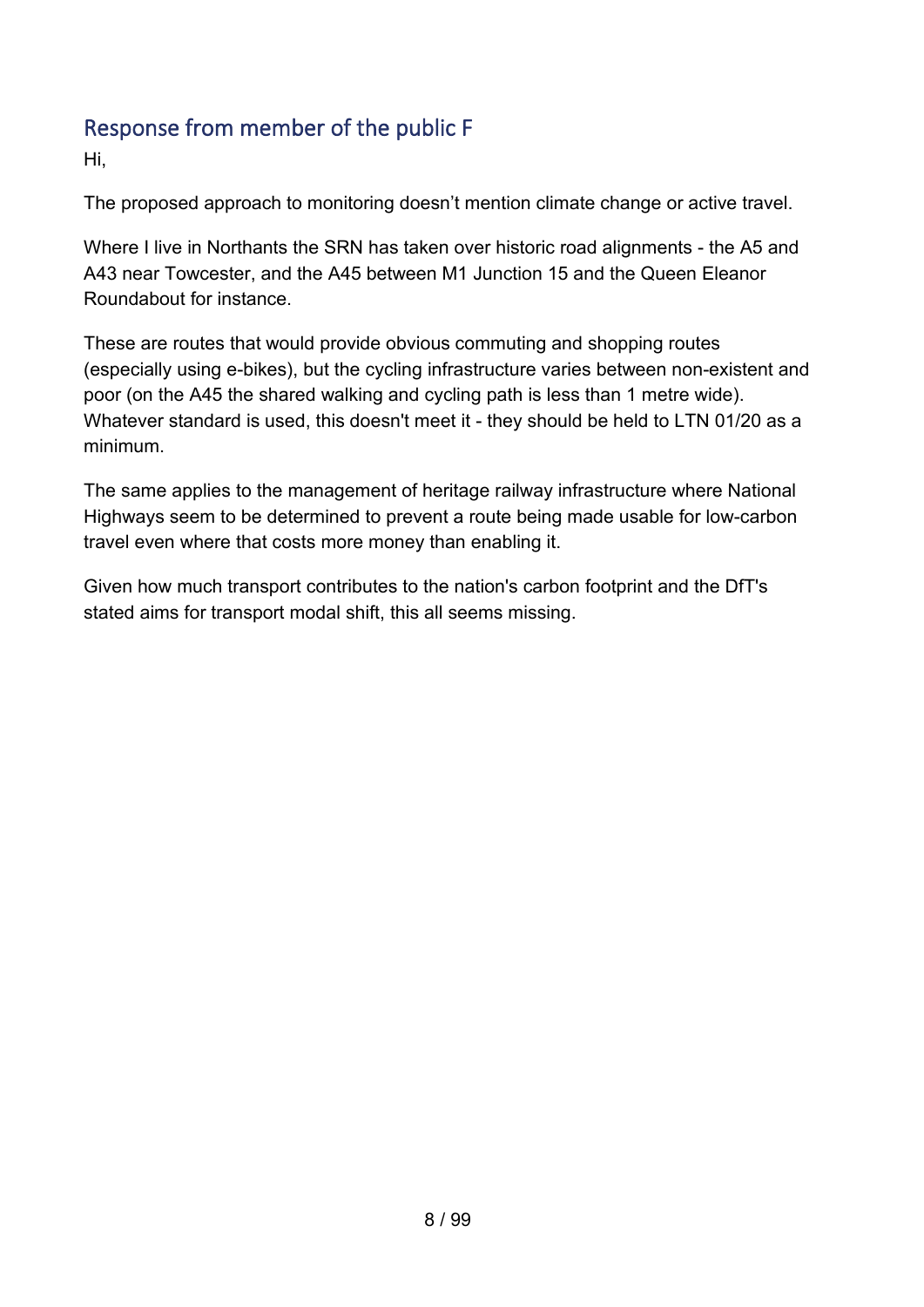# <span id="page-8-0"></span>Response from member of the public G

#### Hello

I am responding to the consultation on your proposed approach to assessing the challenge and deliverability of plans for the third road investment strategy - RIS3.

Below are the main concerns. Basically RIS3 should only involve highway maintenance / repair of existing roads and reallocation of road space to public transport and active travel. No new roads or road expansions should happen as these are incompatible with net zero and the climate emergency.

1. Road building increases carbon emissions both through construction and operational emissions. Surface transport is one of the largest sources of carbon emissions in the UK and needs to urgently reduce emissions. Research by Transport for Quality of Life shows that road investment strategy (RIS2) threatens the UK's commitments on climate change. The report shows the roads programme will add 20 million tonnes of carbon dioxide to UK emissions from the Strategic Road Network (SRN) between now and 2032 whereas those emissions need to be cut by 167 million tonnes to meet climate

targets. [https://www.transportforqualityoflife.com/policyresearch/roadsandtraffi](https://protect-eu.mimecast.com/s/nODrC6XA0FrZEW4FpsopN?domain=transportforqualityoflife.com/) [c/](https://protect-eu.mimecast.com/s/nODrC6XA0FrZEW4FpsopN?domain=transportforqualityoflife.com/) 

- 2. Recently the Department for Transport released a decarbonising transport paper which made several references to reducing the number of cars on the roads (thus reducing carbon emissions and air pollution ) by encouraging people to switch to walking, cycling and public transport where possible. This is the number one strategic goal as well. [https://www.gov.uk/government/publications/transport-decarbonisation](https://protect-eu.mimecast.com/s/PjJPC71BAHAnvRBfWKuEV?domain=gov.uk)[plan](https://protect-eu.mimecast.com/s/PjJPC71BAHAnvRBfWKuEV?domain=gov.uk)
- 3. The Department for Transport in their Decarbonising Transport paper say "Public transport and active travel will be the natural first choice for our daily activities. We will use our cars less and be able to rely on a convenient, costeffective and coherent public transport network." So why use billions of public money building new roads?
- 4. The Welsh Government has frozen all new road building plans to help them meet net zero targets. As part of the plans the Welsh government wants to shift money from new roads to maintaining existing routes and investing in public transport. Why is the English Government not doing this? [https://www.bbc.co.uk/news/uk-wales-politics-57552390](https://protect-eu.mimecast.com/s/sPVZC81D9H6BlkyC21QuQ?domain=bbc.co.uk)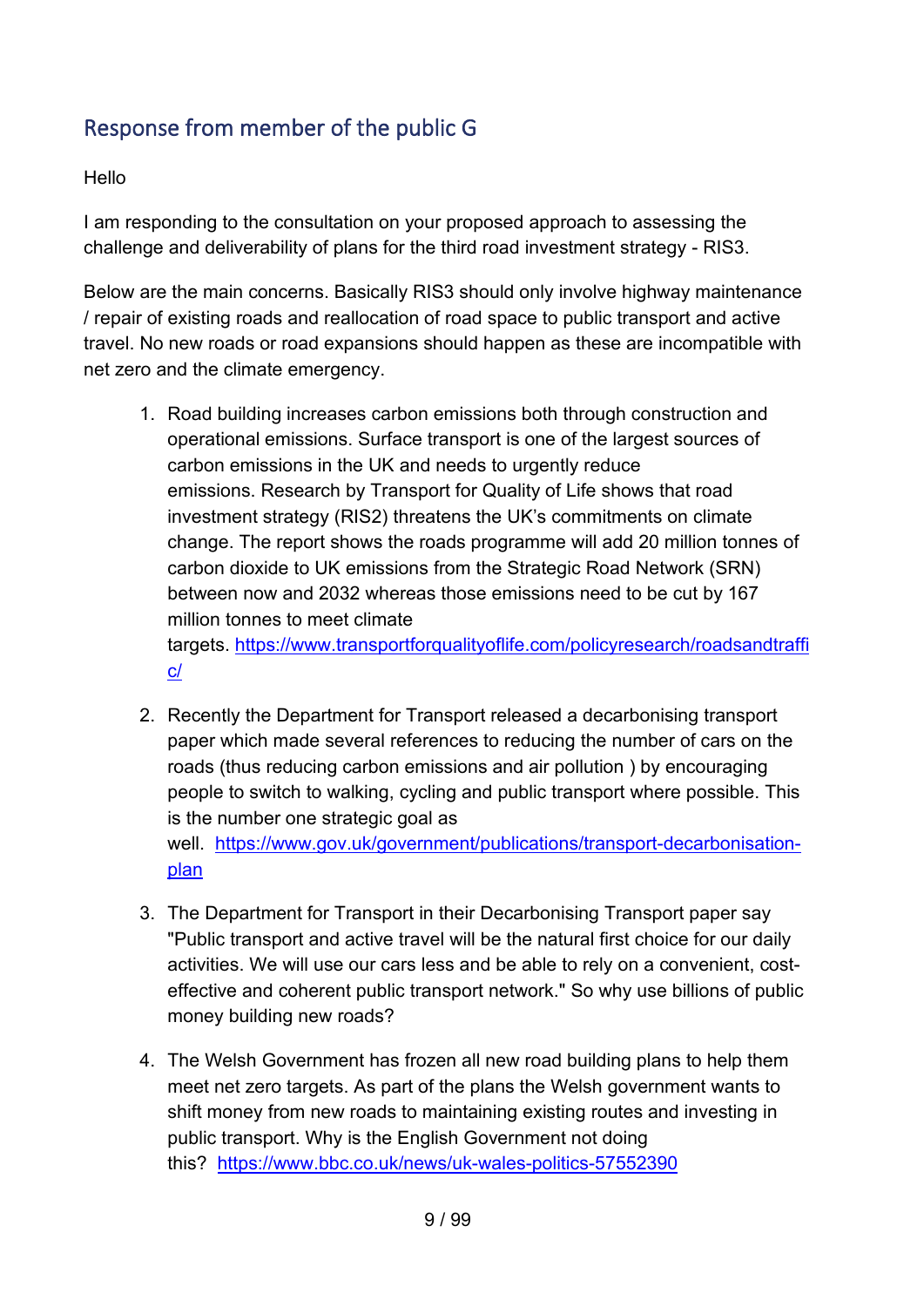5. Scotland plans to a 20% reduction in the number kKM driven in car miles. Why has the English Government not doen the same?

[https://www.transport.gov.scot/media/50872/a-route-map-to-achieve-a-20-per](https://protect-eu.mimecast.com/s/URKQC91E2HkrvOwiO2i63?domain=transport.gov.scot)[cent-reduction-in-car-kms-by-2030.pdf](https://protect-eu.mimecast.com/s/URKQC91E2HkrvOwiO2i63?domain=transport.gov.scot) 

- 6. "The Government's current approach to transport decarbonisation relies heavily on a consumer switch to the purchase of electric passenger cars and vans as a consequence of banning the sale of certain petrol- and dieselfuelled vehicles by 2030. Such heavy reliance on a single policy lever to deliver such a substantial policy outcome appears unwise. " From The Commons Environmental Audit Committee report on a green recovery: [https://committees.parliament.uk/publications/4712/documents/4743](https://protect-eu.mimecast.com/s/i-AsC0Yr9hGYKyAiOoXpc?domain=committees.parliament.uk/) [0/default/](https://protect-eu.mimecast.com/s/i-AsC0Yr9hGYKyAiOoXpc?domain=committees.parliament.uk/)
- 7. A report by the Green Alliance evidences how at the same time as accelerating the switch to electric vehicles, we need to cut traffic to meet UK climate targets. If road traffic must be reduced to meet climate targets, why build roads for extra traffic capacity? The uptake of electric vehicles to 100% by 2030 is less achievable than transport modal shift. [https://green](https://protect-eu.mimecast.com/s/RpJ9CgZ9kFA4rBzf7Dgrm?domain=green-alliance.org.uk)[alliance.org.uk/Not\\_going\\_the\\_extra\\_mile.php](https://protect-eu.mimecast.com/s/RpJ9CgZ9kFA4rBzf7Dgrm?domain=green-alliance.org.uk)
- 8. The Local Government Association stated in their decarbonising transport paper...."There is an urgent need to review and stop doing some of the things which councils and highways and planning departments have always done which are not consistent with climate emergency. If the future depends on reducing travel

demand and reducing the dominance of car mode share then the case for expanding

roads is, at best, short-term. Similarly, building new car dependent housing simply adds to the scale of the challenge."

[https://www.local.gov.uk/publications/decarbonising-transport-getting-carbon](https://protect-eu.mimecast.com/s/sHDcCjZ9nFnZ2OxFjbqHa?domain=local.gov.uk)[ambition-right](https://protect-eu.mimecast.com/s/sHDcCjZ9nFnZ2OxFjbqHa?domain=local.gov.uk) 

#### **Co-benefits of reducing the number of private vehicles on the roads**

Failure to stay below 1.5°C of global heating will have enormous social and economic costs. In contrast, the health and economic benefits of fewer and cleaner vehicles are sufficient to justify road traffic reduction policies in their own right, regardless of carbon reduction. The benefits include:

Better air quality: air pollution leads to around 28,000 to 36,000 early deaths per year at a cost of £20 billion or more , and road traffic is a major source of pollution. Meeting the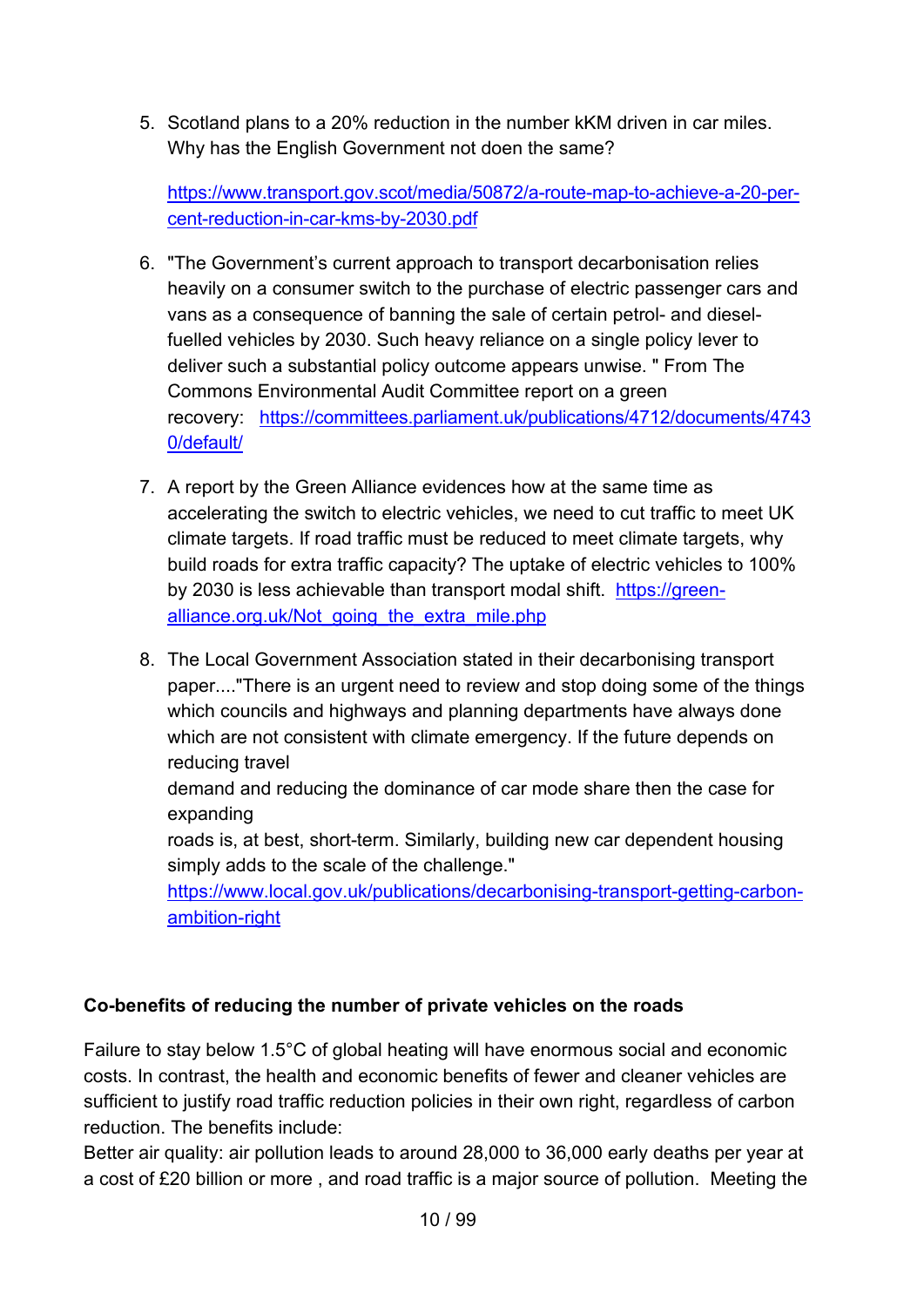Climate Change Act targets could cut NO2 and particulate matter (PM2.5) significantly, with significant public health benefits.

Safer roads: less traffic and lower speeds would reduce road deaths and injuries, estimated to cost society £31 billion a year.

Healthier population: more active travel would reduce levels of obesity-related diseases. Shifting less than 2% of car miles to walking and cycling has been estimated to provide health benefits worth over £2.5 billion per year in 2030.

Quieter neighbourhoods: less traffic would reduce noise. At low speeds (<20 mph), electric vehicles are quieter than petrol and diesel vehicles.

More convivial public spaces: demand management would reduce the space needed for parking and multi-lane roads in towns and cities, enabling creation of high-quality public realm. This means more space for outdoor seating, recreational areas and more footfall for shops and restaurants.

A fairer transport system: nearly a quarter of households (and nearly half of low income households) don't have access to a car. These low-income households would benefit the most from measures to provide affordable good quality alternatives to driving.

Benefits to drivers: less traffic would mean fewer delays from congestion for essential road users. Nearly half of motorists find driving stressful, and more than half would like to reduce their car use, but feel constrained by the lack of alternative ways to meet their transport needs. An RAC survey found the majority of drivers would swap to public transport if the services were better.

Kind regards,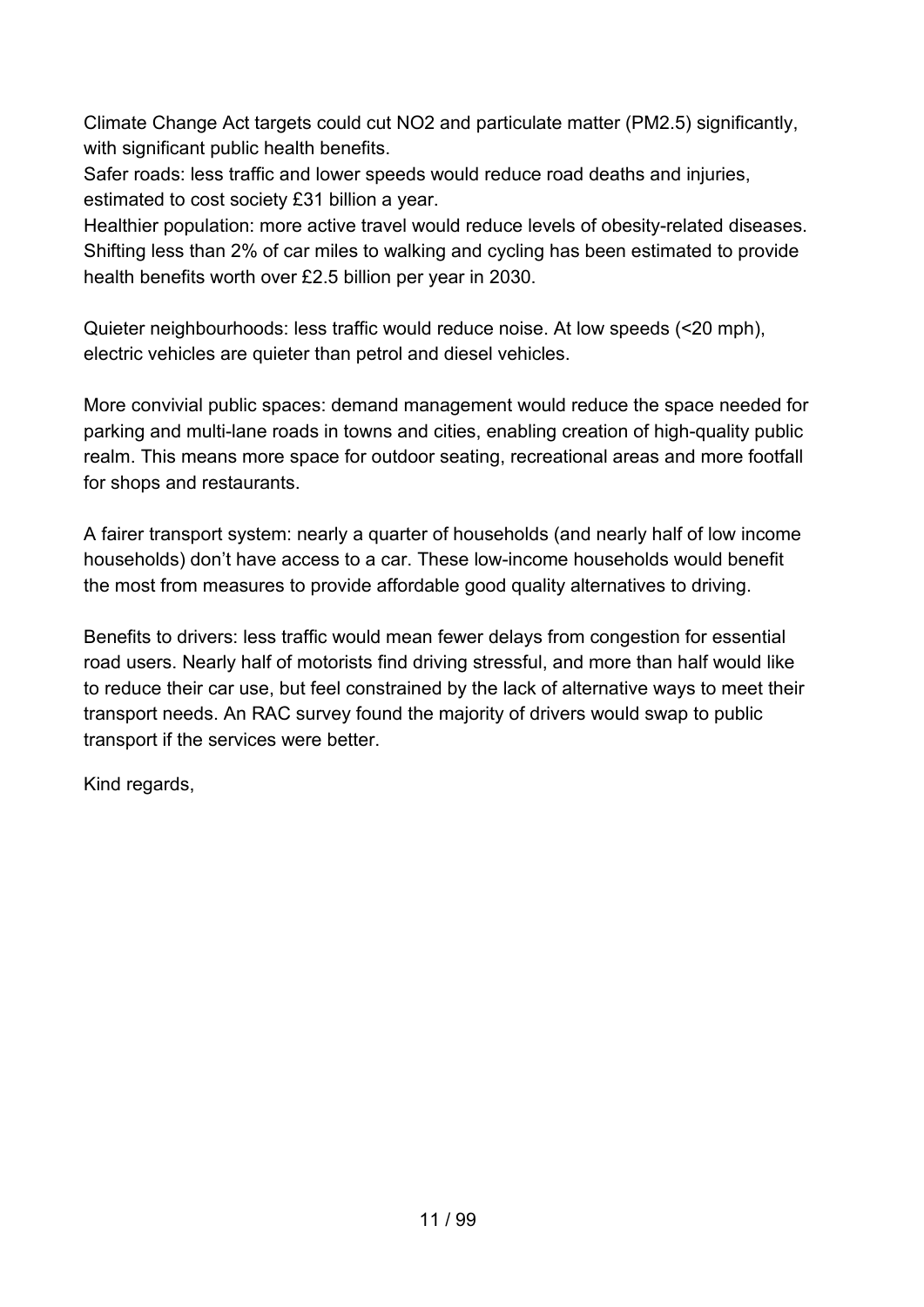# <span id="page-11-0"></span>Cycling UK **About Cycling UK**

Cycling UK was founded in 1878 and has over 70,000 members. Historically known as 'CTC' or the 'Cyclists' Touring Club', Cycling UK's central charitable mission is to make cycling a safe, accessible, enjoyable and 'normal' activity for people of all ages and abilities. Our interests cover cycling both as a form of day-to-day transport and as a leisure activity, which can deliver health, economic, environmental, safety and quality of life benefits, both for individuals and society.

#### **Background**

Cycling UK recognises the work that National Highways (formerly Highways England) has done in the past 6 years to develop new [audit procedures](https://www.standardsforhighways.co.uk/dmrb/search/5f33456d-32f9-4822-abf6-e12510f5c8dc) and [design standards](https://www.standardsforhighways.co.uk/dmrb/search/4b59ebc3-065b-467f-8b43-09d2802f91c8) which should, in theory, ensure consideration of opportunities to improve conditions for walking, cycling and horse-riding when planning and designing all National Highways schemes, and that all such provision is well designed to meet cycle users' needs.

However we are dismayed that National Highways has completely failed to put in place indicators or monitoring arrangements to determine whether its efforts to improve provision for pedestrians, cyclists and equestrians are achieving the desired outcomes of increasing walking, cycling and equestrian movement along and across the corridors of the Strategic Road Network (SRN), or improving the safety of doing so. Hence neither we nor anyone else has any evidence to enable us to assess whether National Highways' investment in walking, cycling or equestrian provision has been effective or cost-effective.

We are further concerned that ORR has not held National Highways to account for this failure. This is despite a specific requirement, made by the Department for Transport (DfT) in 2015, in its Performance Specification for the 1st Roads Investment Strategy (RIS1), that National Highways should *"develop new metrics for future Road Periods, to help demonstrate that it is supporting the government's aspiration for improving provision for cyclists, walkers, and other vulnerable users more generally on and around the SRN"* (see [RIS1 Performance Specification](https://assets.publishing.service.gov.uk/government/uploads/system/uploads/attachment_data/file/382814/dft-ris-performance-specification.pdf) p25, or p26 of the PDF).

National Highways also failed to put in place performance indicators to measure whatever outcomes were meant to be achieved by the £675m invested in its RIS1 [Designated Funds programme,](https://nationalhighways.co.uk/designated-funds/) let alone monitoring arrangements to show whether these outcomes were actually achieved. It was over a year after the Designated Funds started operating before National Highways even enlisted consultants to advise on what performance metrics and monitoring arrangements it should put in place to measure the impact of its £175m Designated Fund for Cycling, Safety and Integration (CSI).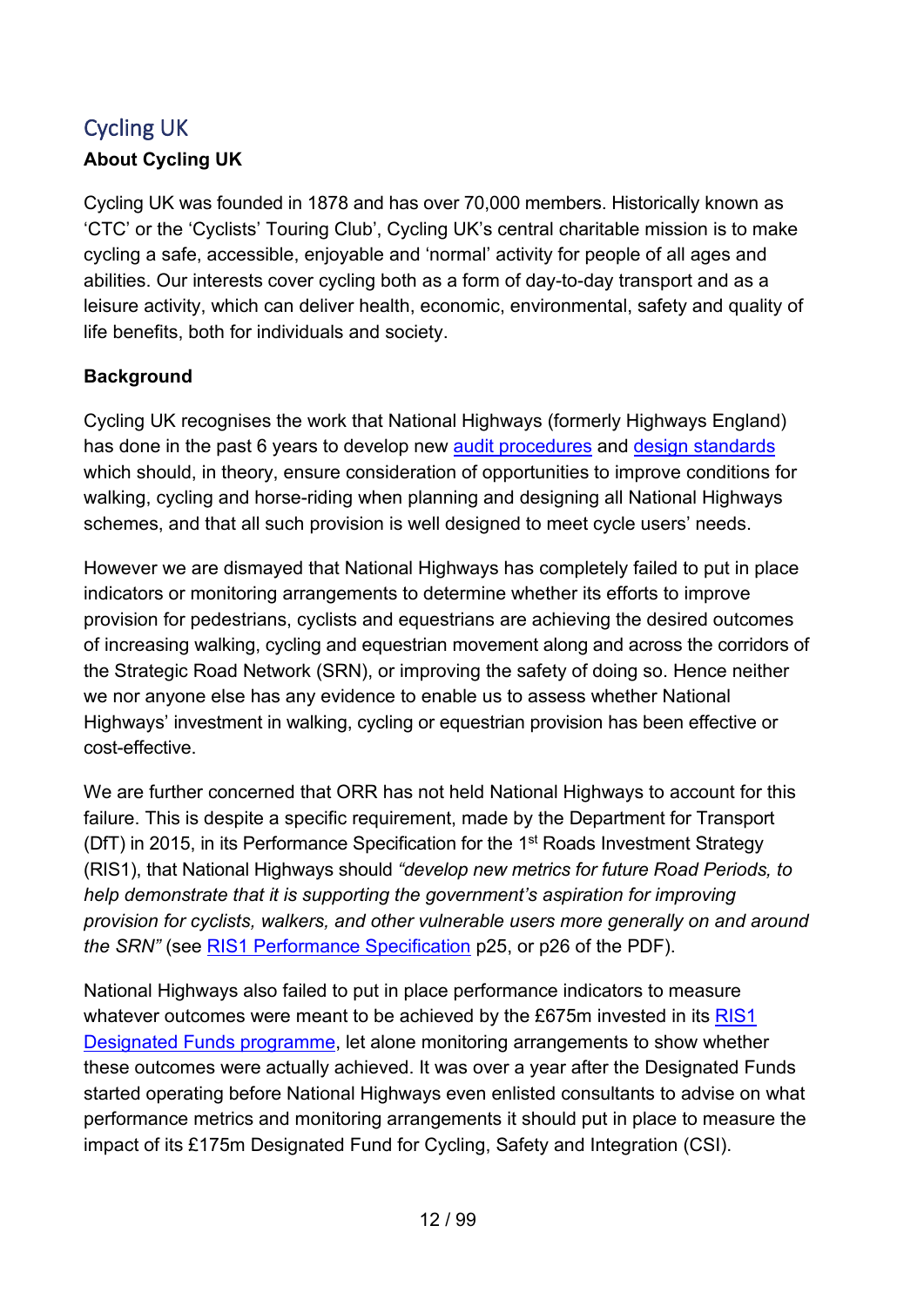National Highways later [reported](https://nationalhighways.co.uk/media/x5vfxwg1/df-ris1-review-summary-report_final_20210917.pdf) that it delivered 160 cycling schemes through its CSI Fund. However we have no evidence on whether or not these schemes have 'worked' in terms of either boosting cycle use or improving safety for cycle users. There is a similar lack of outcome monitoring data for the other Designated Funds.

Here too, ORR has not acted to hold National Highways to account for this failure.

As a consequence, we have entered 2<sup>nd</sup> Roads Investment Strategy (RIS2) period, still without any arrangements for monitoring whether or not National Highways is successfully increasing cycling and other non-motorised travel, or the safety of such travel, either through its overall RIS2 programme or specifically through its Designated Funds programmes.

We raised our concerns about this many times during the RIS2 period, both with DfT, with National Highways themselves, and at meetings of Passenger Focus which were attended by representatives of ORR, and at meetings held by ORR itself (though these have been a lot less frequent than meetings arranged by Passenger Focus). We repeatedly argued that it was completely inappropriate that National Highways was (and still is) simply using the number of pedestrian, cyclist or equestrian casualties on the SRN as a metric of pedestrian, cyclist or equestrian safety. This metric provides no information on whether (for instance) a reduction in cyclist casualties amounts to an improvement in cycle safety or simply a reduction in cycle use (which would be undesirable). Conversely, an increase in cyclist casualties should not necessarily be seen as bad news. If that increase in cyclist casualties had coincided with a greater percentage increase in cycle use, that would still amount to a reduction in the risk of cycling (e.g. the risk of a cyclist casualty per mile or per trip cycled).

DfT recognised as long ago as 2009 (in its document ["A safer way: consultation on](https://webarchive.nationalarchives.gov.uk/ukgwa/20100202185027/http:/www.dft.gov.uk/consultations/closed/roadsafetyconsultation/)  [making Britain's roads the safest in the world"](https://webarchive.nationalarchives.gov.uk/ukgwa/20100202185027/http:/www.dft.gov.uk/consultations/closed/roadsafetyconsultation/)) that such indicators could create a "perverse incentive to improve our casualty record by limiting walking and cycling". Instead, it proposed a new target (which was subsequently adopted) to be measured in terms of "the rate of KSI per distance travelled by pedestrians and cyclists". It is wholly unacceptable that, 13 years later, National Highways has not managed to do likewise.

We recognise, of course, that adopting a similar rate-based indicator for National Highways' performance would require good data on cycle, pedestrian and equestrian movement along and across the corridors of the SRN. However these data were also necessary to provide a direct measure of whether National Highways was managing to increase cycling, walking and equestrian travel along and across SRN corridors. Without it, it was (and still is) impossible for National Highways and its stakeholders (including DfT and ORR, as well as bodies like Cycling UK), to tell whether National Highways is successfully boosting walking, cycling and equestrian travel, or whether it is improving the safety of travel by these modes.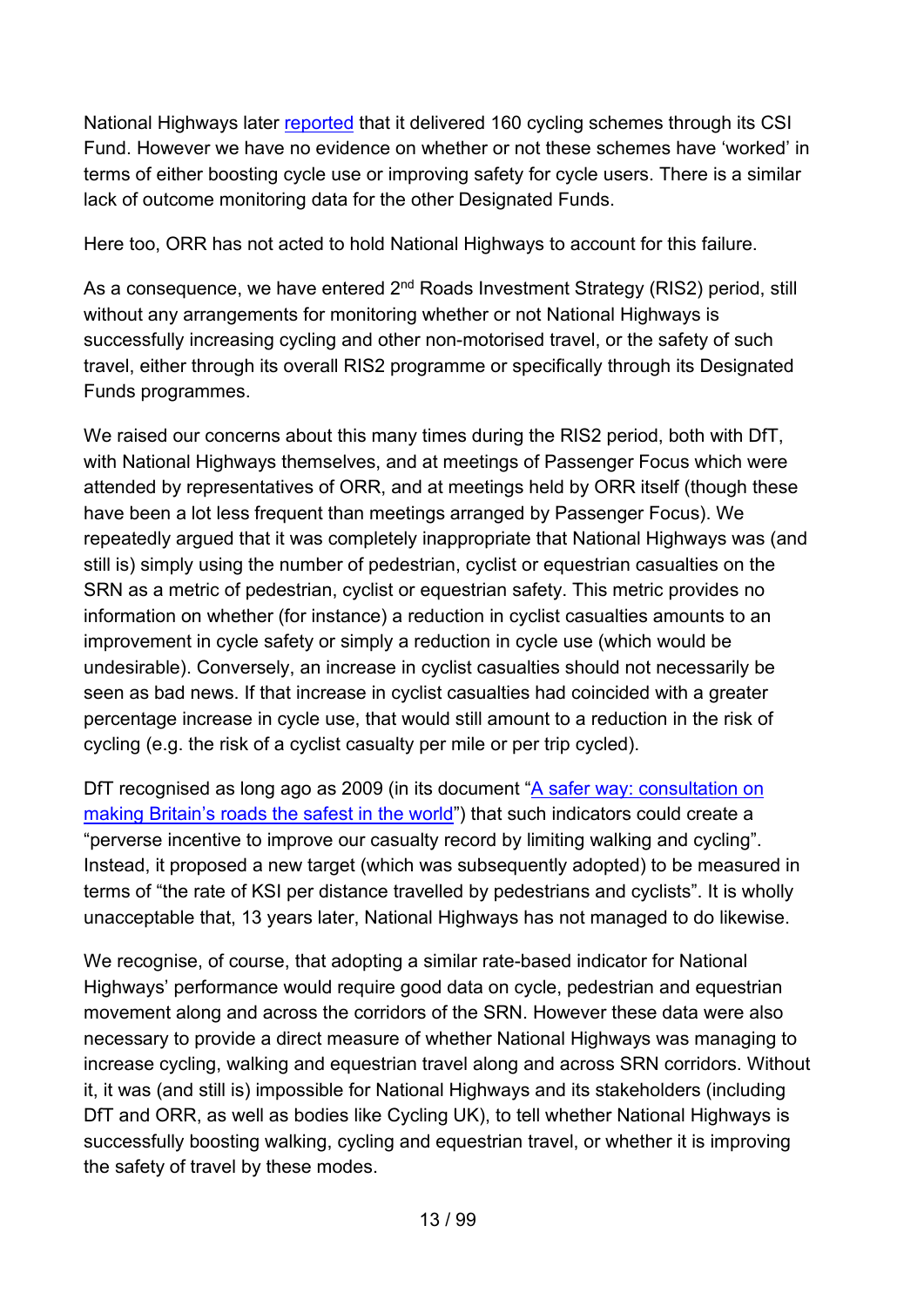Throughout the period of RIS2, we repeatedly urged National Highways to invest in the capacity to measure cycling, walking and equestrian movement along and across the SRN. We also repeatedly urged ORR, Transport Focus and DfT itself to ensure that National Highways did so. Yet, when it came to finalising RIS2 (in January 2021), National Highways was still pleading that it was unable to adopt new cycle safety indicators, as it did not have adequate data on cycle use.

It is vital that ORR now steps in to ensure that this situation does not persist any longer.

## **What next?**

Although the lack of data on pedestrian, cycle and equestrian use made it impossible to include appropriate metrics for the usage and safety of travel by these modes in RIS2, we understood that Highways England was putting in place to build up its capacity to monitor walking, cycling and equestrian activity, with a particular focus on measuring whether these increased in locations where improved provision was being made.

We urge ORR to ensure that National Highways makes sufficient progress on this programme during the RIS2 period, so that it will be able to adopt meaningful indicators of pedestrian, cyclist and equestrian usage and safety when it comes to RIS3.

We also urge ORR to challenge National Highways to set clear performance indicators and monitoring arrangements to clarify the objectives of its Designated Funds programmes. Given the Government's 'Net Zero' test, it seems likely that new road schemes will form a reduced proportion of the overall RIS3 budget, and that RIS3 will instead place greater emphasis on (a) operating and maintaining the network and (b) overcoming the legacy of environmental, safety and community severance problems caused by the SRN (this being effectively the purpose of the Designated Funds programmes). It follows that monitoring the outcomes of the Designated Funds (or any similar programmes adopted in RIS3) is likely to be of much greater importance in RIS3 than it was in RIS1 and RIS2.

We urge ORR to pay much greater attention to these issues. It needs to have in mind the following questions:

- What action is National Highways taking during the RIS2 period to build up its capacity to monitor pedestrian, cycle and equestrian movement along and across the corridors of the SRN?
- What performance indicators and monitoring arrangements does National Highways have, or is it developing, to enable it and its stakeholders to assess whether it is managing to increase walking, cycling and horse-riding along and across SRN corridors, and the safety of doing so: (a) through its Designated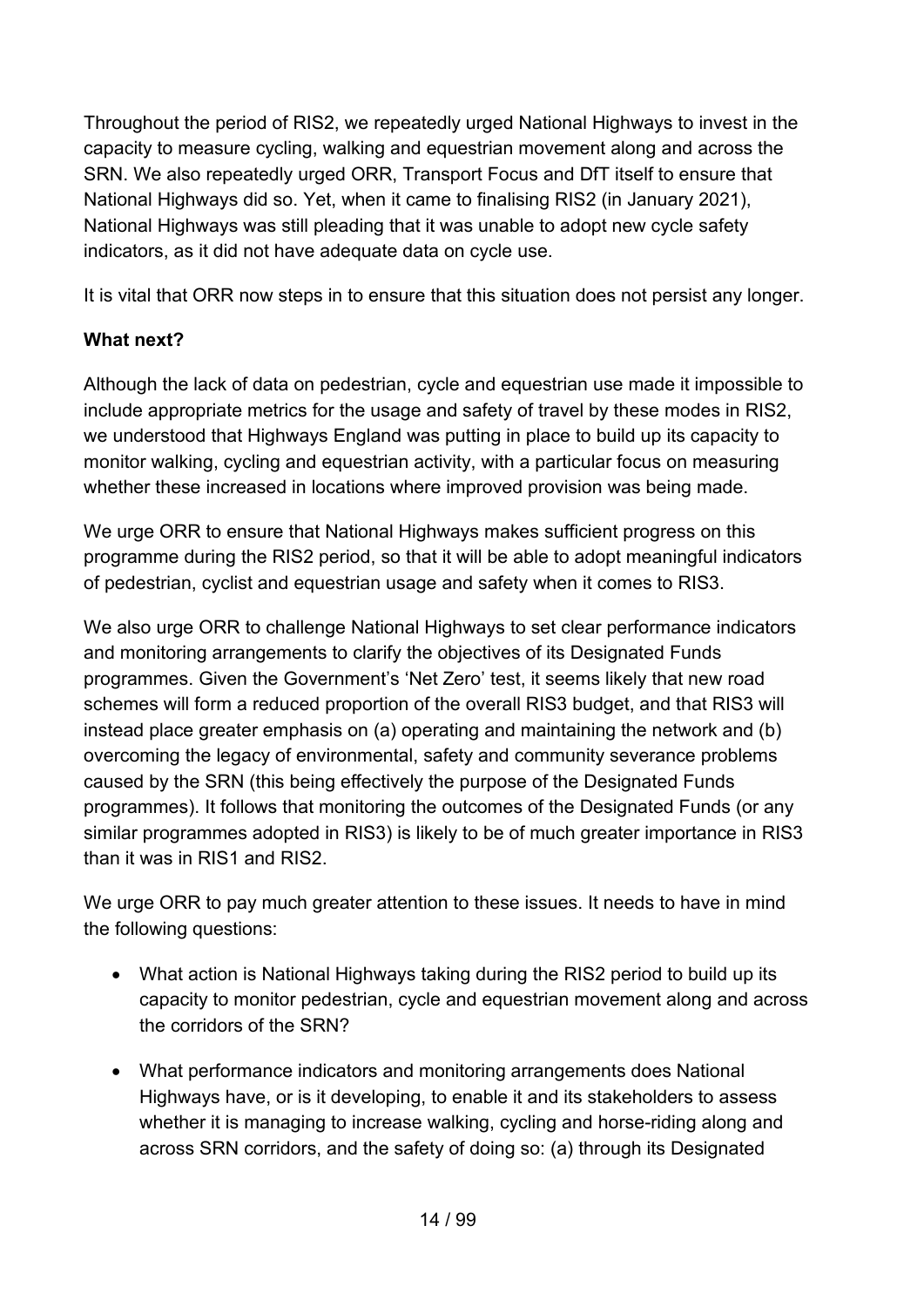Funds programmes and (b) through its overall programmes (both RIS2 and RIS3)?

• What performance indicators and monitoring arrangements does National Highways have, or is it developing, to enable it and its stakeholders to assess the overall impact of its Designated Funds programmes (both RIS2 and RIS3)?

Policy Director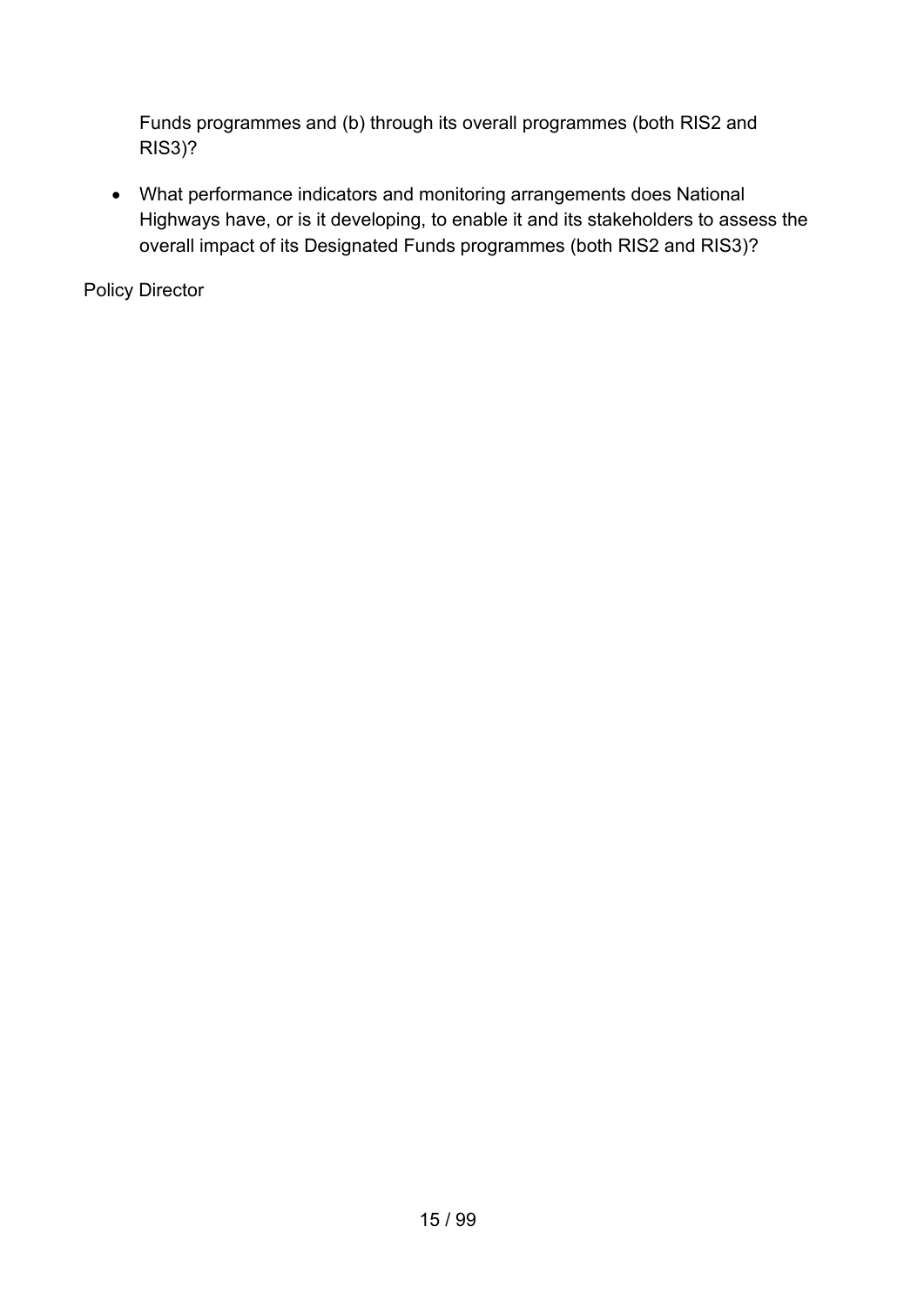## <span id="page-15-0"></span>National Highways

Dear ,

#### **ORR consultation on its proposed approach to assessing the challenge and deliverability of plans for the third Road Investment Strategy (RIS3)**

Thank you for the letter from John Larkinson dated 8th December 2021. We welcome the opportunity to respond to ORR's consultation. National Highways values the independent role the Highways Monitor plays in assessing plans for the next Road Investment Strategy and in ensuring that decision makers consider the long-term implications of their choices. We agree with the view of the broader context in which the RIS sits and welcome ORR's pragmatic approach to assessment, focusing resource on areas of highest impact.

We strongly agree with the importance of continued engagement between the key parties and will work constructively with ORR and other stakeholders throughout the RIS3 planning process, to secure the best outcomes for road users, customers, the environment and taxpayers within the funds available. We will continue to engage in an open and transparent way with ORR, sharing information throughout and developing the plans in accordance with our licence obligations.

We agree that a clearly defined programme is essential, and we will continue to work closely with DfT and ORR to finalise and agree this. The setting of a RIS and Strategic Business Plan (SBP) is a highly complex process and we need to ensure that we continue to be agile and flexible in the way that we work, to accommodate the evolution of the programme over time.

We agree that the RIS process should provide a clear and agreed baseline against which to monitor performance and propose that we consider agreement of controlled "freeze" points through the programme to allow for the alignment of financial models and our analytical supporting evidence. These control points would assist with a structured approach for the formal assessment of plans and enable National Highways to set and agree a baseline position from which to finalise the RIS and SBP. This will be particularly important after the finalisation of the Efficiency Review

We have considered your proposals to align the capability reviews to the 'key pillars' of the Draft SBP – enhancements, renewals and operations and maintenance – rather than basing them on cross-cutting themes. We have already discussed our concerns with your team and consider that cross-cutting capability reviews of Asset Management, Procurement and Project Portfolio Management would offer better opportunities to understanding the capability of National Highways which would be missed by focusing solely on the areas described in your consultation. A key driver of Roads Reform was to enable the Strategic Highways Company to develop and improve cross-cutting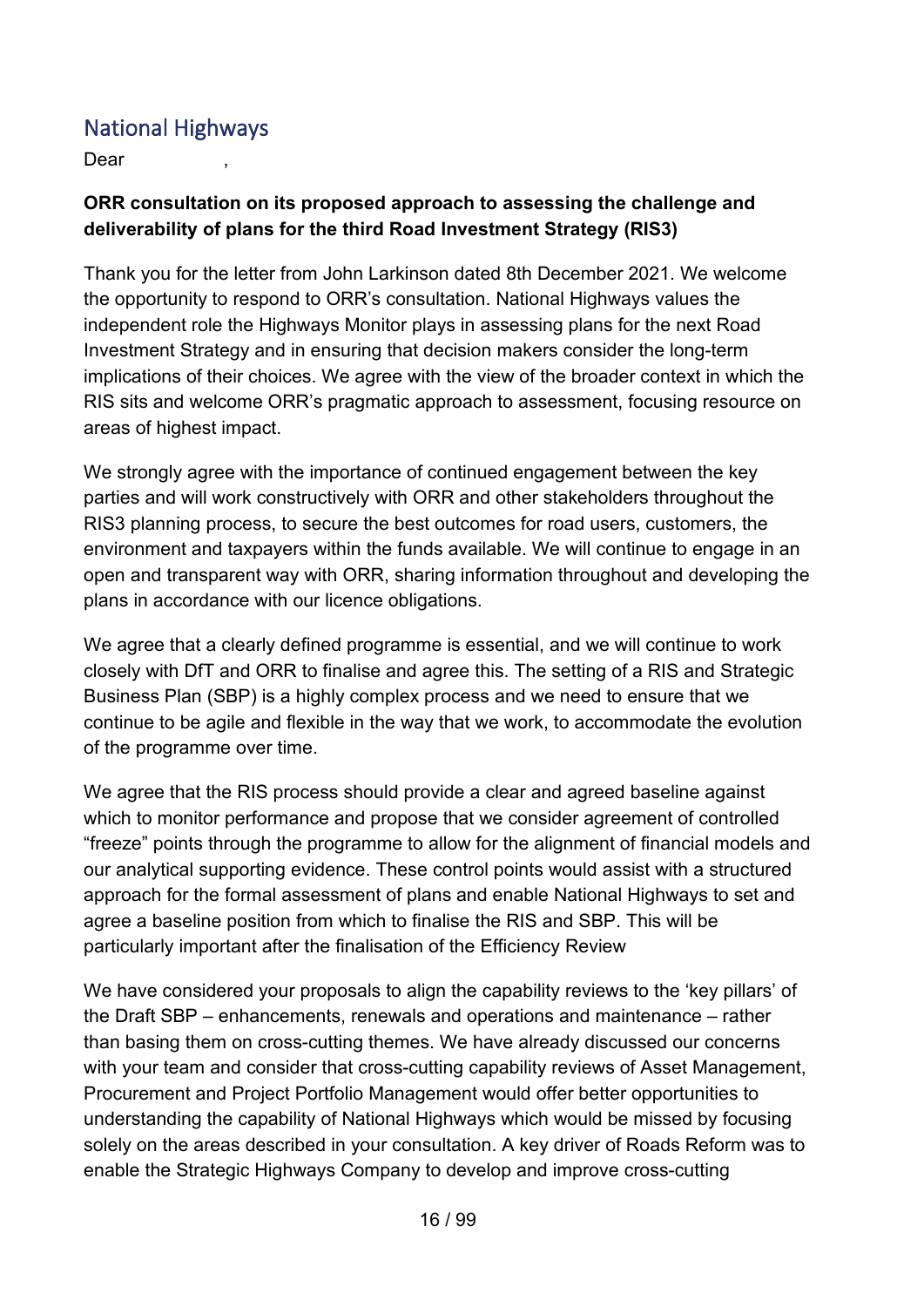capabilities to deliver long-term benefits and organisational efficiencies. We consider that alignment of the capability reviews to the 'key pillars' would be a duplication and acceleration of the 'Efficiency Review', which is a separate and clearly defined step in the RIS planning process. This would not represent additional value in the process and leave a gap in understanding of the benefits derived from cross-cutting enabling activities and approaches. From our perspective, your proposed approach focuses solely on capital delivery and would miss looking at how performance can be delivered through other means.

With respect to the relative merits of portfolio level and project level assessment, we recommend that different levels of assessment are appropriate for different investment types. For Operations, Maintenance and Renewals, investment planning is primarily carried out at a portfolio level presenting fewer opportunities to assess sample schemes. However, for the enhancement programme we believe it is pragmatic to look at both portfolio and project level assessments.

Finally, the Performance Framework containing DfT's Performance Specification is a key output of the RIS planning process. We agree with the expectation of maintaining a high degree of consistency between the RIS2 and RIS3 Performance Specifications. The continuity of performance measures assists with understanding and driving performance improvements. We also agree that the Performance Framework and Specification should evolve where necessary to continue to remain fit for purpose.

In conclusion, we look forward to working with you to achieve the best outcome for the next RIS and beyond and would welcome further discussion on any of the points raised in this response.

Yours sincerely

Executive Director, Strategy and Planning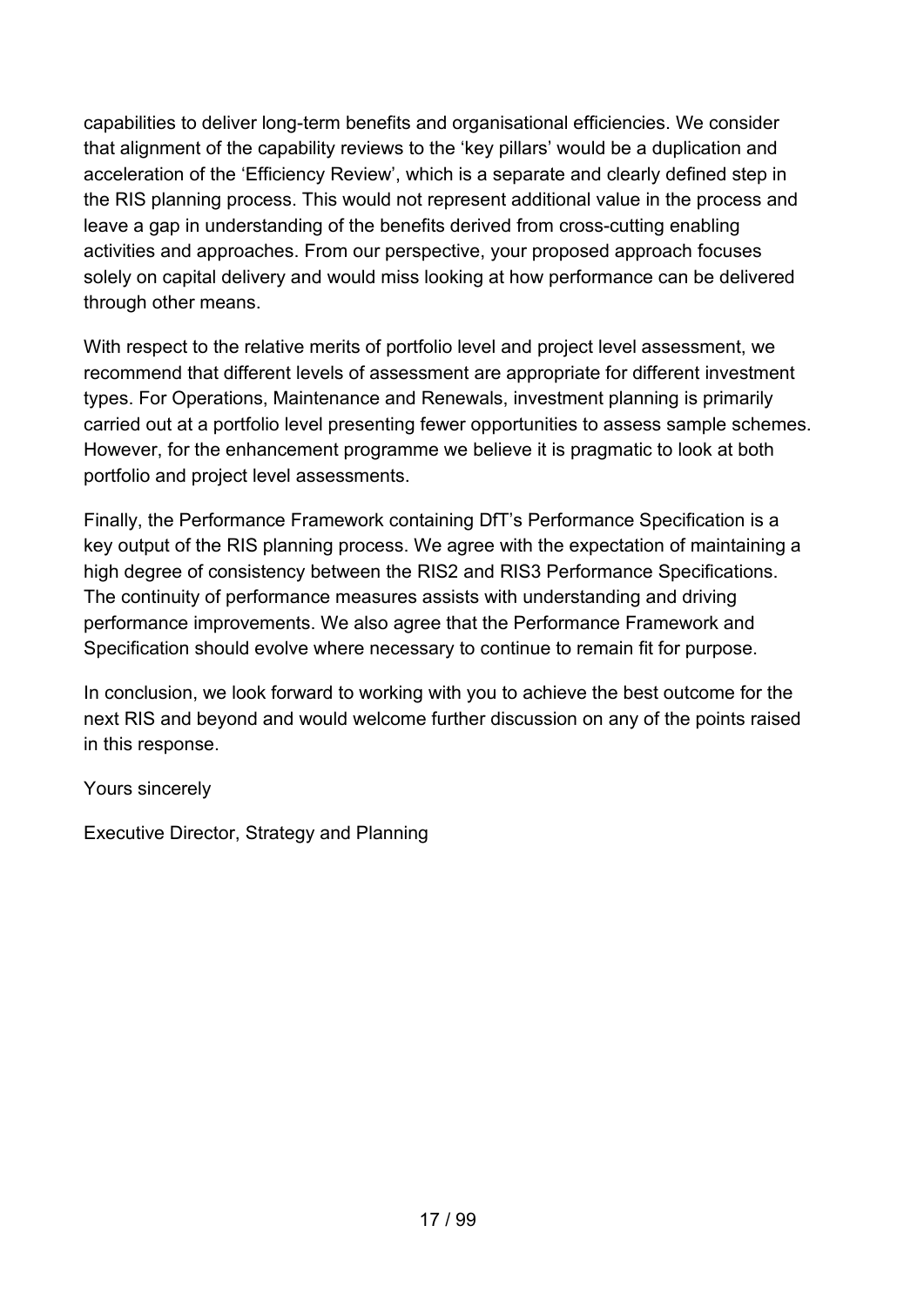## <span id="page-17-0"></span>Transport East

We welcome the opportunity to provide comment on the proposed ORR approach to the RIS3 development process.

Transport East is the Sub-national Transport Body for Norfolk, Suffolk, Essex, Southend-on-Sea, and Thurrock. The partnership provides a single voice for our councils, business leaders and partners on our region's transport strategy and strategic transport investment priorities, working in close collaboration with the government and the rest of the UK.

We have developed our draft Transport Strategy and draft Investment and Delivery Programme, which is currently out for consultation. These documents set out a vision for the future of transport in the East and a set of strategic priorities to deliver that vision. We recommend that ORR require National Highways to have due regard to STB's Transport Strategies and Investment Priorities when developing future RIS programmes.

#### **Our vision and priorities**

We seek a thriving economy for the East, with fast, reliable, safe, and resilient transport infrastructure driving forward a future of inclusive and sustainable growth for decades to come.

To deliver the transport network to support this, the draft Strategy identifies four core priorities for the region. Setting out a pathway of activities to address challenges and improve transport provision.

- Decarbonisation to net zero Transport creates 42% of carbon emissions across the region, more than any other source. We aim to achieve net zero carbon emissions from transport by 2040. Our decarbonisation pathway underpins the other three pathways in the Strategy.
- Connecting growing towns and cities With 75 towns and cities, the East has a strong economy, but our growing places are spread out and our towns are congested. We want enhanced links between our fastest growing places and business clusters.
- Energising rural and coastal communities Much of our population lives in rural areas or on the coast. Transport links in these areas are historically poor and this is exacerbated by poor digital connections. We want everyone in rural and coastal areas to be able to do more, more easily and more sustainably.
- Unlocking international gateways With 13 ports and 3 international airports, we are the UK's gateway to the world for trade. The new Freeport at Felixstowe /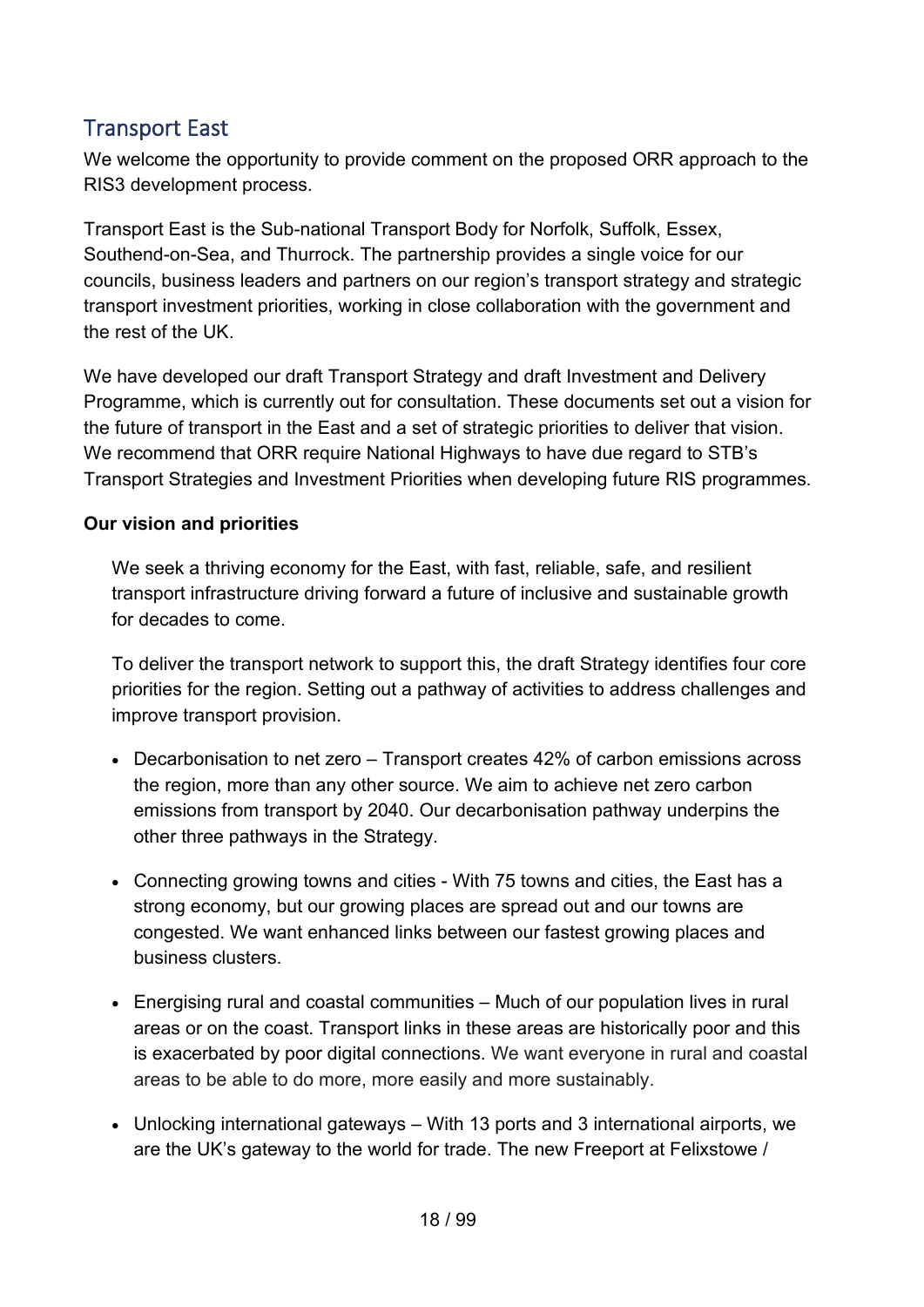Harwich will increase the role of logistics and distribution within the region. We want better connected ports and airports to help UK businesses thrive.

The ORR consultation document makes reference to working collaboratively with key parties and stakeholders and considering the relevant local plans and priorities to ensure effective integration of the transport system. We welcome recent improvements in the approach to engagement with National Highways, set out in the Joint Engagement and Action Plan, and we will shortly be conducting a six-month review with National Highways to understand where this has worked well and where this has been less effective, with a view to making further improvements. We have also received feedback from our local authority partners where engagement could be improved, for example relating to the Copdock project and the RIS3 route strategy work. To ensure ongoing effective engagement, particularly with Local Transport Authorities and Transport East, as key partners in ensuring an integrated approach to transport; it is our view that in monitoring effective and collaborative engagement, that ORR should undertake stakeholder surveys. In addition, we request that STB's, who provide a regional voice for transport, are added ORR's list of key stakeholders.

At the Transport East Forum meeting in December 2021, some of the members raised concerns over the opportunity for local political leaders to understand and influence decisions taken on schemes in the RIS3 programme in their local constituencies, and across the region. Transport East has subsequently written Nick Harris to invite NH to share the early findings of the Route Strategies with the Transport East Forum. The National Highways process has a single decision phase, this corresponds with 4 phases within the ORR process. It is our view that effective engagement should continue throughout the four ORR decision phases, to enable political influence in strategic decision making and ensure strategic coordination across our region.

The consultation document emphasises the need for achieving efficiencies in delivering RIS3 and maintaining existing assets. Naturally, this is an ambition that Transport East supports. However, there is a need to be mindful that this process does not result in "value engineering" to an extent that projects do not achieve their wider aims. It is recommended that active travel measures and the impact on the wider transport network, are fully considered as part of construction, operation, and maintenance.

Consideration should also be given to the adaptability of the agreed RIS programme, which by its nature has a long development period. This can result in project proposals being "out of date" with regards to changing guidance and emerging government policy direction, particularly with respect to active travel, decarbonisation, and the future use of roads for passenger transport, including mass rapid transit and buses; an example of this is compliance of active travel measures with the recently published LTN1/20 guidance. To ensure a fully integrated network, the development and monitoring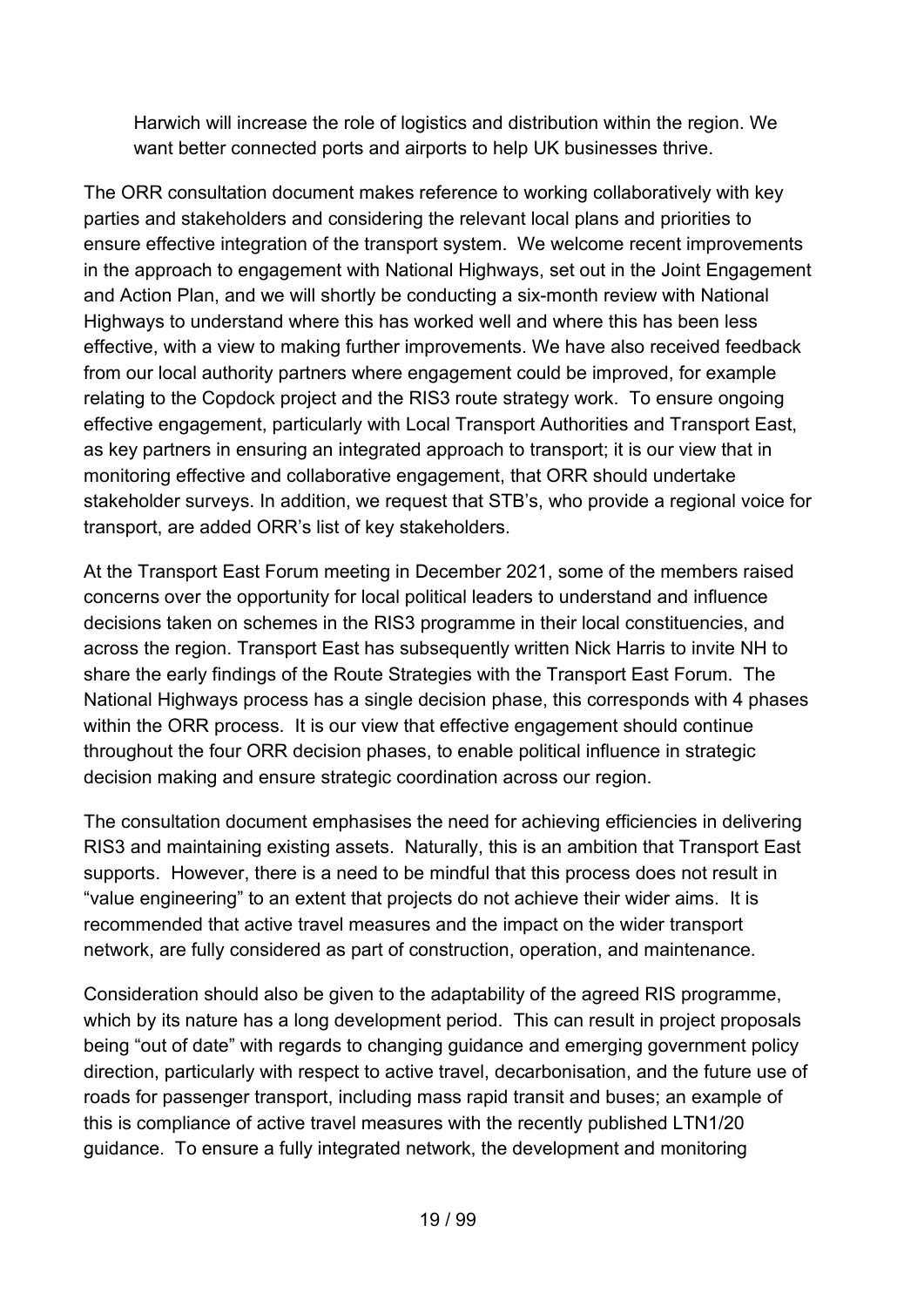processes should include the ability to be agile in its response to changes that are made to accelerate delivery of the ORR's key policies.

We look forward to building on our relationship with National Highways and working with you on the ongoing development of the third Road Investment Strategy.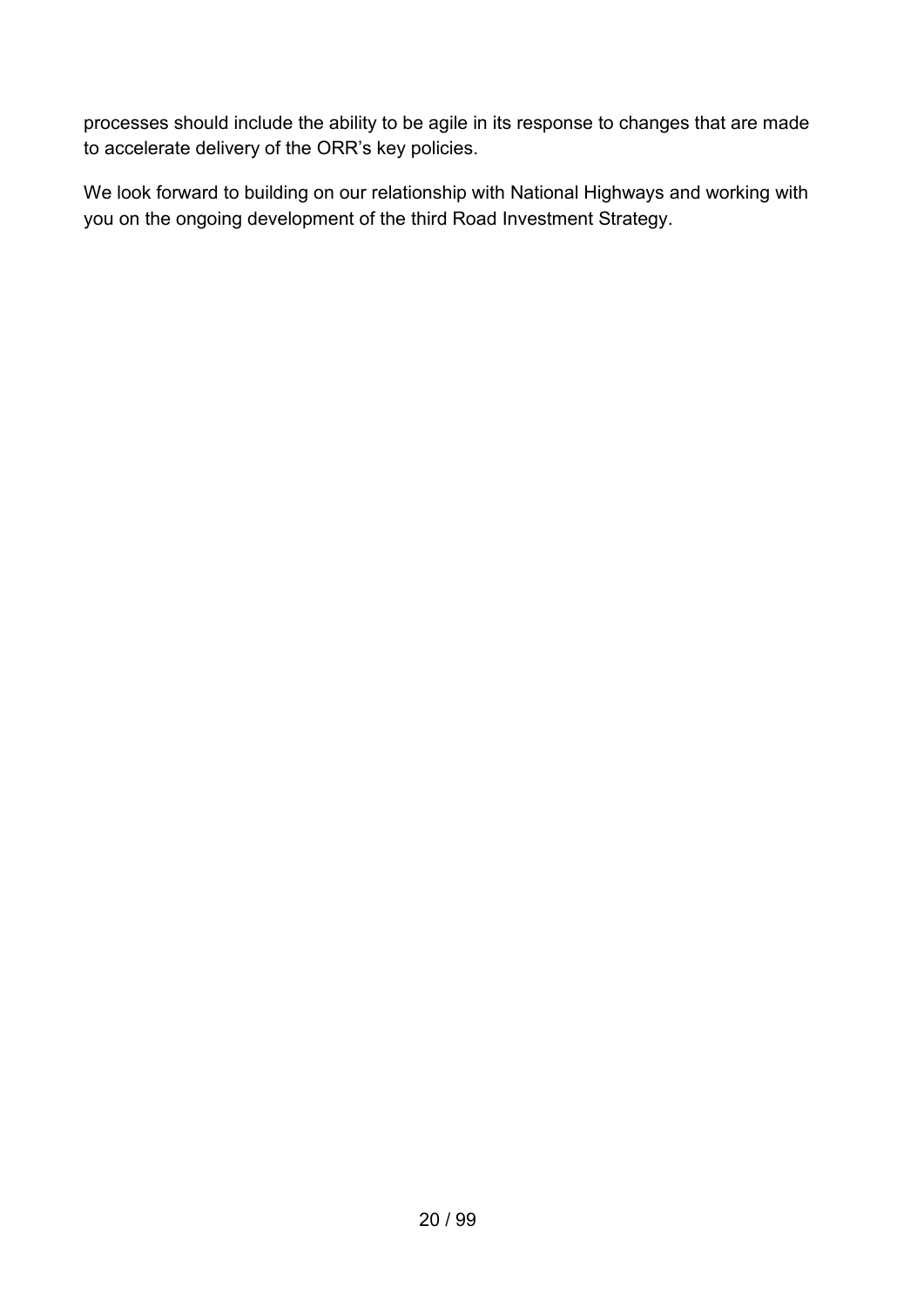# <span id="page-20-0"></span>Logistics UK

Summary

- We support the role of the ORR in advising the Government on the extent to which plans for the next road period achieve the right balance of being both challenging and deliverable.
- We welcome the general approach of the ORR to involve stakeholders to a greater extent, helping shed more light on the Road Investment Strategy process.

#### **About Logistics UK**

Logistics UK is one of Britain's largest business groups and the only one providing a voice for the entirety of the UK's logistics sector. Our role, on behalf of over 19,000 members, is to enhance the safety, efficiency and sustainability of freight movement throughout the supply chain, across all transport modes. Logistics UK members operate over 200,000 goods vehicles - almost half the UK fleet - and some one million liveried vans. In addition, they consign over 90 per cent of the freight moved by rail and over 70 per cent of sea and air freight.

#### **Overview**

Logistics UK welcomes the opportunity to respond to the Office of Rail and Road's (ORR) consultation on its role and approach to the Road Investment Strategy 3 (RIS3).

For an efficient logistics industry, free flowing roads with minimal delays are crucial. Road freight is an essential enabler of all business activity: in 2020, road accounted for 77% of freight tonne kilometres, playing a crucial part in the UK's supply chain [\(tsgb0401.ods\)](https://view.officeapps.live.com/op/view.aspx?src=https%3A%2F%2Fassets.publishing.service.gov.uk%2Fgovernment%2Fuploads%2Fsystem%2Fuploads%2Fattachment_data%2Ffile%2F1041072%2Ftsgb0401.ods&wdOrigin=BROWSELINK). It also plays a key role in facilitating and supporting other freight modes. Transport infrastructure spending continues to be needed to improve roads across the UK, nationally and locally, to enhance capacity and reduce unreliability. Appropriate policies and funding are also needed to help provide facilities for drivers to attract sufficient resource to the industry.

We support the role of the ORR in advising the Government on the extent to which plans for the next road period achieve the right balance of being challenging and deliverable. We also welcome the general approach of the ORR to involve stakeholders to a greater extent, helping shed more light on the RIS process.

#### **Response to consultation**

*1. Your views on the key issues and risks that could impact on National Highways' performance and efficiency during road period 3 and how we should address them.*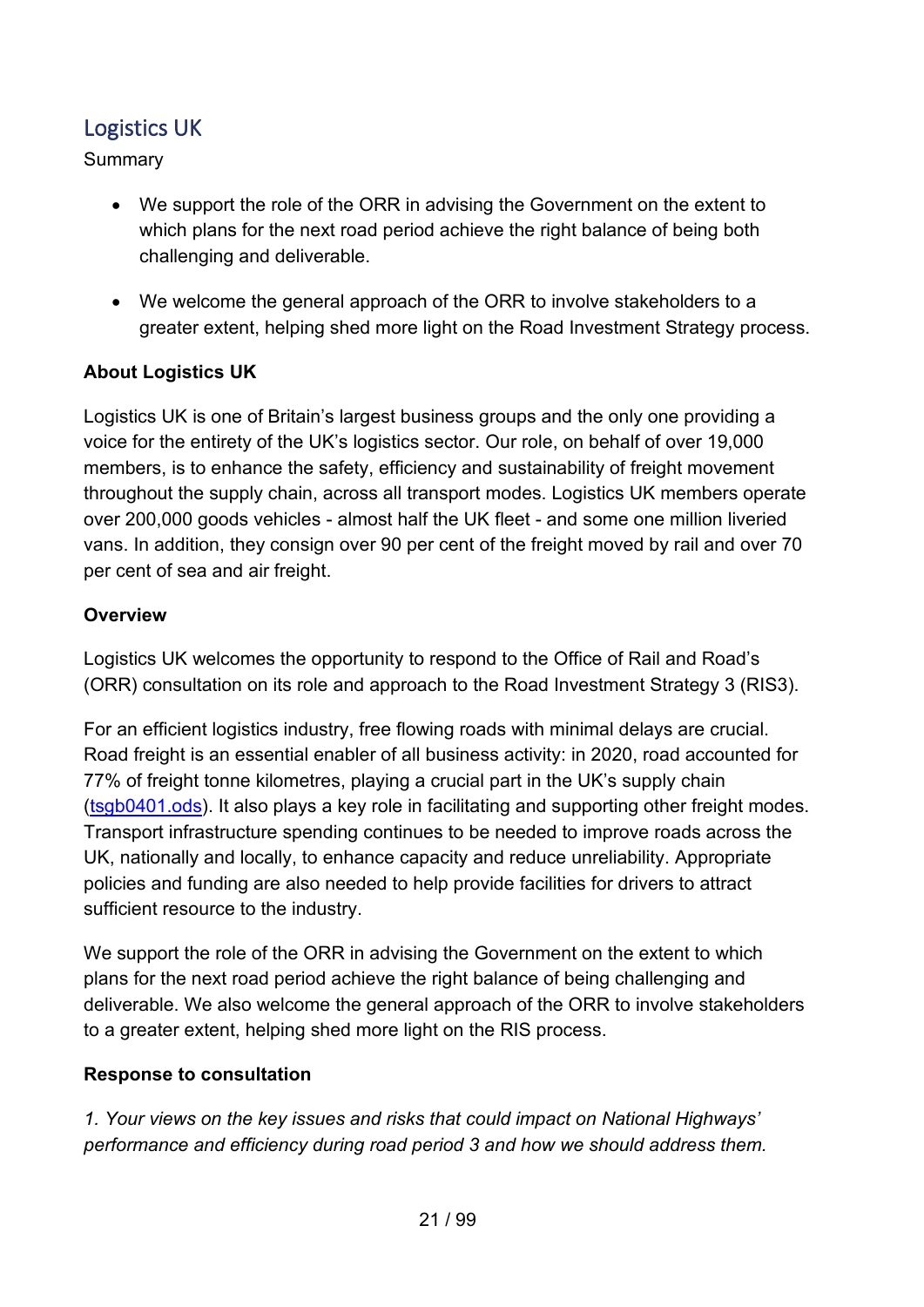Given the recent decision to pause plans to convert dynamic hard shoulder motorways to all lane running (ALR) until the next Road Investment Strategy, this presents a risk for National Highways as it is now unknown what alternative processes may be implemented to operate dynamic hard shoulders, as well as the long-term future of the use of smart motorways more generally. While further decisions will no doubt be reached before the start of RIS3 in 2025, the uncertainty will remain during these planning years and could still impact during RIS3, depending on what the evidence and data shows and subsequent decisions by the Government.

A further risk is the 40-year high cost of construction materials [\(Construction materials](https://www.rics.org/uk/news-insight/latest-news/news-opinion/construction-materials-cost-increases-reach-40-year-high/)  [cost increases reach 40-year high \(rics.org\)\)](https://www.rics.org/uk/news-insight/latest-news/news-opinion/construction-materials-cost-increases-reach-40-year-high/), which is likely to impact on cost scenarios for RIS3. It is unknown if and when this trend may start to reverse, or if these higher costs will continue.

From a logistics perspective, a key issue is the delivery of the shortfall of overnight lorry parking spaces identified back in 2018. Failure to address this would mean a continued negative impact on drivers in the logistics industry and in turn, would impact on National Highways' performance in supporting the industry. ORR should require National Highways to dedicate budget to address this issue.

These challenges should be factored in when assessing potential uncertainties for National Highways performance.

*2. Whether you agree with our approach to cost and efficiency and, in particular, our proposed focus on National Highways' 'pre-efficient' estimates and how we might provide assurance that these have been robustly derived.*

As our members are users of road infrastructure, we support the ORR's role as an economic regulator with responsibility to devise the most robust processes to conduct a cost and efficiency assessment of National Highways. We support the proposed focus on 'pre-efficient' estimates and the types of questions that will be asked of National Highways to evidence its plans, as outlined in the consultation.

3. *Your views on an efficiency challenge based on National Highways' capabilities and advantages and disadvantages of the proposal to undertake capability reviews aligned to key areas of delivery*.

No comment.

*4. Whether you agree with our proposed approach to assessing the costs and deliverability of the RIS3 enhancement portfolio. In particular we would appreciate your views on the relative merits of portfolio level and project level assessment.* 

No comment.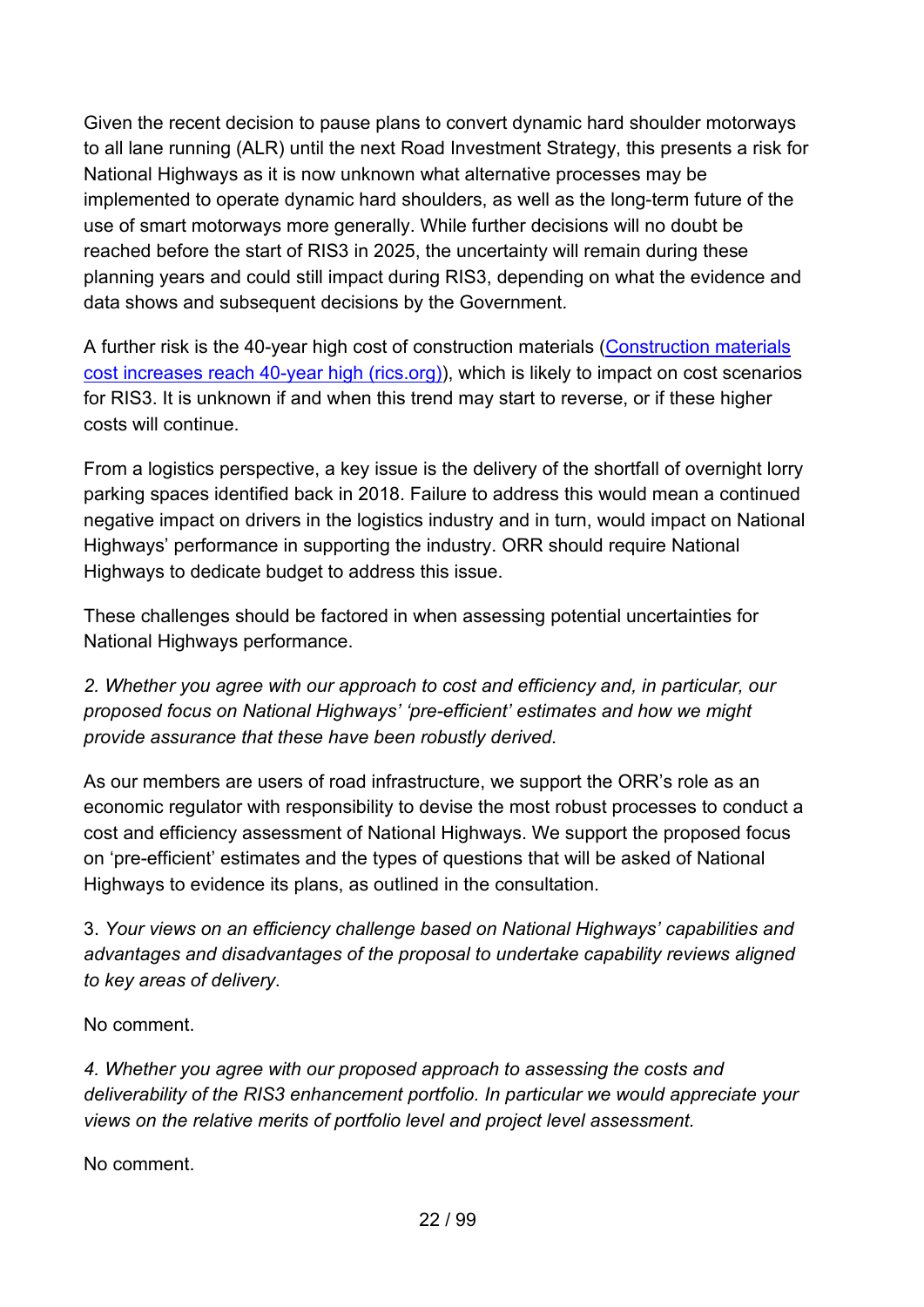*5. Whether you agree with our proposed approach to assessing plans for operations, maintenance and renewals. In particular, whether you agree with our planned focus on the quality of National Highways plans for maintaining and renewing the network.*

We support the ORR's focus on the quality of National Highways' plans in relation to maintenance and renewals, and the expectation that benchmarks will be developed to inform planning for RIS3. Maintenance and renewals of the network is crucial to the logistics industry to ensure free-flowing roads, so it is right this area is given equal focus.

Head of Public Policy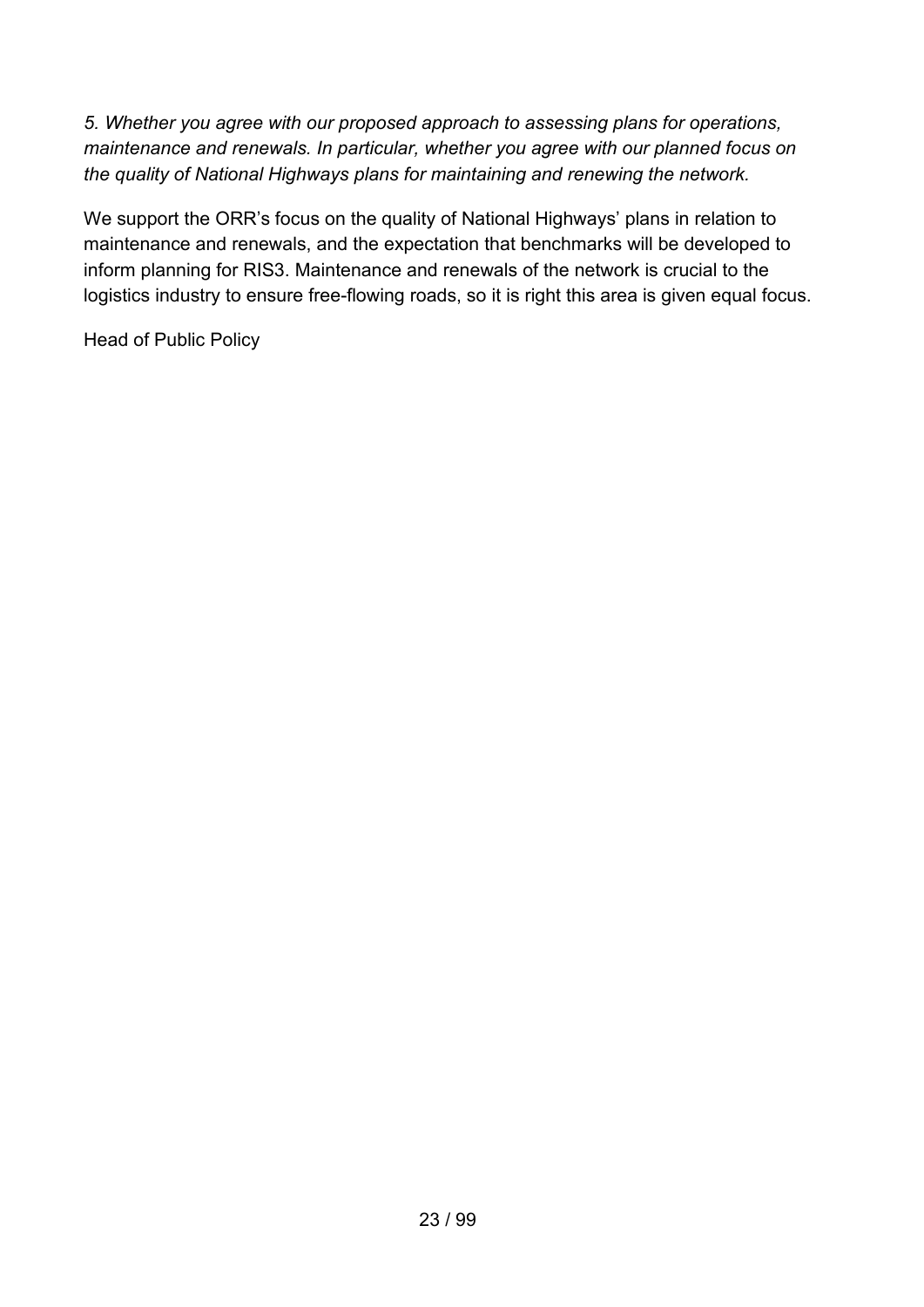# <span id="page-23-0"></span>Transport for the South East

To whom it may concern,

#### **Transport for the South East (TfSE) response to Office of Rail and Road (ORR) consultation on their role and approach to Road Investment Strategy 3**

I am writing to you in my role as Chair of Transport for the South East (TfSE) in response to your consultation on your role and approach to your assessment of the government's and National Highways' plans for the development of Road Investment Strategy 3.

This response was considered and agreed by the TfSE Board at their meeting on 24 January 2022.

TfSE is a sub-national transport body (STB) representing sixteen local transport authorities in the South East of England. These are Brighton and Hove, East Sussex, Hampshire, Kent, Medway, Surrey, West Sussex, the Isle of Wight, Portsmouth and Southampton, and the six Berkshire unitary authorities. These authorities are represented on the Partnership Board, which is TfSE's decision-making body, along with representatives from the region's five Local Enterprise Partnerships, district and borough authorities, protected landscapes, Highways England, Network Rail and Transport for London.

TfSE provides a mechanism for its constituent authorities to speak with one voice about the transport investment needed to support sustainable economic growth across its geography.

In 2020 TfSE published a thirty-year transport strategy for the South East that sets out an ambitious 2050 vision for the area. We are currently undertaking a programme of area studies to identify multimodal packages of interventions that will be needed to deliver the transport strategy. These packages are likely to include a number of highway improvement schemes on the Strategic Road Network that would need to be delivered through future Road Investment Strategies. The outputs form the area studies will be brought together in a draft Strategic Investment Plan (SIP) that we are planning to publish for consultation in June 2022.

We are familiar with the important role that ORR plays in monitoring the costs, efficiency and performance of National Highways in accordance with the 2015 Highways England Licence. Your attendance at the bi-monthly joint STB meetings has provided a mechanism for keeping all the STBs up to date with the progress of your work.

Overall, your proposed approach to executing the duties of your role, as set out in your December 2021 consultation document is both coherent and comprehensive. We do not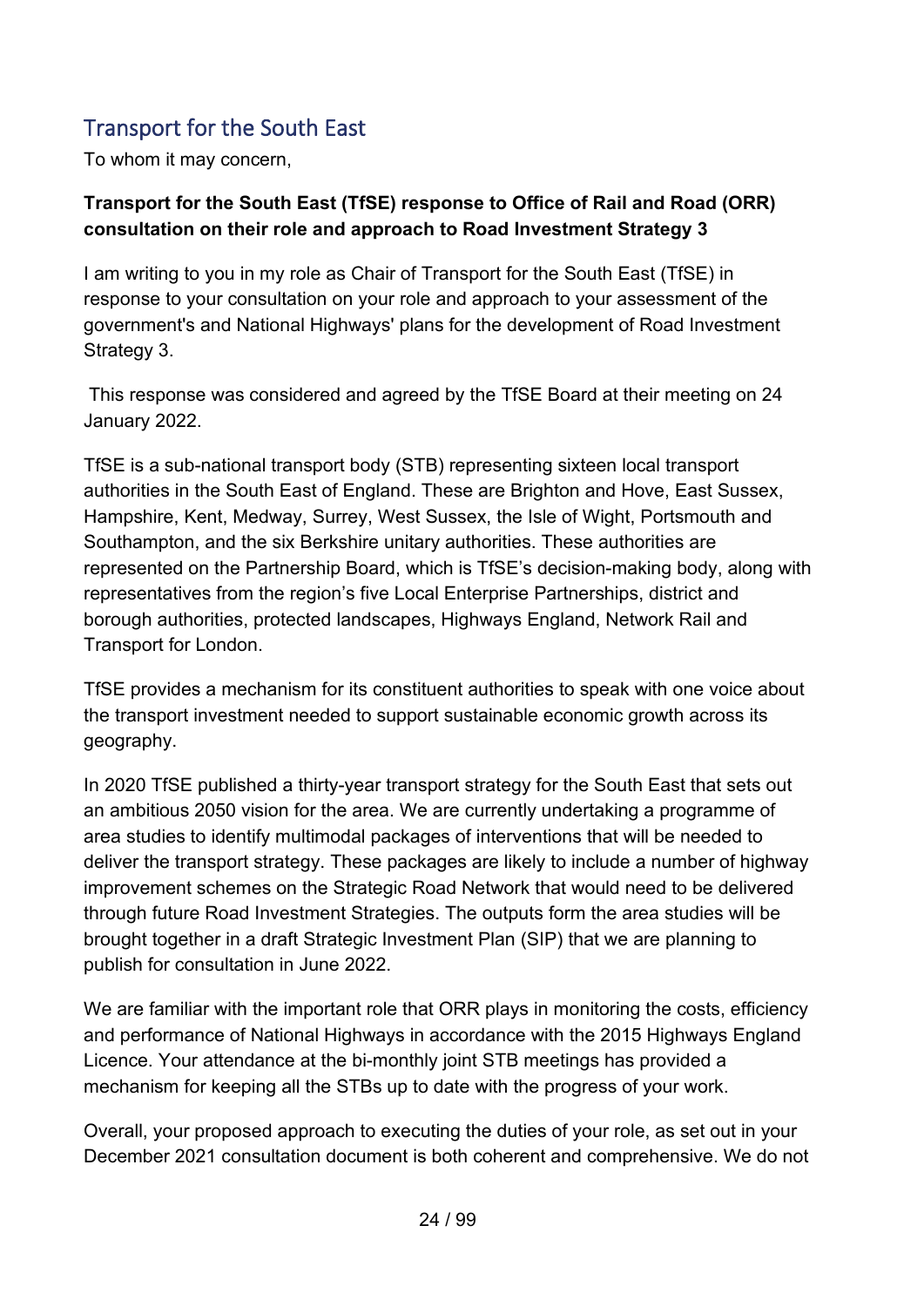have any specific comments on the way in which you propose to 'check and challenge' the cost, efficiency and deliverability of the emerging roads investment plan.

A key aspect of your consideration about whether National Highways have met the requirements of their licence is to determine the extent to which they have exercised their duties in a manner that is 'open and transparent', 'positive and responsive', and 'collaborative'. You set out in paragraph 3.61 of your consultation document how you propose to assess this specifically in relation to the development of the route strategies. Your approach will involve monitoring the extent and quality of the stakeholder engagement process, attending a sample of stakeholder events and look for evidence of how National Highways has taken account of stakeholder's views. It is our view that you should undertake a stakeholder survey to establish their views on the way in which National Highways has engaged with them both on the route strategies and more generally throughout the RIS process. It would also provide you with the opportunity to ask them to identify ways in which this engagement activity could be improved.

We look forward to continuing to work with you on the ongoing development of the third Road Investment Strategy.

Yours sincerely,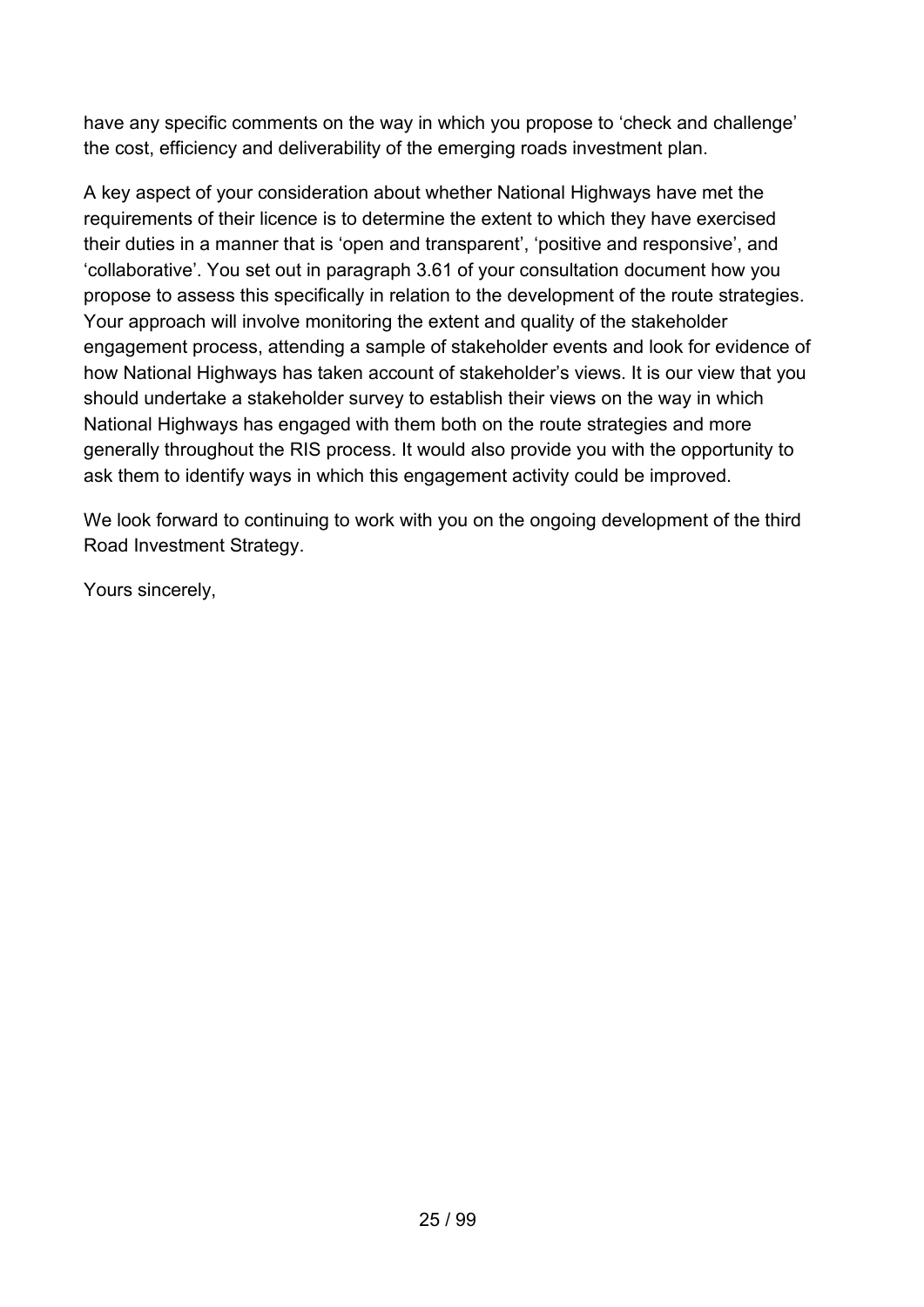## <span id="page-25-0"></span>Midlands Connect

Introduction 1.1

Midlands Connect, on behalf of Sub-national Transport Bodies (STBs) is pleased to respond to the consultation from the Office of Road and Rail (ORR) and consider the role and approach to RIS3.

1.2 We recognise that the RIS process is one that is continually developing and improving and hope that STBs will be able to continue their positive engagement with National Highways (NH) and ORR to support this going forward. The response below is based on our experience to date of the RIS planning process and recommends ways in which ORR could ensure that the process can be strengthened moving forward. With the aim being to ensure we have a strategic road network that meets the connectivity needs across the country and is developed in a way that supports and works towards the needs of an integrated transport system.

1.3 The consultation sets out four key policy issues which are: environmental impact and net zero, road safety, digital technology and customers, and managing the asset for the long-term. These are all policy issues that we agree with and support.

1.4 *Environmental impact and net zero*. Decarbonisation of transport is of course the critical challenge that we are all working towards and we support NH's creation of a department which will be focused on environmental sustainability. Whilst there may be a significant focus within this on increasing usage of public transport, we all recognise that the road network will continue to be of strategic importance for both private vehicles and freight and logistics. Therefore, we need to ensure that it is being developed in a way that minimises the environmental aspects and ensures it is as resilient as possible to climate change. It also needs to recognise the importance of the road network for developing an integrated system that allows users to switch between transport modes as effectively as possible and will meet the developing needs of an EV (and other alternative fuels) fleet.

We note with interest that though this policy issue refers to the impact of the SRN on the 'environment, health and communities' there is not a more explicit link to the Levelling Up agenda and the how the SRN contributes to both the economic and social prosperity of an area.

In developing our Strategic Transport Plans (STBs) have been explicit about the importance of transport and connectivity to supporting this agenda and the development of our regions. It is vital that consideration is given by National Highways to the impact of their work on distribution of economic benefits, and areas such as access to work, education, health and leisure. We would ask that ORR ensure that NH have taken due regard of the evidence and recommendations contained in STBs Plans/Strategies.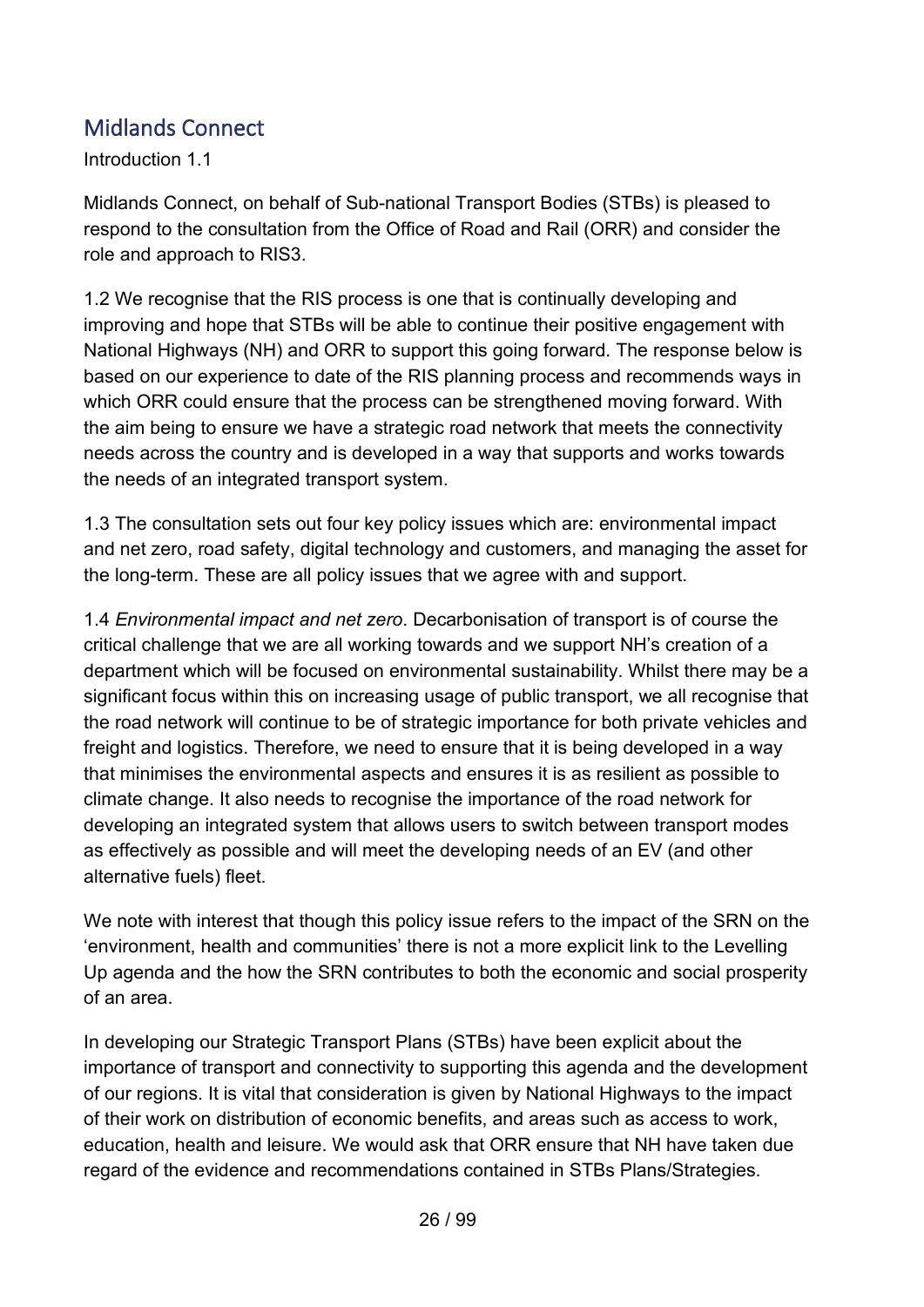1.5 *Road safety*. We of course support a continued focus on road safety and would welcome ORR and NH working and collaborating with all stakeholders to ensure that road casualties are reduced.

1.6 *Digital technology and customers*. There are significant opportunities for NH to ensure that digital technology is used to ensure efficient operation of the SRN and improve the experience for users. We would like to see ORR ensure that opportunities for digital technology have been fully considered by NH both for development now, and future-proofing.

1.7 Managing the asset for the long-term. Effective management of the SRN is of course a priority and we would like to see ORR ensuring that NH has a rigorous process for assessing where the network is vulnerable to severe weather and how this will be managed.

1.8 In addition, there should be a more explicit plan for working with Local Highway Authorities (LHAs) to manage and potentially improve the diversion network. With increasing impacts of construction and maintenance, accidents diversion routes are being utilised more and more. ORR should ensure that RIS3 planning accounts for major deficiencies in the diversion network and that NH works with LHAs to manage and mitigate this network too.

1.9 The response below focuses on two of the key themes: cost and efficiency and challenge and deliverability. Within this it is noticeable that the response focuses around:

- Timeliness of scheme delivery;
- Partnership working with STBs and other key stakeholders; and
- Allocation of the RIS funding pot.

1.10 One of the concerns we do have is whether the current RIS funding allocation could be applied more holistically to meet differing needs across the country. Whilst we recognise that this may be outside of the focus of the current consultation, we would welcome the opportunity to discuss with ORR and NH whether:

- The current makeup of the RIS funding pot supports regional planning and development; and if
- ORR's dual role for road and rail could support an integrated approach to identifying the key improvements for economic corridors even if they are funded and managed separately by NH and Network Rail.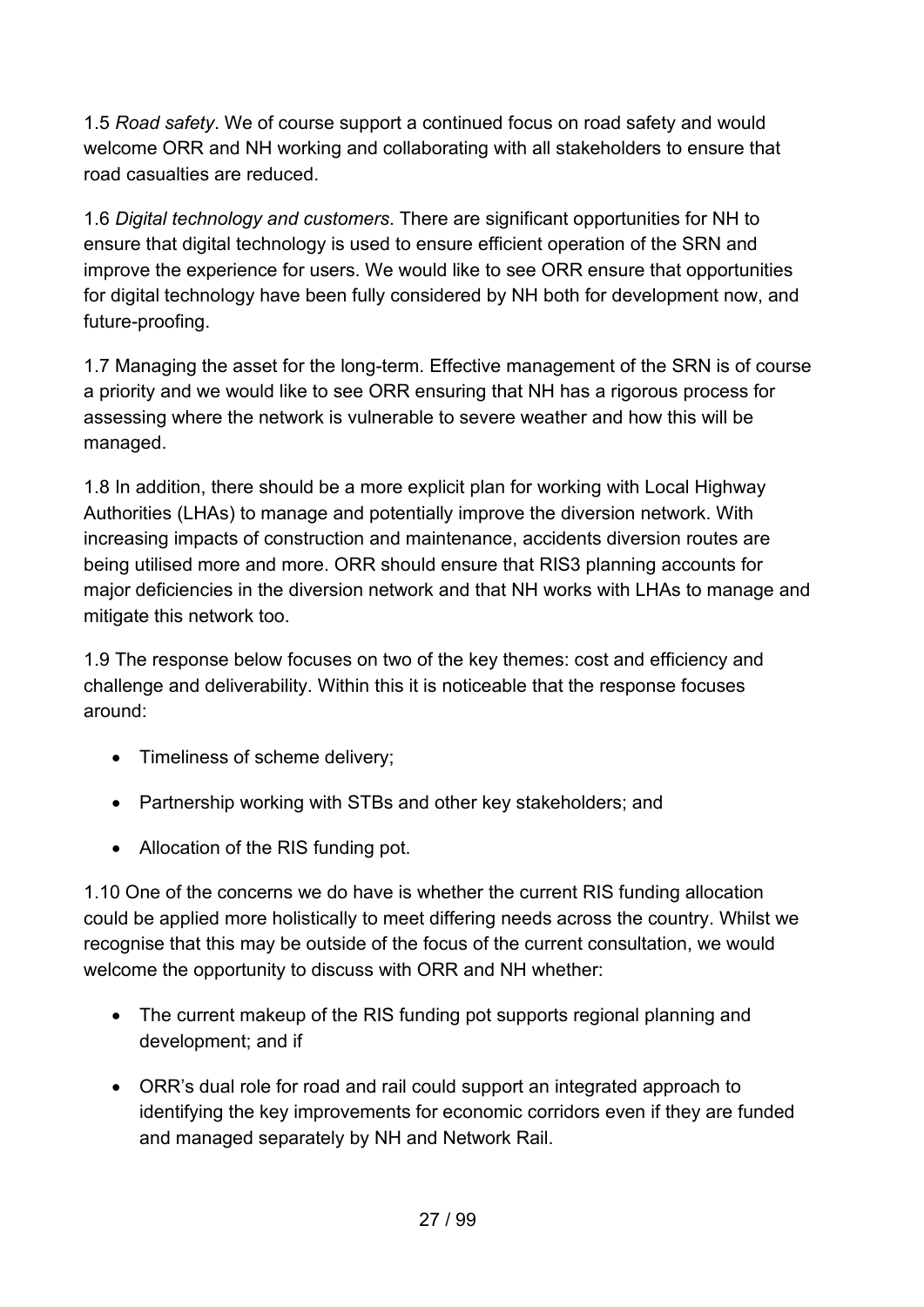1.11 Finally, we would note that the approach outlined in the consultation does not mention engagement with STBs, or wider stakeholders, and we consider that this is an oversight. STBs role is to provide the regional knowledge and strategic perspective in order to support wider decision making and therefore it is vital that we are integrated into the process.

#### **2. Risks and challenges for the RIS3 period**

#### 2.1 Timescales for delivery.

We are concerned about the overall length of time it takes to deliver schemes from the initial planning through to implementation, which risks both the ability of NH to deliver its priorities and the ability to deliver local and regional level growth plans. There is a particular risk that limited local resources are being used support the development of plans that may not be delivered. Whilst projects are technically delivered within the fiveyear RIS period, pre-planning work means that this can be more like five to ten years.

2.2 Whilst we understand the need for careful planning, assessment, oversight and engagement with stakeholders, a lengthy process means that the:

- Context and needs can have changed significantly during this time, requiring reconsideration of elements of proposals (and therefore costs).
- Ability to be responsive to local and regional development needs is affected (see point in 4.4).
- There is a risk that the RIS cycle itself is less efficient if it does not support local and regional priorities.
- Standards for elements of the design, for example active travel measures, are often outdated compared to updated government guidance before the scheme has even left the drawing board.

2.3 *Recommendation: We would like to see ORR set some measurable targets for NH to meet for different stages of project development and delivery. We would welcome the opportunity to explore this with both ORR and NH and identify whether there are time efficiencies can be built into the process, or if a different approach such as a longer-term investment programme with rolling delivery plans could work more effectively for all, and greater collaboration within the supply chain to share best practice.*

2.4 Working with uncertainty. In considering our own submissions for RIS3 many of us have been conscious of the uncertainty in terms of planning at the moment. In particular those have been generated as a result of Covid and our exit from the EU, which between them have impacted on areas such as work and travel patterns, imports and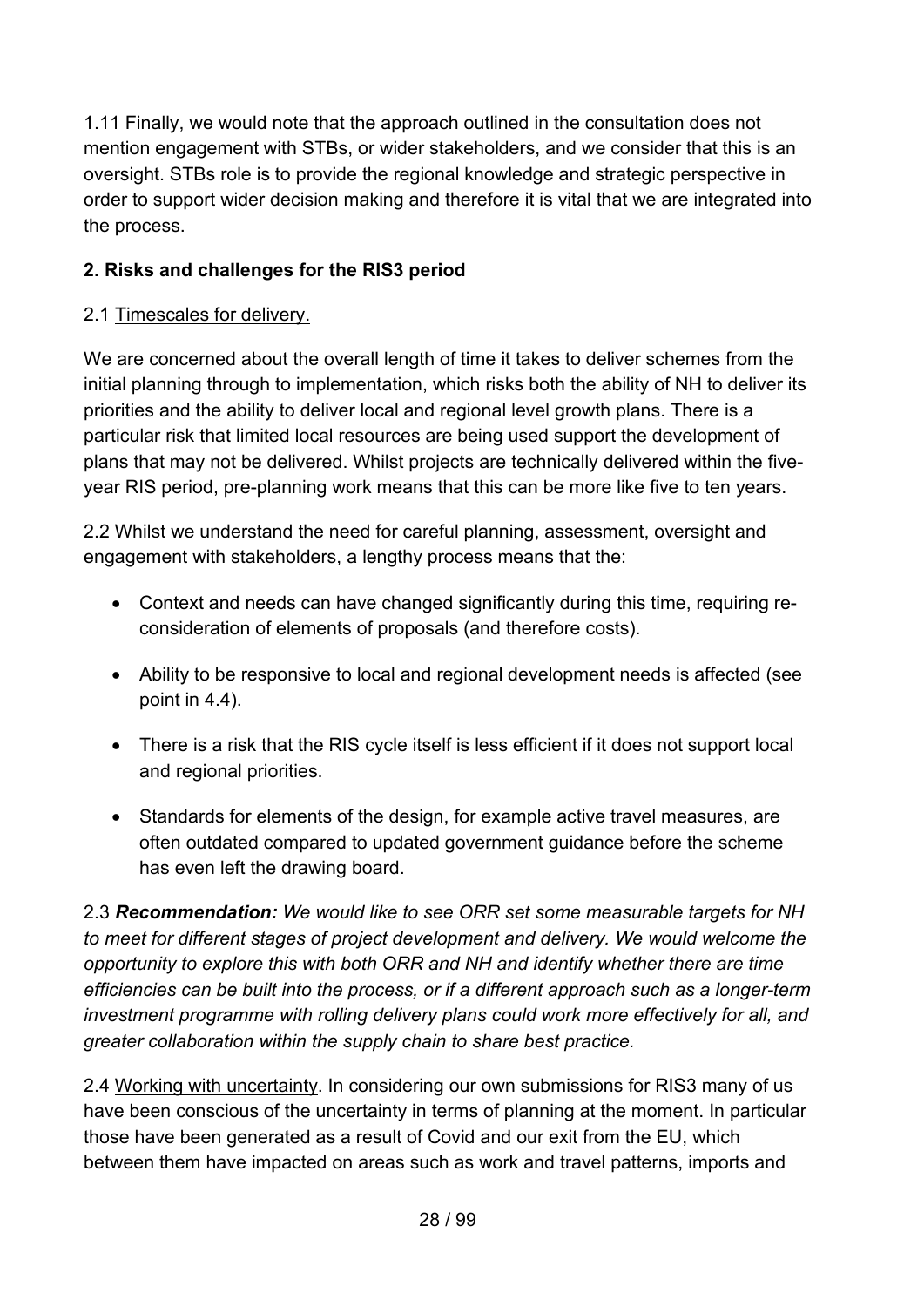exports and availability / supply of materials and affect on infrastructure projects. It would be helpful for ORR to provide assurance that NH is taking this uncertainty into account in its planning for RIS and particularly whether this has an impact on the timescales.

## **3. Theme: cost and efficiency**

3.1 In the consultation document ORR propose to work with NH and move towards building a consistent and disaggregated data set in order to build a long-term understanding of efficiencies. We would support this approach as a way to build sector wide data and understanding.

3.2 The policy issues which the ORR want to address have been highlighted in point 1.3 above , however it is not clear from the approach to RIS3 as to how NH will be accountable for some of these areas, or how they will be considered in the decisionmaking process. It is important, given the wide range of challenges for the transport network and wider challenges for the country, that these elements are considered as part of the efficiency of NH's work.

3.3 We support an increased focus on decarbonisation, the environment and working towards net zero. All STBs acknowledge and understand the role that transport must play and it is a key driver in our strategic transport plans.

3.4 *Recommendation: We would like to see transport decarbonisation, biodiversity and climate resilience embedded in the approach taken by ORR and by NH themselves. There is an opportunity to ensure that all proposals demonstrate carbon efficiency in both maintenance and renewal schemes as well as planning and delivery stages (for example construction materials, use of new technologies in construction and operations, and consideration of alternative solutions to minimise infrastructure requirements during planning stages). The approach should also take account of the need to reduce userbased carbon emissions on the SRN. Further there is an opportunity to ensure biodiversity net gains and network resilience to climate change is demonstrated (as highlighted further below). ORR should include measurable KPIs on these elements for the design and delivery of RIS3.*

3.5 We also support the focus on digital technology and connectivity. There should be opportunities for early engagement with STBs and local authorities in the planning stages to understand any future plans for enabling routes with 5G, charging points, alternative fuels provisions, incidence detection and management provisions. This understanding will allow for future proofing and efficiencies further down the line and support integration of planning and services in addition.

3.6 *Recommendation: We would like to see ORR set requirements for NH to demonstrate how new schemes minimise the amount of new/additional infrastructure*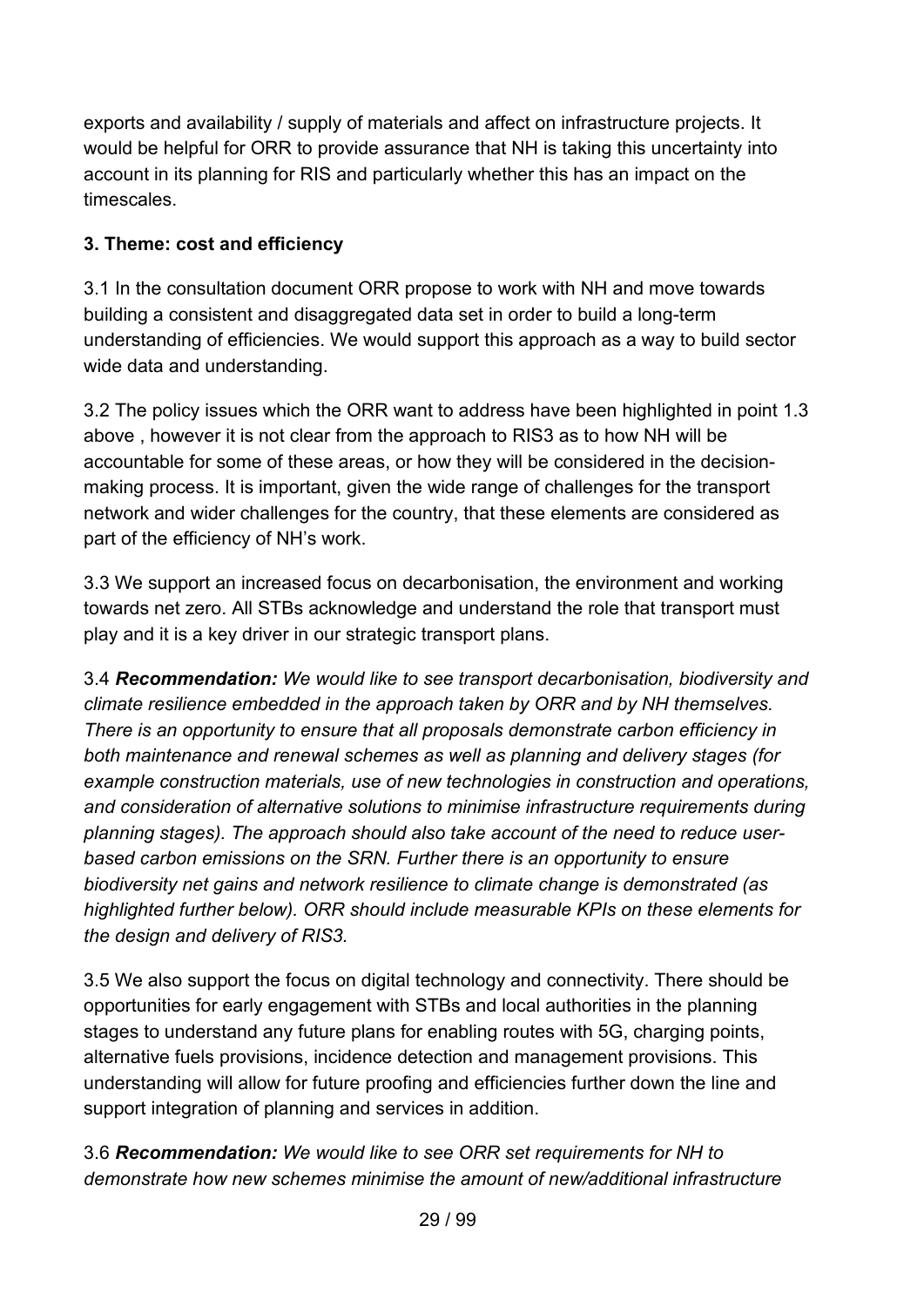*required to deliver the maximum outcome at each location on the network in need of intervention. To do so this may require NH to work more directly with Local Authorities to develop and put in place measures which change the demand for movement in specific areas; in order that any new scheme on the SRN is as small as possible. This could require NH funds to be spent on items away from directly the SRN, but it would be a good start towards a more integrated approach to planning and delivering major infrastructure.* 

3.7 Effective management of SRN assets is of course a priority. There are two key areas where NH approach should be scrutinised. Firstly, we need to ensure that the network is resilient to climate change, and that both the existing and future network schemes are being considered in light of up to date climate projections and data.

3.8 Secondly, and as already noted, it would be helpful to understand how NH will take account of future uncertainty around demand in the RIS3 decision round in the light of Covid, changing travel patterns and the recognition of the need for a more integrated transport system which supports decarbonisation and allows for multi-modal transport. All of these aspects raise questions for asset management.

3.9 Looking beyond the specific policy issues set out by ORR there are questions about both the timescales of NH work and the measurement of outcomes and outputs.

3.10 Corridor studies can often take up to ten years to develop and during this time NH does not have the ability to object to any developments until a preferred route is formally announced. This means that developments can take place which will impact a route or preferred options. For example, at the moment NH is undertaking a study on the A5 between Hinckley and Tamworth as part of the RIS3 pipeline development. Midlands Connect and partners are aware of a number of planning applications which would affect the preferred route and could ultimately lead to additional re-work and costs if different routes are needed; indeed if some of these developments happen then they could scupper what is likely to be the most cost effective and least disruptive (in terms of property requirements) option for the A5 in this area. Thought needs to be given as to how this process can be managed more effectively and addressed within the planning system to strike a balance between safeguarding potential road schemes and not holding up the process for other development, commercial or otherwise, and safeguarding land unnecessarily (which can also have an impact for regional economic development).

3.11 *Recommendation: ORR should consider how to NH could be provided with legal powers to raise concerns, if not objections, to development applications which are being considered in areas which they have live feasibility studies. This could help to ensure that the overall planned RIS programme is the most efficient and has the least impact on communities based on the best information available to NH at the time.*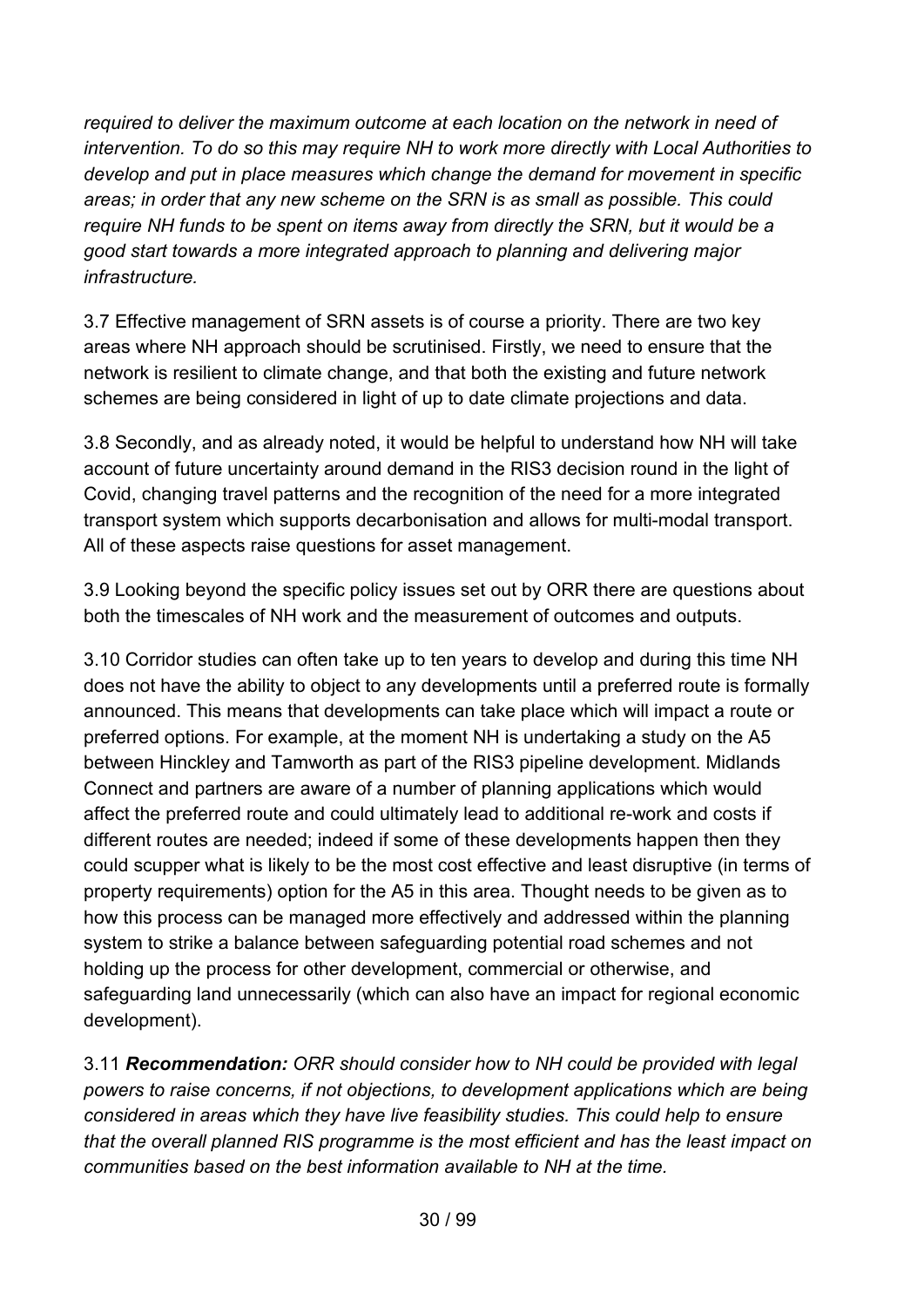3.12 The consultation highlights the need to measure the outcomes and outputs for schemes, however this should not be limited to the specific geographical location as outcomes can be over a wider location than the initial intervention; including the wider road network beyond the SRN. We would support a process which looks at the intended benefits and outcomes of a scheme over the short to longer term, and again this should bring in some of the aspects referred to earlier such as the social benefit, carbon emissions, climate resilience and biodiversity.

#### **4. Theme: Challenge and deliverability**

4.1 In the introduction we highlighted that long-term consideration may need to be given to how the RIS funding pot is allocated. This view is based on the following understanding and experience of the programme to date.

#### 4.2 Availability of funding.

Our understanding is that the RIS3 funding pot is to a large degree allocated for RIS2 legacy/'tail' schemes and major maintenance of the assets, which means there are potentially minimal opportunities for further improvement of the SRN in the foreseeable future. On this basis STBs recognise that we have to work hard to be proportionate in our regional asks for additional RIS3 schemes and that our prioritisation process within our partnerships is vitally important.

4.3 *Recommendation: ORR should bolster its requirements for NH to undertake robust risk assessments on all schemes early and regularly to identify any potential for overrun and allow this to be managed effectively. A phased approach should be made compulsory for high cost schemes and in case of any cost over-runs, the scheme should be delivered in phases rather than drawing on the budget from other schemes or regions.*

4.4 Mismatch between local development and RIS planning timescales. Our experience has identified missed opportunities for development of the SRN when commercial development is taking place and contributory funding is available.

4.5 The missed opportunities take place because the RIS timescales are too long and unworkable from a commercial development perspective which needs to proceed at a relatively quick pace. This means that a minimum product will often be delivered with the contributory funding rather than a project which meets a more strategic need. It also means that the minor improvement that has taken place dilutes the business case for strategic intervention and pushes any strategic work further down the line.

4.6 Two examples where this has happened are: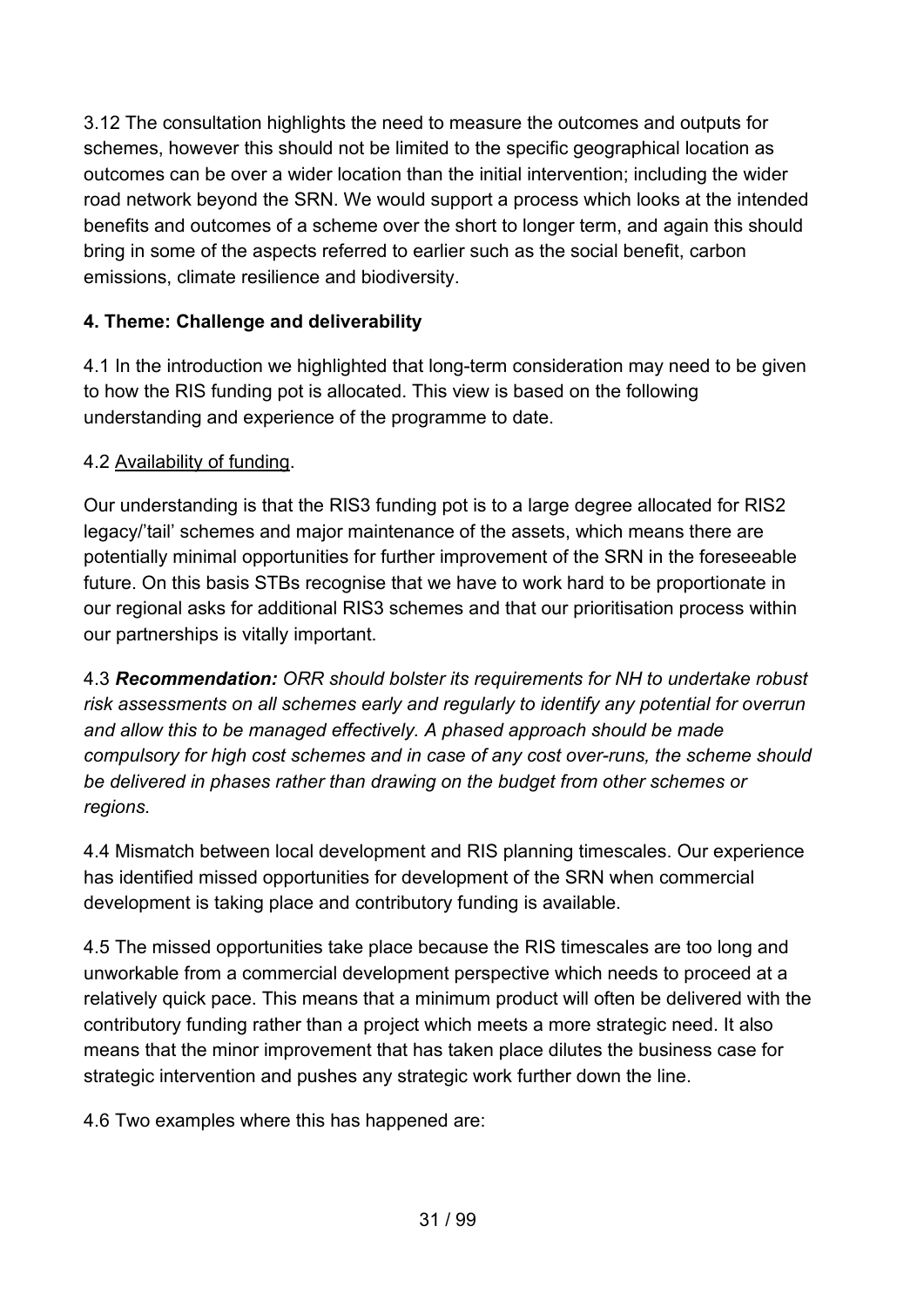• A1/A52 junction at Grantham. Improvements at the A1/A52 junction at Grantham have been identified as a priority for RIS3 by Midlands Connect. The improvements will support local growth as well as maintain the strategic performance of the A1 and A52. These improvements are also needed to support commercial developments in the vicinity of the junction which the developers are likely to contribute to. This means there is an opportunity here to use the developers contribution along with RIS funding to deliver a more strategic scheme for the A1/A52 junction that caters to the longer-term needs, as well as delivering safety improvements for both the A1 and A52 corridors would be ideal for this important interchange. However, there seems to be a mis-match between the timescales of when the scheme becomes crucial from development purposes and when at the earliest can it be delivered through RIS funding. This may result in a small mitigation scheme being delivered at this location that would then weaken the case for a strategic scheme in the future.

A similar scenario has taken place with the A5/A426 Gibbet Hill Junction. As well as being inefficient this type causes a lot of dissatisfaction and frustrations amongst the stakeholders.

4.7 *Recommendation: ORR should ask NH to demonstrate how they can work more nimbly to take advantage of opportunities afforded by third parties' interest in a particular location on the network. Bringing public and private funding together will result in a much better outcome for customers and the tax-payer but there are currently many barriers to that happening. Consideration should be given to developing a process which allows RIS funding to be fast-tracked, for example potentially reserving a percentage of the RIS funding pot for more responsive development.*

4.8 Accounting for local need and value in decision making. RIS is a national funding pot with a primary focus on the value for money (almost exclusively measured through the benefit-cost ratio (BCR) of a scheme. Whilst this is of course important it does mean that there is a challenge for schemes which are less able to demonstrate an economic benefit but are still of strategic and local importance. This may be even more so in rural areas where the business case may be less able to demonstrate value for money but has the potential to deliver a wider range of benefits such as distribution of economic benefits, and areas such as access to work, education, health and leisure. As highlighted earlier in the response these are all important benefits which are an integral part of addressing the Levelling Up agenda. Development may also be important, as we all work towards net zero, to support intermodal transport options.

4.9 The approach which is currently taken means that there is a huge level of uncertainty for local and regional planning where development of the SRN may be needed but a focus on the BCR means there are lower chances of success. and particularly links to the levelling up agenda.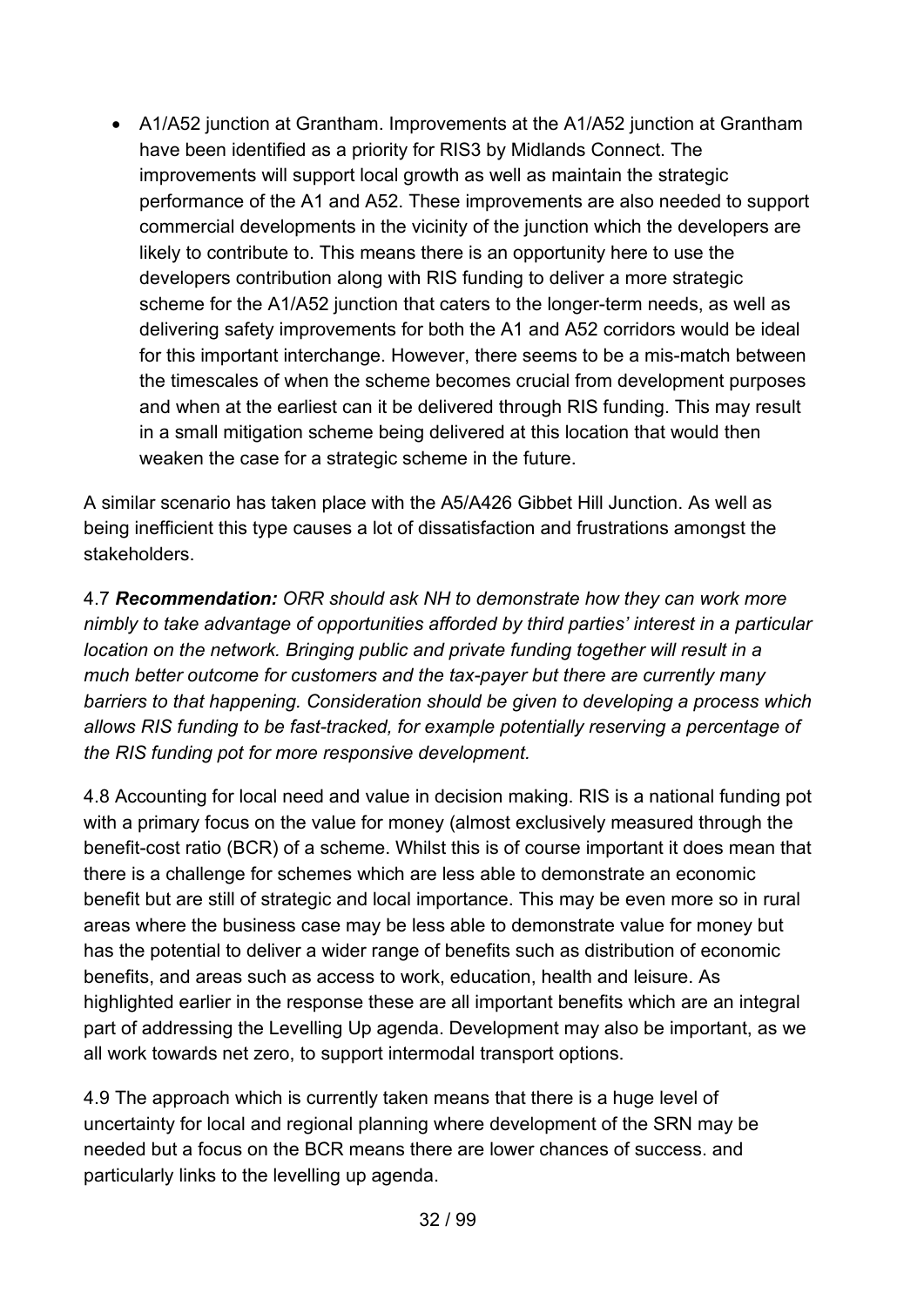4.10 *Recommendation: The RIS 3 process should provide challenge as to how schemes have been valued and whether they have taken account of the wide range of benefits and taken into account and the different economic thresholds which may exist between regions and between urban and rural areas. Consideration should be given to reserving a proportion for regions and providing certainty for development and enable integrated approaches.*

#### 4.11 Relationship between NH and STBs.

Many STBs work closely with NH and have a positive relationship. However, it is interesting to note that the approach set out by ORR does not refer to this working relationship, or other stakeholder relationships, or acknowledge the important role that STBs have in setting the strategic priorities at a regional level.

4.12 There are practical examples of where this relationship could be reconsidered to ensure that we are making the correct use of each other's skills and knowledge, in order to deliver the best outcomes for all.

4.13 The work of STBs provides the basis for NH to consider and progress interventions. However, in our experience once the scheme is with NH we are not involved in developing the studies further, other than occasional progress updates, which we believe leads to inefficiencies. We are aware of occasions where NH have simply repeated technical work which an STB has already undertaken as part of their strategy development and prioritisation. A different working relationship could mean that next stage of studies could add value to the existing work, with better use of regional knowledge and relationships and less wasted money on repeating work in order to prevent duplication and possibly speed up the process.

4.14 *Recommendation: We would like ORR to consider the value of requiring NH to consider formal roles for STBs in the development of new schemes on the SRN. A model being used with DfT and Midlands Connect on rail scheme development is the STB taking the role of a 'clienting partner' to take the projects through to the next stage. We believe that STBs can add value to the process to ensure better outcomes for regional economies and local communities.*

#### 4.15 Decision-making process for schemes.

We have experienced situations where STBS and other stakeholders have been outside of the decision-making process and therefore found out about the cancellation schemes with no opportunity to address any issues or help look at alternatives. A different approach, with engagement earlier in the process could allow for problems to be addressed, alternatives to be developed and to promote partnership working with a wide range of stakeholders.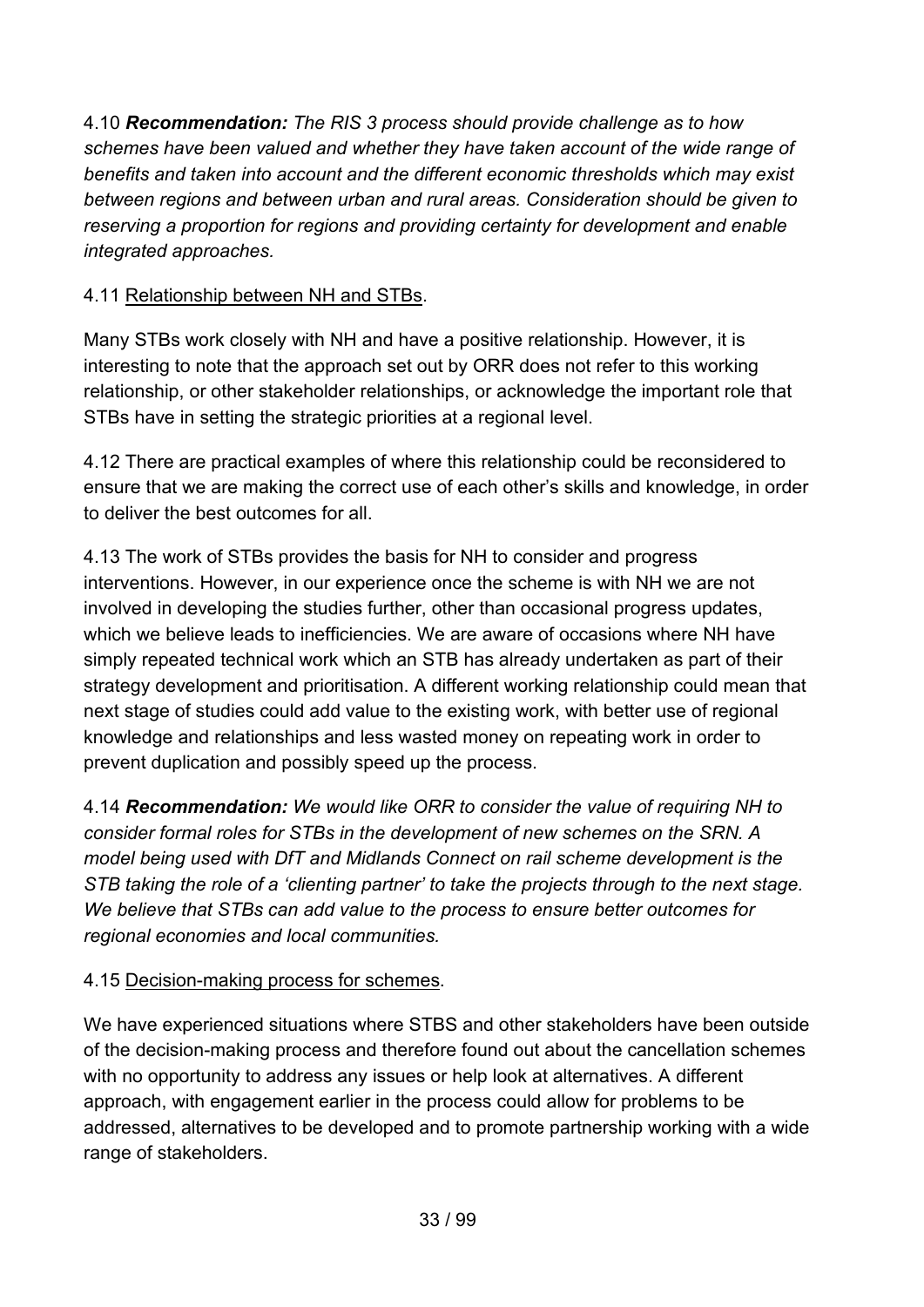4.16 *Recommendation: We would like ORR require STBs to be brought into decisionmaking process, potentially with a requirement to consult and problem-solve with partners before cancelling projects which have been committed. Summary 5. Thank you for the opportunity to contribute to the development of the ORR approach to the RIS process. We hope the experience and expertise of the STBs will hope this process continue to progress in the future and will be pleased to respond to any further questions.*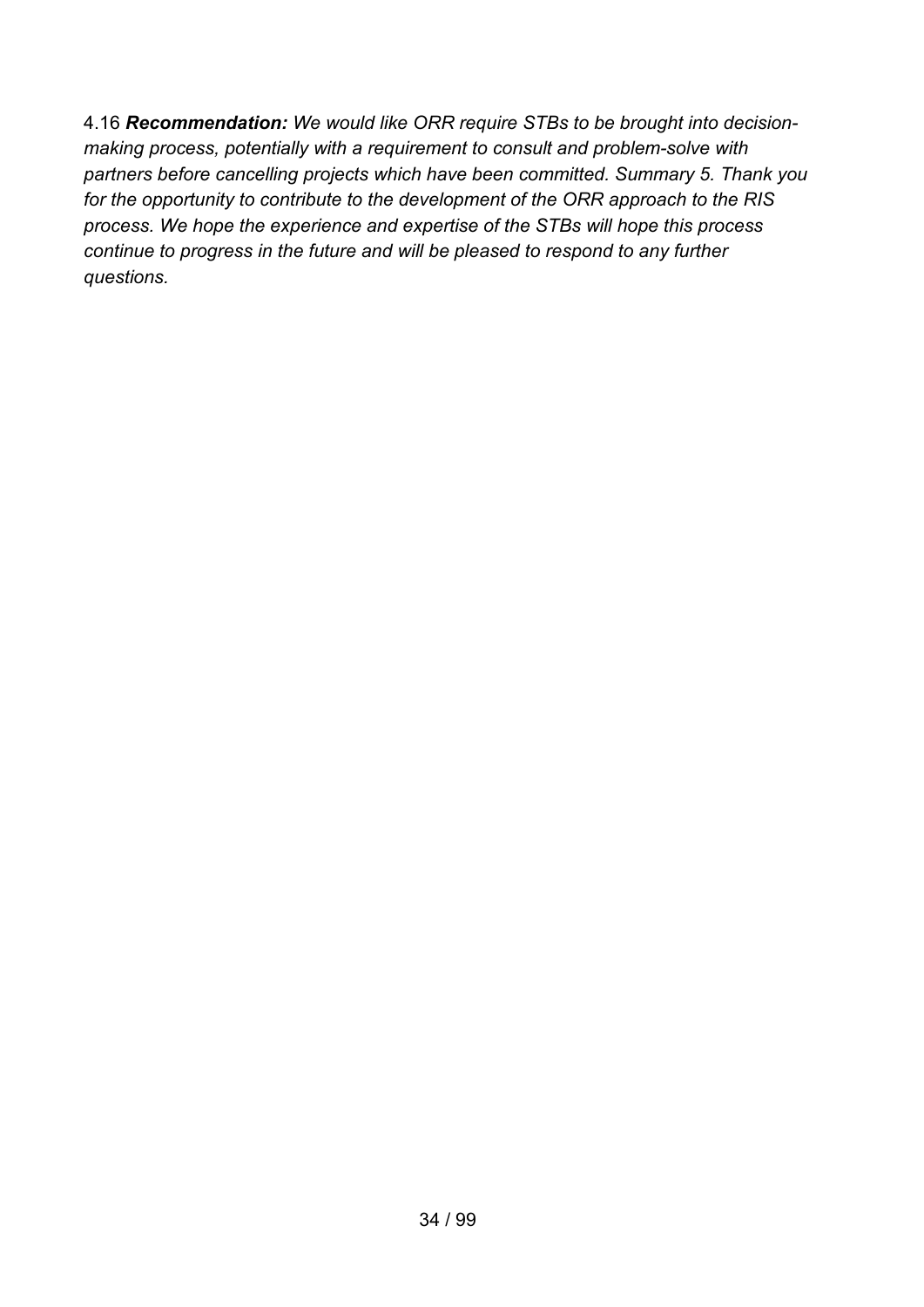## <span id="page-34-0"></span>British Horse Society

The British Horse Society represents the interests of 117,000 equestrian members, and the 3 million people in the UK who ride, or who drive horse-drawn vehicles.

The British Horse Society welcomes the opportunity to comment on the Office of Road and Rail's role and approach to the road investment strategy 3.

The main point that the Society would like to make is that RIS3 must not forget the vulnerable users of the network, especially equestrians. Equestrians, like walkers and cyclists need to be provided with safe passage, and safe crossings across the strategic network so that communities and public rights of way networks are not segregated from other communities and public rights of way networks, by the construction of new motorways and roads.

Where safe routes are provided for walkers and cyclists as part of the strategic road network these should also provide for equestrians.

Director of Access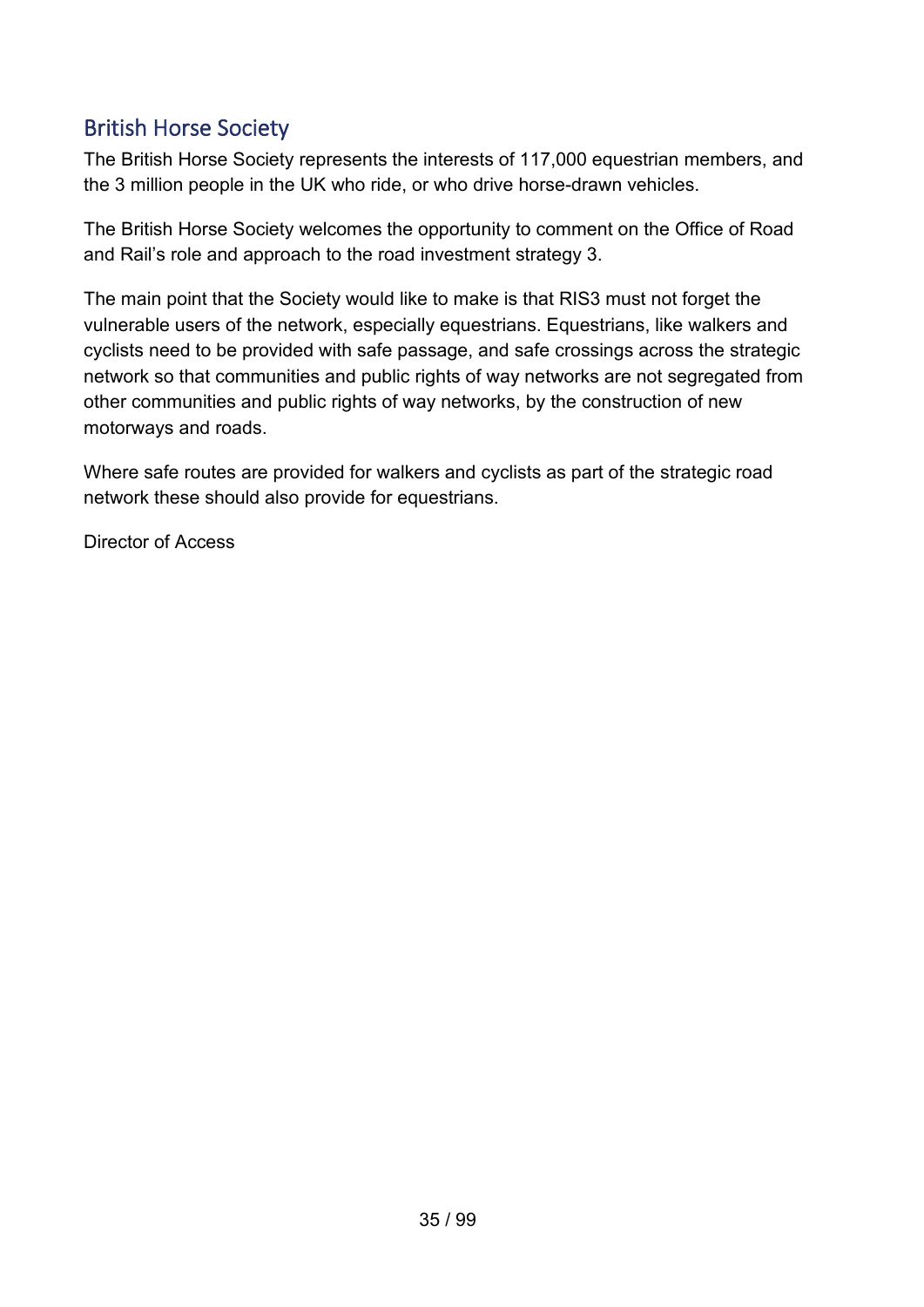# <span id="page-35-0"></span>Transport for the North

## **General points:**

Transport for the North (TfN) welcomes the opportunity to respond to consultation on the ORR's role and approach to Road Investment Strategy 3 (RIS3).

TfN supports the development of the third Road Investment Strategy and welcomes National Highways (NH) approach to achieving meaningful collaboration with TfN and our partner local authorities as the work on Route Strategies progresses. We view this as critical work, providing the evidence to underpin development of the RIS3 programme.

TfN strongly supports the need for the ORR to have a constructive role in the development of the RIS Programme, focusing on the key areas of value summarised in figure 1.1 of the consultation document. We would like to see ORR play a greater role in ensuring key decision makers are guided by evidence on how best to achieve long term strategic goals.

Further engagement and data sharing between TfN and NH (both ways) will deliver significant efficiencies and support better opportunities for finding the right solutions. Examples include sharing of TfN's Strategic Development Corridors Studies and supporting evidence, sharing evidence on spatial plans (Housing and Jobs growth) and collaboration on development and use of strategic highway assignment models (Northern Highway Assignment Model – where appropriate shared for use on National Highways studies). Both the ORR and TfN have a role in facilitating a more joined up approach to transport investment across all modes to support modal shift in line with national and regional carbon reduction objectives.

There is no reference to engagement and collaboration with Sub-National Transport Bodies within the ORR consultation document, which if not undertaken would be a significant detriment to RIS3 delivery and general stakeholder relations. TfN and NH have agreed a 'Joint Engagement Action Plan' (JEAP) and are already engaged with NH at the strategy planning level, and through this are providing opportunities for efficiencies, such as sharing the strategic evidence underpinning TfN's recommended Investment Programme, our pan-northern spatial planning database and evidence detailing requirements for Electric Vehicle Rapid Charging infrastructure on the road network, including on the Strategic Road Network (SRN).

It is important that information sharing, and collaboration should not be restricted to the development of the Route Strategies and RIS3, rather that there will be opportunities for collaboration throughout the RIS3 programme's lifecycle to support better outcomes, for example including, improved benefits mapping and appraisal, better stakeholder engagement and communications. More emphasis on cooperation and collaboration at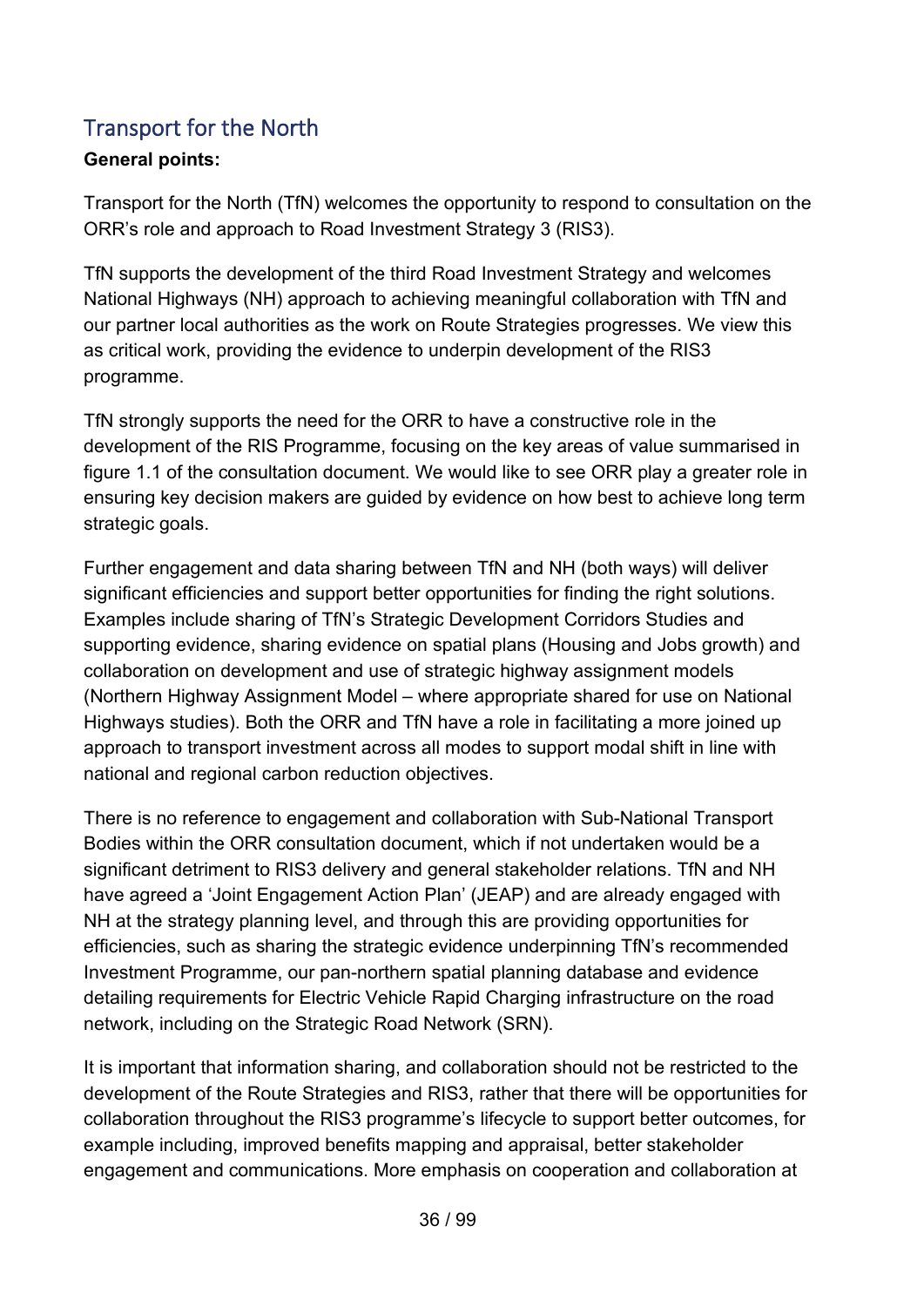both strategic and operational levels will also ensure more efficient use of public resource.

It is important to ensure that National Highways planning takes account of adopted Local Plan land allocations and associated regeneration proposals. This would support greater consistency and efficiencies in terms of highway requirements for new development.

The SRN is a significant barrier to active travel in many places. It is important to ensure that National Highways support local priorities for improved active travel infrastructure and facilities meet best practise standards. This will help to create a comprehensive network and prevent potential adverse impacts on the active travel and other vulnerable road users. TfN would also like to see National Highways work with local transport authorities and bus operators on the delivery of enhancements on the SRN, where identified in bus service improvement plans.

#### **Response to consultation questions**

## **a) Your views on the key issues and risks that could impact on National Highways' performance and efficiency during road period 3 and how we should address them.**

TfN recognises the improvement in RIS delivery since 2015, such as a more critical review of the number of schemes that can be constructed in a 5-year programme, and we hope this trend of applying lessons learnt continues into RIS3. Communication and application of lessons learnt should be a key outcome for National Highways internally but also with delivery partners and stakeholders. As part of this process, TfN would expect that the outputs of Project Speed will feed into the development of RIS3. In terms of key risks and issues that could impact NH's RIS3 performance, please see below:

- We agree with the statement (section 3.3) that 'During the RIS3 development process we need to be able to respond flexibly to changing circumstances and government priorities. In many respects, RIS3 will be developed in a more uncertain policy context than was the case for RIS1 and RIS2.' ORR should ensure that NH have the evidence and tools in place to respond to changing priorities, whilst ensuring that the RIS3 programme supports the delivery of long-term strategic goals.
- As stated in the consultation document Government has announced its intention to review the National Policy for National Networks over the next two years'. To support development and delivery of a successful RIS3 programme NH need a clear and timely steer from Government on the future policy priorities for the SRN. Without this there are significant risks that the RIS3 programme as whole and/or specific schemes going through statutory planning processes could be open to challenge, potential delay or are stopped from proceeding. ORR should ensure that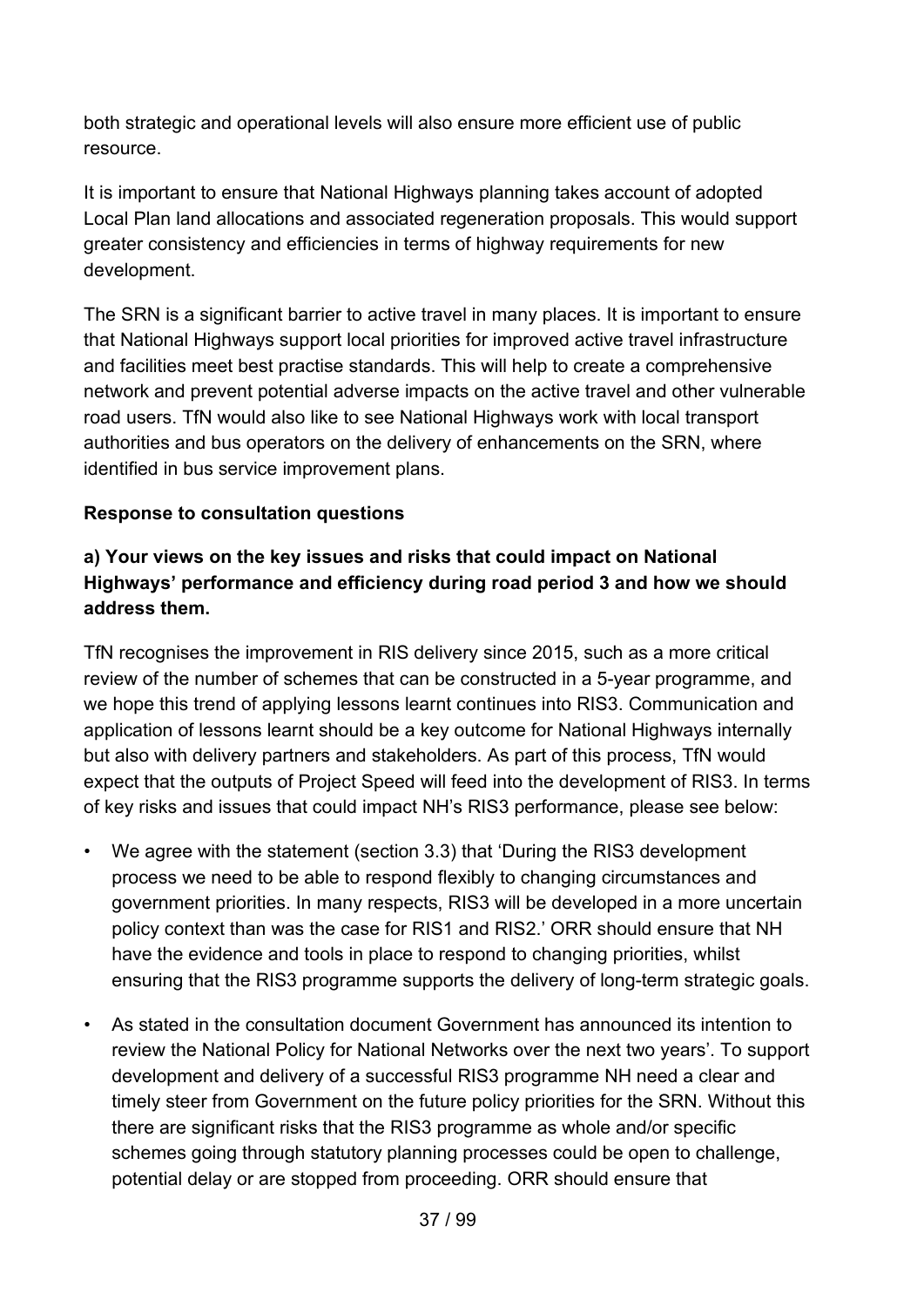Government are fully aware of the risks of a failure to fully engage with NH and other key stakeholders on the review, and of any delay to updating the National Policy for National Networks.

- The ORR consultation document makes no mention of the uncertainty on future fiscal arrangements for raising revenue from motorists. By the start of RIS3 the uptake of electric vehicles and phasing out of Internal Combustion Engine vehicles will have had a substantial impact on fuel duty revenue to the exchequer. Future plans for taxing driving could have a dramatic impact on travel patterns and therefore the need to reconsider investment plans. That is why as RIS3 develops TfN strongly advocates the need for appraising the emerging programme within a range of future travel scenarios and can share transport demand matrices for the North developed to reflect TfN future scenarios1 .
- We are concerned that the planning and delivery process takes too long, and although we understand that ORR is consulting on the 5-year RIS3 period, preplanning work means that schemes usually take 5-10 years or sometimes longer from initial development to completion. Whilst we understand need for careful planning, assessment, oversight and engagement with stakeholders, a lengthy process means that:
	- o The policy context and need for an intervention can have changed significantly during this time, requiring re-consideration of elements of proposals (and therefore costs).
	- o This hinders the ability to be responsiveness to local and regional development (leading to a potential mismatch between commercial development needs and ability of NH to respond within their planning framework).
	- o There is a risk that whilst the RIS Programme life cycle itself be efficient it does not support local/regional efficiency.
	- $\circ$  TfN would welcome the opportunity to explore this with ORR and NH to determine where efficiencies can be built into the process.
- • We strongly support NH's approach to developing the Route Strategies and welcome the current engagement NH that although focused on the SRN, looks to be taking a more holistic approach to integration of the SRN with the Major Road Network (MRN) and the wider local transport network including consideration of the requirement to improve facilities for public transport and active travel. However, we still feel there is a risk that a siloed approach to Government funding within the RIS Programme undermines the ability to deliver a whole system 'Place based' approach working collaboratively with local stakeholders to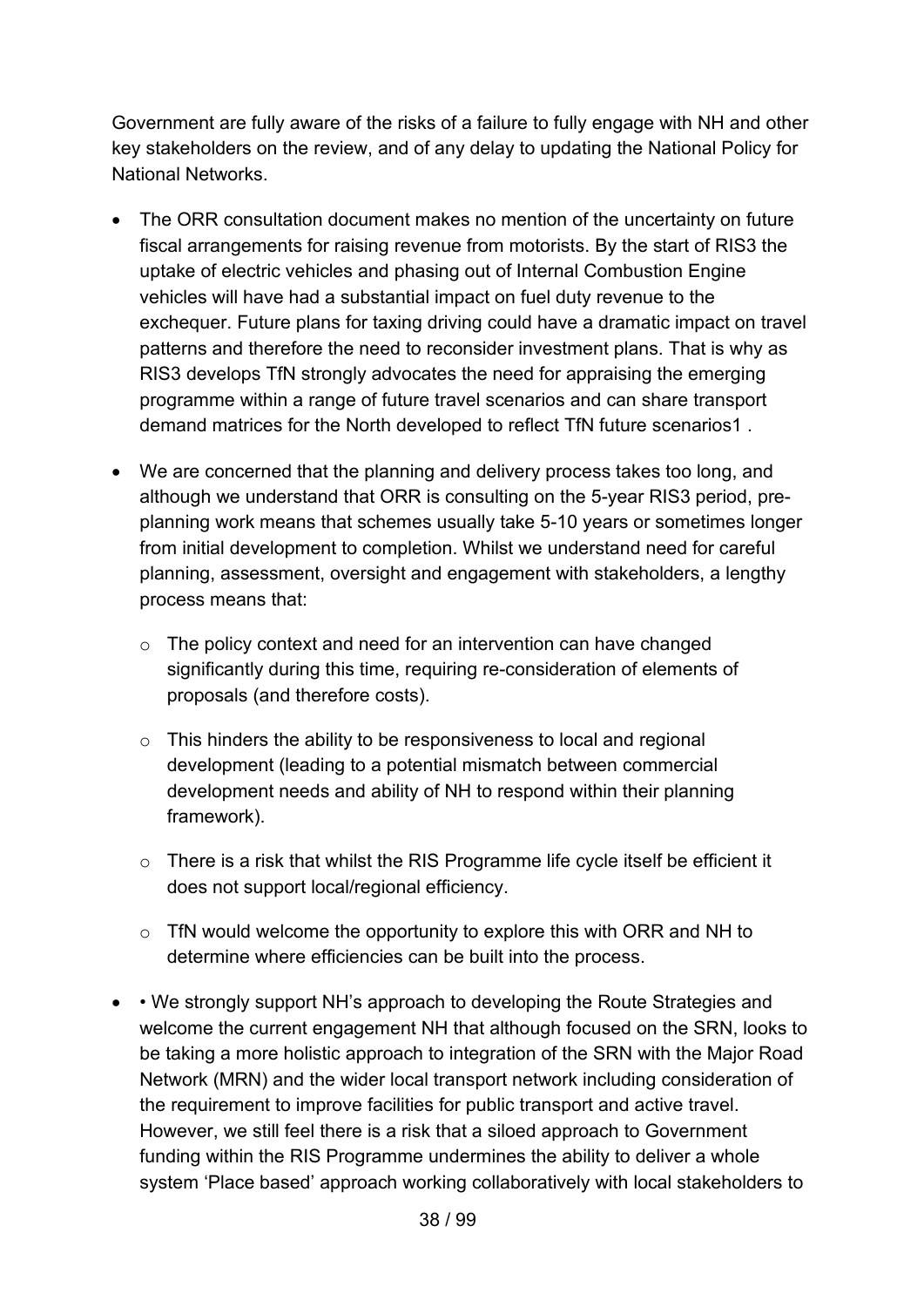achieve regional and local objectives. For example, integration with spatial planning priorities, plans for reducing carbon emissions and improving local quality of life for local communities.

- TfN believes the ORR is right to identify the key policy areas in section 3.4, and we see both risks and opportunities in how the RIS3 programme is developed to tackle the four policy areas – see below.
- **TfN supports the increased focus on achieving positive outcomes for the environment, and the net zero challenge**

Decarbonisation of road transport is a critical challenge and TfN has developed and agreed a transport decarbonisation strategy for the North. We welcome NH's Net zero highways publication and are keen to work collaboratively with NH on bringing forward measures to reduce carbon emissions from road users and from the maintenance and operation of the SRN.

ORR should ensure that the approach to transport decarbonisation is embedded within development and delivery of the RIS3 programme, and that NH is able to deliver evidence-based actions to reduce carbon emissions from operational activities, maintenance & renewal, and delivery of new schemes. Planning for RIS3 should account for appraisal of measures to reduce user-based carbon emissions on the SRN. TfN also recommends that the ORR and DfT should ensure the approach to decarbonisation is considered strategically, across all transport modes (including rail) to reduce the risk of siloed delivery, and drive innovation in the supply chain.

• **Recognising the impact of RIS 3 on social value should also be a priority at the early stages of development.**

ORR should ensure that in developing RIS3 NH have clear strategy and robust performance indicators (KPI's) focused on delivering improved environment, health and community outcomes. This should consider how the RIS3 programme will support the Government's 'Levelling Up' agenda. This is an important issue for the North and other regions such as the Midlands, where the standard approach to economic appraisal focused on the benefits from user time savings, takes little or minimal account of the distribution of economic benefits. To deliver 'Levelling Up' NH and the DfT will need to take a more holistic approach to appraising the benefits of improved transport connectivity. E.g., Enabling people to access a wider range of jobs, business and leisure opportunities. ORR should ensure that NH's approach to RIS3 doesn't widen regional inequality and inequality within the North.

• **TfN supports a continued focus on road casualty reduction** and advocate a systems wide approach to reducing road casualties, here we would like to see Government's upcoming 'Road Safety Strategic Framework' set out the key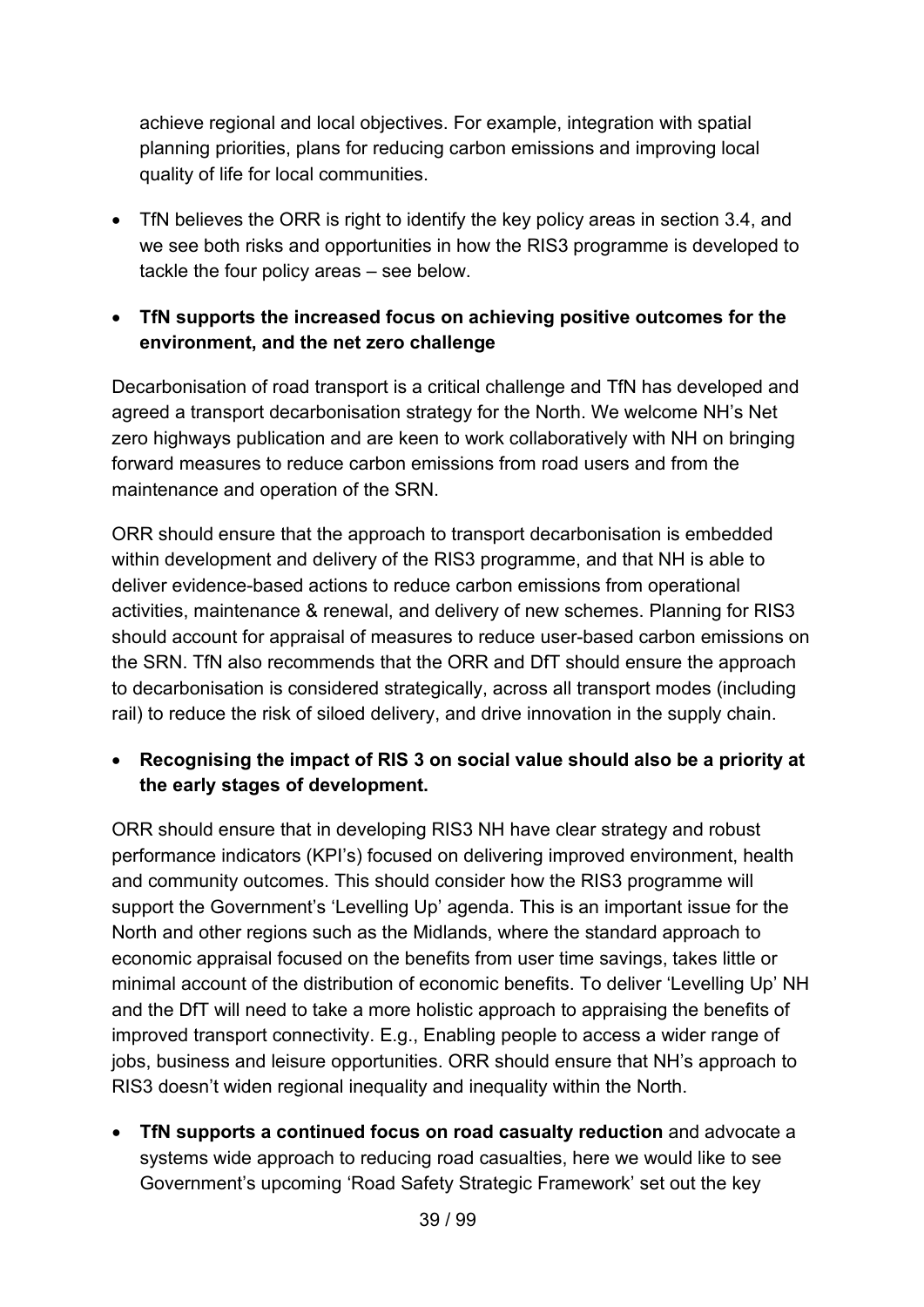steps, roles and responsibilities and resourcing (across Government, national and local organisations) aimed at improving road safety for all transport users. We expect to see ORR to hold NH to account for its role in reducing road casualties, through actions on the SRN and through collaboration with local highway authorities, the Police and other key stakeholders.

- **New digital technology and what that means for customer interaction** should be seen as a significant opportunity for NH to deliver efficiencies, and improved customer experience. TfN welcomed NH's digital, data and technology strategy published in May 2021 and as the National agency responsible for the SRN would like to see NH take a leading role in investing in digital technology and in sharing knowledge across the transport industry. We would like to see ORR's review of the emerging RIS3 Programme take account of NH's approach to digital technology both on the SRN and on how plans for digital technology integrate with and complement the management of traffic and travel information on wider transport networks. Particularly the Major Road Network and other key parts of the local road network operated by local highway authorities.
- **Effective management of the SRN asset** is critical, and we support ORR in identifying this as a key issue. We would like ORR to scrutinise NH's future plans for ensuring the SRN is resilient to the impacts of climate change, particularly to severe rainfall events and increased/prolonged summer temperatures. To ensure that asset management plans encompass a whole life financial and carbon emissions cost appraisal of planned works and that RIS3 asset management planning seeks to minimise user disruption on the SRN and on the wider transport network.
- It is likely that the impact of the Covid 19 pandemic and uncertainty on future travel demand will be a major issue for the development of the RIS3 Programme. To address this, NH will need to include future uncertainty in assessing future demand and appraising value for money, including consideration of investment and demand across other transport modes (see previous comments on scenarios). NH should also account for the 2021 revision of the Treasury Green Book and place a greater focus on the strategic case at both a project and programme level.
- Public perceptions of delivery and outcomes will continue to be a critical risk for RIS 3 delivery and stakeholders need to have a higher level of confidence in programme delivery and its outputs. For instance, the public messaging on Smart Motorways should be a key lesson for NH; not only was there a lack of early communication/ education in terms of changes to highways management but there has been limited communication over the cost of retrofitting.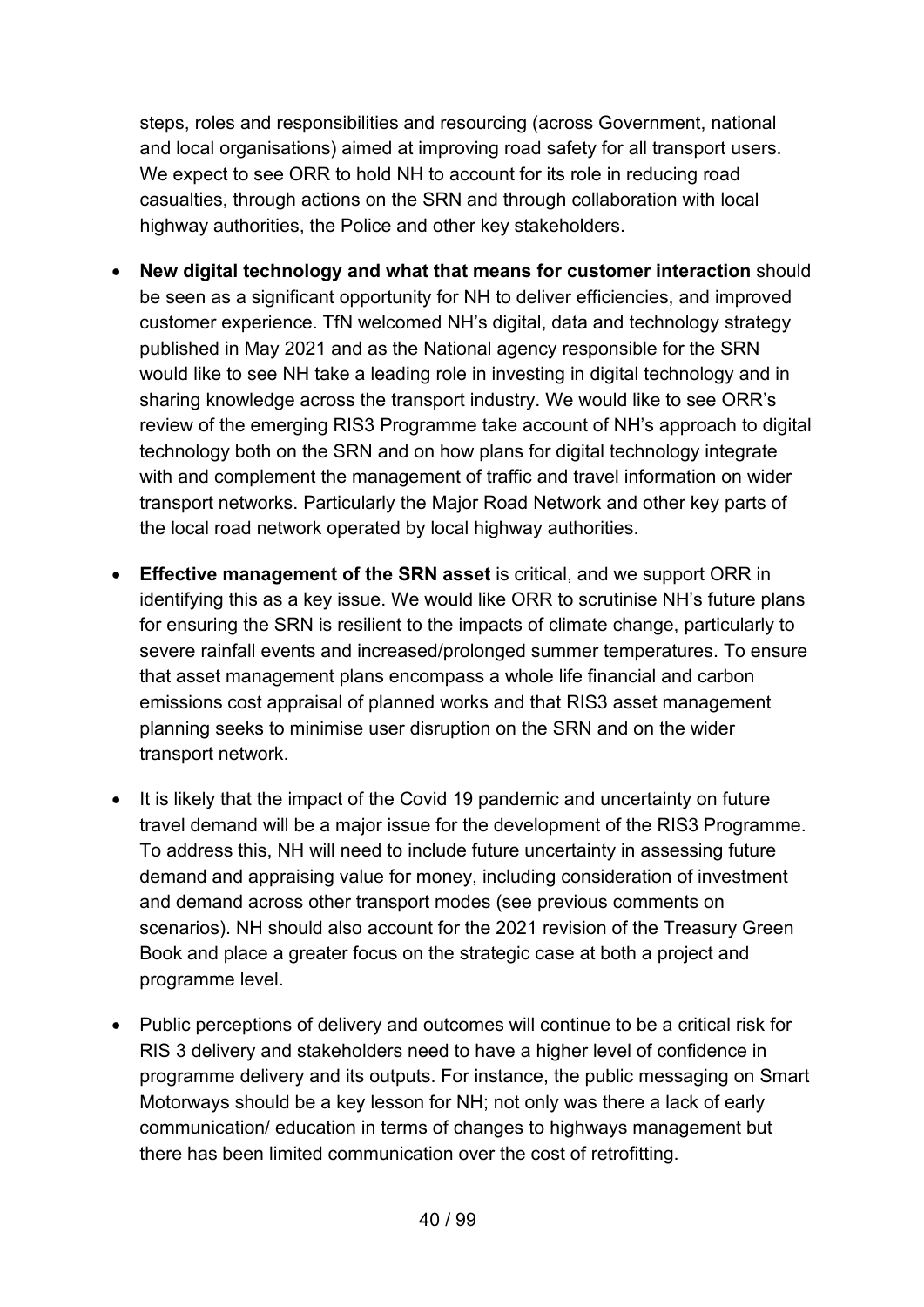- The recovery from impacts of Covid on supplier and material availability could be a substantial risk for RIS3 delivery and could affect the number of schemes that can be realistically constructed during the 5 yr Programme. ORR should support NH in assessing the potential impacts on the supply chain.
- Finally, ORR is a unique position of working in both the road and rail industries, and there should be opportunities for ORR to play a bigger role in encouraging better collaboration between the industries and applying lessons learnt from rail delivery to RIS3 and vice versa.

## **(b) Whether you agree with our approach to cost and efficiency and, in particular, our proposed focus on National Highways' 'pre-efficient' (baseline) estimates and how we might provide assurance that these have been robustly derived.**

- TfN strongly supports the need to consider whole life costs, which should include financial costs and carbon costs as well as the cost to the user and taxpayer. We also agree that a focus on baseline costs is needed more at this time, to ensure that efficiencies are genuine and to give a better baseline for future improvements. The review of external benchmarking for cost estimation should help with this and both Sub-National Transport Bodies (STBs) and Local Transport Authorities can provide useful data during the review.
- It will be important to ensure that quality and whole life performance is still held above the pressure of delivering short term efficiencies; The spot-check proposal is a pragmatic means of monitoring NH's approach to delivering efficiencies and we would like to see ORR reporting on and disseminating good practice as wells as identifying the need for improvements. It will be important to provide sufficient notice to Project Managers so they can allow time to programme this in without impacting overall SOW or OFT dates.
- Greater long-term certainty on funding (over 2 or more RIS periods) and early engagement with the supply chain on development of RIS programmes would support innovation and underpinned by a clear set of procurement policies enable contractors to strengthen their approach to delivering improved social value, reduced carbon emissions and more cost-efficient delivery.
- The consultation document makes reference to the 'right incentives' ORR can provide to NH – it would be helpful to understand this further.

**(c) Your views on an efficiency challenge based on National Highways' capabilities and advantages and disadvantages of the proposal to undertake capability reviews aligned to key areas of delivery.**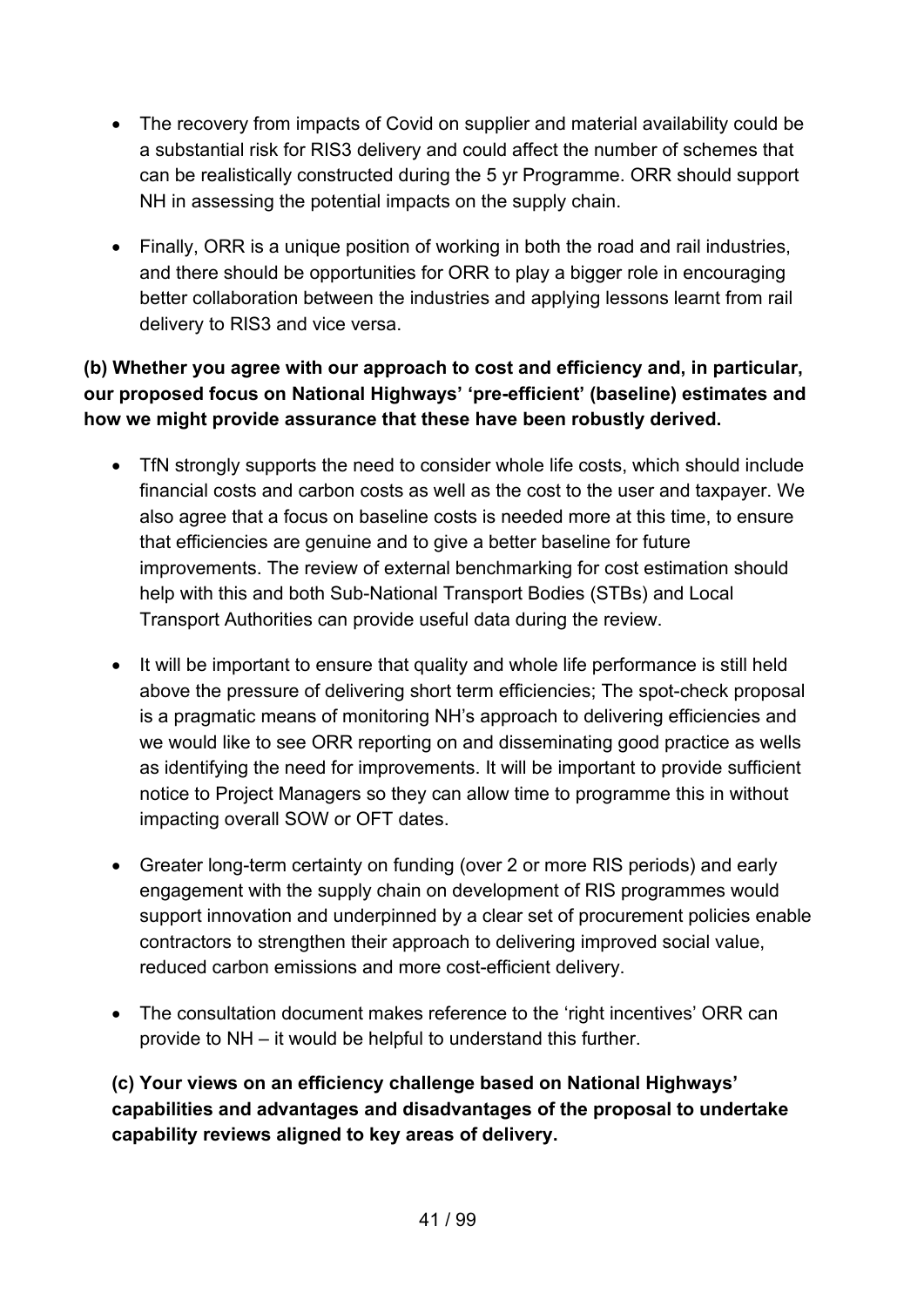ORR's suggested approach to consider enhancements, renewals and operations and maintenance individually seems reasonable, but a 'read across' will be required to ensure cost cutting in one area doesn't lead to cost increases in another area. It will also be important to ensure cross-cutting measures are picked up in each department such as the use of digital technologies. Alternatively, ORR could adopt a hybrid approach by looking at each area and feeding back on both the specific area focused and the common issues/ options for improvement. This will allow for better application of lessons learnt across the organisation.

## **(d) Whether you agree with our proposed approach to assessing the costs and deliverability of the RIS3 enhancement portfolio. In particular, we would appreciate your views on the relative merits of portfolio level and project level assessment.**

- TfN agrees in ORR placing a greater emphasis on project level risks for RIS 3 and the 2022 study to understand factors that determine project timescales and project risks should be useful in achieving this. However, we support the need to still consider portfolio level risks, including supply chain deliverability, portfolio cost inflation, user impacts and environmental challenge on carbon emissions. It would be useful to undertake an assessment of the need for contingency – e.g., Risk based over-programming of the portfolio, as it is inevitable there will be slippage, particularly with more complex/ challenging schemes.
- It would be useful to review the management of strategic road studies and understand how many of these have experienced slippages, extended PCF0 work and other common issues. A number of complex and transformational studies have experienced significant delays, which has led to significant expenditure with limited or no progress on identifying acceptable schemes. e.g. Manchester North West Quadrant. M6-A1(M) study and the TransPennine Tunnel. One common lesson has been the impact of narrowing the scope of potential delivery options too early in what should include a wide-ranging initial options assessment phase.
- Considering the capacity of the supply chain for delivering the portfolio is a sensible approach as this has been a challenge for RIS1 and RIS2 and supply chain capacity is a growing concern. There could be an opportunity to incorporate supply chain capacity into the regional benchmarking exercise (referenced 3.36).
- TfN agrees that understanding and mitigating the impact on road users is essential for successful delivery; to do this better engagement is required with external project deliverers. This would cover a wider range of stakeholders, not just major projects like HS2. The impacts of the Integrated Rail Programme need to be considered as well as local partner schemes on MRN and Local networks.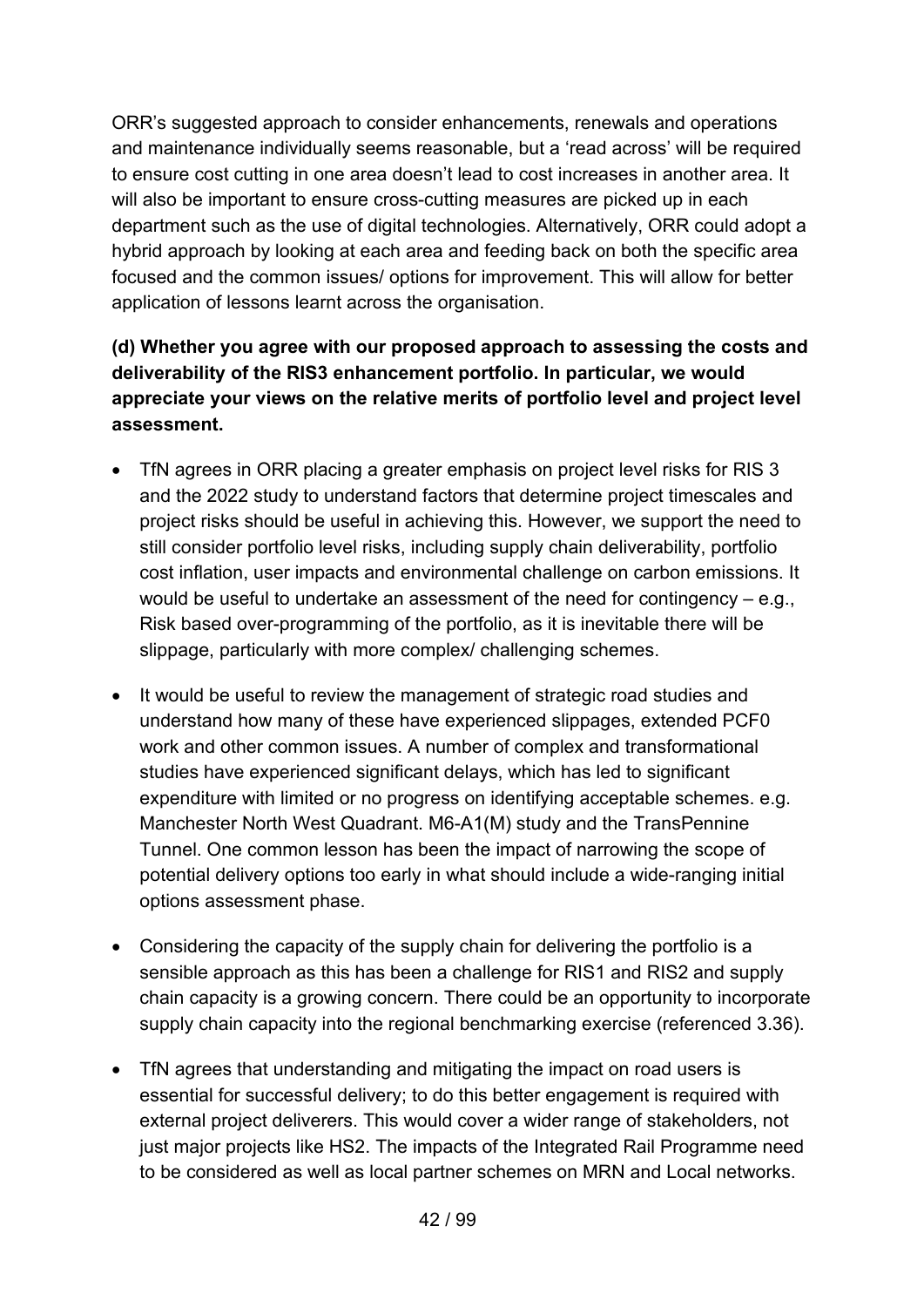For instance, NH will need to work closely with Network Rail and HS2 to minimise the potential for combined impacts of work on key travel corridors during the same period of time. One example being the interface between the Trans-Pennine Route upgrade and any proposed works on the M62 corridor.

• We agree that ORR approach to reviewing projects should focus on the 'riskier' projects rather than random spot checks but also stress the need to considers impacts on quality, not just cost and time.

## **(e) Whether you agree with our proposed approach to assessing plans for operations, maintenance and renewals. In particular, whether you agree with our planned focus on the quality of National Highways plans for maintaining and renewing the network.**

- TfN agree that ensuring there is sufficient data of high quality available will be key in supporting the delivery of RIS3 as well as the long-term pipeline of future investment and this is an area where STBs could provide support to NH. STB's could also provide support in the planned regional level benchmarking activities.
- As part of the planned activities (3.19), we would recommend including a check and challenge on how the RIS delivery plans take account of existing policies, uncertainty and developing technologies.

## **(f) ensuring the plans and performance requirements provide a clear and agreed baseline for future monitoring.**

- We strongly support the need for robust baseline and future monitoring of both programme delivery and of the expected programme outputs and outcomes, which may be over a wider geography than the immediate location of the intervention, the wider benefits may be greater than those traditionally measured. To support this, we would like to see greater transparency on monitoring and reporting of a benefits realisation plan, which should include processes to communicate short-, medium- and long-term benefits of RIS investment.
- ORR should ensure that NH have robust and transparent baseline and monitoring data, and accounting for issues of confidentiality that wherever possible data is shared and publicly available.
- We support plans for ORR to monitor both delivery of enhancement scheme commitments and asset renewals and secondary 'activity metrics.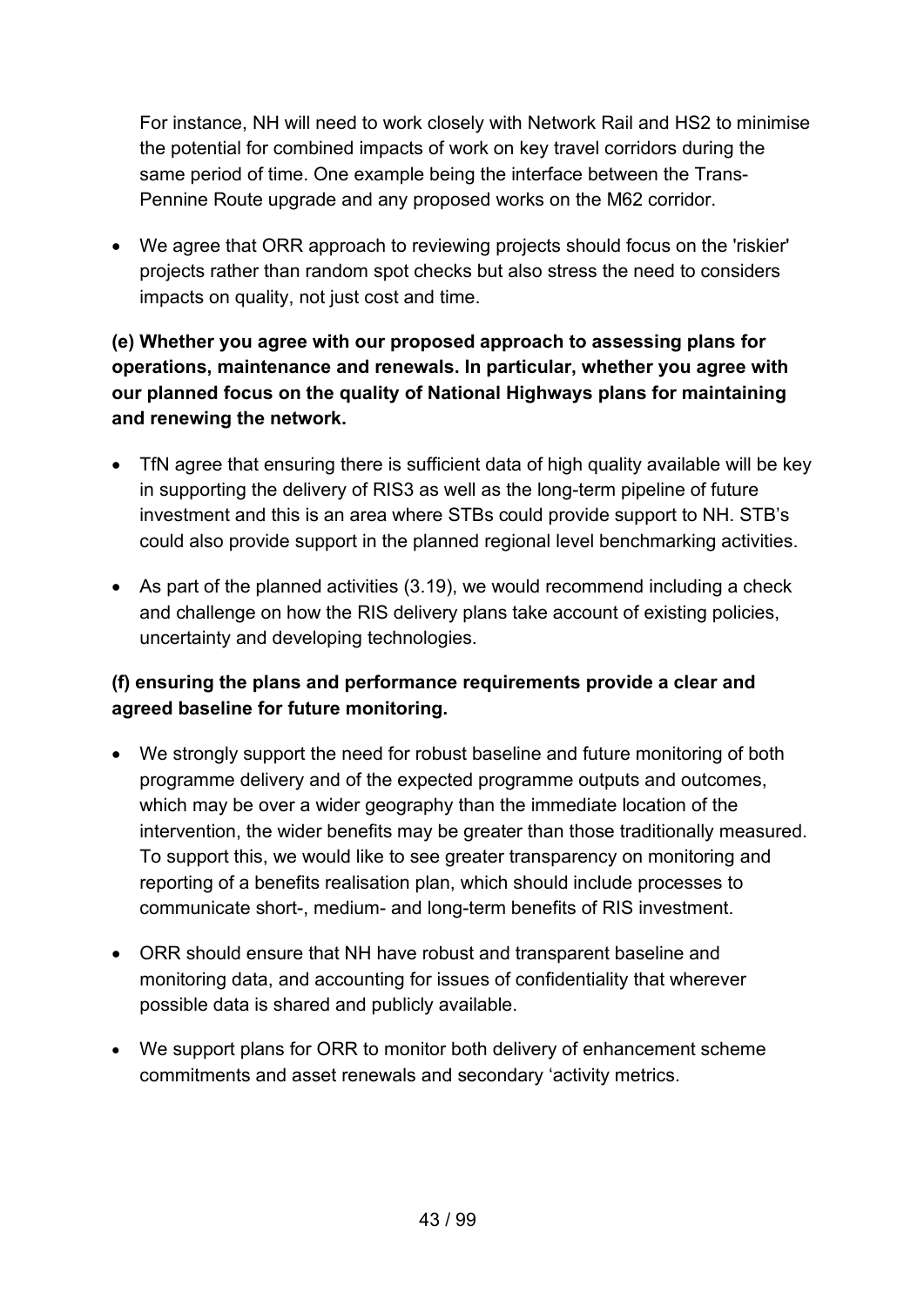## England's Economic Heartland

As the Sub-national Transport Body (STB) for the England's Economic Heartland (EEH) region we welcome the opportunity to participate in ORR's consultation on the Road Investment Strategy 3 (RIS3) process consultation.

STBs play a key role in setting the ambitions for strategic transport connectivity in regions across England and have growing profile within central and local government for the significant role we play. EEH covers the area from Swindon and Oxfordshire in the west to Cambridgeshire in the east, and Hertfordshire up to Northamptonshire.

In February 2021 EEH published our transport strategy outlining the connectivity priorities for the region, underpinned by 4 principles;

- Achieving net zero carbon emissions from transport no later than 2050, with an ambition to reach this by 2040
- Improving quality of life and wellbeing through a safe and inclusive transport system accessible to all which emphasises sustainable and active travel
- Supporting the regional economy by connecting people and businesses to markets and opportunities
- Ensuring the Heartland works for the UK by enabling the efficient movement of people and goods through the region and to/from international gateways, in a way which lessens its environmental impact

EEH welcomes the opportunity for early consultation on ORR's proposals for the process for assessing the costs and deliverability of the RIS3 enhancement portfolio and plans for operations, maintenance and renewals. EEH's focus is on delivering a usercentred transport system in our region, bringing better outcomes for all users. This is a focus that is shared with ORR in its role as Monitor.

The Strategic Road Network (SRN) plays an important role in the transport system in the Heartland region, supporting economic growth and connecting people and places. It provides key links between our region and the rest of the UK and provides a vital role in supporting the freight and logistics sector.

Transparency and a clear process for assessing developing, assessing, and delivering the RIS and increased engagement is key to ensuring partner 'buy in' for Road Investment Strategies. This response takes each consultation question in turn giving views and, where relevant, examples to illustrate a need for clear process to ultimately deliver priorities identified through the RIS process.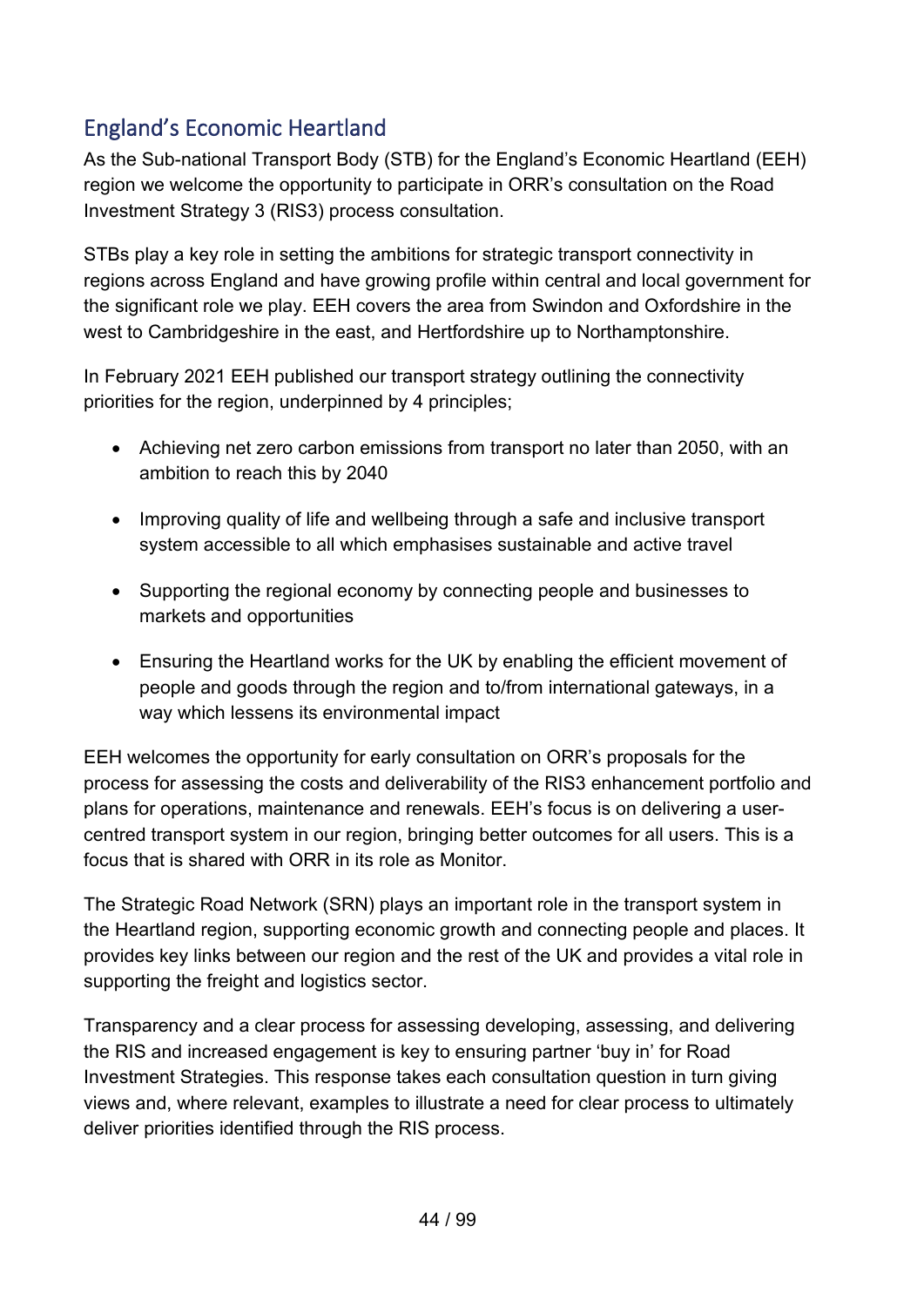We understand the role of the ORR is not to set investment priorities, responses are provided on that basis. We will continue to engage with National Highways in the development of RIS3.

Yours sincerely,

Interim Director, England's Economic Heartland

Annex 1: Consultation response (please note question b has not feature in this response, we do not feel that a response is required from STBs to this question)

#### **Key issues and risks that could impact on National Highways' performance and efficiency during road period 3 and how we should address them**

RIS3 is being developed in a more uncertain world and policy context. The impact of COVID on transport is yet to be fully understood on a long-term basis, leading to the need to plan for future uncertainty.

The Government's legal target for net zero carbon emissions also leads to uncertainty for National Highways, who will have to plan and meet the target. EEH's transport strategy sets out a clear ambition for net zero ahead for 2040 and is working to develop pathways to meet the decarbonisation ambitions. The transport decarbonisation plan represents a step towards achieving net zero, with strong ambitions and targets, around the fleet transition to electric vehicles (EVs) and innovation in mobility. However, this alone will not be enough to reach net zero.

EEH, working with our partners, have developed a series of 'uncertain futures', which consider which drivers of change are uncertain and how important they will be on the future of transport in the EEH region. The outputs are a series of futures which the region could face and is being utilised to assess resilience of our future connectivity priorities. We would encourage the requirement for a consistent approach for National Highways working with STBs, many of whom have been developing narratives for alternative futures for their regions, to help consider assessment of the resilience of RIS interventions. More information on EEH's alternative futures can be found here.The DfT's Uncertainty Toolkit should also provide some clarity about how to plan to future unknowns.

Across the sector the level of ambition and expectation amongst users and wider communities when it comes to planning for net zero is growing, with the legal target by 2050. EEH has set an ambition to meet net zero by 2040. EEH's own transport strategy outlines key policies in relation to decarbonisation of the transport system:

• In identifying future investment requirements we will prioritise those which contribute to a reduction in car journeys in line with the recommendations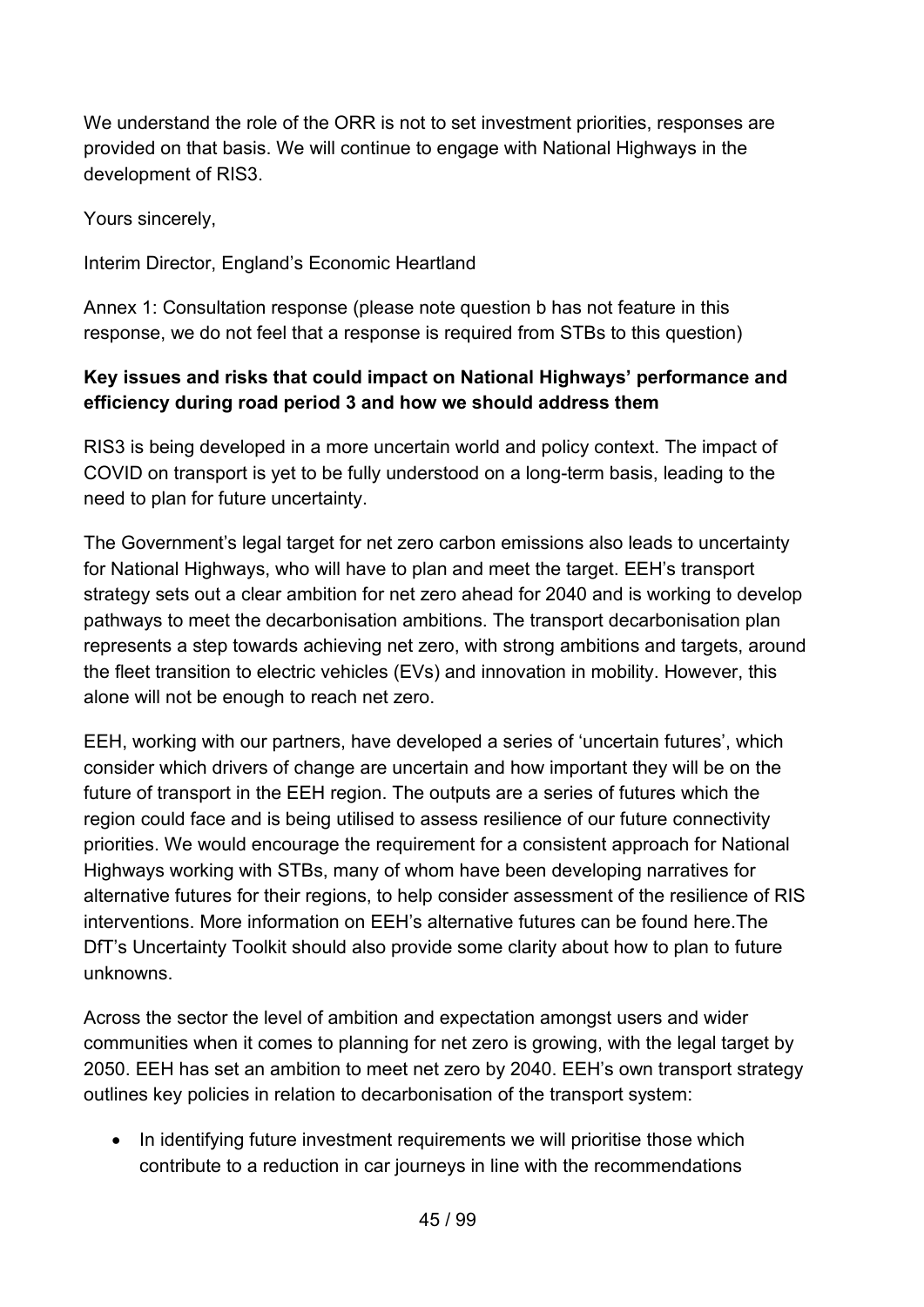delivered by the UK Climate Assembly: to facilitate a reduction in the number of private car journeys by a minimum of 5% per decade (of total traffic flow compared with 2019).

- We will support and plan for the decarbonisation of the road fleet, working with the private sector, the energy sector, local authorities and Highways England to ensure the infrastructure required to support a zero-emission fleet (including buses, public transport and freight) is available
- In identifying future investment requirements, we will prioritise proposals on the basis of value for money, their contribution towards achieving net zero carbon targets, and their contribution to wider sustainability, environmental net gains and health outcomes

STBs collectively are collaborating on their work to develop pathways to net zero. The pathway to net zero cannot wait for future RIS periods and the ORR needs to ensure that National Highways actively responds to changing policy directions and priorities during individual RIS periods. RIS3 should be viewed as an opportunity to plan and assess schemes differently to meet the decarbonisation challenge and provides the opportunity to think more widely about the whole transport system.

We would support the ORR, through assessment or test, to ensure that RIS3 is compliant with the UK's legal requirement for net zero greenhouse gas emissions by 2050 and by default with the DfT's Transport Decarbonisation Plan.

The complexity of large-scale infrastructure projects remains challenging. Development and delivery take several years, leading to potential for increased costs and pressures on programme timelines. Sector skills in planning, managing construction costs will be important to ensure the programme is deliverable.

Certainty in delivery will also be important for the supply chain, and contractors who will ultimately deliver the work. In other sectors we have seen the effects of supply chain uncertainty. To ensure smooth delivery of RIS3, while balancing the needs of other infrastructure sectors (including rail, major road network), the supply chain would benefit from a need clear communication of schemes, allowing a sector wide approach to ensuring we have the skills available to match the scale of delivery.

It is important that National Highways, and ORR in its assessment of schemes, learn lessons from successfully delivered schemes such as the A14, which was opened ahead of schedule. Certainty for users and planning for minimal disruption for communities is important. To this end we are keen to ensure certainty of delivery of the RIS programme and therefore support a forward-looking approach to identify and resolve issues early.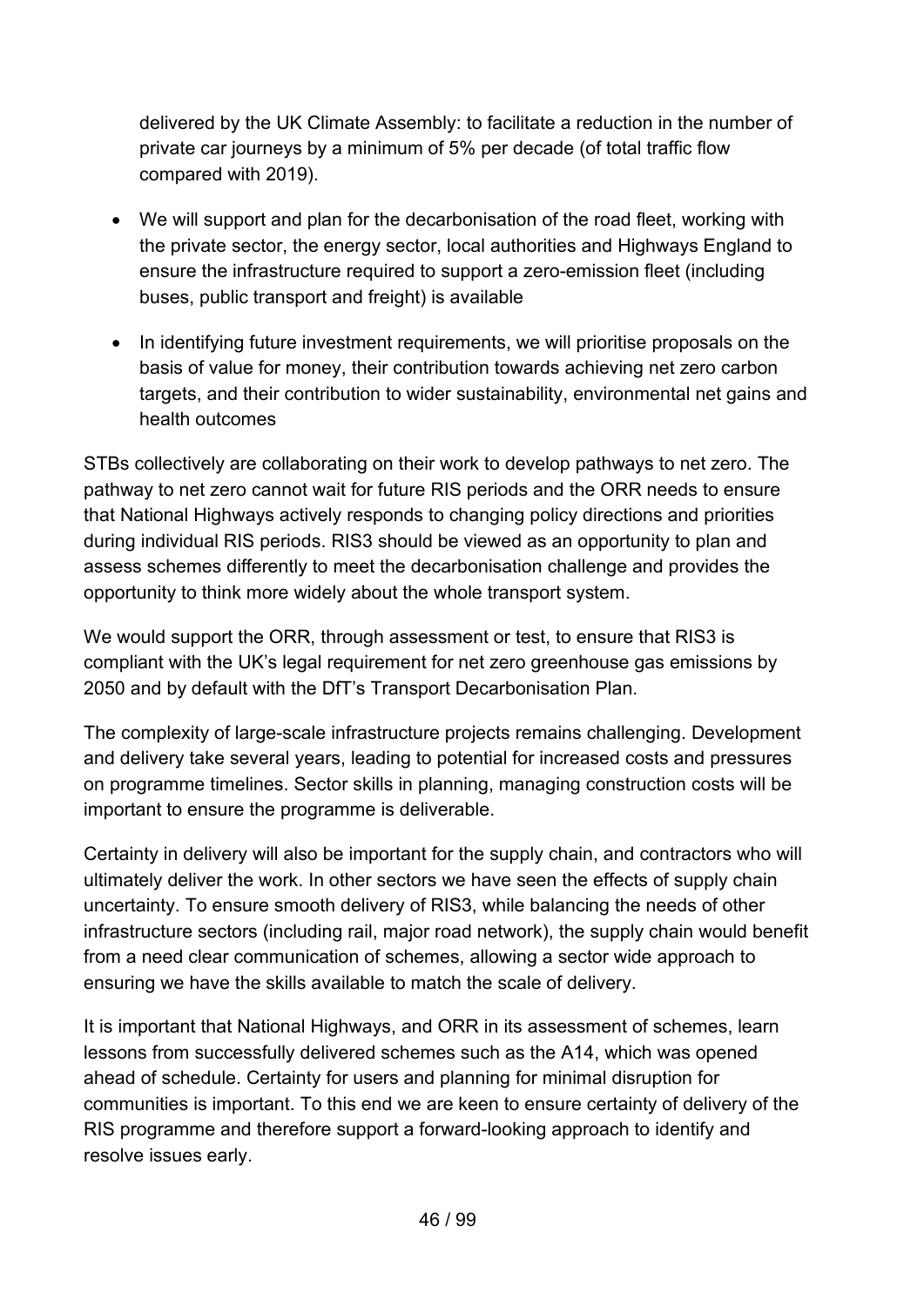Setting and meeting expectations will be challenging with many competing priorities. Continued engagement with partners will be key to ensure that processes and decisions resulting in the RIS document are communicated with clarity. Historically, input has been provided into the RIS development process but feedback has been limited until the publication of the RIS. This has led to uncertainty about how decisions on interventions have been made. Engagement will continue to be important to all stakeholders.

## **Efficiency challenge based on National Highways' capabilities and advantages and disadvantages of the proposal to undertake capability reviews aligned to key areas of delivery.**

EEH agrees that ORR should take a pragmatic approach to assessment and issues advice on where the biggest impact can be made. Key areas of delivery should be assessed but ORR should also ensure that National Highways deliver towards policy aspects such as new technology, planning for net zero and the environment. For example, the implications of new technologies and processes should be assessed. In its role of monitor the ORR must ensure that changes and progress is being made, rather than just assessing progress ie. there is a role for ORR to ensure delivery. We strongly agree with the necessity to assess the impact of changes and learn lessons to ensure delivery can be efficient and impactful.

Ensuring there is capability within the National Highways organisation to effectively identify efficiencies as well as take forward the 'pre-efficient' costings, bringing in knowledge and evidence from lessons learned on previous schemes. As an STB considering the transport system as a whole we would like to see that the core scheme costs includes active travel links (compliant with LTN 1/20) and opportunities for shared transport, rather than these being outside the core scheme costings (they should not be an 'add on' but embedded within).

National Highways capability and approach in wider elements such as engagement should also be considered. An important element of this is playing back to partners the outcomes of engagement sessions and having ongoing conversations with STBs and Local Authorities. The STB Joint Engagement Action Plans between National Highways and STBs could be used as a base for information share and lessons learned.

## **Proposed approach to assessing the costs and deliverability of the RIS3 enhancement portfolio. In particular we would appreciate your views on the relative merits of portfolio level and project level assessment**

#### Assessing the costs and deliverability of RIS 3

ORR should consider previous lessons learned in the assessment of cost and deliverability of the RIS3 enhancement portfolio. This should include delivery in previous RIS periods where enhancements listed in the RIS programme, where it has been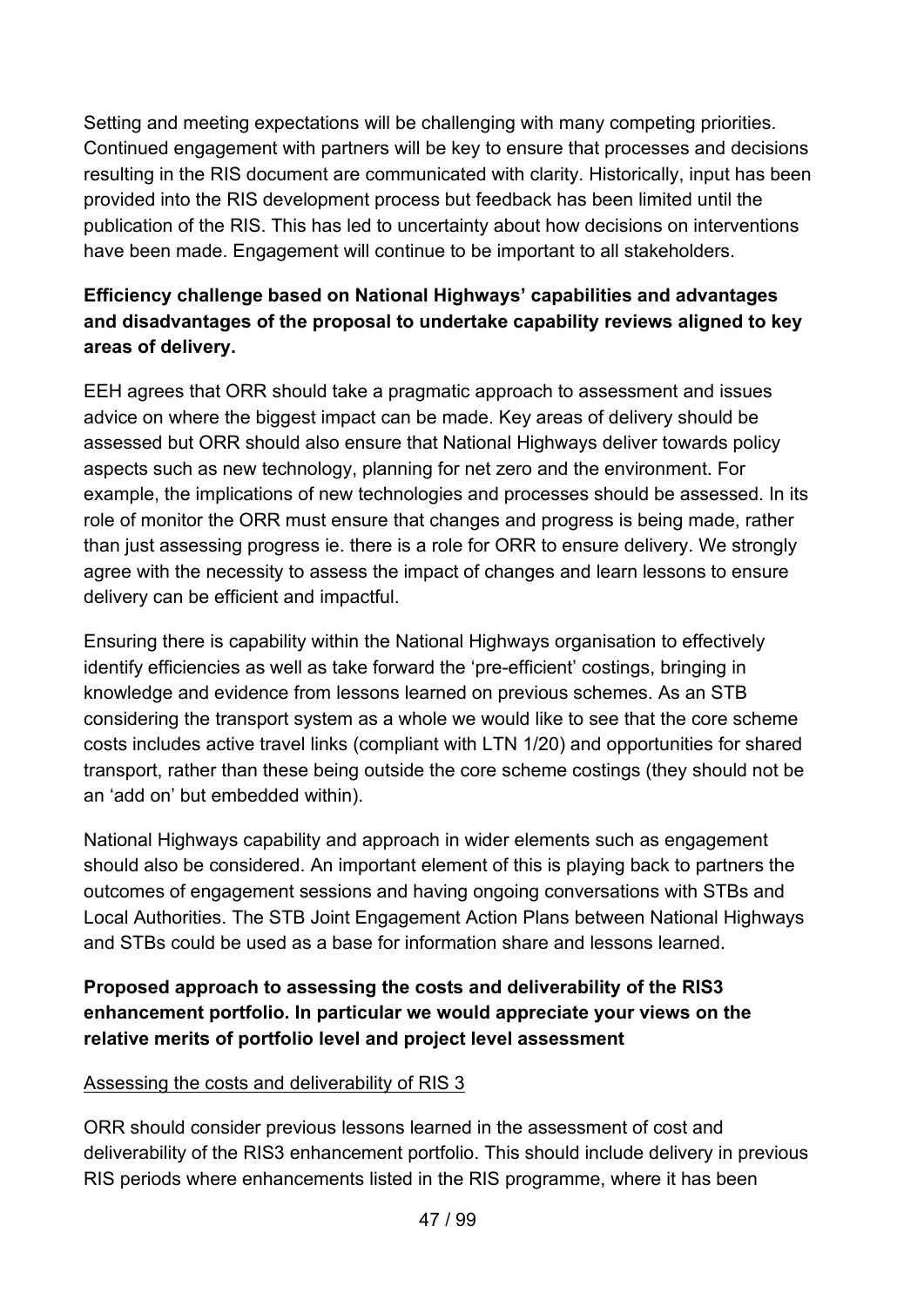challenging for National Highways to deliver the programme on enhancements. Certainty of delivery is critical for increasing confidence in the programme and future RIS cycles.

A RIS which also remains flexible and 'live' to the changing challenges and uncertainties is also welcomed, an approach which we understand National Highways are adopting for the RIS 3 process and beyond. To this email the ORR process should consider the effectiveness of delivery of the current RIS period, particularly assessing whether the schemes that form part of the 'tail' into 2025 – 2030 remain priorities and if and how this has been assessed.

Increasingly important in the development and assessment of interventions is the strategic case and overarching narrative. The importance on the strategic narrative during assessment should be considered by the ORR, as well as the deliverability and cost effectiveness of project – financial assessment should not be the sole consideration in assessment, particularly in the context of the future uncertainties faced by the sector and set out in the opening section of our response.

National Highways has a key role to play in ensuring the wider quality of life for communities is improved and enhancements should be assessed against this backdrop. EEH's transport strategy sets out the policy that: 'In identifying future investment requirements, we will prioritise proposals on the basis of value for money, their contribution towards achieving net zero carbon targets, and their contribution to wider sustainability, environmental net gain and health outcomes.' This is a significant shift in the way we see roads investment in the future: for all sectors of society, not just road users. ORR should ensure its approach to monitoring and assessment of National Highways' performance consider this.

The Oxford Cambridge Arc Environment Group has collectively set a series of environment principles, encompassing ambitious and aspirational targets for doubling nature, sustainable living and working and innovative solutions to energy and water. Where National Highways is delivering enhancements, they should be cognisant of locally or regionally set ambitions. For example, the current National Highways net biodiversity targets are below that of the Arc Environment Principles which aim for the delivery of 20% biodiversity net gain for all developments with a minimum requirement of 10% including Nationally Significant Infrastructure. Where the SRN currently causes issues such as poor air quality, National Highways should demonstrate that is had plans to address the issue, with the ORR ensuring plans are set and adhered to.

#### Good use of public money

The RIS should represent a considered programme which can hold up to scrutiny as being good value for money. Schemes that are good use of public money should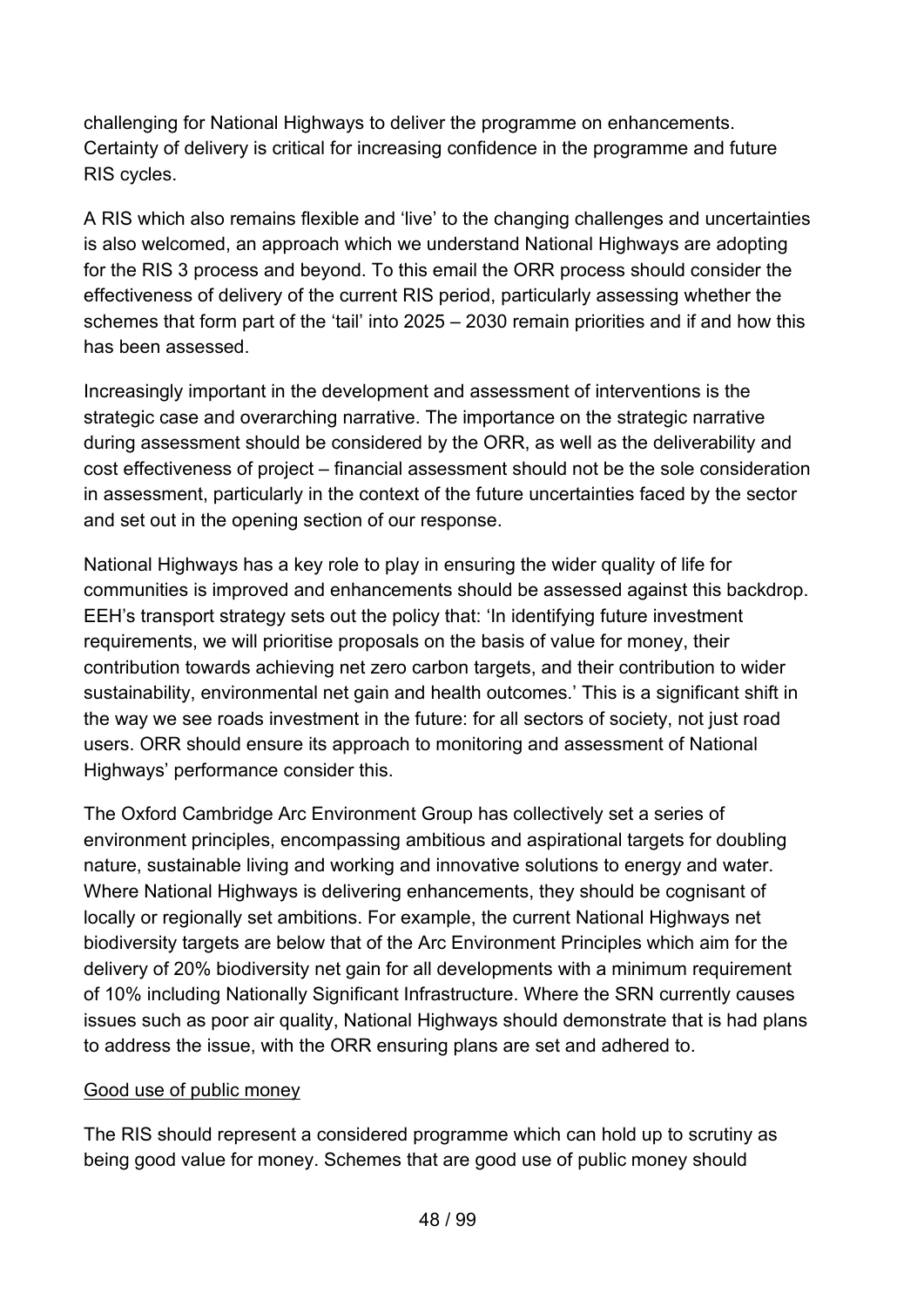enhance the end-to-end journey for users and ensure benefits for local communities, agreed at the time by those communities most affected. Alignment and a joined-up approach to enhancements and renewals would be beneficial, as would consideration of the whole life costing of infrastructure from the beginning of each project.

Future proofing the transport network through rapid and widespread adoption of new and emerging technologies, together with investment in digital infrastructure that is available to users beyond the highway network, need to be critical components of future investment programme. ORR, in its role as Monitor, must ensure that National highways actively invest in new technologies and facilitate innovation and foster a good use of public money.

#### Stakeholder engagement

Clear and transparent stakeholder engagement is of key importance in the development of any investment pipeline such as the RIS. ORR's role should be to monitor how National Highways are engaging and the stakeholder satisfaction with the engagement activities. ORR's monitoring of stakeholder engagement needs to go beyond monitoring a plan and focus on the approach to engagement – collaborative, responsive, open and transparent.

Important in this engagement is a clear communication of the process of how a final RIS process is set. Historically, schemes or interventions have been put forward but have not appeared in a RIS document without clear understanding of the interim period between initial engagement exercises and the final document.

National Highways Licence was published prior to the formation of STBs: the implications of which can be significant. There is currently no specific reference to STBs relating to engagement in the development of the RIS, although we do note that RIS2 outlined the importance of STBs playing an active role in articulating the benefits of proposals in their areas and the continued commitment to working with STBs and utilising a shared evidence base as outlined in the 'Planning Ahead for the Strategic Road Network' publication. In holding National Highways accountable to the licence, it is also important that engagement with STBs continues in the development of RIS3. This includes aligning RIS 3 principles with strategic regional priorities as set out in each of the STBs transport strategies, both on an investment and policy basis and throughout each of the stages of the RIS development process.

There are further process challenges relating to National Highways Licence. National Highways are required to provide options to the DfT for a scheme but lack the flexibility to amend the project specification – they are licenced to deliver what is commissioned. In turn, the DfT's structure does not encompass an opportunity to analyse situations where the commission is incorrect or needs to be flexible to changing circumstances.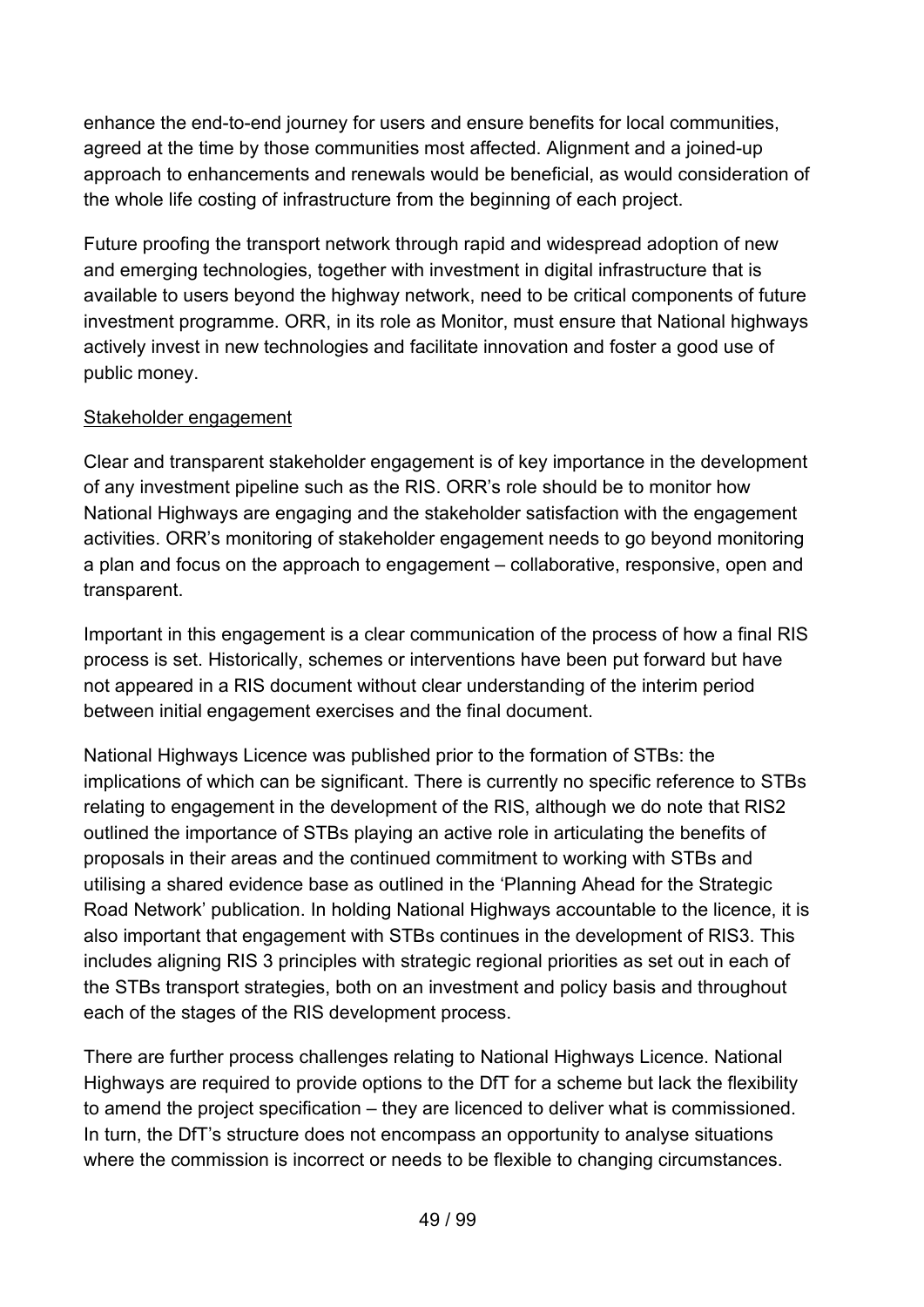#### Monitoring commitments set out in the delivery plan

Monitoring and evaluating by the ORR of National Highways' compliance against the objective to support all road users (including active travel, public transport and freight) is essential as we move towards a more tailored people-centred approach to transport planning in the future.

More emphasis should be given on how the predicted benefits of their proposals are measured and the outcomes of enhancements should be monitored. The impact of enhancements to the SRN may be felt across other routes, modes, and a wider geography than the location of the intervention.

The consultation document notes that ORR's ability to perform their assessment of National Highways is largely dictated by the quality of data provided by National Highways itself. EEH would support benchmarking of information provided against other schemes similar in nature, potentially from overseas or other large scale roads programmes.

#### Project and portfolio assessment

Undeniably, assessing projects at an individual level is important to ensure they are delivered to time, quality and budget. However, from a regional perspective, there is huge benefits to taking a portfolio assessment approach.

The combined benefits and implications of enhancements (or operations, renewals and maintenance) can have considerable impact on a local area. Viewing these are a whole as part of the entire transport system is crucial to the development of a well-planned, designed and co-ordinated approach ensuring a journey from A to B is as seamless as possible for the user. As part of the Route Strategies process, National Highways are considering where the Major Road Network impacts the SRN. Investment in the region's Major Road network will be key to the strategically important road network, consisting of the SRN and MRN and the ORR should ensure that funding for the combined road network is assessed and allocated to where intervention is required.

At a delivery level, viewing the impact of a programme of works would be beneficial. The Heartland region has many major projects such as HS2 and East West Rail in construction phases, leading to increased construction vehicles impacting local roads and communities. Phasing of the works will need to be considered to minimise disruption. In addition, maintaining a long-distance travel option for users will be key if one journey mode is impacted during delivery phases.

**Proposed approach to assessing plans for operations, maintenance and renewals. In particular, whether you agree with our planned focus on the quality of National Highways plans for maintaining and renewing the network**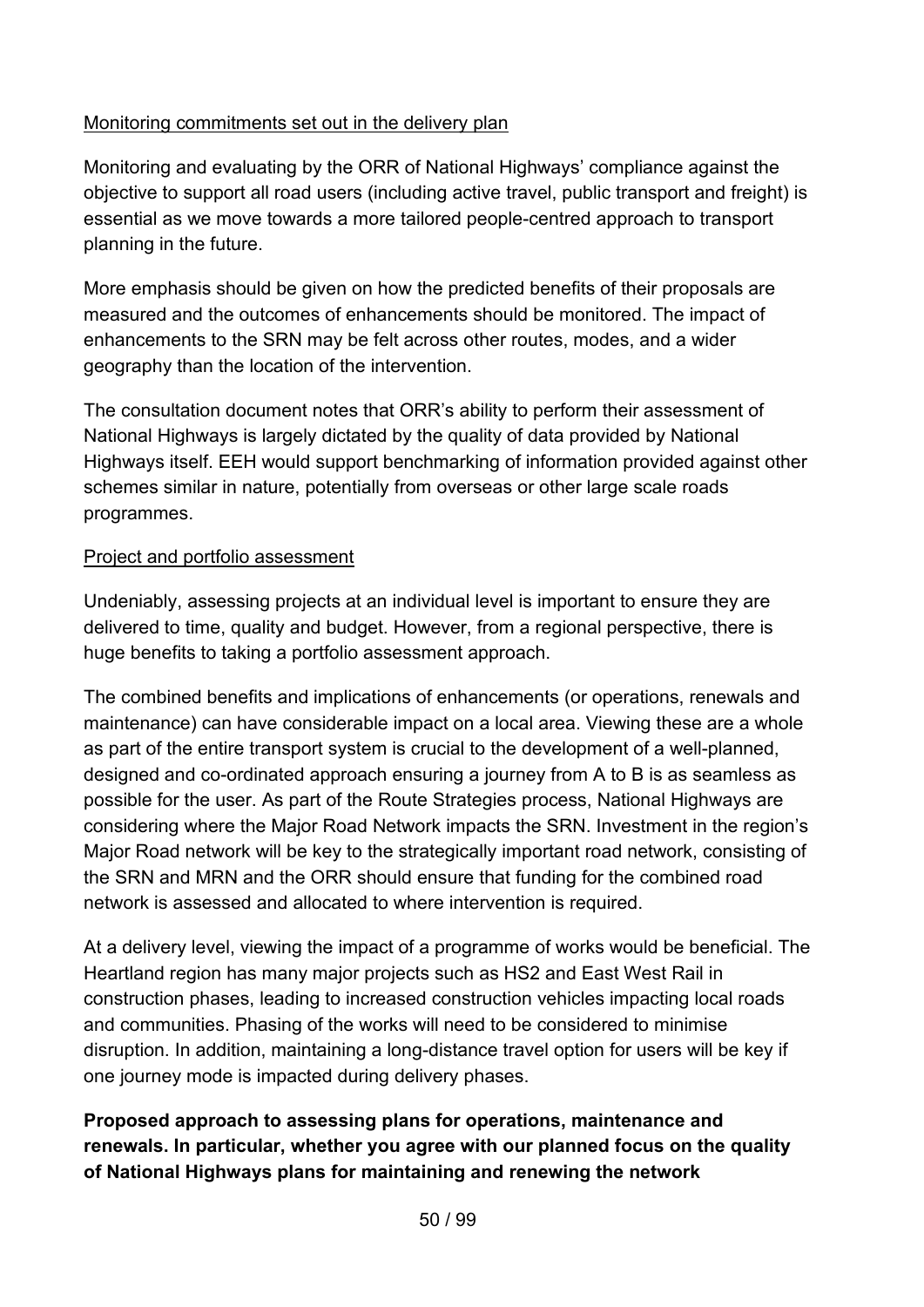EEH's transport strategy supports a whole system approach to transport – a coordinated approach to shaping connectivity and place making.

The whole system approach is extended to a recognition to invest in maintaining our existing infrastructure assets and deliver planned investment in a co-ordinated manner which encompasses the whole life costing on the asset. We are supportive of assessing the asset maintenance plans on an evidential basis, particularly noting that a significant proportion of the network is reaching its end of design life.

A focus on quality is supported to ensure that maintenance and renewals are fit for long term purpose, rather than a 'quick fix'. A long-lasting maintenance or renewal activity brings benefits for long term cost savings, reduced disruption and potential reduction in associated carbon emissions through undertaking work once rather than multiple times.

Managing and planning the SRN for the future is one of the Government's objectives provisionally identified for RIS3. Ensuring the opportunity to future proof the network during renewals is an opportunity that should be harnessed where possible, rather than retrofitting in future years (for example, digital provision).

We would also support planning operations, maintenance and renewals against a number of policy areas, such as flood risk management and climate change adaption, facilitating a joined-up approach between transport, utilities and environmental management.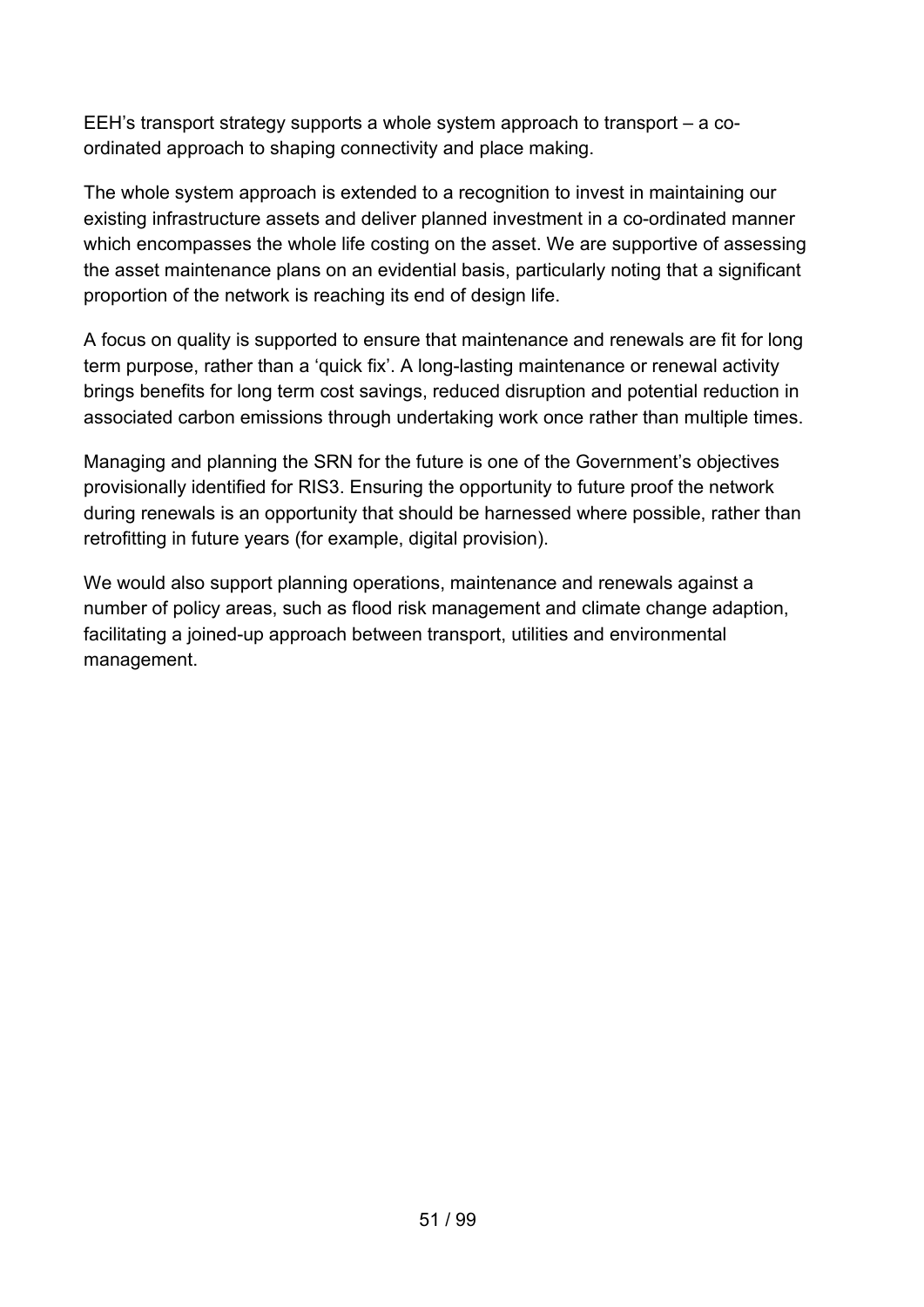## Transport Focus

Dear Sir/Madam

## **Transport Focus response to ORR's consultation "Road Investment Strategy 3 Our Role and Approach"**

Thank you for inviting comments on ORR's proposed approach to its role in the development of the third Road Investment Strategy (RIS). We are responding as the Watchdog representing the interests of users of the roads managed by National Highways.

While acknowledging that ORR's role as Highways Monitor is different to that of a conventional utility regulator, our overarching comment is that the road user interest in the process feels secondary to efficiency and whole life cost considerations. In our view ORR should place greater emphasis in its approach on the end user of National Highways' product, alongside ensuring that Government is getting good value for its money.

For example, in determining whether National Highways' draft Strategic Business Plan is challenging and deliverable, we encourage ORR to take a close interest in:

- whether road surface renewal and maintenance plans will meet both the requirements of the performance specification in the draft RIS and the reasonable expectations of those using individual National Highways roads. In particular, being alert to plans that look OK at an overall national level but risk providing an unacceptably poor user experience on particular roads.
- whether maintenance plans are adequate to achieve performance specification requirements and those of National Highways' own published standards. In this category we include things like lighting maintenance, signs maintenance, vegetation maintenance and litter clearance.

Paragraphs 3.18 on asset maintenance is an example of where the user interest should be more strongly reflected. How National Highways delivers asset maintenance is crucial to the road user experience, both in terms of journey quality and disruption experienced while it takes place. Yet these links are not mentioned.

On efficiency generally, we would welcome a greater sense that ORR will be 'on guard' for efficiency proposals that actually amount to 'doing less', with a detrimental impact on the road user experience. For example, a more efficient way to manage vegetation at the roadside must not compromise drivers' line of sight to road signs.

We are pleased to see that ORR will consider the impact on road users of delivery of enhancement schemes, paragraph 3.47(c). We encourage you to have broader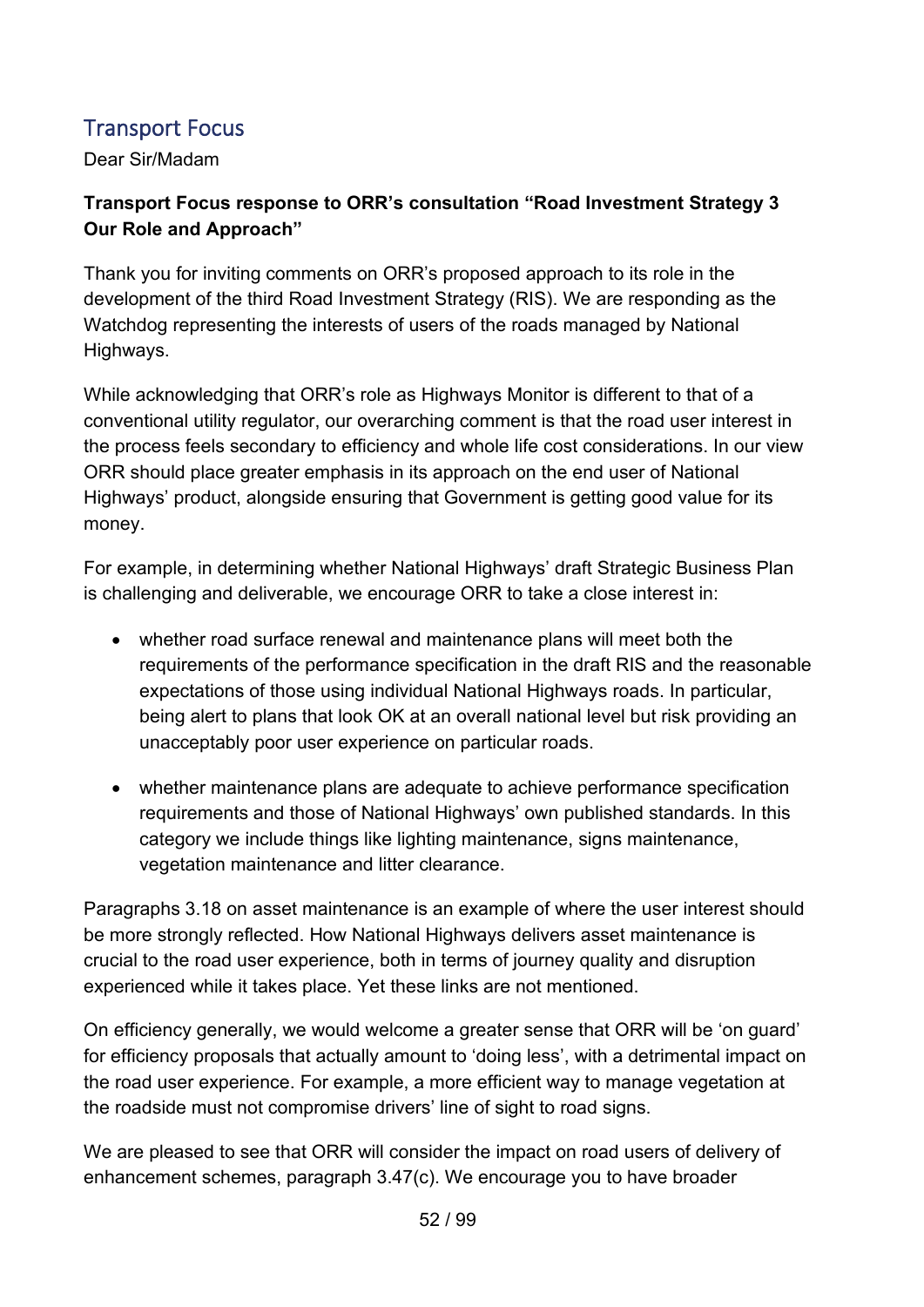coordination expectations: for example, how maintenance is coordinated so key routes are not closed simultaneously, how renewals projects fit in with maintenance etc. As well as minimising road user disruption through greater coordination, we encourage ORR to have high expectations of National Highways when it comes to taking full advantage of having a road closed for one purpose in order to carry out other work that would not, in itself, justify closing the road.

I hope these observations are helpful. We would be happy to explore them with you further.

Yours faithfully

Head of Strategy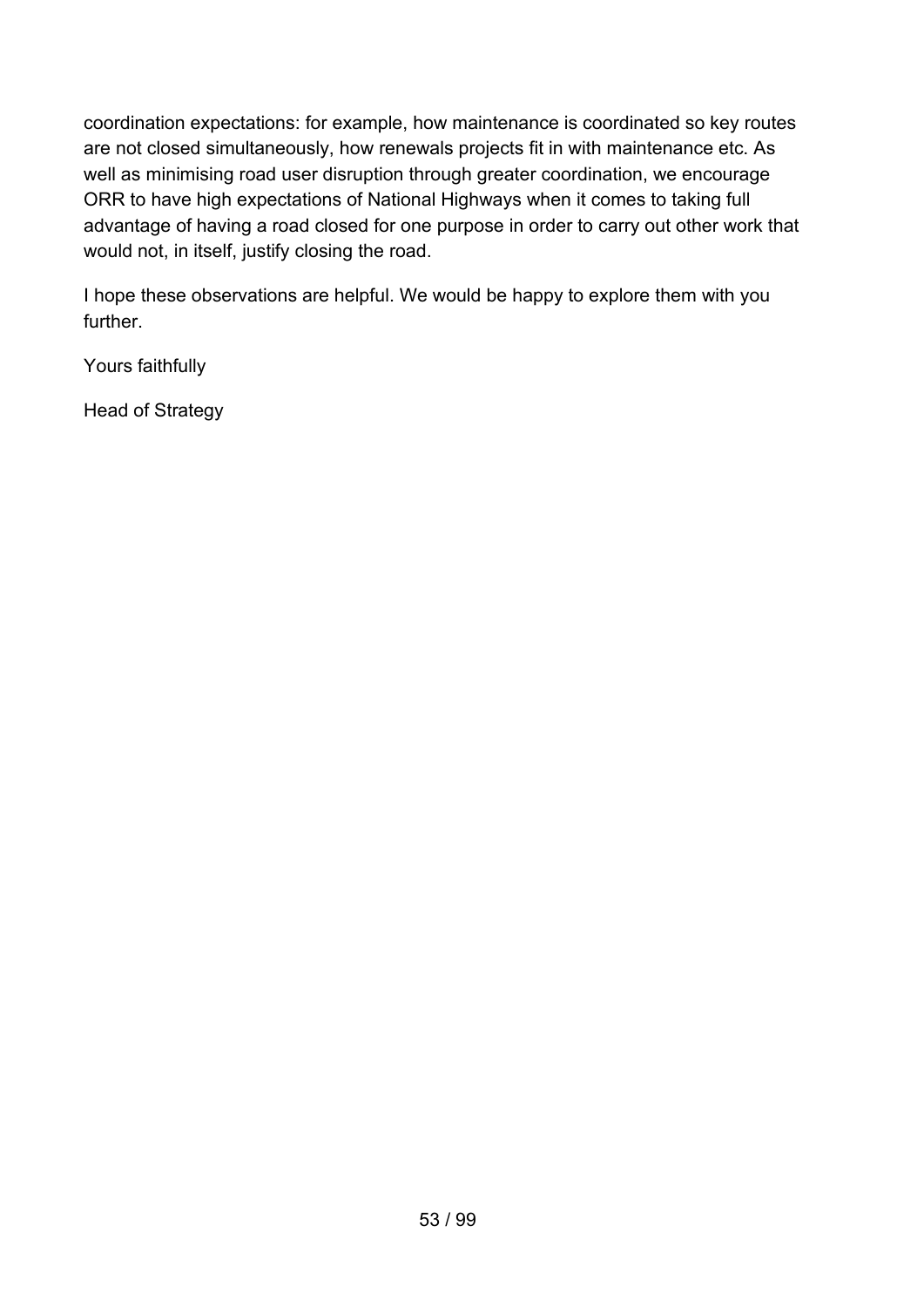## Mineral Products Association

**Key points**:

- MPA members are the largest supplier of materials to the UK economy and the construction industry at typically 1 million tonnes per day and both road building and road maintenance rely upon the efficient supply of these essential products by road
- A robust, thriving supply chain is important for delivering RIS3 efficiently
- Stated plans and the timing of investment must be adhered to as the industry invests significant capital to ensure capacity is available to meet demand
- Aggregate, concrete and asphalt suppliers and the mineral planning authorities and regulators that allow extraction and production have minimal foresight of market demand and this should be addressed.
	- o **Solution**: Material supply audits would substantially improve this situation
- Delivery against plan is essential for confidence in the supply chain and National Highways, in common with other public agencies, has a relatively poor track record here so we urge scepticism on delivery assumptions from the ORR.
	- o **Solution**: Greater transparency and granularity on the pipeline of projects as they progress would be helpful to enable supply chain to accurately gauge progress

#### **About MPA**

The Mineral Products Association (MPA) is the trade association for the aggregates, asphalt, cement, concrete, dimension stone, lime, mortar and silica sand industries. With the affiliation of British Precast, the British Association of Reinforcement (BAR), Eurobitume, MPA Northern Ireland, MPA Scotland and the British Calcium Carbonate Federation, it has a growing membership of 530 companies and is the sectoral voice for mineral products. MPA membership is made up of the vast majority of independent SME quarrying companies throughout the UK, as well as the 9 major international and global companies. It covers 100% of UK cement and lime production, 90% of GB aggregates production, 95% of asphalt and over 70% of ready-mixed concrete and precast concrete production. In 2018, the industry supplied £16 billion worth of materials and services and was the largest supplier to the construction industry, which had annual output valued at £172 billion. Industry production represents the largest materials flow in the UK economy and is also one of the largest manufacturing sectors.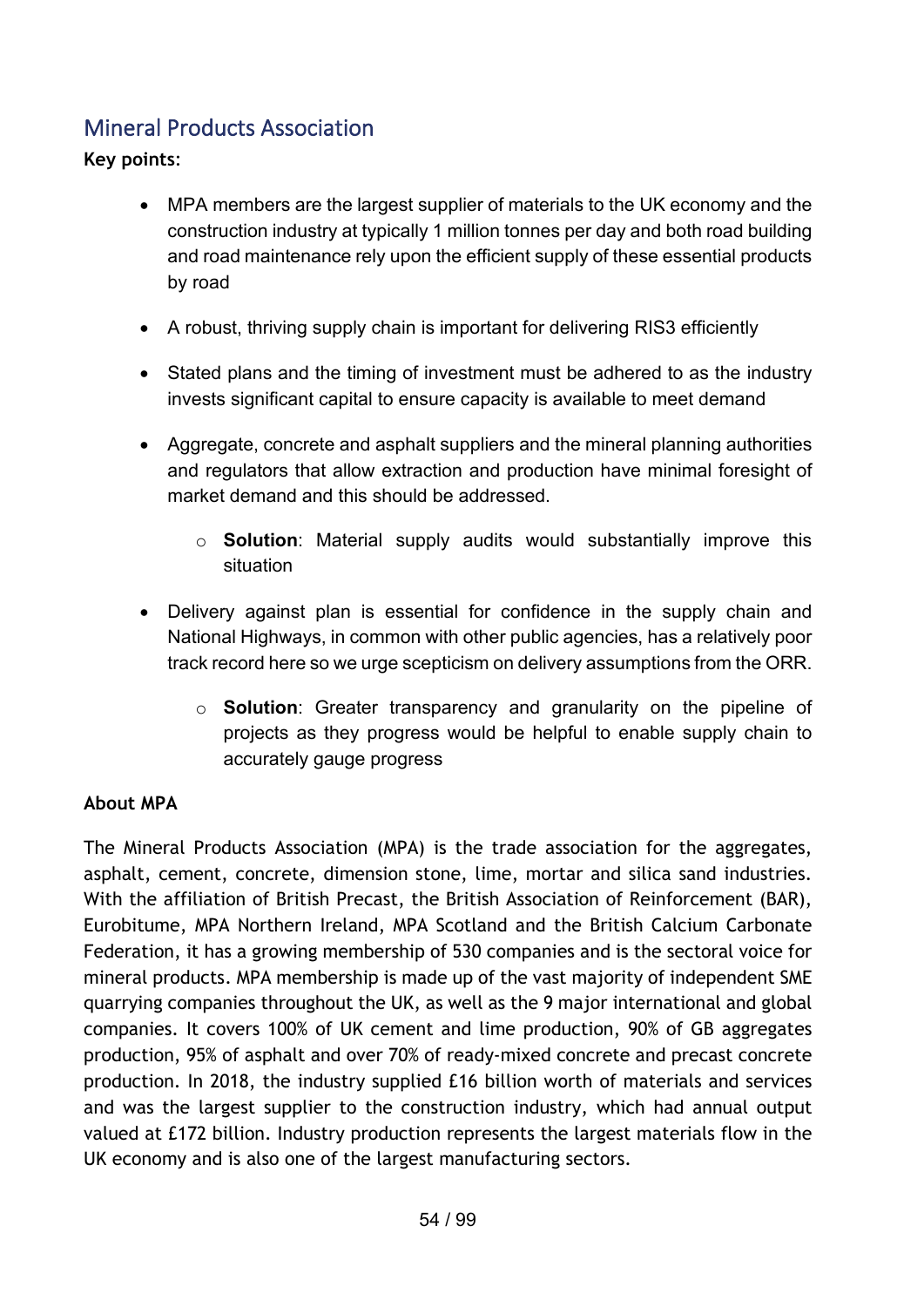#### **Overview**

MPA's members are the main suppliers of UK aggregates, asphalt, cement and concrete that are essential for delivering the National Highways Road Investment Strategy 3. We welcome the theme of "a transparent and collaborative process with meaningful engagement between the key parties" and would hope that the supply chain would be involved. A thriving supply chain investing on the basis of clear, reliable information would be of benefit to National Highways and the wider UK economy but at present there are some significant missed opportunities in how NH operates that should be resolved for RIS3.

There are two key concerns from the supply chain that ORR is uniquely well placed to force significant improvements upon, both of which reflect ORR's second theme of NH's maturity and data. **We have consistently asked for more timely, accurate and detailed information on projects and the regulator is well placed to require this.**

Firstly, information before projects start could be substantially improved. This would better inform the planning, permitting and investment processes around production and would enable the supply chain to plan with more confidence.

Secondly, improved information during delivery is essential to enable the supply chain to know when projects are ahead or behind schedule, being descoped, or at risk of being delayed or cancelled.

#### **Proposal for compulsory Mineral Supply Assessments**

Quarries can take up to fifteen years to move from site identification, through the necessary planning and permitting processes and into production, and then will operate for decades. Likewise, the investment cycle on a cement kiln or asphalt plant is decades. The industry is heavily regulated, inevitably leading to many planning and permitting hurdles that each site will have to overcome. As a result, investment into any new site will require a significant amount of time, work and capital before any material can be produced, followed by a lengthy payback period.

The RIS process should help with this, and it is extremely helpful to have foresight of projects into the latter half of this decade, but the total lack of information about material requirements is a missed opportunity to get the most valuable information out of this process.

All major construction projects should undertake and publish a thorough audit and assessment of the amount of material required allowing for a clear picture to be created of the resulting impacts on wider availability and supply chains. This will help mitigate risks for the suppliers, other customers as well as the project itself. While these processes are undertaken as part of the commercial process of delivering a project,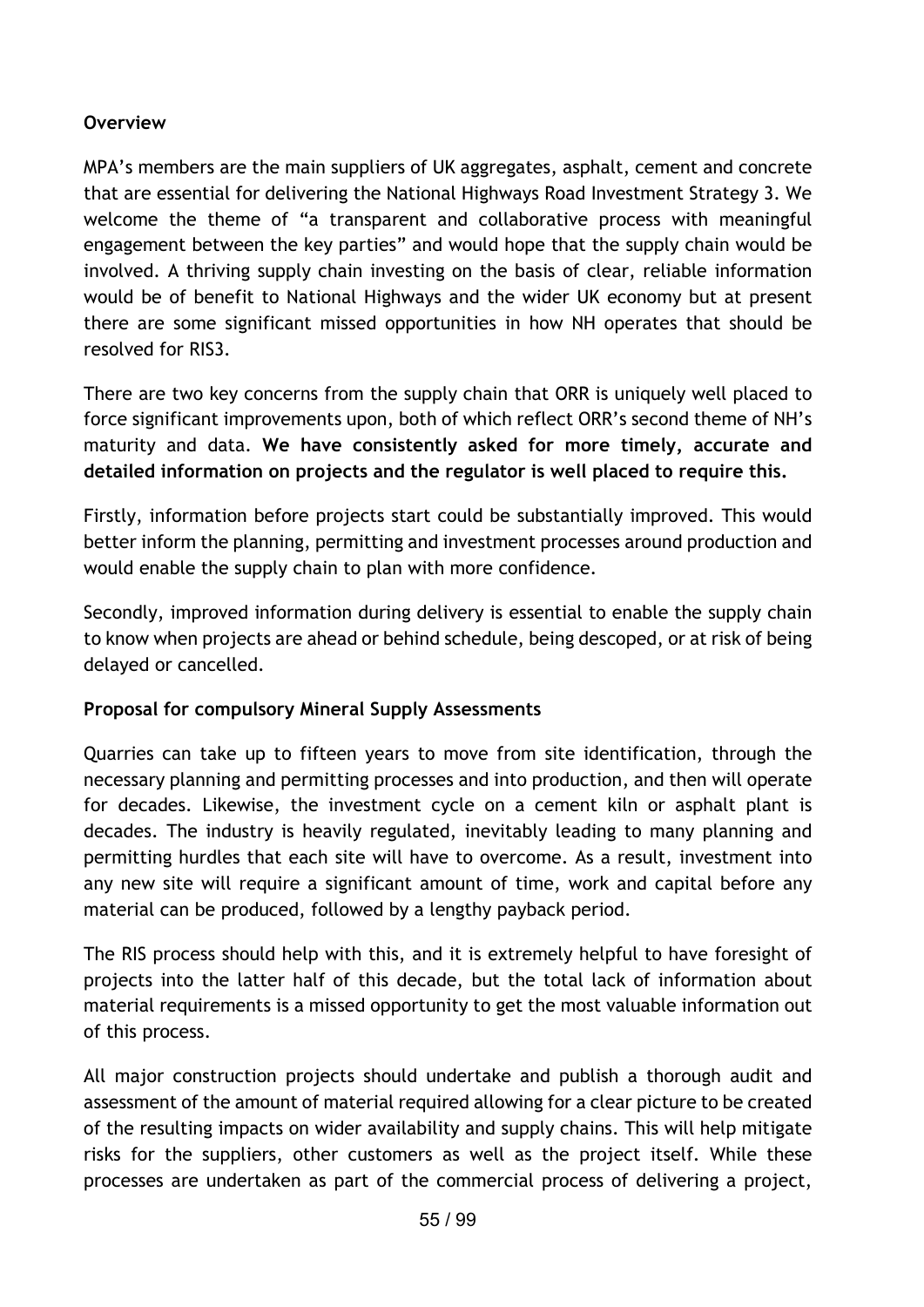there is rarely any public transparency or visibility of these requirements – meaning the mineral planning system is blind to these needs.

Such assessments would provide visibility to allow both industry and mineral planning authorities the time to plan for new and replacement reserves and to consider capacity and provision of supply. Similar arrangements are already in place for managing waste arising associated major projects, but not the mineral requirements.

#### **Delivery and Transparency**

RIS1 and 2 had poor delivery that led to disappointment among our membership, with RIS1 seeing 37 out of 112 announced schemes either delayed or cancelled. This level of delivery was extremely disappointing to our members who invest on the basis of published plans and now have to factor in an uncertain level of delivery when using RIS to plan their investments.

Adhering to stated delivery plans is essential, especially for ensuring confidence to invest in the supply chain. We have repeatedly called for a laser-like focus on delivery of major projects. Increased ambition is welcome, but it only matters if it is realised. Timely delivery of projects is important, both for their economic impact and for the businesses that supply their construction. The transparency of delivery for projects is not what it should be, and could easily be improved with ORR being well placed to require this.

Improving information around major projects to enable the supply chain to plan should be deliverable and would greatly reduce uncertainty around investment .MPA has called for the Government to publish the National Infrastructure and Construction Pipeline (NICP) annually in advance of the year being reported on. It should also seek to be realistic about what is definitely going to happen and what is a less certain ambition. With an annual publication we should see projects move through the pipeline with increasing certainty that they will happen.

Within the RIS process, ORR should require regular updating of the project pipeline in detail, so that projects can be seen to progress or, even more importantly, where they are not making the progress they should.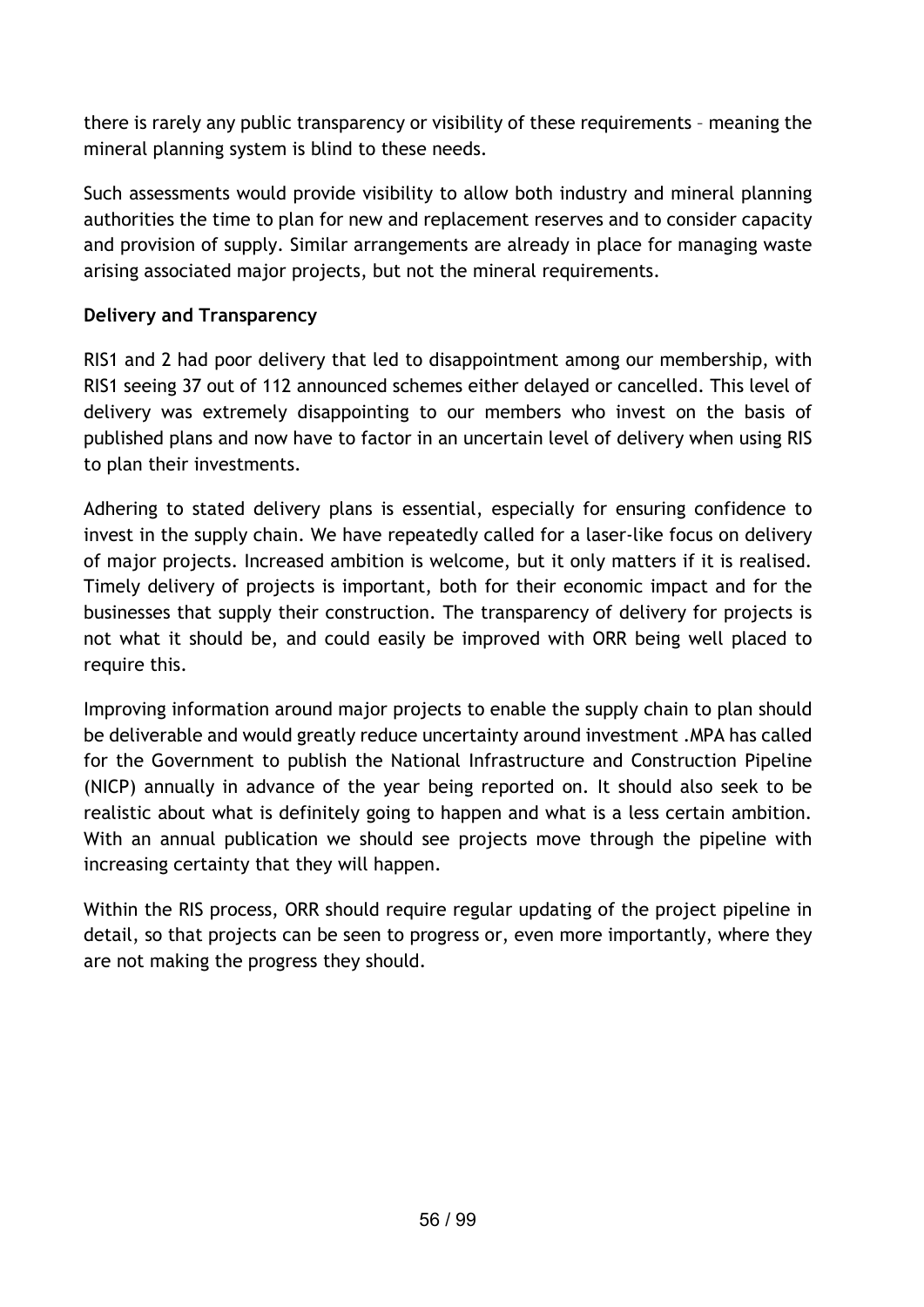# Thames Crossing Action Group

#### **Introduction**

Thames Crossing Action Group represent thousands of people who are strongly opposed to the proposed Lower Thames Crossing (LTC). The £8.2bn LTC would be hugely destructive and harmful, it would not meet the project objectives, and is not fit for purpose.

Due to ongoing inadequacies of the project and the associated consultation process, the LTC is moving further and further into the RIS3 period, hence our response to this consultation, along with comments on our ongoing experience of dealing with National Highways.

We understand that the Office of Rail and Road are independent monitors of National Highways, and that you do not set policies or determine investment priorities.

However, we do hope that you will find our comments helpful in regard to first hand experiences from our dealings with National Highways in regard to the proposed LTC/RIS programme, when you are making considerations in regard to the RIS programme moving forward.

As a point of reference, we have already responded to National Highways Route Strategies RIS3 Consultation<sup>[1](#page-56-0)</sup>, and we will take part in the Department for Transport RIS3 Consultation which we understand will take place in 2022.

It goes without saying that should you wish to discuss these comments or any other aspects of the proposed LTC and our experiences of dealing with National Highways and the RIS programme we would be more than happy to discuss further with you.

We thank you for the opportunity to respond to this consultation, which we hope will be helpful in how things are shaped and monitored moving forward.

#### **The move from RIS2 to RIS3**

We are obviously pleased to read that you have considered aspects of the process that worked well, and less well, during the development of RIS2.

For us it is quite clear that many things have not been working well at all in RIS2.

<span id="page-56-0"></span><sup>1</sup> <https://www.thamescrossingactiongroup.com/route-strategies-ris3-consultation/>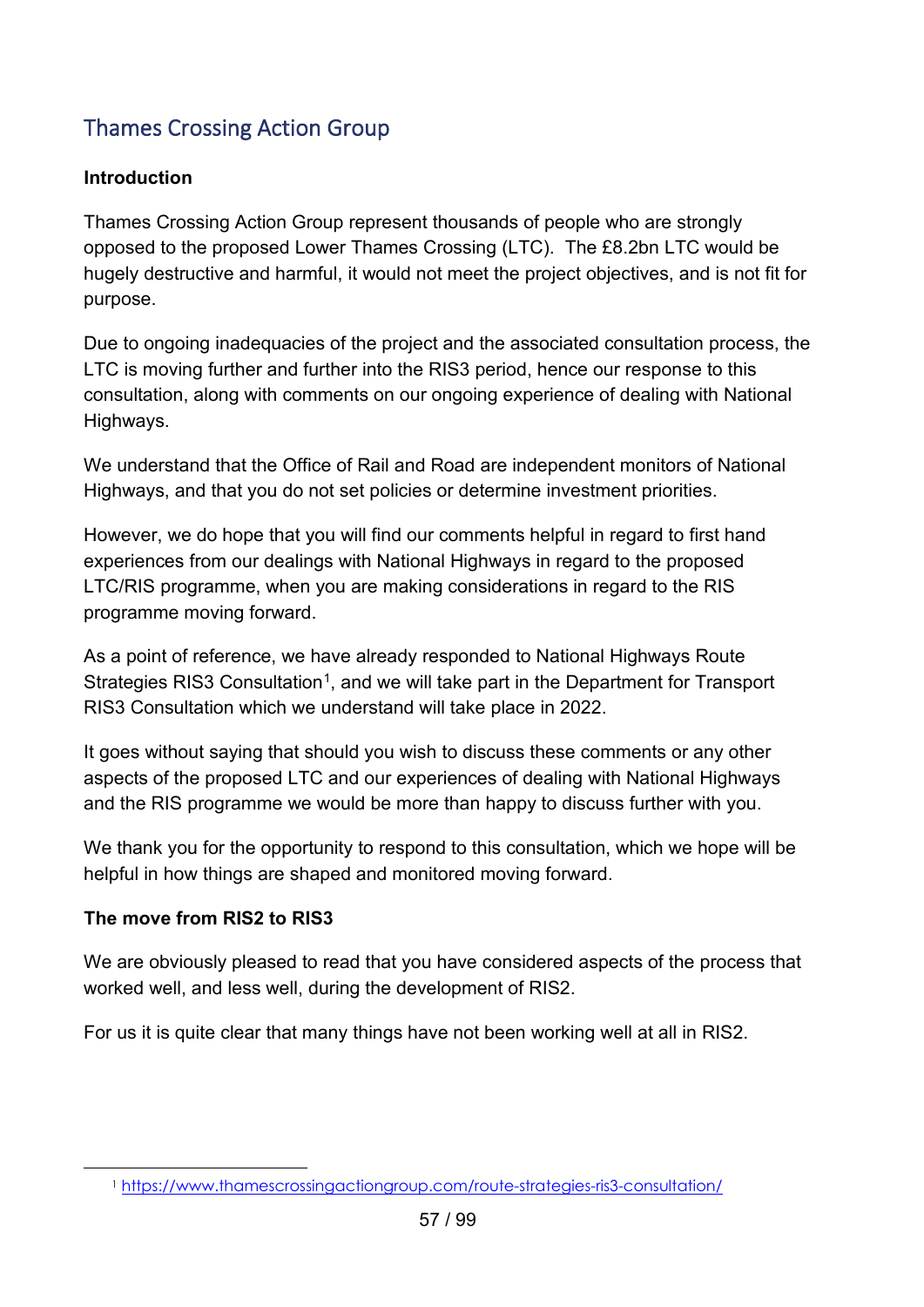We respectfully point out that a large percentage of RIS2 projects have suffered great delays and issues, to the extent many are being pushed towards and into the RIS3 period.

We believe that any outstanding RIS2 project should be subject to reassessment rather than automatically being moved into the RIS3 period.

#### **Oversight and scrutiny**

#### **The need for transparency**

There is evidence of a distinct cover up culture within National Highways (including  $LTC$ ).<sup>2</sup> We would ask that this is investigated and necessary actions taken immediately and that monitoring is ongoing to avoid future occurrences.

We also believe there to be a lack of transparency in general between National Highways (inc LTC) and not only the general public, but also Local Authorities, MPs, and other stakeholders. This aspect covers not only general information, but lack of meaningful engagement, and biased representations, some of which we will cover further in this paper. We again ask that this be addressed, both now and moving forward into RIS3.

National Highways have previously stated the LTC would generate 22,000 jobs, yet to date have failed to provide any evidence to back this figure up. Same with their claims that £1 in every £3 would be spent with small or medium sized businesses. Where is the evidence?

Further monitoring should also be carried out on National Highways' attempt to manipulate the costs of projects. For instance with LTC they added the Tilbury Link Road to garner support from the Port of Tilbury, who said they would only support Option C[3](#page-57-1) if they got their own junction<sup>3</sup>. National Highways then removed the Link Rd from LTC, and it is now being progressed as a separate stand-alone project in RIS3.

Why was the Tilbury Link Road removed from the LTC? How can it be considered acceptable to remove it from LTC with all its associated cost, only to progress it as a separate project? This is perceived as an attempt to try and make the benefit cost ratio of LTC look better than it really is. We also question how a link road can be progressed as a separate project, especially since the LTC has not been granted DCO as yet, as the link road is completely reliant on the LTC, because without the LTC there is nothing for the link road to link to.

<span id="page-57-0"></span><sup>2</sup> [https://www.newcivilengineer.com/latest/calls-for-investigation-into-insidious-cover-up](https://www.newcivilengineer.com/latest/calls-for-investigation-into-insidious-cover-up-culture-at-highways-england-28-04-2021/)[culture-at-highways-england-28-04-2021/](https://www.newcivilengineer.com/latest/calls-for-investigation-into-insidious-cover-up-culture-at-highways-england-28-04-2021/)

<span id="page-57-1"></span><sup>3</sup> <https://www.forthports.co.uk/wp-content/uploads/2018/03/3661.pdf>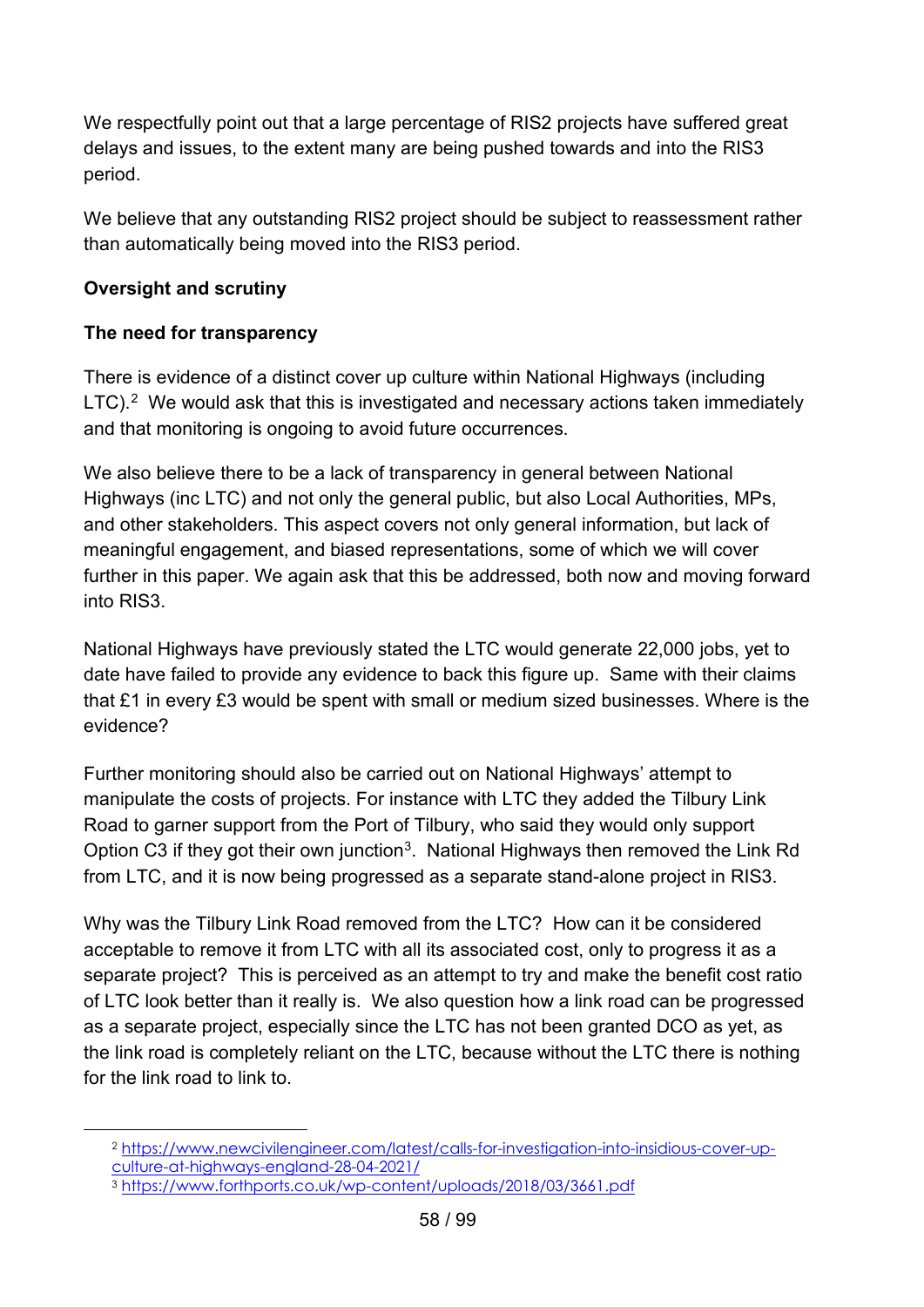#### **Issues of biased representation**

We have noted from experience that National Highways press releases seem to also be published directly to the government website, We feel more monitoring on the content of these press releases is needed to ensure that information shared on the government site, and by National Highways in press releases is factually accurate, and in no way misleading.

There is evidence that National Highways have failed to deliver what was signed off on in regard to Smart Motorways. This is just one example of National Highways misleading the government and public, and not delivering on what was required and signed off.

For us this shows that National Highways should most definitely not simply be trusted, and that they need close monitoring.

We also point out that National Highways have a terrible habit of only providing information/detail on things that is in the favour of their wants and needs.

There are plenty of examples of this. For instance how can it be at all realistic that a project as huge as the proposed LTC does not have a single negative aspect? Yet in consultations, you could attend the public consultation events and read the consultation materials, without witnessing a single negative aspect to the project. This is biased presentation in favour of National Highways wants and needs for the project.

Another very simple yet very important example, they detail how many trees, hedges etc would be planted as part of the LTC project. Yet they refuse to share detail with anyone as to how many trees, hedges etc would be destroyed/impacted if the LTC goes ahead.

They state how many jobs and business would benefit if LTC goes ahead, yet refuse to share how many business and jobs would be lost/negatively impacted if the proposed LTC goes ahead.

On the topic of air pollution, NH have been publicly stating that the proposed LTC would improve air quality, when yet again their own data shows that air pollution would actually worsen in some areas. They continually present biased information in regard to the project to suit their own needs and wants.

Their video update on Dec 22<sup>nd</sup> was shared as a video about what an exciting year it had been for LTC! Not a single mention of the fact that they have failed to deliver on any of the self-set targets to resubmit the LTC Development Consent Order (DCO) application.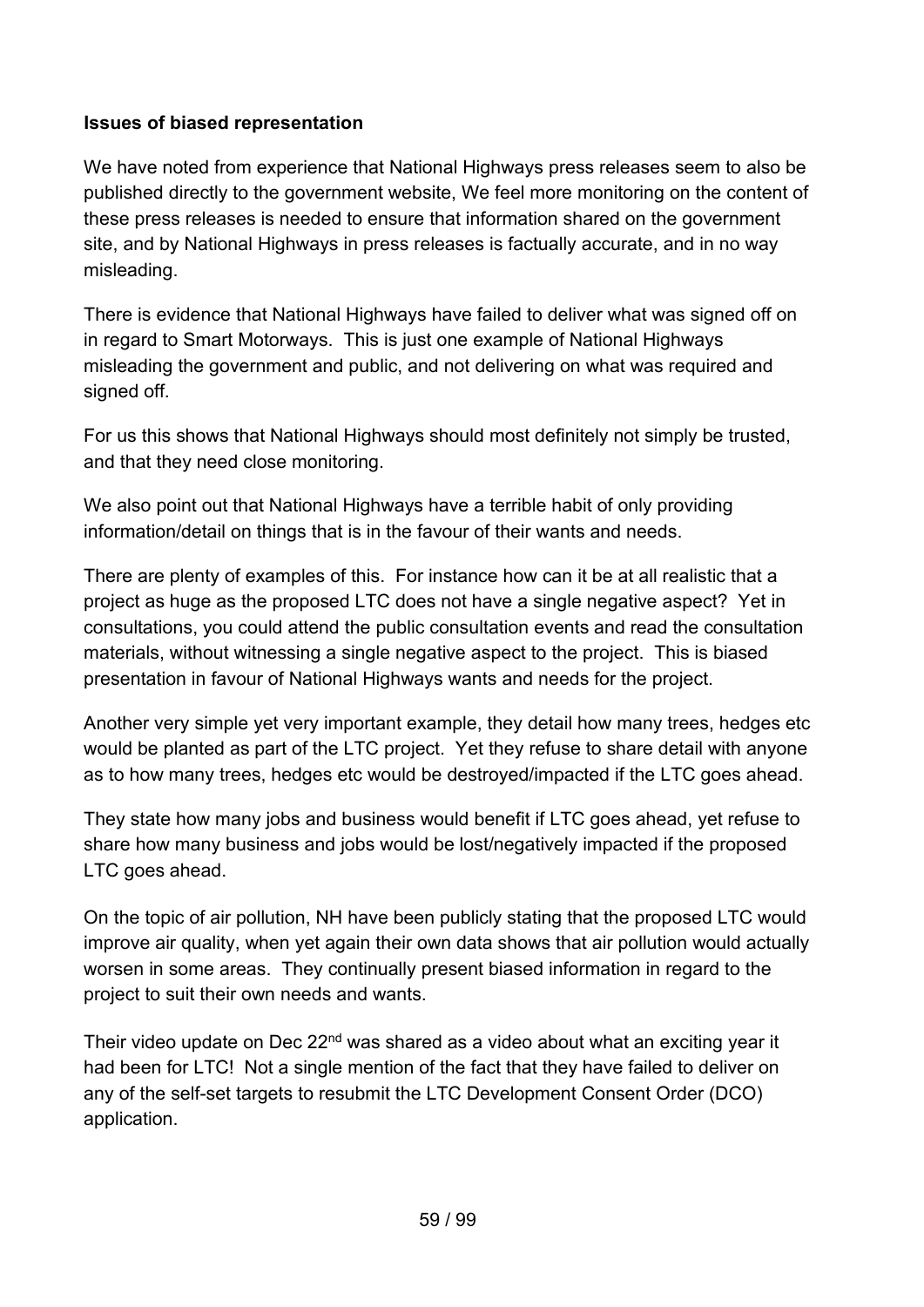The list goes on, but the theme is the same, the presentation of the LTC project (and other projects) are always in favour of what National Highways need and want it to be, rather than an honest, realistic, and balanced representation. This is biased representation, and it needs to be monitored and appropriate action taken to put a stop to it immediately and moving forward.

#### **Effective and efficient use of taxpayers money**

#### **Highways England rebranding**

There is one question that we feel should be asked in regard to National Highways before we even start commenting on the effective and efficient use of public money in particular to the RIS programme.

National Highways are the government company who design, build, manage, and maintain the RIS programme and Strategic Road Network in England.

Why was there was a need for rebranding from Highways England to National Highways, and at what considerable cost was that to taxpayers?

We are not aware that any reasoning for the expensive rebrand has ever been disclosed. We are therefore left to make our own assumptions, and in this case this has to be that it was felt the rebrand was needed to disassociate the negative reputation that Highways England had earned itself.

We have to share that from the public's point of view, far from improving the reputation of Highways England/National Highways, this expensive rebranding simply leads to further negativity towards HE/NH due to further inadequacies and wastage of public money.

#### **RIS Programme efficiency and cost**

#### **Legal Challenges**

We understand that the ORR do not require National Highways to report on legal costs.<sup>4</sup>

We would respectfully ask that this be changed, and that National Highways' legal costs should most definitely be reported and monitored.

<span id="page-59-0"></span><sup>4</sup> [https://www.newcivilengineer.com/latest/revealed-the-millions-spent-by-dft-and-national](https://www.newcivilengineer.com/latest/revealed-the-millions-spent-by-dft-and-national-highways-fighting-legal-challenges-31-08-2021/#:%7E:text=A%20spokesperson%20for%20the%20Office%20of%20Rail%20%26%20Road)[highways-fighting-legal-challenges-31-08-](https://www.newcivilengineer.com/latest/revealed-the-millions-spent-by-dft-and-national-highways-fighting-legal-challenges-31-08-2021/#:%7E:text=A%20spokesperson%20for%20the%20Office%20of%20Rail%20%26%20Road) [2021/#:~:text=A%20spokesperson%20for%20the%20Office%20of%20Rail%20%26%20Road](https://www.newcivilengineer.com/latest/revealed-the-millions-spent-by-dft-and-national-highways-fighting-legal-challenges-31-08-2021/#:%7E:text=A%20spokesperson%20for%20the%20Office%20of%20Rail%20%26%20Road)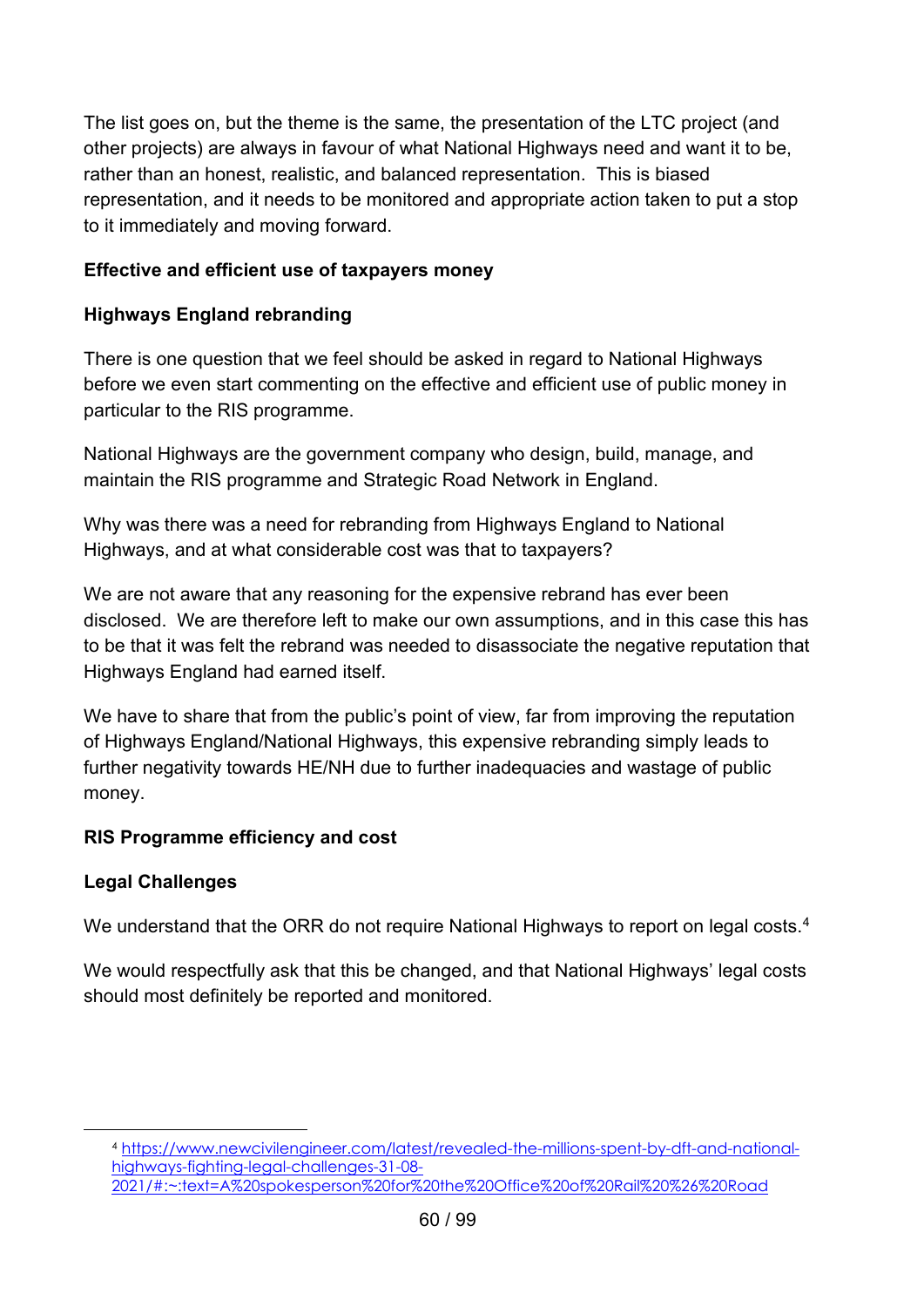We are not aware of a time when so many legal challenges have been made against National Highways projects, especially so many during a relatively short time frame, or along the same themes.

When public money is being spent, or wasted as many would suggest, on legal costs due to National Highways inadequacies and poor practices and performance, serious questions need to be asked.

There are common themes with these legal challenges. There is public perception that National Highways believe they are above the law, or that they simply have got away with things for so long they are not willing to identify that times are changing.

With more and more of us aware of and willing to stand up and question and fight the threats to the environment, our health and wellbeing, and more; there are also more and more of us willing to take and support legal challenges when needed.

This is something that National Highways, and the Government, should now be more than aware of, and thus we ask that the ORR require National Highways report their legal costs, so that they can be appropriately monitored and action taken when needed.

#### **Projects not being fit for purpose**

#### **Inadequacy of Consultations**

In addition and tying in with the common theme of legal challenges, there is more and more evidence that shows that National Highways projects are simply not fit for purpose. Also that the consultation and Development Consent Order(DCO) process, and engagement for their projects is inadequate too.

Because of these aspects National Highways efficiency is questionable to say the least. The issues are also reflected in the ever increasing costs of projects such as LTC.

We highlighted to National Highways (or Highways England as they were of course known at the time) that we did not feel the consultation process was adequate, as did others including Local Authorities. Yet the response we got was that they were confident that their consultation was adequate. Reports of consultation seem to focus on the amount of events and how long they have been consulting on rather than the genuine quality of the consultations.

It was again bought to National Highways attention during their first attempt to submit the LTC Development Consent Order (DCO) application in Oct/Nov 2020. This time by not only us, others, and Local Authorities, but also the Planning Inspectorate (PINS). National Highways were asked on numerous occasions to provide certain information, or signposting to where said information could be found within the DCO application. Yet they failed to provide adequate information to PINS, and as a result PINS were due to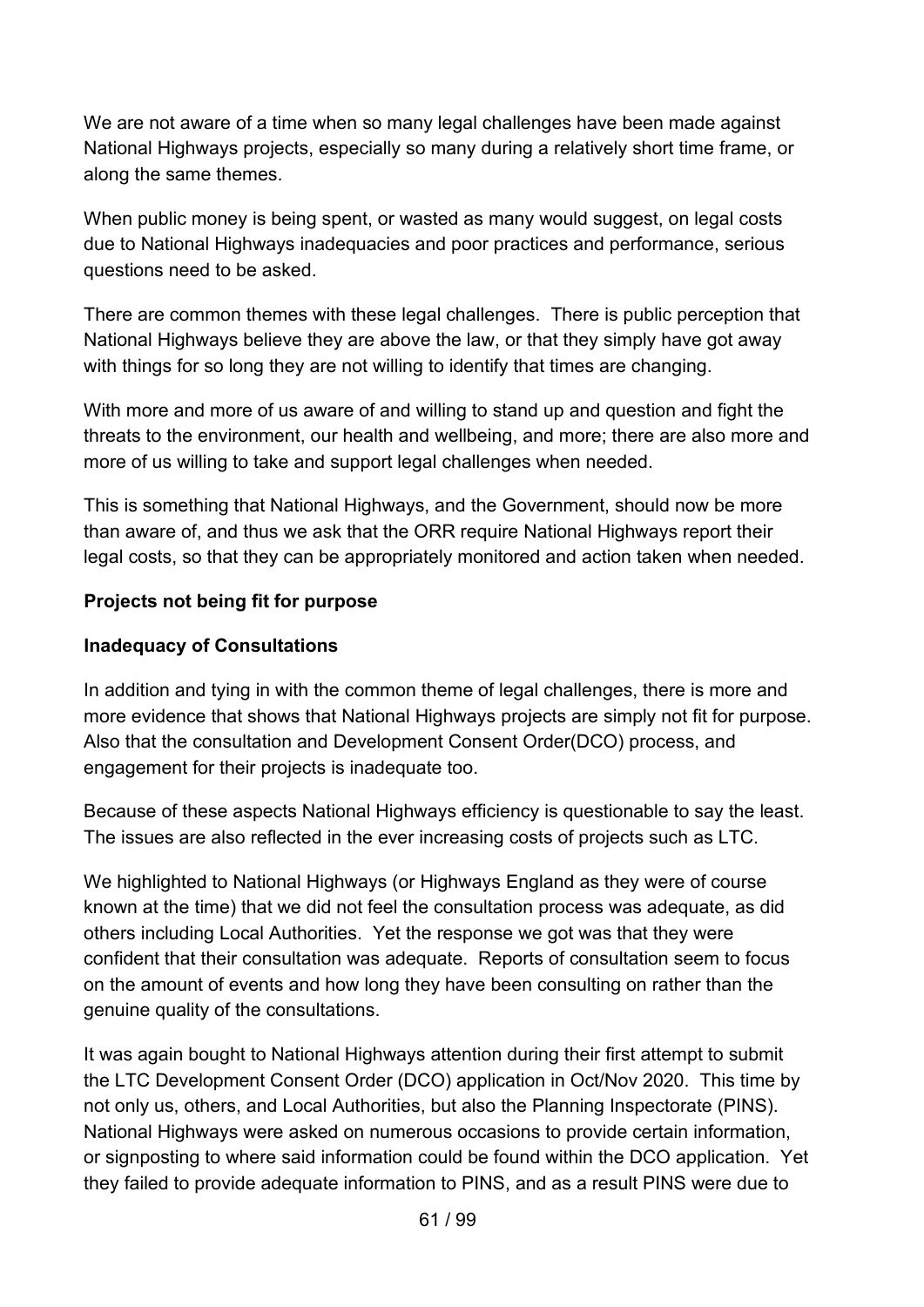refuse the application, and National Highways instead chose to withdraw the application at the eleventh hour.[5](#page-61-0)

At no point have we seen any indication from National Highways that they recognize that the first attempt of the DCO application was not adequate, instead they prefer to present it that PINS wanted additional information. If it is information that PINS feel necessary then surely this must be considered that the application was not adequate. It is one thing to attempt to submit an inadequate application, it is yet another to fail to recognize and admit that it was not adequate.

At the time of withdrawl, National Highways stated they would resubmit the LTC DCO application in early 2021.

This time frame came and went, and we actually ended up with another round of LTC consultation between July and September 2021.[6](#page-61-1) The Community Impacts **Consultation** 

National Highways then stated that they would be resubmitting the LTC DCO application by the end of 2021. Again this did not happen, and the aim to resubmit was moved back to 2022.

We are now aware that National Highways will be holding yet another round of consultation before attempting to resubmit the DCO application.

We would also highlight that in spite of the fact that the Adequacy of Consultation Reports at the time of the first attempt to submit the LTC DCO application were not favourable towards National Highways, and highlighted numerous inadequacies of consultation, the consultations that have followed have remained inadequate in our opinion and the opinions of the Local Authorities.

We draw to your attention this latest consultation which National Highways are currently planning is currently being proposed to be carried out during purdah for Thurrock Council and Havering Council. It would also be 4 weeks duration of which 2 weeks are Easter Holidays and include bank holidays.

It is most definitely the case that the LTC consultation process to date has been inadequate, and we deserve to be consulted in an adequate manner. Yet with further consultations comes further inadequacies. Not to mention that each and every

<span id="page-61-1"></span><span id="page-61-0"></span><sup>5</sup> [https://infrastructure.planninginspectorate.gov.uk/wp](https://infrastructure.planninginspectorate.gov.uk/wp-content/ipc/uploads/projects/TR010032/TR010032-Advice-00029-1-201126%20LTC%20Project%20Update%20Meeting.pdf)[content/ipc/uploads/projects/TR010032/TR010032-Advice-00029-1-](https://infrastructure.planninginspectorate.gov.uk/wp-content/ipc/uploads/projects/TR010032/TR010032-Advice-00029-1-201126%20LTC%20Project%20Update%20Meeting.pdf) [201126%20LTC%20Project%20Update%20Meeting.pdf](https://infrastructure.planninginspectorate.gov.uk/wp-content/ipc/uploads/projects/TR010032/TR010032-Advice-00029-1-201126%20LTC%20Project%20Update%20Meeting.pdf) <sup>6</sup> <https://ltcconsultation.highwaysengland.co.uk/>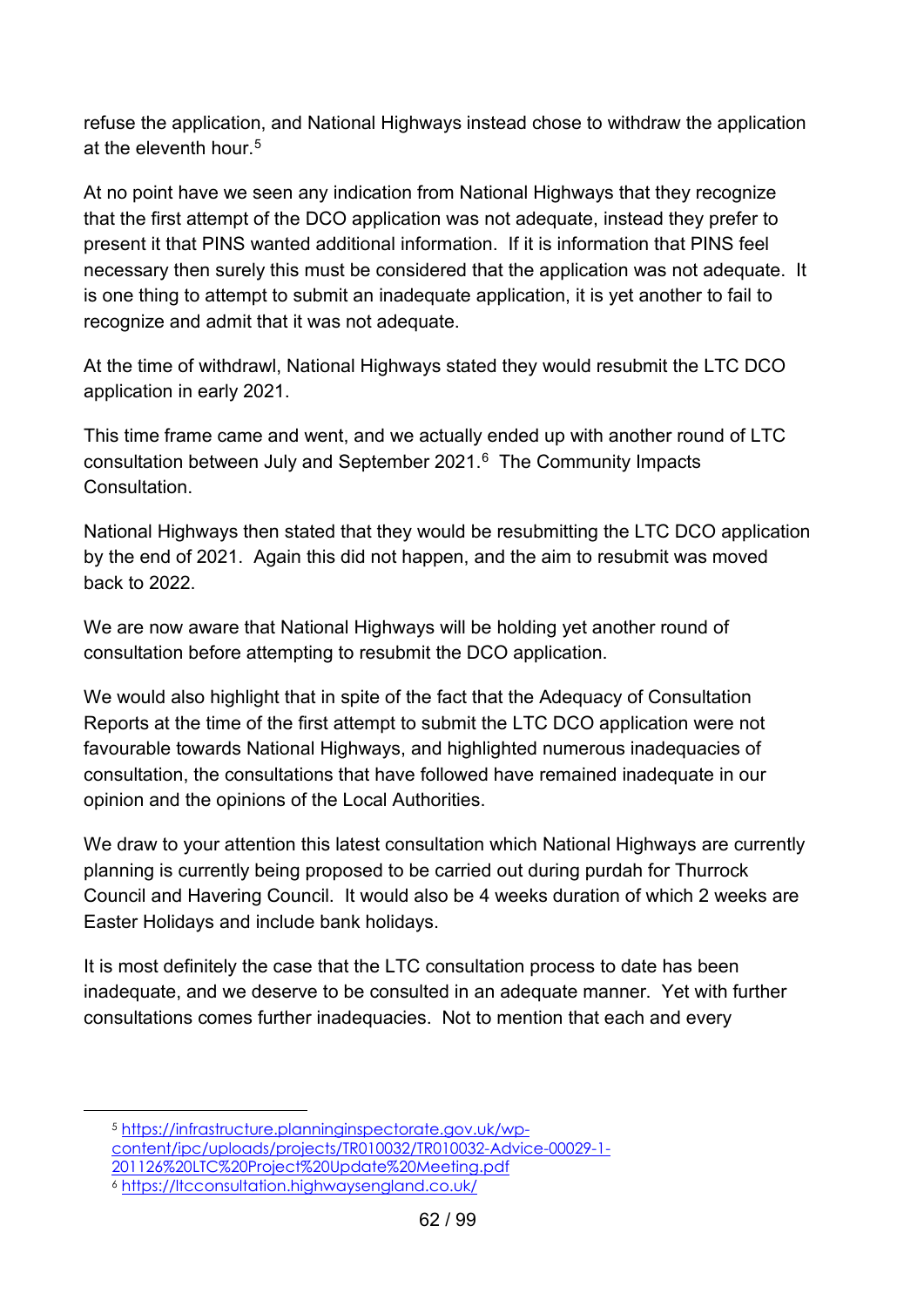consultation that takes places increases the level of consultation fatigue. Plus of course it adds to the ever increasing costs for the LTC project.

#### **Inadequacies of projects**

The original reason for a new crossing was because of the problems we all suffer with due to the Dartford Crossing. Yet National Highways own data shows that the current crossing would still remain over capacity even if the LTC goes ahead.[7](#page-62-0)

Not only that, but National Highways are failing to consider how traffic would migrate between the two crossings when there are incidents. Let's face it there will still be incidents, especially since the Dartford Crossing will still be over capacity.

There are not adequate connections between the proposed LTC and the existing road network for general use, let alone at times when there are incidents. This will result in yet more chaos, congestion, and pollution. When you are talking about spending £8.2bn of public money, and such environmental destruction, and harm to health and well-being, surely we deserve better.

## **Cost**

National Highways fail to keep the public, media, etc advised on the ever increasing cost of the proposed LTC, and other projects.

We feel that it is in everyone's best interest that this kind of information should be compulsory for National Highways to share and be completely transparent on.

After all how can people be expected to give meaningful opinions and make decisions in regard to projects like LTC without such essential details like this?

In addition no details have been released about the ever rising cost specifically due to the delays of the project. We feel National Highways should be held more accountable for their actions. Currently they can do whatever they feel like, and there are no consequences. In fact despite their inadequacies during the LTC consultation and DCO process, they are allowed to just carry on as if it is business as usual and more money is provided to cover the fall out of their inadequacies to date. There doesn't appear to be any recognition or lessons learnt, let alone any changes as a result.

## **Cost to Environment and Health and wellbeing**

It should not just be purely based on financial economy, it should also factor in environmental costs, and health and well-being economy.

Now more than ever we are living in uncertain times on so many levels. We are in a climate emergency, and we feel that the Climate Change Commission should have a

<span id="page-62-0"></span><sup>7</sup> <https://www.thamescrossingactiongroup.com/ltc-not-fit-for-purpose/>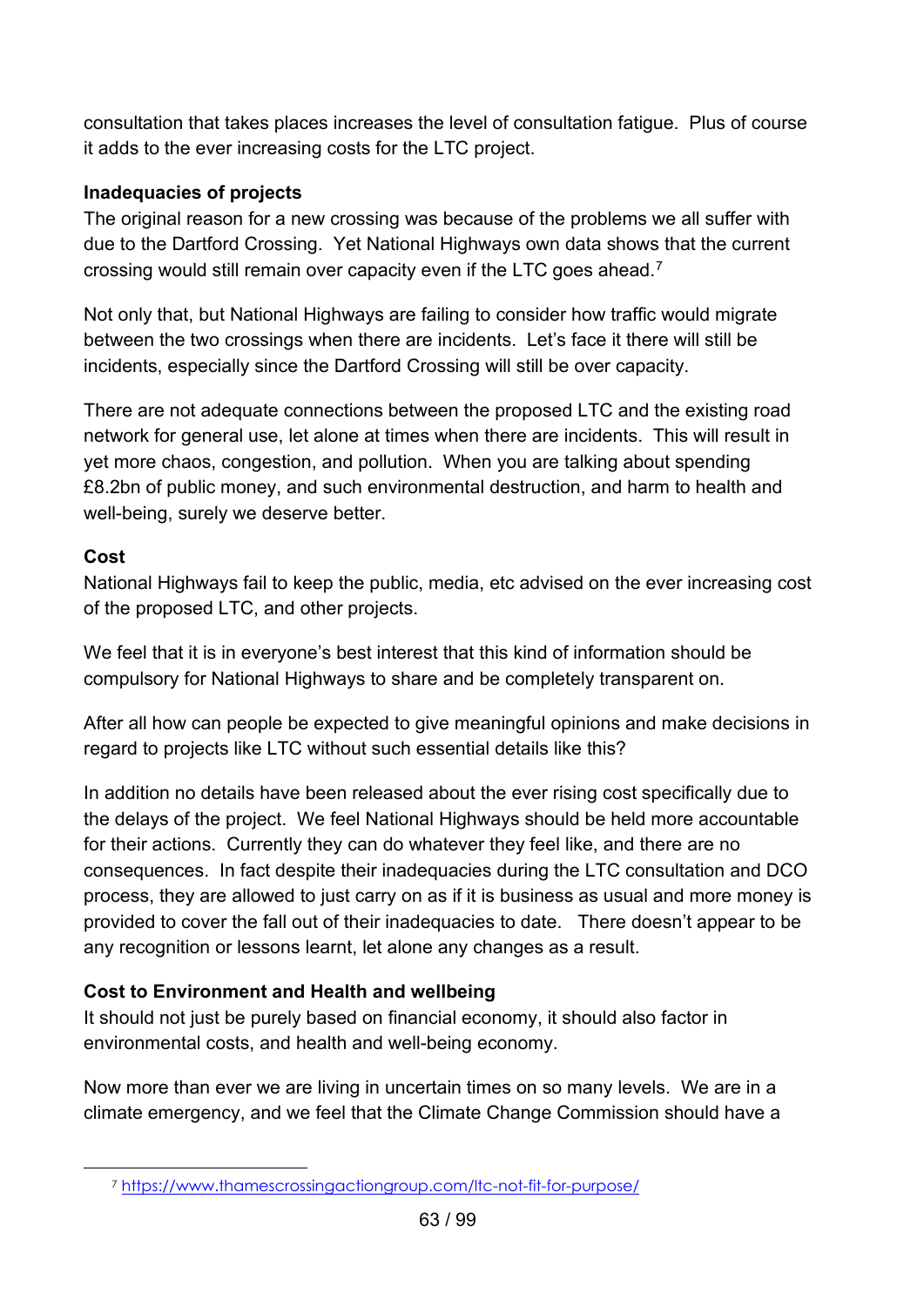bigger role in the decision making process, especially for such hugely destructive and harmful projects such as the roads programme.

It is a false economy to move forward without considering the environment and the health and well-being of people. Without a healthy environment that can support our existence on the planet, along with healthy (both physically and mentally) and happy society, the economic growth is irrelevant and meaningless.

Our health and well-being also obviously has an impact on the financial economy. For instance walks taken by people in UK woodlands save £185m a year in mental health costs, as per the evidence presented in the Forest Research report.<sup>8</sup> In addition to this there are the associated costs of air, noise, and light pollution impacts to our health and well-being too. Not to mention the associated costs of impacts to industry when people need to take time off due to sickness and mental health issues.

In this day and age, we should not predominantly be relying on National Highways for our countries travel requirements. Rather we should have National Transport or National Travel. We should have joined up thinking, rather than focusing on purely roads.

With projects like LTC there has been no serious consideration given to other means of travel, and this needs to be addressed as a matter of urgency.

We would ask that more monitoring is done in regard to NH greenwashing of projects too please.

One example in regard to LTC is NH's attempt to claim that a community woodland at Hole Farm, near Great Warley is alongside the LTC and part of the LTC project<sup>[9](#page-63-1)</sup>. The reality is that the woodland would be alongside the M25 not the LTC. NH have also admitted that the woodland will go ahead regardless of whether LTC does or not. It is not part of the LTC project, yet NH continue to promote it as if it is in attempts to greenwash the LTC.

#### *Ethics*

For RIS programmes to be efficient procedures need to be in place to ensure the democratic process is being carried out ethically and adequately. How can that be expected when roads programmes are simply pushed through when the policies that govern them fail to consider legal commitments of our country? How can people be

<span id="page-63-1"></span><span id="page-63-0"></span><sup>8</sup> [www.forestresearch.gov.uk/research/valuing-the-mental-health-benefits-of-woodlands/](http://www.forestresearch.gov.uk/research/valuing-the-mental-health-benefits-of-woodlands/) <sup>9</sup> [https://www.thamescrossingactiongroup.com/he-community-woodland-nothing-to-do](https://www.thamescrossingactiongroup.com/he-community-woodland-nothing-to-do-with-ltc/)[with-ltc/](https://www.thamescrossingactiongroup.com/he-community-woodland-nothing-to-do-with-ltc/)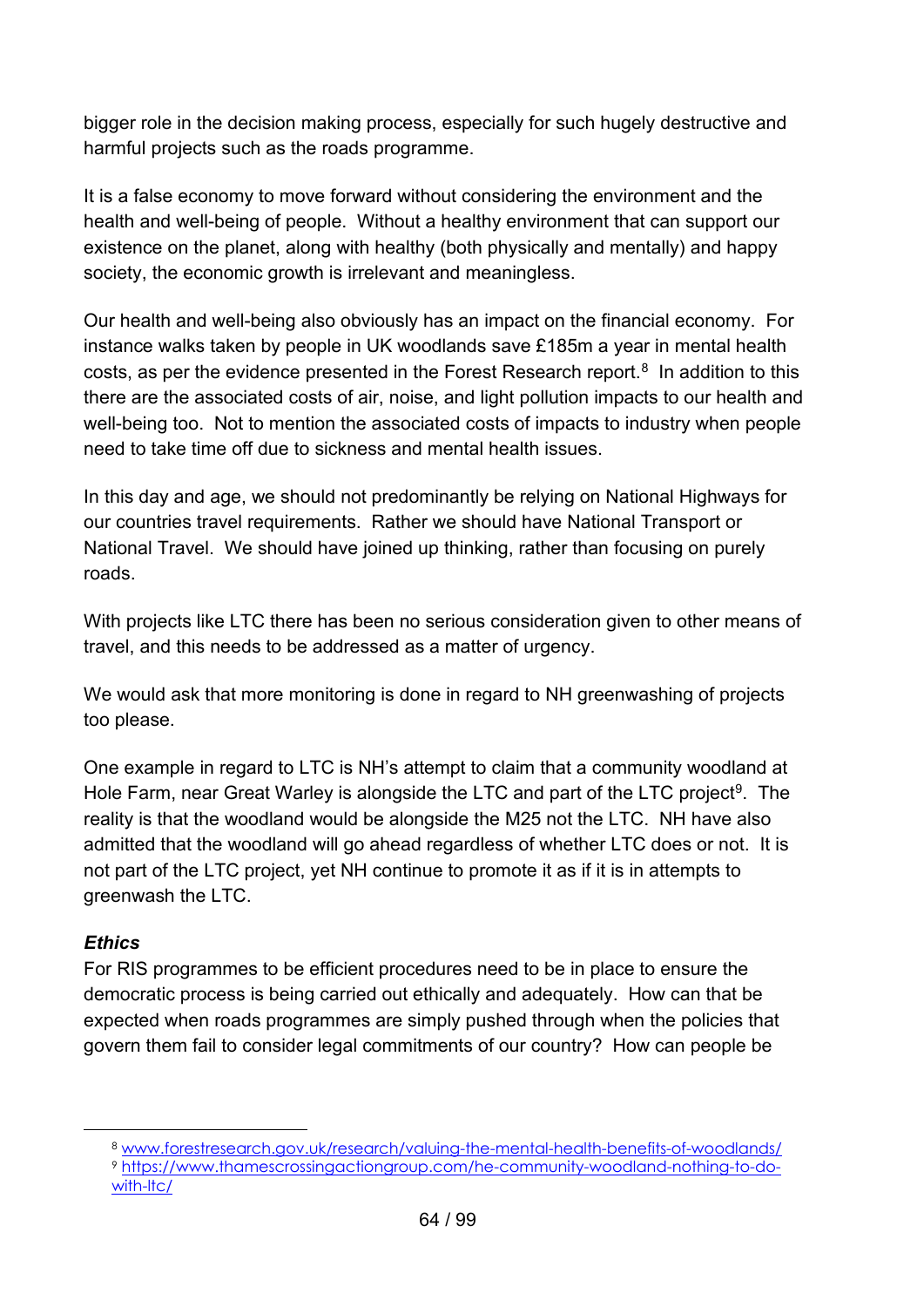expected to sit back silently and allow hugely destructive and harmful projects to negatively impact their lives and health?

We are also aware of National Highways contracts for Specialist Security Services. Whilst we understand and appreciate there may be a need for some level of security during the development stage, for things like investigative works sites. However, we are aware that National Highways are using these contracts to monitor groups like ours and others. How can this be considered acceptable that we are being monitored whilst we participate in the democratic process? We are members of the public, we have a right to take part in the democratic process, and nobody should be made to feel that they are being spied on by National Highways during that process. We do not find this acceptable or ethical, or an efficient way to encourage members of the public to take part in the democratic process.

#### **Seven Steps in your Consultation Document**

We note that section 1.17 in your consultation document states that one of your key priorities is to ensure that National Highways has sufficient time in the decision phase (steps 2-5) to consider and reflect your advice as it develops its plans.

We would comment that in our experience we have witnessed time and time again that National Highways very rarely give due care and attention to any advice or feedback from anyone.

We would therefore ask that rather than just ensuring that they have sufficient time. some kind of process should be included to monitor that they are actually adequately considering your advice, and indeed advice/feedback from all involved in RIS programmes and projects.

We are pleased to see that section 1.18 states the importance of continued engagement between the key parties throughout the process. Also that information should not be restricted by programme milestones.

In our experience there is a distinct lack of adequate engagement between National Highways and key parties, whether that be Local Authorities or organisations and members of the public.

We also point out that National Highways constantly withhold key information from parties, using the excuse that the information will not be available until after the DCO application has been accepted and the associated application documentation is released.

They also withhold very important and relevant info from parties.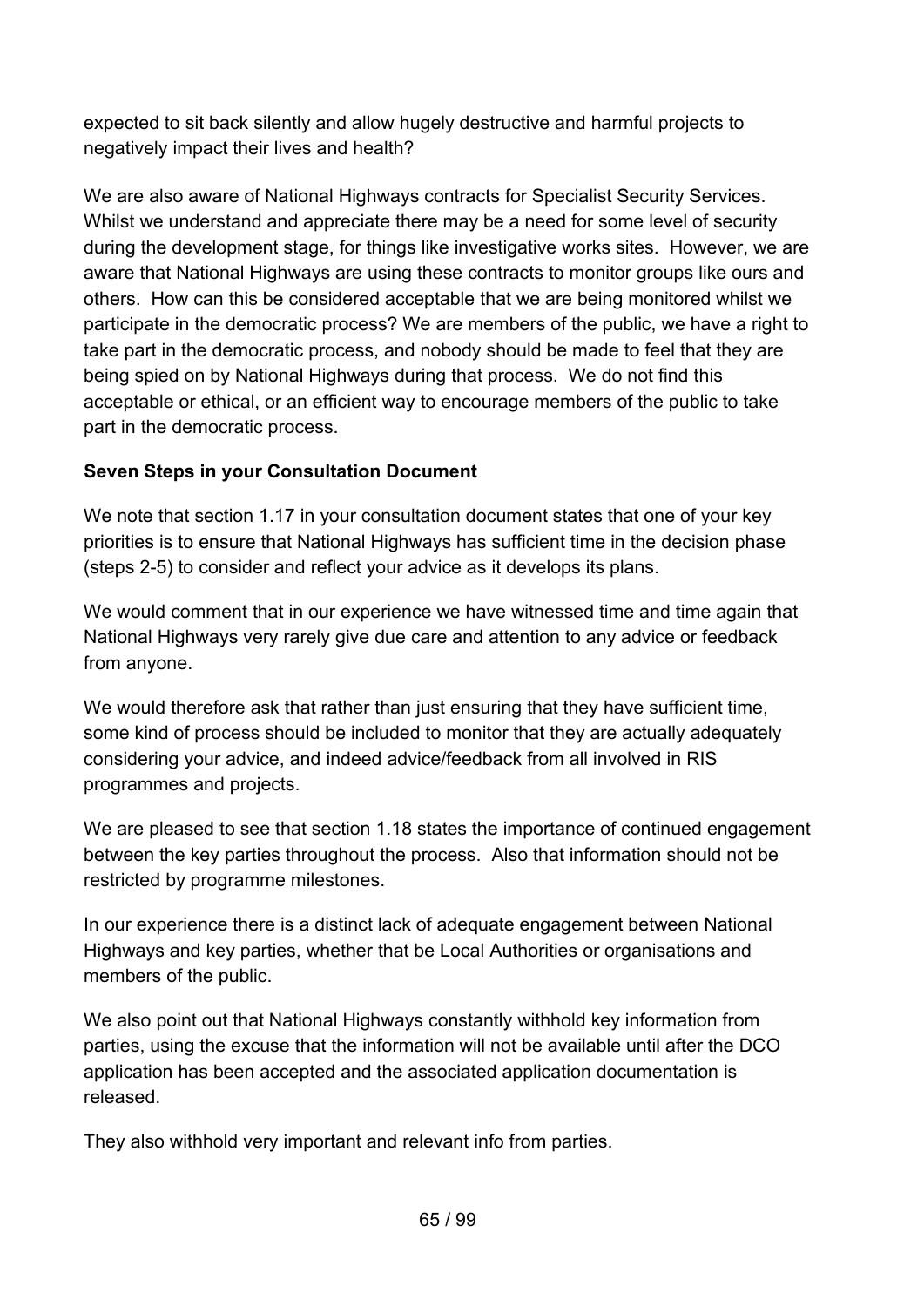More transparency is needed on things like the increasing cost of projects. We feel that the current estimated cost of the RIS projects should always have to be disclosed publicly within all consultation materials and press releases etc, to ensure members of the public/press etc are kept up to date on how much public money is being proposed to be spent on these projects.

We know that National Highways are currently carrying out updated surveys on traffic data and also air and noise pollution, this kind of information is important and this information should be included in consultation, allowing for a chance for the public and other parties to respond. Yet National Highways attempt to push ahead before these further surveys have been completed, let alone share the info with us.

We have been asking for things like details of how much woodland, including ancient woodland would be destroyed/impacted by the proposed LTC for years now. The same with things like how much agricultural land (including grade 1 listed land) would be lost/impacted. Yet we keep being told such info will be available in the Environment Statement when released once the DCO application is accepted.

These are just a couple of examples of the many issues we have been and are facing in regard to the proposed LTC. We believe more monitoring of National Highways actions in this aspect of the RIS programme would be beneficial. The lack of meaningful and adequate consultation and engagement just adds to the issues, and increases the likelihood of possible legal challenges, and delays during the DCO stage of the process.

In keeping with this, we also draw attention to the fact that National Highways lack of ability to share requested information with the Planning Inspectorate (PINS) during their first attempt to submit the LTC DCO application in Oct/Nov 2020, along with serious concerns over the adequacy of consultation, resulted in National Highways withdrawing the DCO application to avoid PINS refusing it.

#### **ORR aims and ways of working**

We welcome ORR providing high quality advice to National Highways that has a positive impact on outcomes for users, communities, the economy, and the environment.

For us this should also mean taking an approach to efficiency that takes account of the balance of financial and non-financial considerations, such as environmental impacts and the need to manage disruption to traffic.

Adequate and meaningful engagement and consultation is essential, and from our own experience and learning of others experiences from the ever growing network of campaign groups, we know this is a major issue, not only for us, but also NGOs, Local Authorities etc.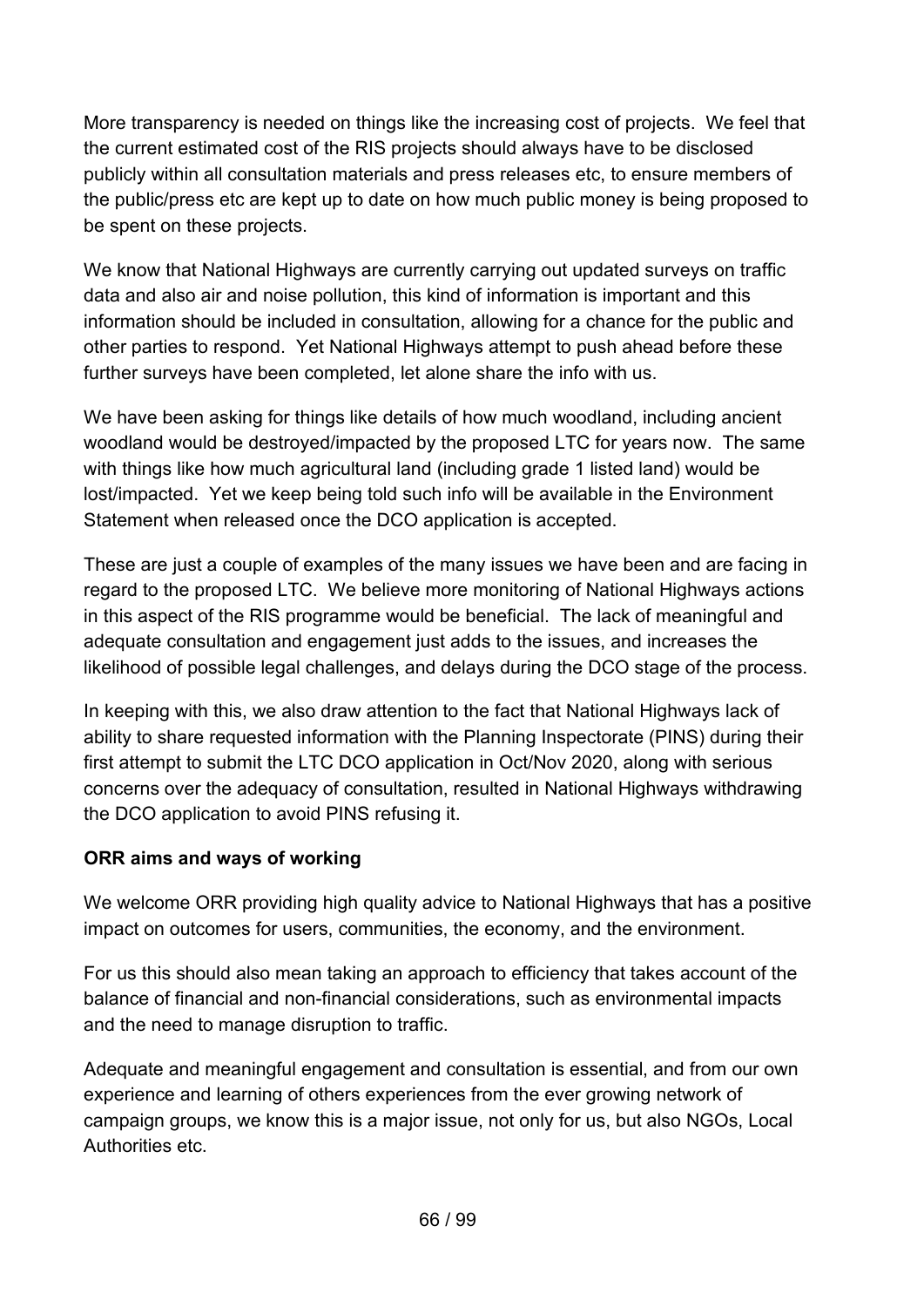We ask that the adequacy of consultations and engagement is closely monitored and relevant advice is given, and action is taken.

We actually submitted a response to National Highways Route Strategies RIS3 Consultation in December. At the time of sending our submission we requested confirmation of receipt and acceptance.

The email reply that we have had did not include confirmation of acceptance, and actually suggested we should direct our comments to the relevant Ministers.

We have since responded and again asked for confirmation that our consultation response has been accepted and will be logged and analysed. We are still waiting for further response.

For us this shows that it is not just with the LTC consultations that we have issues with dealing with National Highways, they also appear to have issue with us trying to take part in other consultations too.

It is essential that moving forward the RIS programme has to be aware of and take into account things like legal commitments to things like carbon net zero and air pollution levels. These aspects should not be overlooked simply because they have yet to be written into policy, when it is apparent these things are imminent. It should be a requirement for National Highways to actively incorporate such things and plan and share the associated plans and information of how they will deal with these issues. Currently they just ignore such issues, and say that they are not currently relevant.

The proposed LTC is predicted to emit over 5 million tonnes of carbon emissions, if it goes ahead. When you add the emissions for the rest of the RIS programmes on top, that is a huge amount of carbon emissions. Safeguards need to be put in place so that things like this cannot be allowed to be pushed through, just because the relevant policy is out of date and being reviewed. Suspending the policy whilst it is reviewed and updated would be the obvious choice.

There is also an issue that National Highways simply ignore anything that is not covered by industry standards and guidelines. In addition National Highways should flag up/report any outdated or inadequate standards, guidelines, policies that may arise during RIS project planning and design.

The fact they are not considering and planning how traffic would migrate between the Dartford Crossing and proposed LTC (if it goes ahead) is questionable to say the least. We are told this is because industry standards and guidelines do not require them to do so.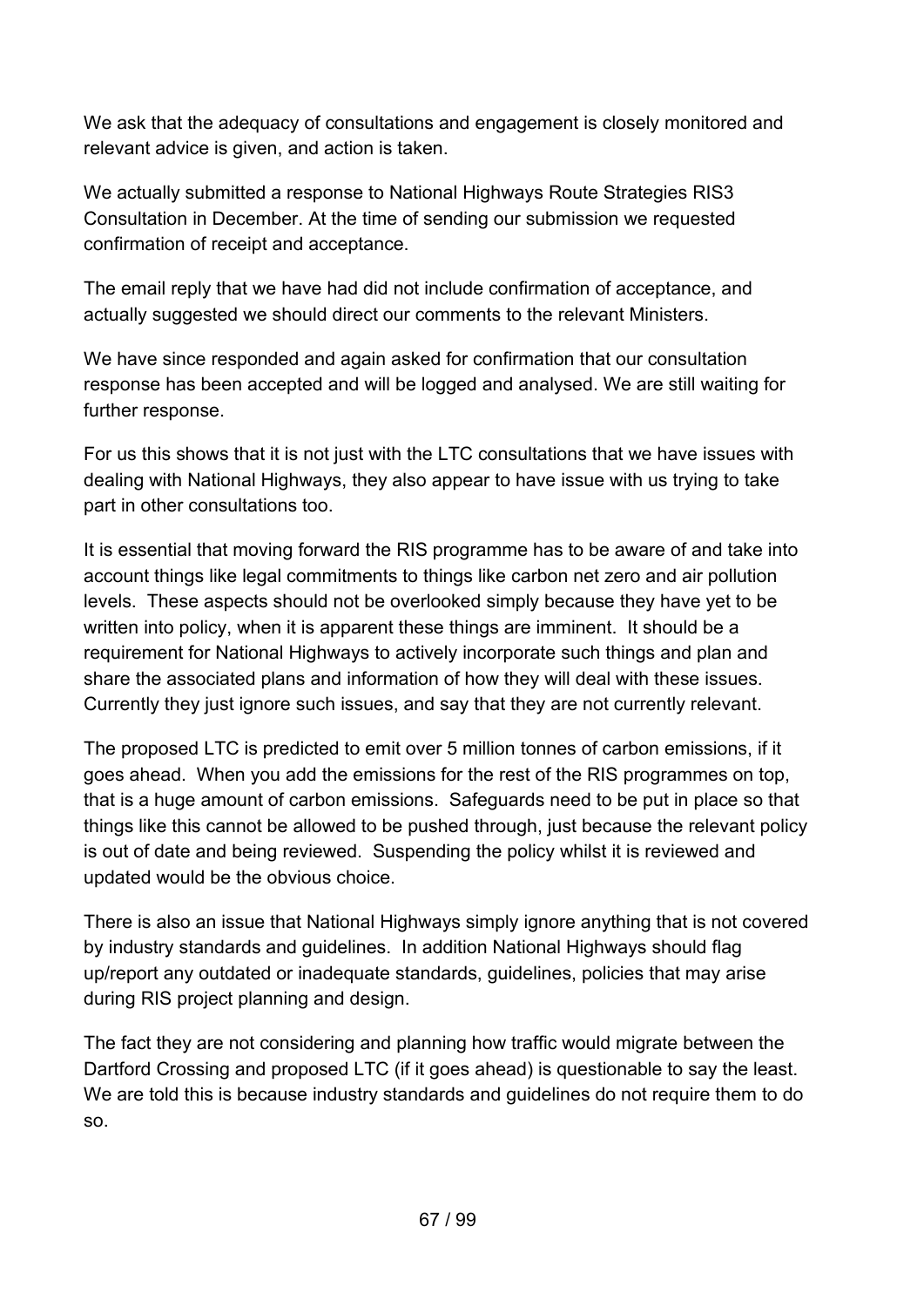It is quite clear to see the major issues that will arise because of this, yet they seem determined to simply ignore it. We can only assume they have no concern as it will also lead to further work for them to fix the problems that they would create by ignoring it. We would call on further monitoring of these kind of things, and procedure be put in place to require National Highways to raise such issues as soon as they are identified so that discussions can take place and appropriate instructions/action taken. We suggest it may be helpful for the ORR to have a means whereby members of the public could also report such concerns, as obviously those of us in the local communities that are being impacted by such projects have a good understanding on potential issues.

We should be able to have confidence that National Highways as a government company will endeavour to do the right things, not hide behind outdated policies because it suits their wants and needs.

We need National Highways to realistically take into account the risks both financially, environmentally, and to our health and well-being, and ensure that they secure the best outcome for everyone.

With public money being invested in National Highways work/projects it is only right that there is transparency on how the money is spent, and our opinions and feedback of how it is being spent are taken into account and respected. Currently it feels like the whole consultation process is a tick box exercise that National Highways treat as an inconvenience, and that we the people are not being provided adequate information, consulted adequately, or respected.

The end result of improving communications, consultation, meaningful engagement, and better planning would also result in better and more efficient outcomes for all.

We stress that public perception is that National Highways need closer monitoring and need to be held accountable for their actions.

We need National Highways to ensure proposals are supported by robust analysis and evidence. That there is full transparency and sharing of the analysis and evidence, as well as meaningful engagement, and adequate consultation that shares clear and informative materials, with communities being genuinely listened to and respected, rather than treated as a problem and inconvenience.

#### **Your approach**

Section 3.3 refers to the review of the NPS NN roads policy. It is very apparent that this policy will need to be updated following the review, as it is no longer compliant with UK law.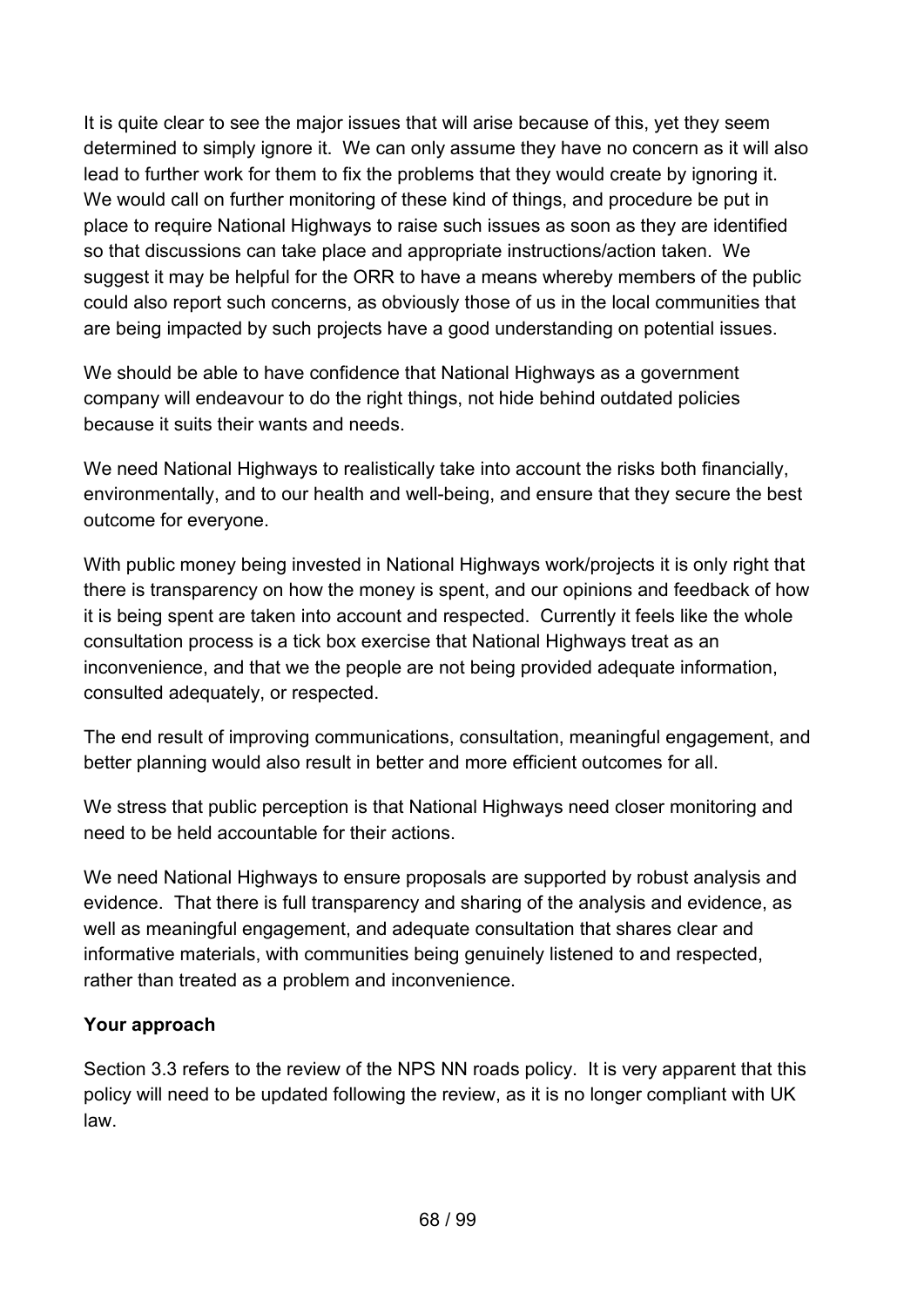Because of this fact, we strongly believe and call for the policy to be suspended whilst this review and update takes place, to avoid projects being the subject of legal challenges since the policy is so outdated, and no longer compliant with UK law. The policy needs to be suspended to avoid the risks of further legal challenges.

#### **Four key policy issues for RIS3**

## *(a) Environmental impact and the net zero challenge*

In addition to our previous comments on this aspect, we believe a lot more needs to be done to address the fact there is a climate emergency.

When assessing this aspect of the RIS programme, we feel that the Climate Change Committee should have a lot more involvement and weight in regard to decision making with regard to environmental aspects.

As already stated, we strongly believe that the National Policy Statement for roads should be suspended with immediate effect, until the policy has been reviewed and updated.

How can anyone be expected to trust or have faith in any road projects that are pushed through on an outdated policy that is not compliant with UK law?

As the ORR you are responsible for monitoring rail and roads, please consider the consequence of not monitoring and reporting this very important aspect of all current and future road projects. We see a very definite need for the policy to be suspended with immediate effect.

#### *(b) Road safety*

*National Highways have already failed to deliver what was signed off in regard to 'Smart' Motorways. Thorough investigation is needed and action taken urgently.* 

National Highways ambition to have zero fatalities and serious injuries on the SRN by 2040 (*as quoted in the consultation document pages 14/15*) is unrealistic and shows how they like to attempt to portray things that simply cannot be true.

We have very serious concerns on the aspect of road safety with regard to the proposed LTC and RIS programme project in general. We call on the ORR to please do all you can to ensure that road safety is strictly monitored and actions taken. We note a lot of investigations and reports seem to happen, but to date very little seems to be done to actually take actions to reduce risk to road users. This has to change.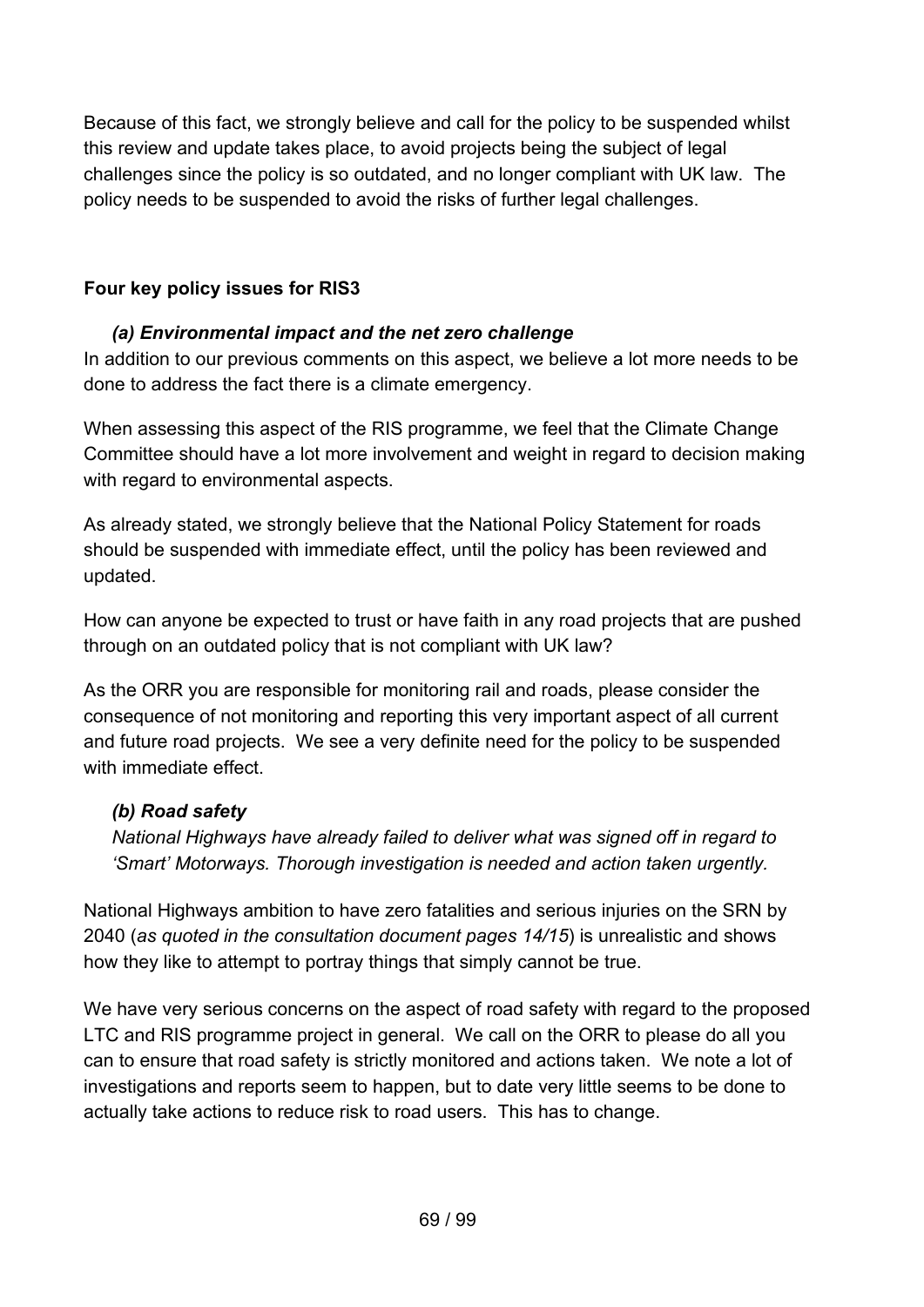With particular reference to LTC and as an example of the kind of thing we feel needs more monitoring, is the fact that the proposed LTC whilst having been given all-purpose trunk road classification, is actually being designed to Smart Motorway standards, with smart technology, and would only be able to be used by vehicles that can use motorways. We question what is the difference between this and a Smart Motorway? The risks are the same. Hence our recent calls for the proposed LTC to be paused in line with the pause on Smart Motorways. We have evidence to back up these claims, but feel it best to share such evidence confidentially with the ORR, if required, since it has been provided to us via email.

## *(c) Digital technology and customer*

We cannot simply turn to technology to attempt to improve traffic flows. What is needed is a change in priorities and we need to move away from blind focus on roads and make investment into other more sustainable means of travel to reduce road traffic flows. Evidence shows more roads is more traffic, more traffic is more congestion and pollution, and increases the likelihood of accidents/incidents. We have to move away from the outdated and unsustainable road focused attitude.

We again refer to the very genuine and serious concerns over the dangers of Smart Motorways. National Highways are failing to manage, maintain, and operate the existing technology on the road network, and that needs to be addressed before anything else is bought in.

#### *(d) Managing the asset for the long term*

In a BBC Essex Radio interview, LTC Project Director, Matt Palmer admitted that they are creating the LTC to cope for at least 30 years. Surely when you are talking about such a huge and expensive project (both financially and environmentally) we should be looking at ensuring projects are able to cope longer than 30 years? If projects are going to be taken forward the need to be better planned, designed, and delivered to ensure the most efficient outcomes, and the best value for public money.

Even if you remove the 30 year prediction, at a cost of £8.2bn the proposed LTC would cost nearly £573.5 million per mile. We understand that HS2, which has been hugely scrutinized on cost, is sitting at around £307 million per mile of track. Again we ask can this truly be considered good value for money?

We also again highlight that the ever rising cost of projects like LTC is not kept up to date in project presentations and consultations. As part of the efficiency and adequacies of consultations and the process of these projects, surely updated costs should be compulsory information as projects progress, and with complete transparency.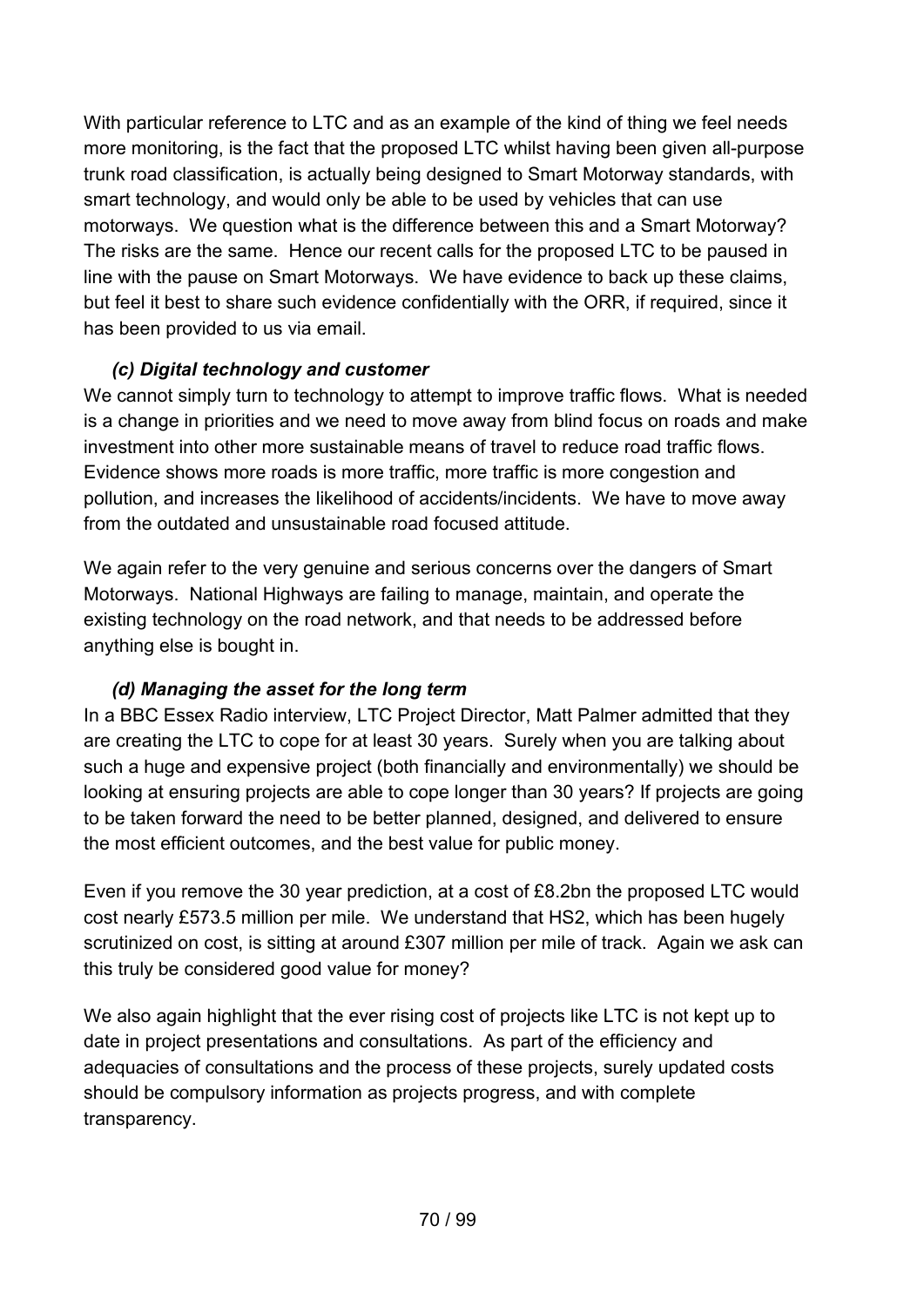We question whether National Highways can manage and maintain the existing road network in an adequate manner.

We also question why in cases like with the proposed LTC more consideration was not given to actually improving the current Dartford Crossing.

The M25 was never truly completed, since it is supposed to be a motorway orbital, yet the Dartford Crossing section is actually the A282, not the M25. Many of the issues that cause the problems associated with the Dartford Crossing are due to poor design, aging infrastructure, and in our opinion poor management and maintenance.

The very people responsible for many of the issues at the Dartford Crossing are the ones being tasked to fix the problem. Again National Highways do not appear to have learnt from what they have done previously.

Junctions too close the Dartford Crossing cause many issues and incidents, yet at one point it was proposed that the LTC would have a junction for the Tilbury Link Road and Rest and Service Area in very close proximity to the LTC tunnel portals. Whilst this has been removed at the moment, the Tilbury Link Road is of course still being progressed as a separate stand-alone project, which would still need to join the LTC close to the tunnel portals.

The complexity of the LTC junction design will lead to a lot of signage and confusion, which in turn heightens the risks of incidents, which then add to further traffic flow issues.

We also draw attention to the fact that when road projects are being planned there is often reference to how it will allow growth as a benefit to the impacted area. However, that creates a vicious circle as further growth usually results in a growth in traffic too, which then leads to more congestion, which then leads to calls for more roads/lanes, and so the destructive cycle continues and spirals out of control.

The Dartford Tunnels at the existing crossing in particular are ageing and are already experiencing regular closures for works.

National Highways had a route option, Option A14 that would have seen a long tunnel from around junction 2 through to between junctions 30/29 on the M25. It could finally complete the M25 as a true motorway orbital, bypassing the problem areas and issues. It would be less destructive and provide a solution to the current congestion issues and also address the issue of the existing ageing infrastructure. Yet National Highways failed to progress this route alternative, because they claimed traffic data showed not enough traffic would use it! How can this possibly be the case or be believed, when it would complete the final piece of the M25 as a motorway orbital?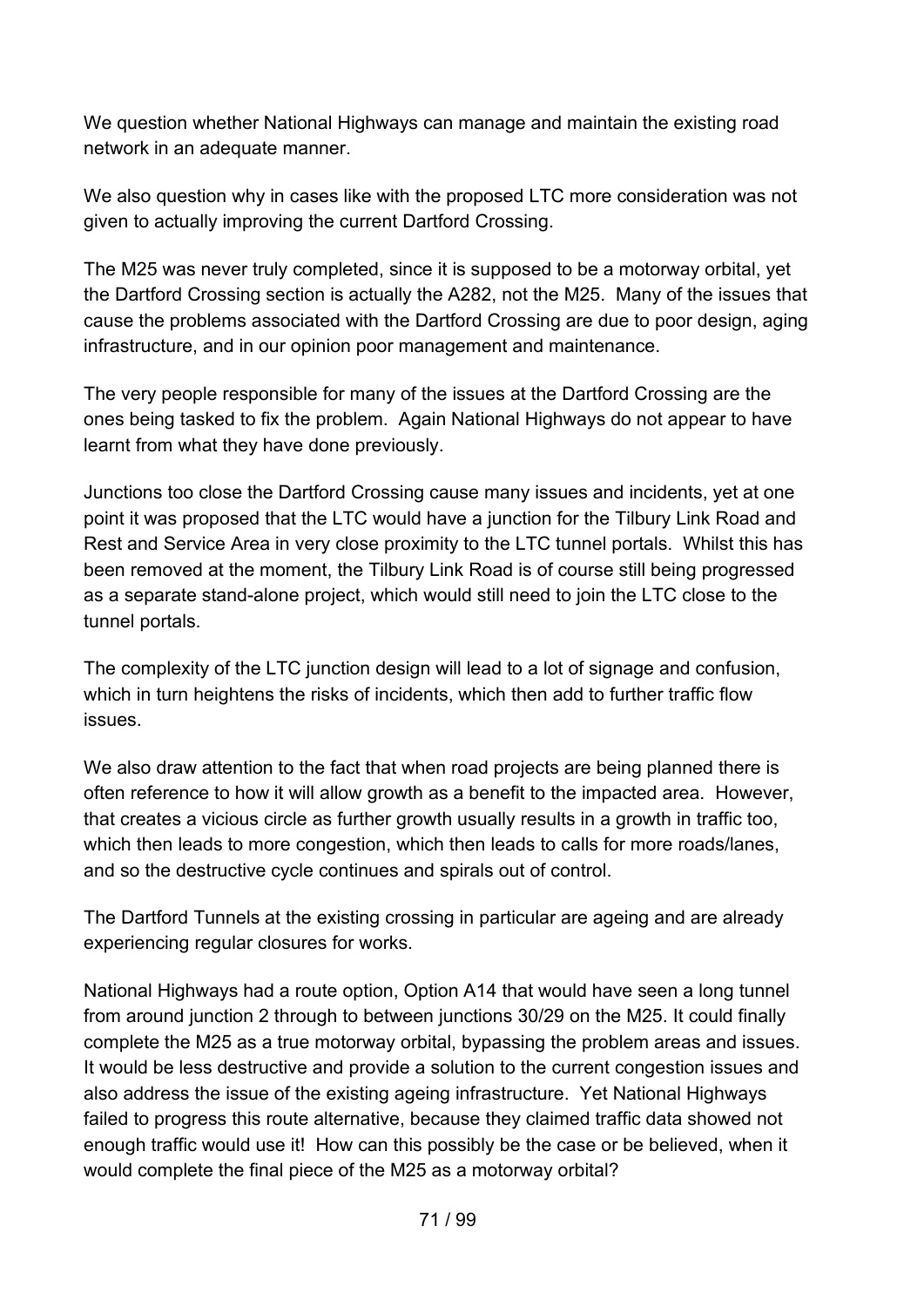That option of a long tunnel would also allow for air to be filtered and thus improve air pollution issues. The proposed LTC obviously incorporates a tunnel section, yet National Highways have stated that the air in the tunnels will not be filtered, it will simply flow out polluting our local environment and communities.

This again cannot be considered good long term planning. Firstly, government are set to enshrine 2 new air pollution levels into UK law by the end of Oct 2022. We know the whole proposed LTC route would fail against World Health Organization standards even before they were recently updated. We know the associated cost of air pollution related illness is huge, so it would also have a negative impact long term on the cost of health care that would be needed as a result of the associated air pollution.

We again reiterate our comments about the need to move away from purely focusing on roads and invest in more sustainable travel. We also draw attention to the fact that we cannot simply turn to technology to attempt to improve traffic flows. What is needed is a change in priorities and we need to move away from blind focus on roads and make investment into other more sustainable means of travel to reduce road traffic flows. Evidence shows more roads is more traffic, more traffic is more congestion and pollution, and more accidents/incidents. We have to move away from the outdated and unsustainable road focused attitude.

We need a move away from the never ending spiral of destructive and harmful road projects. Planning needs to be in everyone's best interest, and not focus on keeping National Highways and construction companies in future work.

The real assets that need taking care of for the long term should be our environment, health and well-being. We should not be pushing ahead with projects like the LTC and others that have a huge financial cost, and are hugely destructive and harmful, especially when on top of that you consider National Highways are only designing it to be able to cope for 30 years, the false economy aspect, and that they are failing to ensure it is designed to be fit for purpose.

#### **Stages of activity**

Whilst reviewing the planning of RIS3 period we would ask the ORR to consider the fact – National Highways apparently have a lack of willingness to accept our Route Strategies Consultation response. How can NH plans be considered fair if they are not having meaningful engagement with everyone who attempts to respond to the consultation that they base their plans upon?

It would also be helpful and avoid confusion if National Highways, the ORR, and DfT were able to hold a joint consultation on RIS3. We appreciate that you may each have different roles, but many of the comments made will be relevant to all of you. It is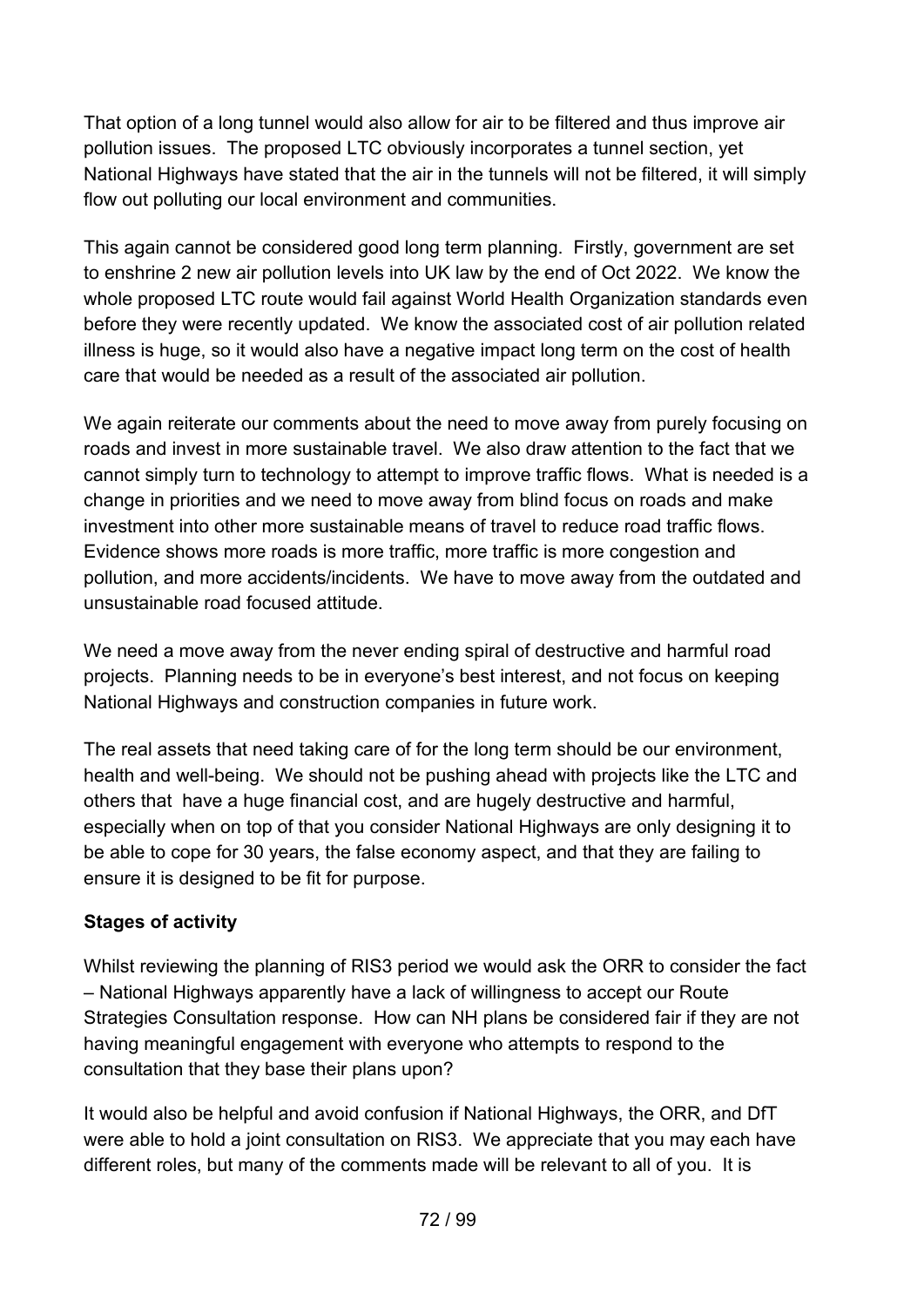extremely time consuming for members of the public and others to take part in these consultations. Therefore if there is a genuine wish for participation it would be helpful if things could in any way be simplified to allow us to respond to you all with one response, instead of having to prepare and submit three different responses on the same topic.

We also feel it would be beneficial for all if you were all privy to the responses being made. Obviously National Highways have their plans, the DfT make the decisions, and you (the ORR) monitor what is going on, so ultimately it is all connected.

#### **Fulfilling your duties themes**

#### **Cost and efficiency**

We feel there is a need for National Highways to take the real whole life costs of the project and its impacts into account. For example the associated health care costs in regard to air pollution created by road projects. Or the fact government are spending millions planting trees only for National Highways to be spending billions on projects that destroy irreplaceable trees. Or the cost to the environment in regard to carbon emissions.

Also that NH should take into account all eventualities, for instance with LTC when questioned about carbon emissions etc they just go with the fact that there should be more green vehicles on the road so they don't need to really be too bothered.

There are no guarantees of their claim, and regardless they should be taking climate emergency more seriously and the best way to ensure the amount of carbon emissions would be to not push ahead with such a huge carbon emission releasing project like LTC.

On the topic of Electric vehicles we would add that National Highways also often attempt to use this like a get out of jail free card, without any consideration of the associated PM2.5 from EVs.

In regard to cost and efficiency we do not wish to duplicate what is said elsewhere in our response, so would ask that the relevant content is considered in this aspect.

Cost and efficiency has to take all aspects into account and not just cherry pick the aspects that suit the needs and wants of National Highways.

#### *Section 3.25*

We note that it is not within the ORRs remit to comment on government's proposed scheme selection.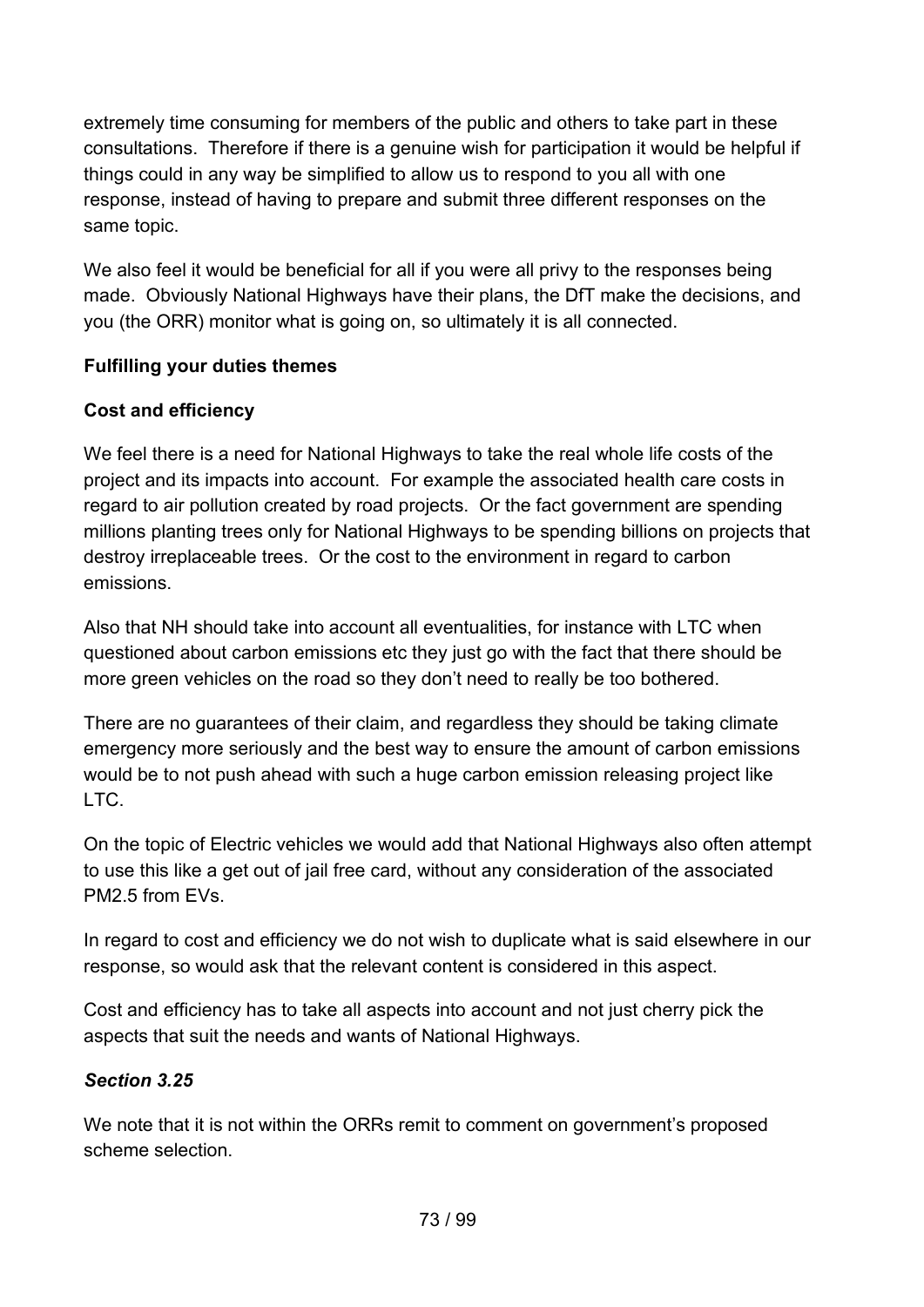However, we would respectfully comment that we do feel it should be within the ORRs remit to comment on whether National Highways are being transparent and sharing adequate info, including information of negative aspect to the projects, and opposition to the projects, both to government and the general public.

Currently we feel that National Highways all too often present their projects in a biased way in favour of the projects, and without representation of the negatives which are inevitable with these kind of projects.

Again we do not wish to duplicate our comments on things like National Highways biased presentation of LTC and other projects, or our belief that it would be beneficial for ORR to monitor National Highways legal costs etc.

We also believe it would be beneficial for ORR to monitor if/how National Highways take into account and co-ordinate the cumulative impacts of their projects.

An example, if LTC goes ahead, then road users and communities would also have to be subjected to further works for the proposed Tilbury Link Rd, A2 and Blue Bell Hill improvements, and likely others inc A13 (due to the lack of adequate connections especially for migrations between the two crossings etc, and as a direct result of the LTC.

Tilbury Link Road being a prime example of NH attempting to manipulate the cost of the LTC project since the TLR was part of the LTC project and then removed and now being progressed as separate stand-alone project. This will result in additional cost, as well as disruption for road users and communities on top of years of LTC consultation and construction if it goes ahead.

We welcome your comments about your intentions to undertake a more in-depth review of a sample of major projects, with a focus on larger projects and those projects that are likely to pose the greatest risk of cost escalation, schedule risk or non-delivery. However, we would ask that this be done immediately since you have such a huge project with the proposed LTC that is already suffering from ever increasing costs and delays, with growing evidence of just how inadequate the consultation for this project has been, and how unfit for purpose it would actually be. Please do not allow this project to keep being pushed ahead without further and full review.

Section 3.50 – In our experience we do not believe that National Highways has learnt anything from its recent experience with DCOs, and is showing no sign that they even acknowledge there are lessons to be learnt, let alone how they intend to apply changes from the lessons they should have learnt.

The same can be said in regard to inadequate consultations, as we have already experienced another inadequate consultation since the Adequacy of Consultations were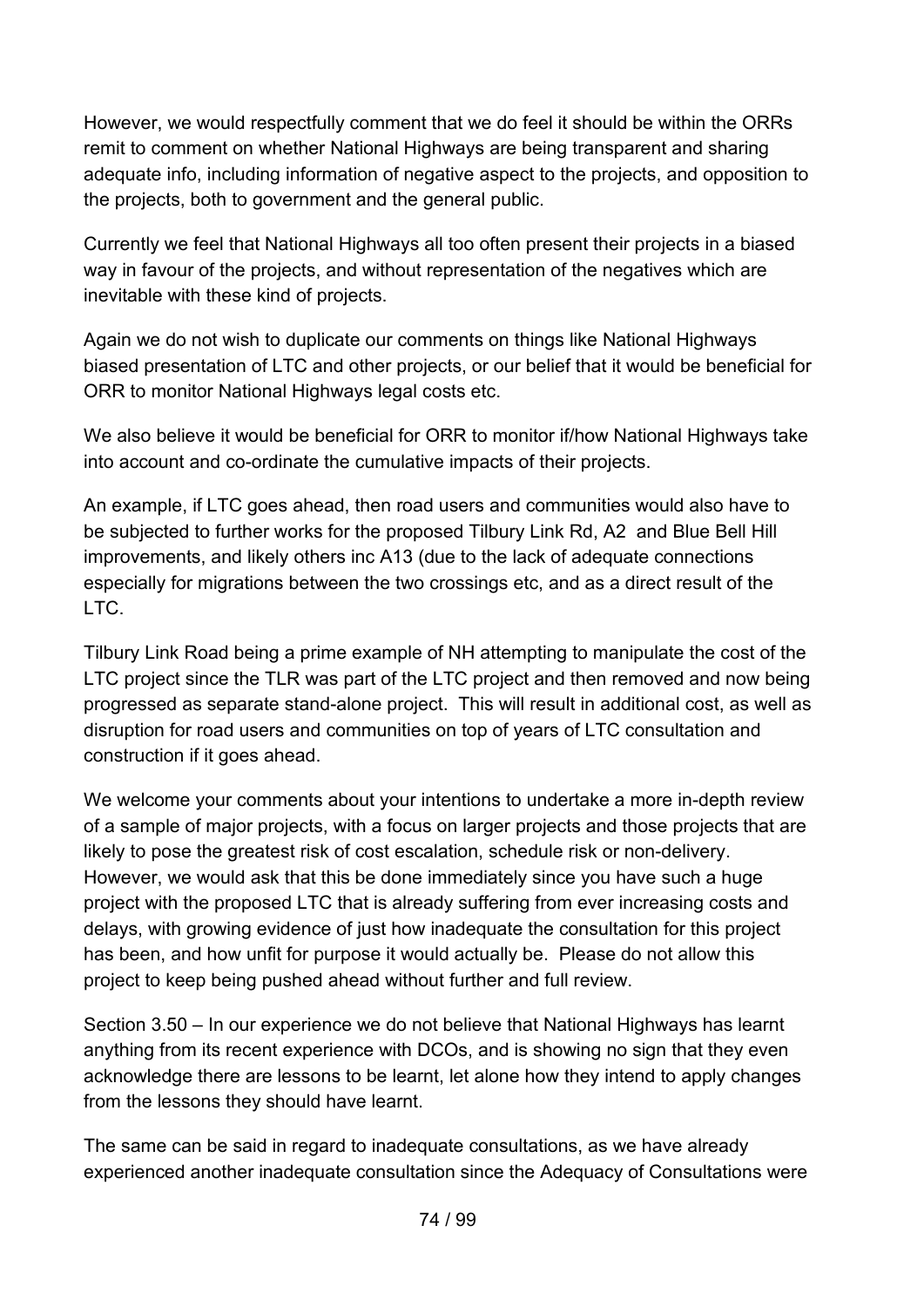submitted as part of the first DCO attempt. And now we are waiting for official notification of yet another round of consultation, which currently looks set to be inadequate again, based purely on the proposed timing (purdah/Easter) at this stage of the next consultation.

We have experienced no real improvement in regard to meaningful engagement either. We know there are new surveys relating to important aspects of the project such as traffic data, air and noise pollution etc, but National Highways seem intent on progressing with the next consultation before these surveys are complete. This means that yet again it is more important information that is being held back until the project reaches DCO stage, instead of being adequately consulted upon prior to DCO submissions. We are aware from our communications and seat on Thurrock Council's LTC Task Force committee, that National Highways are still avoiding meaningful engagement with Local Authorities too.

#### **Challenge and deliverability: performance requirements**

**Section 3.57** – "*More broadly, we want to ensure that the way in which National Highways' performance is measured and monitored provides the company with the right incentives."*

We would comment that we believe that National Highways should also be held accountable for their actions and performance. Currently it appears there are never any consequences for National Highways regardless of their behaviour, actions, performance.

An example of this would be how they failed to deliver what the government signed off on in regard to Smart Motorways, yet there have been no consequences for this. They are just being allowed to continue as they have done nothing wrong and that it is business as usual.

We and other campaign groups see repeated bad behaviour from National Highways, but without anyone monitoring them and then holding them accountable there is no reason for them to change their bad behaviour because they can repeatedly get away with whatever they like it seems.

Please consider taking this into account when considering your monitoring of National Highways ongoing performance.

## **Statutory duties and licence compliance**

In response to comments about monitoring National Highways licence, we would ask whether there is actually a licence for National Highways, as our search online appears to show that the government licence still refers to Highways England, as it is dated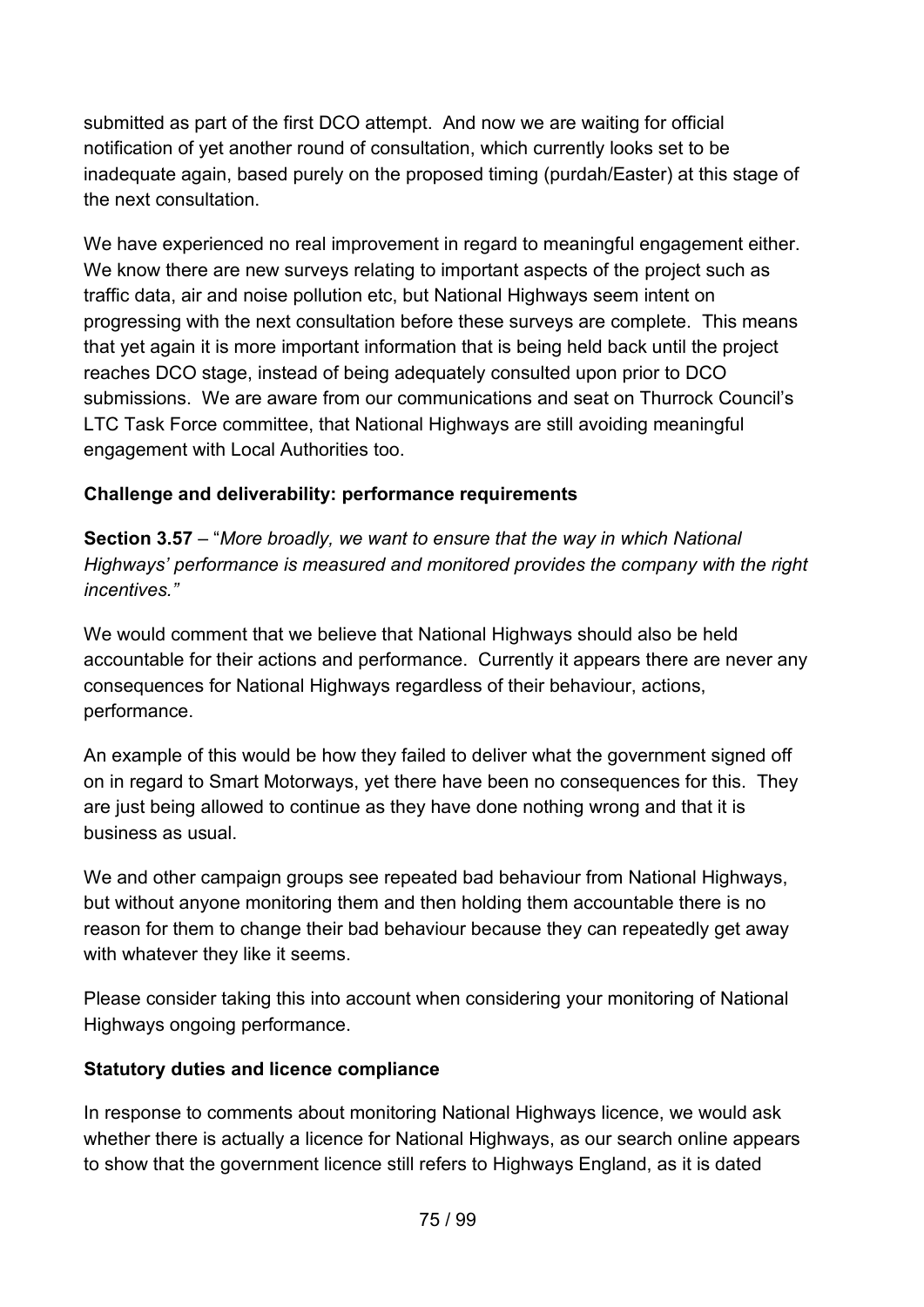2015. We would ask when the licence will be updated, and also how often it is reviewed to reflect changes, as per serious concerns about National Policy Statements etc.

We also note that we were unable to find any reference to any duty of care in regard to air pollution levels in said licence. Surely statutory duties and licence should cover something as important as duty of care when it comes to pollution.

We find that many of these official documents are put in place and then seem to be forgotten about, again the National Policy Statements are another perfect example of this. We would ask that the ORR kindly ensure that they or someone is responsible for monitoring such aspects and ensuring they are kept up to date.

#### **Mobilisation and future monitoring**

We welcome any and all strengthening of the monitoring of National Highways. The general public's current perception is that National Highways believe they are a law unto themselves, and continue to push ahead simply doing what suits their wants and needs.

We respectfully ask that the ORR do all they can to strengthen and increase their monitoring of National Highways, and are more active in promoting your findings to the public to show the outcome of the monitoring and the actions that have been taken to hold National Highways accountable for their actions when needed. After all there is little point in monitoring anything unless lessons are learnt and actions taken as a consequence of wrong doings, bad behaviour, poor performance.

More public awareness of the ORR and your work would be much appreciated. We only discovered you after much research as part of our campaigning, we were not aware of you prior to that I'm afraid. Your job is to monitor Rail and Road, so it is important that we the public are aware of your position and your work on everyone's behalf!

#### **Feedback on your approach**

We hope that you will find our comments helpful in providing more insight into how members of the public are experiencing the RIS programme and our thoughts on what would be beneficial and is needed moving forward.

We agree with many of your proposals, but respectfully ask that in general stricter and more frequent and in depth monitoring of National Highways and the RIS programme is carried out.

We think National Highways need to do far more for everyone who uses or is impacted by their work. We need to see genuine actions to back up talk, we need more transparency and honesty, better meaningful engagement, adequate consultation, and better ethics and respect from National Highways towards those they are dealing with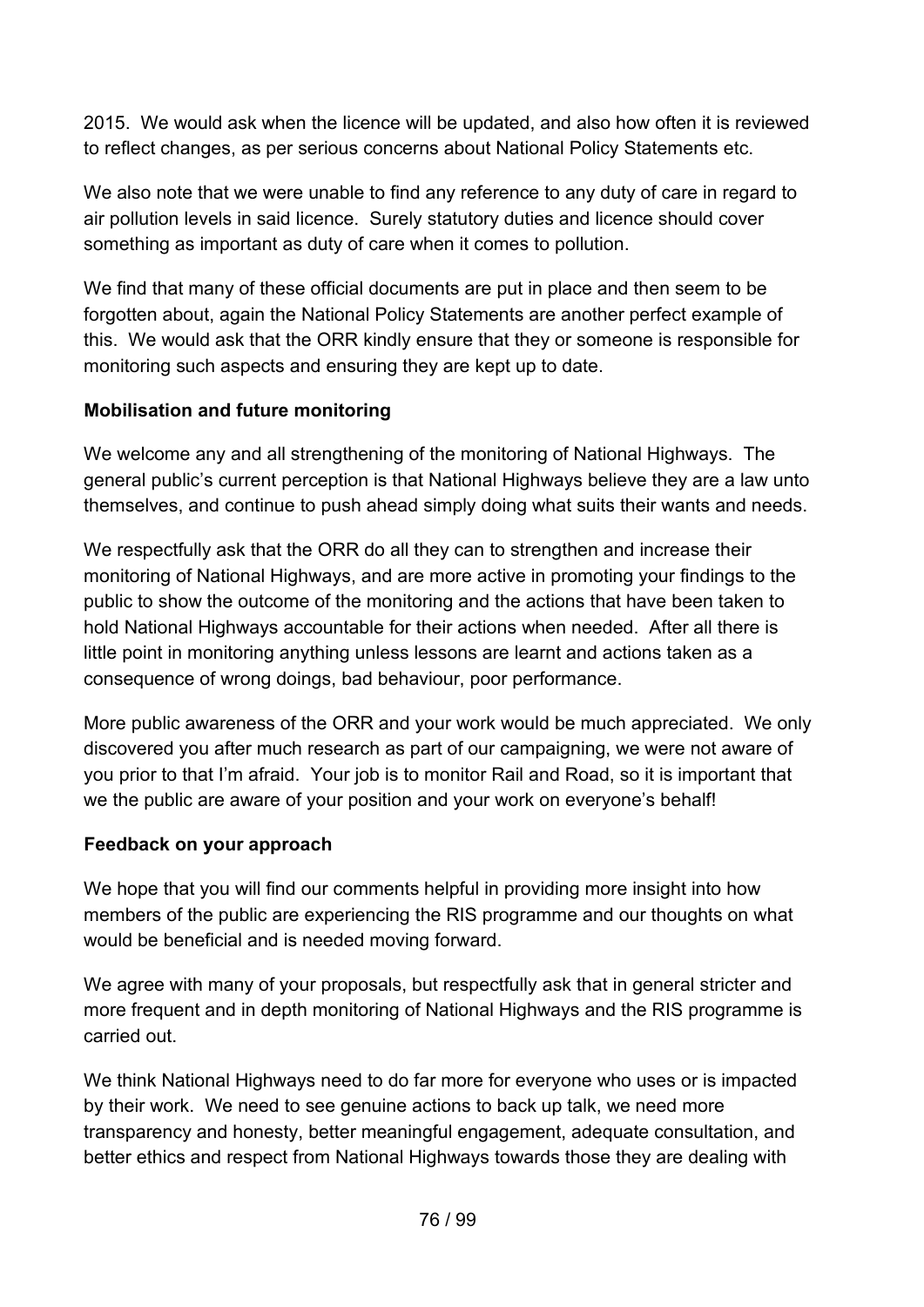on all levels. Anything and everything the ORR can do to help this happen is very much welcomed.

#### **Additional Comments**

Again when stating the above it is to give examples of our experiences and highlight why we believe these issues should be monitored and we understand the ORRs role as monitor.

We again thank you for the opportunity to take part in this consultation. We hope that the info and comments we have provided are helpful. Please do not hesitate to contact us should you wish to discuss our experiences of National Highways further. We can be contacted via [admin@thamescrossingactiongroup.com](mailto:admin@thamescrossingactiongroup.com)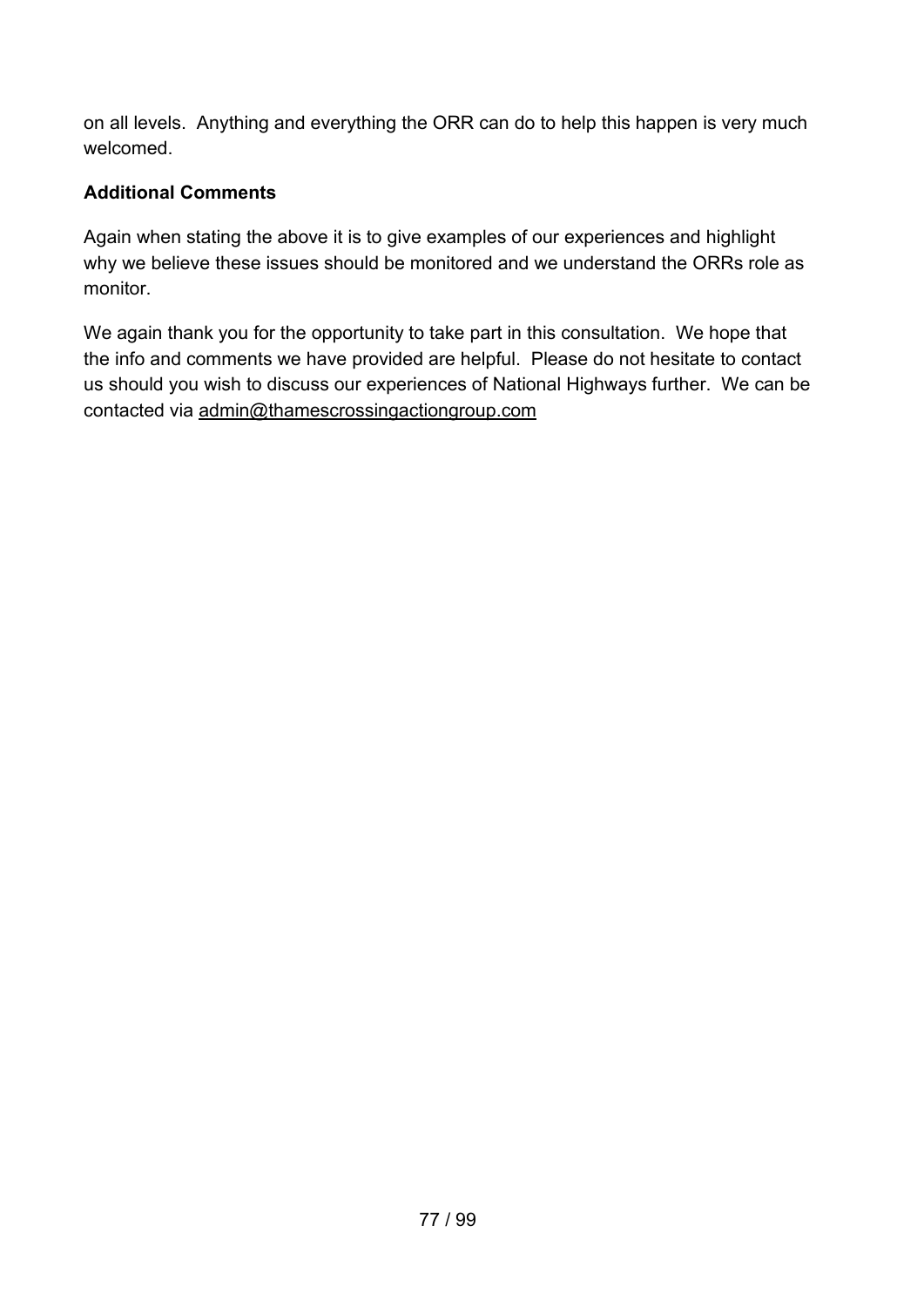## Transport Action Network

Response to: Consultation on ORR's role and approach to Road Investment Strategy 3 (RIS3)

#### **1 Introduction**

1.1 Transport Action Network is an organisation supporting communities and groups pressing for sustainable travel in England and Wales. Its work includes addressing the causes of problems, such as through securing a review of all of the National Networks National Policy Statement. We very much welcome this opportunity to comment on the Office of Rail and Road's (ORR) consultation on its role and approach to Road Investment Strategy 3 (RIS3), which covers 2025 to 2030.

1.2 Despite criticism from the National Audit Office (NAO) about its failures in the rail sector to consider wider public value, the ORR seems to be making the same mistake on roads. This is all the more significant given the rapidly changing external context, which the consultation ignores, instead preferring to emphasise the need for stability in road expansion.

1.3 The consultation makes no reference to the challenging targets across climate and natural environment set for 2030, the end of road period 3, both of which require motor traffic reduction not growth. Expert national bodies, such as the National Infrastructure Commission and Climate Change Committee, have recommended a shift from spending on road-building to investing in public and active transport. Devolved administrations are likewise shifting funding from road schemes to mass transit, such as Scotland's new transport strategy and the Welsh roads review. These ambitions are shared by England's cities and regions but are hampered by investment being ring-fenced for the strategic road network (SRN). The inevitable replacement of fuel duty with some form of road pricing in this decade has major implications for traffic levels, hence for renewals and maintenance as well as enhancements.

1.4 In these circumstances, planning for ever greater spending on RIS3 and then RIS4 is simply not credible. For an oversight body entrusted to protect the public, this failure to be honest about these challenges is surely a major omission. We believe a better approach to RIS3 would involve: • Fostering an honest conversation about the challenges schemes proposed in a different past face in an uncertain future; • Focusing on effectiveness not simply efficiency, in particular regarding wider government objectives; • Ensuring compliance with all parts of National Highways' licence, rather than simply those covering the process for setting a RIS, and • Requiring National Highways to publish long-delayed strategic plans, to inform its portfolio and priorities.

1.5 We would very much welcome the opportunity to meet and discuss the issues raised by this response before further work is carried out on RIS3.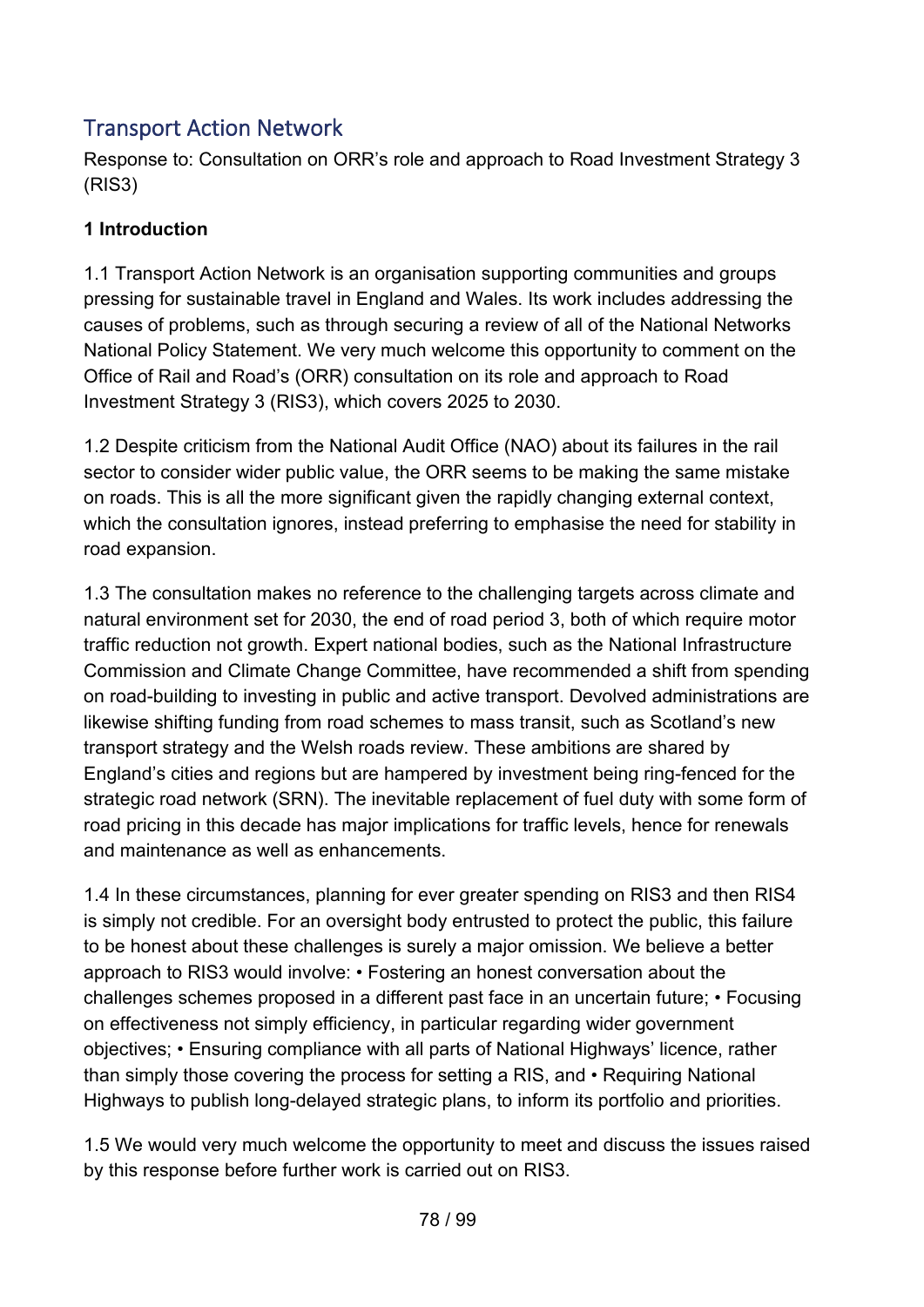## **2 Key consultation questions**

## **2.1 Preamble**

2.1.1 In answering the five issues suggested for feedback in section 4 of the consultation, we need to first flag what could be termed an overarching issue, namely whether the ORR's view of its role generally, and in particular in relation to the preparation of a RIS, is correct.

2.1.2 The consultation asserts that ORR's role is "not to set roads policy or determine investment priorities", simply to get "the right balance of [a RIS] being challenging and deliverable", drawing on paragraph 6.12 of the National Highways' (National Highways) Licence. This neither conforms with section 12 of the Infrastructure Act 2015, which requires explicit consideration of wider interests and impacts, nor ORR's similar role in the rail sector, where value for money is considered. In line with NAO guidance, this has to go beyond efficiency to effectiveness.

2.1.3 While TAN accepts that the ORR's role is not to set policy, if ORR's desire to offer "high quality advice" is to mean anything, this must include highlighting where elements of a RIS might conflict with legislation and other governmental priorities, such that value for the public is missed or compromised. This includes where road building would conflict with environmental legislation or goals, making it more costly or challenging to secure them, or indeed where it would simply fail to deliver congestion savings beyond the short term.

2.1.4 In Efficiency in government (2021), the National Audit Office noted that: "*Many government objectives, from overseas aid to children's mental health services, cut across multiple departments and public bodies…Efficiency plans need, wherever possible, to be based on the expected impact on the whole of government, both central and local, recognising that changes made in one part of government can often have knock-on impacts somewhere else…Managing Public Money sets expectations of a joined-up approach: good value is judged for the Exchequer as a whole, not just for an individual organisation*".

2.1.5 Although parts of the Licence relating to the processes for preparing a RIS make explicit reference to efficiency, this does not preclude ORR from considering effectiveness. Indeed, read as a whole, the licence clearly requires consideration of a wide range of issues (not least given the statutory steer of the 2015 Act), so it is disappointing that this consultation fails to consider them. To address this, the ORR's guiding principles need to include:

• **High quality advice**: to avoid wasting public funds, this will need to be challenging at times, to DfT as well as National Highways.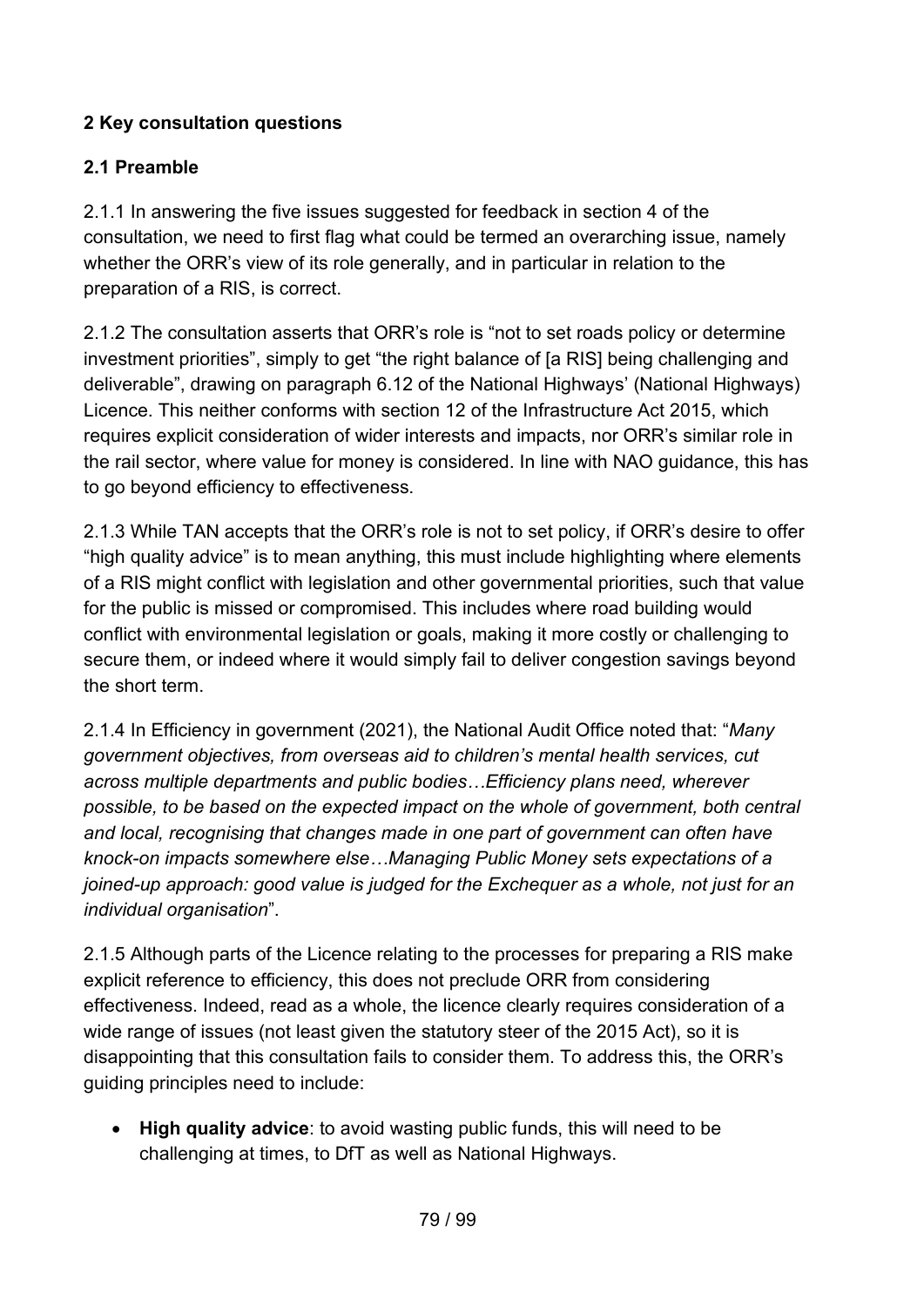- Scrutinise plans for road period 3 for **adaptability (including least regrets options) and wider effectiveness**, in addition to being challenging and deliverable: this does not require ORR to become an expert in wider issues but to build relationships and intelligence gathering so it is able to ask the right questions at the right time.
- **Drive effective behaviours as well as efficient ones**: this requires challenging silo working; a focus on transformative not simply incremental innovation, and a shift from hierarchical working (given the military influence on civil engineering) to partnership to foster best practice in stakeholder relationships.
- **Maximise long term value for the Exchequer from capital investment and the assets**: not simply reducing long term costs for National Highways.

2.1.6 While the Licence is overdue for updating, and in particular the process for setting and varying a RIS, our suggestions here do not require changes to it. Nonetheless such changes would be beneficial to ensure there is sufficient resourcing and time to address the wider issues raised in the process of preparing the next RIS.

## **2.2 Question 4.1a**

*Your views on the key issues and risks that could impact on National Highways' performance and efficiency during road period 3 and how we should address them.* 

2.2.1 There are three types of issues here. The first relates to uncertainty about traffic levels, the second, wider government objectives and how they may impact on value for money, standards and deliverability of schemes and activities. The final set is internal, relating to how National Highways' capabilities and culture equip it to deal with complexity and change.

## **Future traffic levels**

2.2.2 The suggestion that we just need to wait a bit longer to understand the impacts of the pandemic on traffic levels misses the point that to meet many new environmental targets, traffic needs to be reduced using fiscal and other policy levers. Future traffic levels not only have major impacts on the value for money of schemes, which are currently predicated on ever increasing traffic, they influence the need for maintenance and many renewals.

2.2.3 A growing number of expert studies (The last chance saloon: TfQL, 2021) confirm that motor traffic levels will need to be cut by at least 20% if we are to meet climate targets, even if uptake of electric vehicles accelerates further. In any event the switch away from fossil fuels will make motoring cheaper, leading to more traffic and more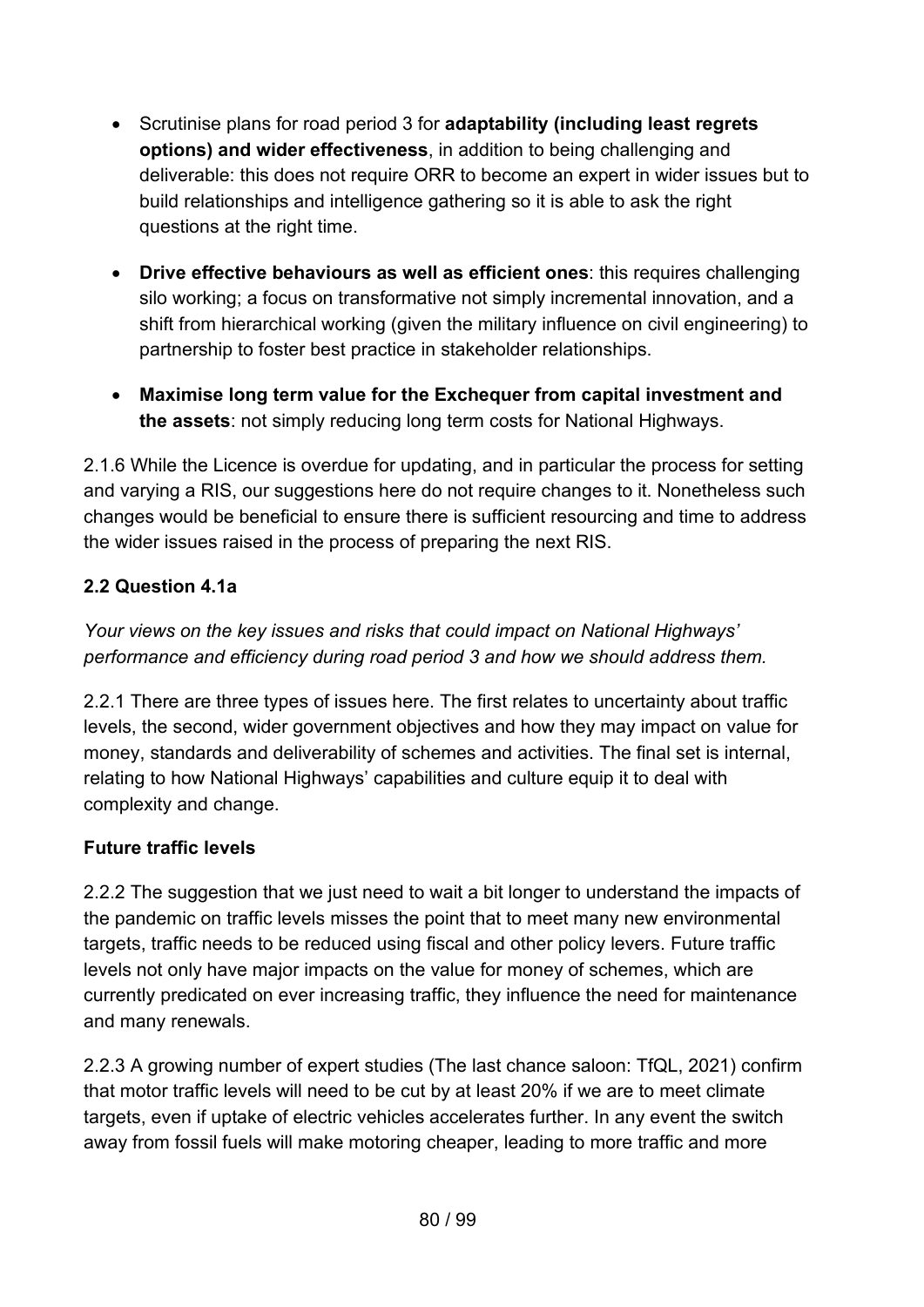congestion. Road Traffic Forecasts 2018 predict a doubling of congestion within two decades of ending sales of petrol and diesel cars, with the SRN particularly affected.

2.2.4 The challenge for ORR as promoter of an evidence-based approach to asset management are the mixed messages from politicians grappling with these issues. By way of example, Ministers secretly told officials to keep emissions stable the day before publishing the Transport Decarbonisation Plan promising to reduce them (Shapps 'agreed to avoid cutting CO2 from roads': The Transport Network, 2021).

#### **Changing external context**

2.2.5 The days of simply thinking about infrastructure getting from A to B are long gone. The delays opening Crossrail due to failing to integrate its software with the existing rail network is totemic of the challenges of 21st century engineering of integration with other skills and sectors. Indeed the challenge of integrating transport infrastructure with environmental net gain requirements is even greater, as the climate and nature do not run as predictably like a computer program.

2.2.6 The consequences of the new carbon targets for 2030 and 2035, which are far more challenging for the RIS process than the net zero target, a generation away, have barely been calculated let alone felt. We are at an even earlier stage regarding the Environment Act 2021, for which its requirements to set wide-ranging targets have not even been met yet. In this context, the consultation's proposal to follow in RIS3 the approach that the ORR applied in RIS2 is seriously inappropriate. Spending Review 21 confirmed a decrease in the enhancements budget for RIS2 by a third. Subsequent delays for other schemes and the freeze of smart motorways will inevitably mean even greater change.

#### **Internal capabilities and culture**

2.2.7 As evidenced by the Planning Inspectorate's refusal to accept the Lower Thames Crossing (LTC) application and its recommendations against approval of a growing number of schemes, there are now major portfolio level risks. This is even before the impact of new environmental laws and targets have fed through to decision-taking.

2.2.8 While the Inspectorate rightly has highlighted poor consultation, in the experience of TAN and the local groups it works closely with, there are deeper seated issues at play here.

2.2.9 In Principles for project success (2020), the Infrastructure and Projects Authority drew on a broad range of review findings to explain how to deliver success. Its fourth principle, "Tell it like it is", includes advice to: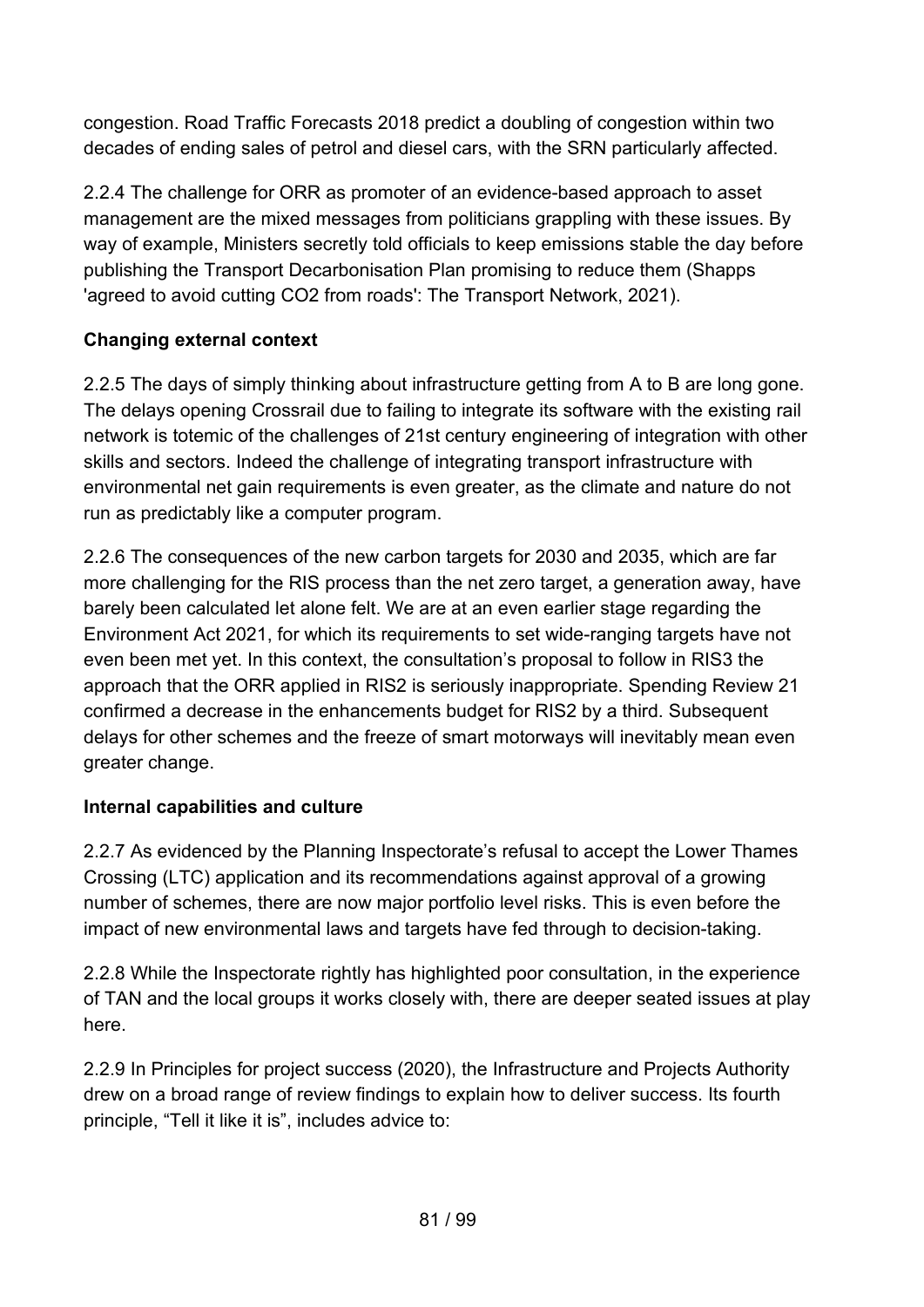"*Foster open project culture, where people feel safe to challenge and raise risks and issues, and where assurance is valued as a key element of successful delivery.* 

*"… challenge optimistic assumptions and inaccurate data...* 

*"Encourage honest conversations within the project team, with sponsors, stakeholders and suppliers, and as a fundamental principle for assurance."* 

2.2.10 The problem here is not simply pressure on National Highways staff and its supply chain to meet unrealistic milestones, it is the elephant in the room of continuing to claim that major road schemes cut congestion and can be compatible with tackling climate change. Without a culture that enables frank discussion whether schemes remain viable in a changing external context let alone alternative solutions, it will become ever harder to converse honestly about minor details. The ORR has viewed its role as pressing for schemes to meet RIS deadlines and ensure stability, rather than enabling an open culture. Unless it takes a different approach to RIS3, the degree of risk will only deepen.

## **2.3 Question 4.1b**

*Whether you agree with our approach to cost and efficiency and, in particular, our proposed focus on National Highways' 'pre-efficient' estimates and how we might provide assurance that these have been robustly derived.*

2.3.1 By focusing the whole-life cost to National Highways rather than the Exchequer, the proposed review conflicts with established principles of delivering public value, despite the RISs being one of the biggest government spending programmes.

3.2 As the NAO highlights, value for money is made up by economy, efficiency and effectiveness, noting that public bodies should be "aware of the links between different parts of government and the risk that attempted efficiencies in one area inadvertently increase costs somewhere else" (NAO, 2021). The ORR's proposed role for RIS3 focuses only on cost, solely in terms of National Highways. This ignores costs where other public bodies have to pay more to achieve decarbonisation and other objectives, thereby ignoring wider issues of effectiveness.

2.3.3 This is far from the first time the ORR has failed in its responsibility to the public purse. In Network Rail's sale of railway arches (2019), the NAO criticised how the ORR only considered access requirements for maintenance, "at the expense of wider government objectives such as business support, tenant protection or community cohesion".

#### **2.4 Question 4.1c**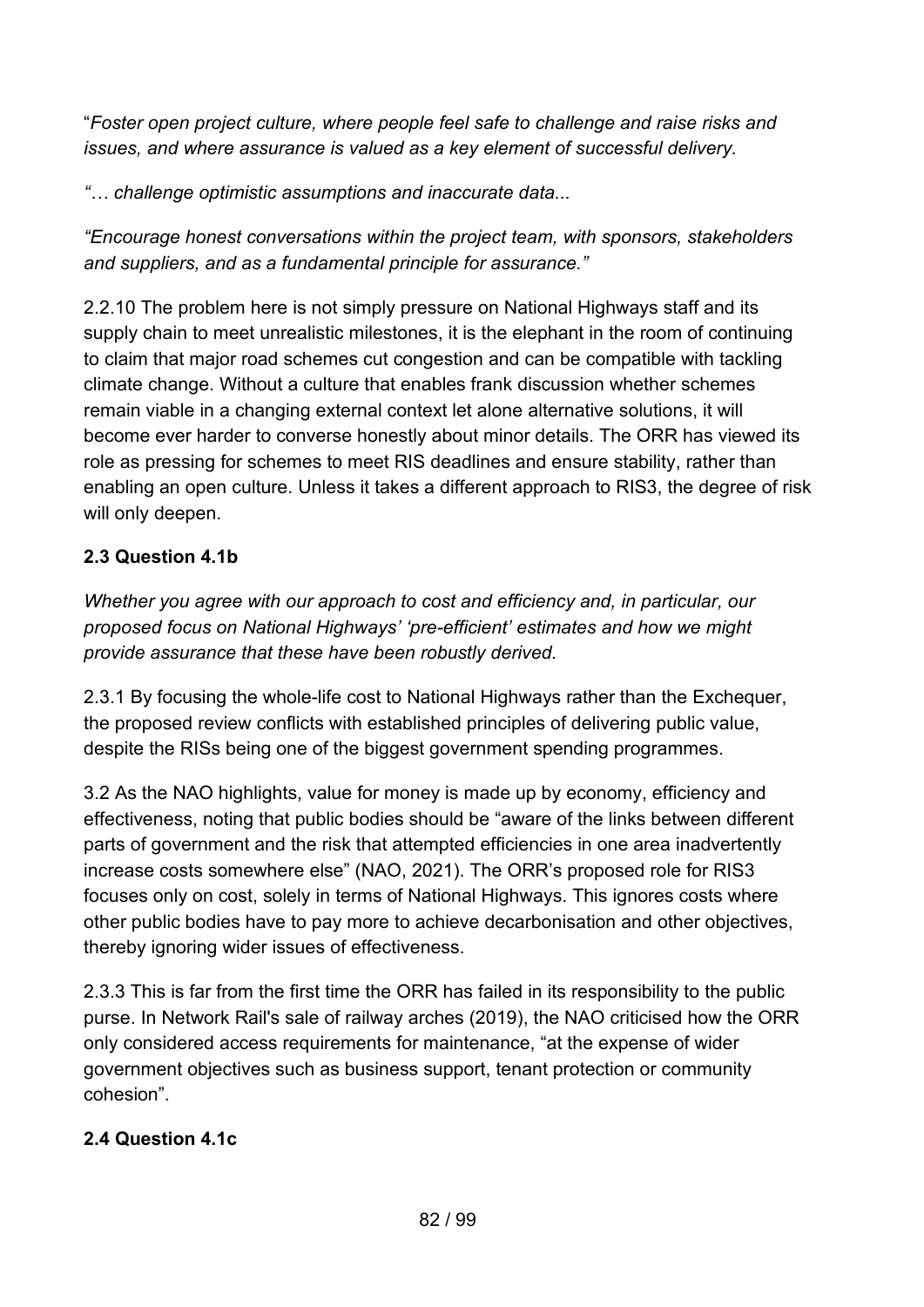*Your views on an efficiency challenge based on National Highways' capabilities and advantages and disadvantages of the proposal to undertake capability reviews aligned to key areas of delivery.*

2.4.1 A focus on efficiencies in what has been and can easily be measured will inevitably hinder improved wider outcomes or indeed developing wider capabilities necessary to secure them.

2.4.2 While efficiencies may be secured in the short-term from specialising in "more of the same", namely trying to build similar types of road schemes cheaper, the longerterm costs to the Exchequer from increasing car dependence leading to greater congestion, sedentary lifestyles and environmental damage will grow.

2.4.3 The proposed capability reviews are focused on easily measurable things rather than the strategic plans needed to step change outcomes to deliver wider value, whether getting on a credible pathway for near zero casualties or near zero emissions. The proposal in 3.23 to shift reviews from cross-cutting themes to pillars such as enhancements and renewals would exacerbate this.

2.4.4 The approaches to capabilities and benchmarking are inward looking, focused on existing data and metrics rather than the new challenges National Highways needs to engage in and new metrics required to measure effectiveness. This ignores wider changes in society, not least waves of change reverberating after the pandemic, and the dual climate and ecological emergencies. Road infrastructure has far greater impacts on the environment than any other form of infrastructure. Simply benchmarking against other utilities misses this tension and the need for radical change in roads policy and delivery if 2030 environmental targets are to be met. Likewise, the risk based approach suggested in paragraph 3.37 focuses only on cost or strategic importance to National Highways, rather than the country as a whole.

2.4.5 Questions here should include:

- Planned activities and expected outcomes: are the plans National Highways has set out aligned to and credible ways to address licence and legal requirements as well as wider government objectives?
- Effectiveness challenge: is National Highways ambitious enough regarding improving outcomes against its objectives as well as wider government objectives, and does it demonstrate how it will evolve its culture and capabilities to credibly deliver this?

#### **2.5 Question 4.1d**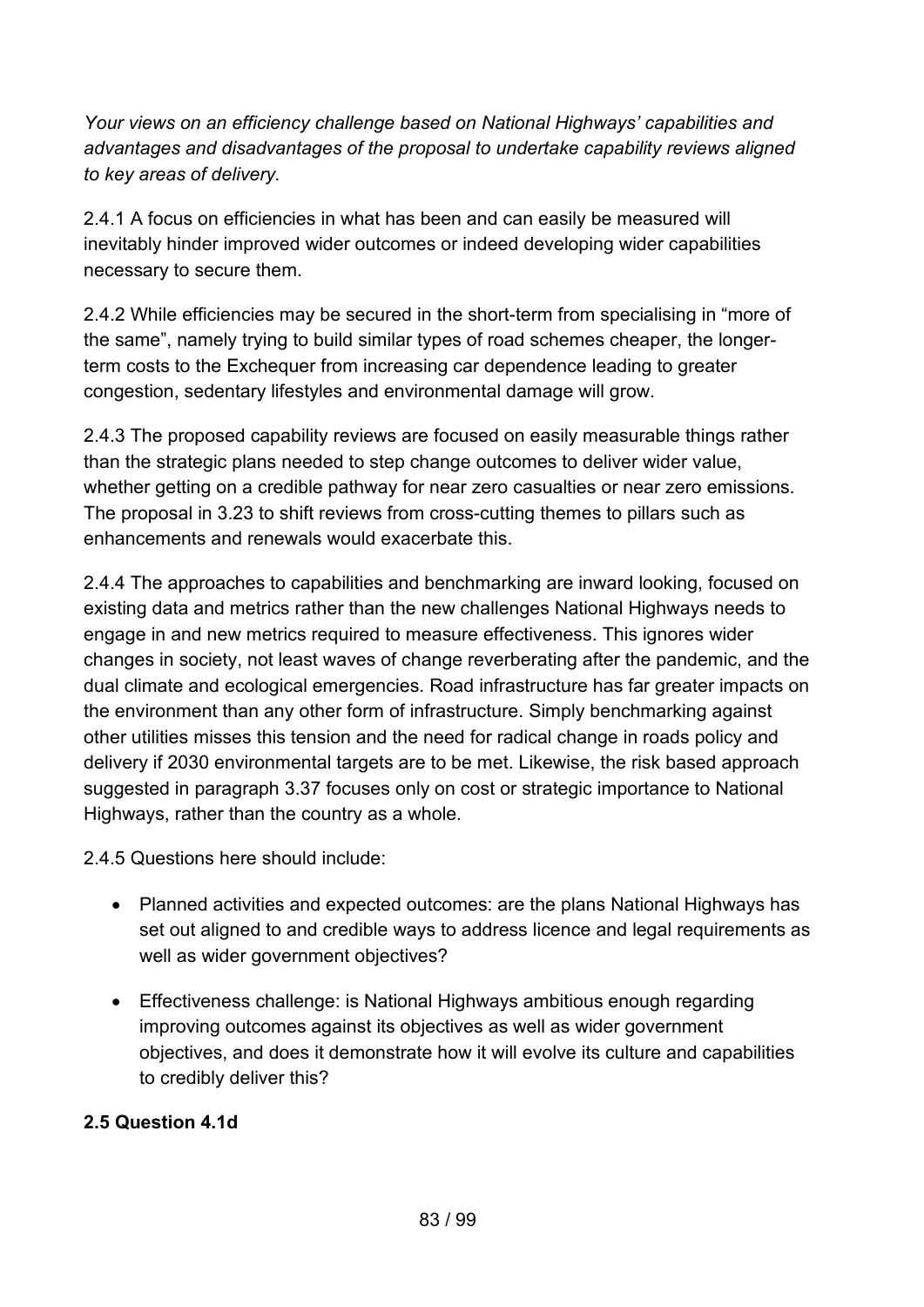*Whether you agree with our proposed approach to assessing the costs and deliverability of the RIS3 enhancement portfolio. In particular we would appreciate your views on the relative merits of portfolio level and project level assessment.*

2.5.1 The consultation's focus here is on a long list of discrete projects, rather than the strategic plans required in the licence to improve outcomes. In its Transforming Infrastructure Performance: Roadmap to 2030 (2021), the Infrastructure and Projects Authority comments that:

"*Too often when investing in new infrastructure, completion of the project is perceived as an end in itself. The built environment is seen as a series of unconnected construction projects, divorced from the wider system and their explicit purpose to deliver services that improve the lives of people and the natural environment in which we all live.*"

2.5.2 Rather than recognise the changed context, it is concerning that the ORR proposes "the same approach that we took during RIS2". The exception regarding the investment plan relates to the proposed review of factors that have impacted on schemes delivered since 2015. The risk here is that this will not pick up emerging issues from new legislation, policy and supply chain constraints, creating a false sense of assurance.

2.5.3 It is disappointing there is no mention of Designated Funds, despite the continued issues with avoiding underspends, let alone securing improved outcomes, including addressing the impacts of parts of the SRN built to lower environmental standards. A key justification for the Designated Funds was to help deliver wider capability and maturity: by enabling spending beyond National Highways assets (e.g. neighbouring habitats and local transport networks) and beyond traditional highways objectives, it was hoped they would develop capability to integrate wider outcomes into programmes and to develop deeper partnerships with stakeholders. This approach of allocating some funding "outside the box" is frequently taken by high performing companies seeking to evolve. Instead, the funds appear increasingly used to cover cost overruns on major schemes through paying for their mitigation after they have been removed through value engineering.

## **2.6 Question 4.1e**

*Whether you agree with our proposed approach to assessing plans for operations, maintenance and renewals. In particular, whether you agree with our planned focus on the quality of National Highways plans for maintaining and renewing the network.*

2.6.1 As set out above, future traffic levels have major impacts on asset management and the funding required for operations, maintenance and renewals. The ORR should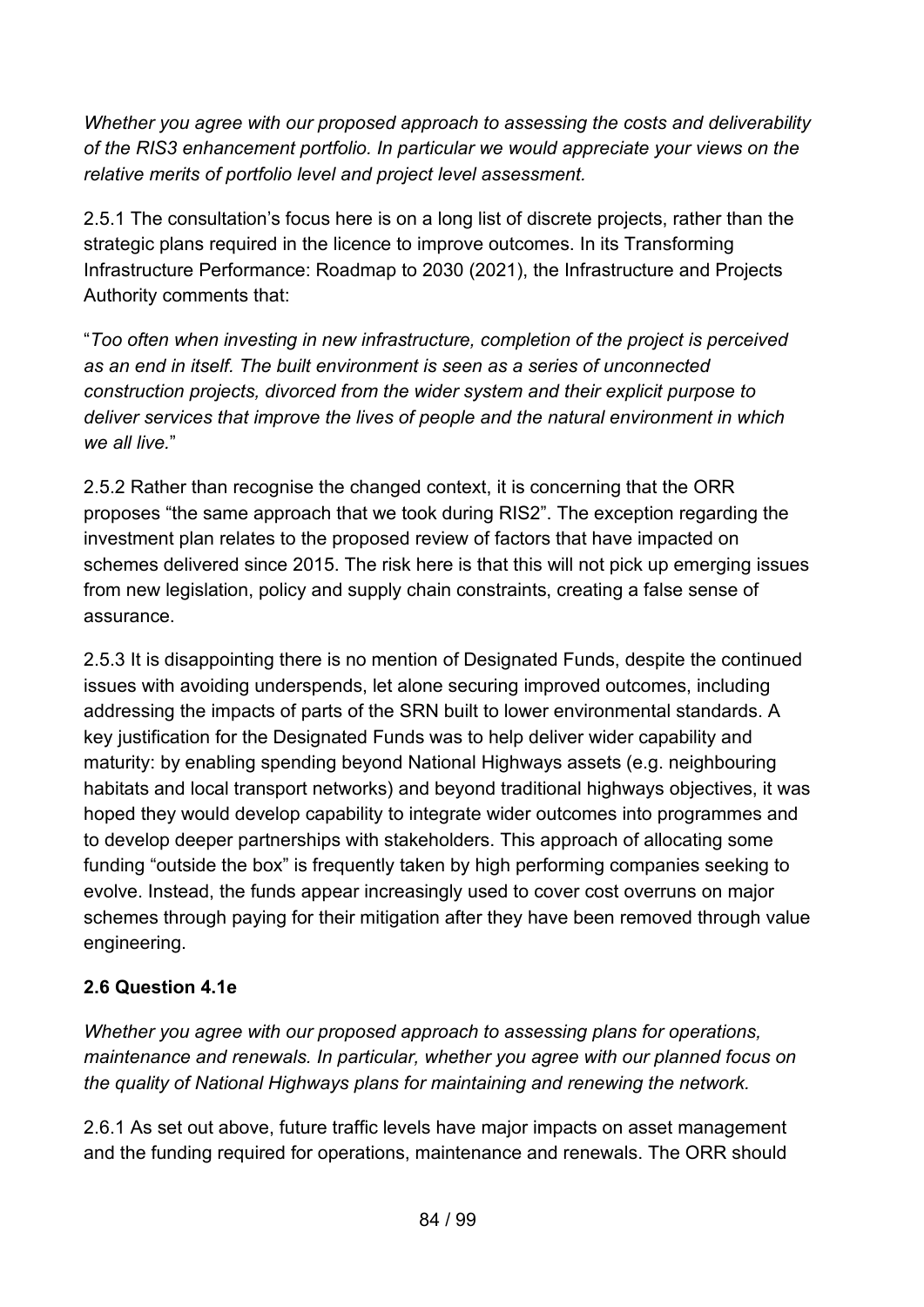require National Highways to triage its plans into no regrets activities (required even if traffic is cut), high traffic scenarios and those that fall in between.

2.6.2 To maximise value and connectivity (whether for nature or active travel), assessments need to consider National Highways' non-carriageway assets better and consider their integration with neighbouring facilities and habitats, such as those controlled by local authorities and land owners. Post-opening project evaluations have consistently highlighted failures to adequately maintain mitigation habitats or integrate into active travel routes for instance the A3 Devil's Punchbowl and A556(M) scheme respectively. Active travel routes are left overgrown for long periods, with surfaces that are poorly maintained and ecological features that are similarly blocked up. With policy frameworks now requiring environmental net gain rather than simply mitigation, the continuing lack of developed metrics let alone monitoring and management requires urgent action.

#### **3 Wider Issues**

## **3.1 Challenge and deliverability: performance requirements**

3.1.1 The consultation assumes a "high degree of consistency across" metrics for RIS2 and RIS3. This shows a major lack of awareness of wider changes in the external context, as discussed in the next section.

3.1.2 In particular the assertion that "[s]etting overly ambitious targets is likely to be self defeating" raises concerns that the ORR's relationship with National Highways has become too comfortable. In the private sector, commercial pressures and changing external factors can compel incumbents to rethink operations and business models to step change performance. By contrast, the ORR's focus on RIS stability discourages dynamic mindsets.

3.1.3 As further discussed in the final section below, National Highways has failed to meet many targets or even set others it was supposed to. The impression given is that ORR has focused on National Highways delivering schemes over delivering outcomes: it is easier to monitor scheme delivery, being a time-bound, repeated activity with a ribbon cutting opportunity at the end, than a strategic plan containing actions of uncertain scope and duration that potentially require linkages across silos and organisations.

3.1.4 Major change to the suite of KPIs, PIs and Requirements in the Performance Specification is needed, both to the indicators themselves and their levels.

#### **3.2 Statutory duties and licence compliance**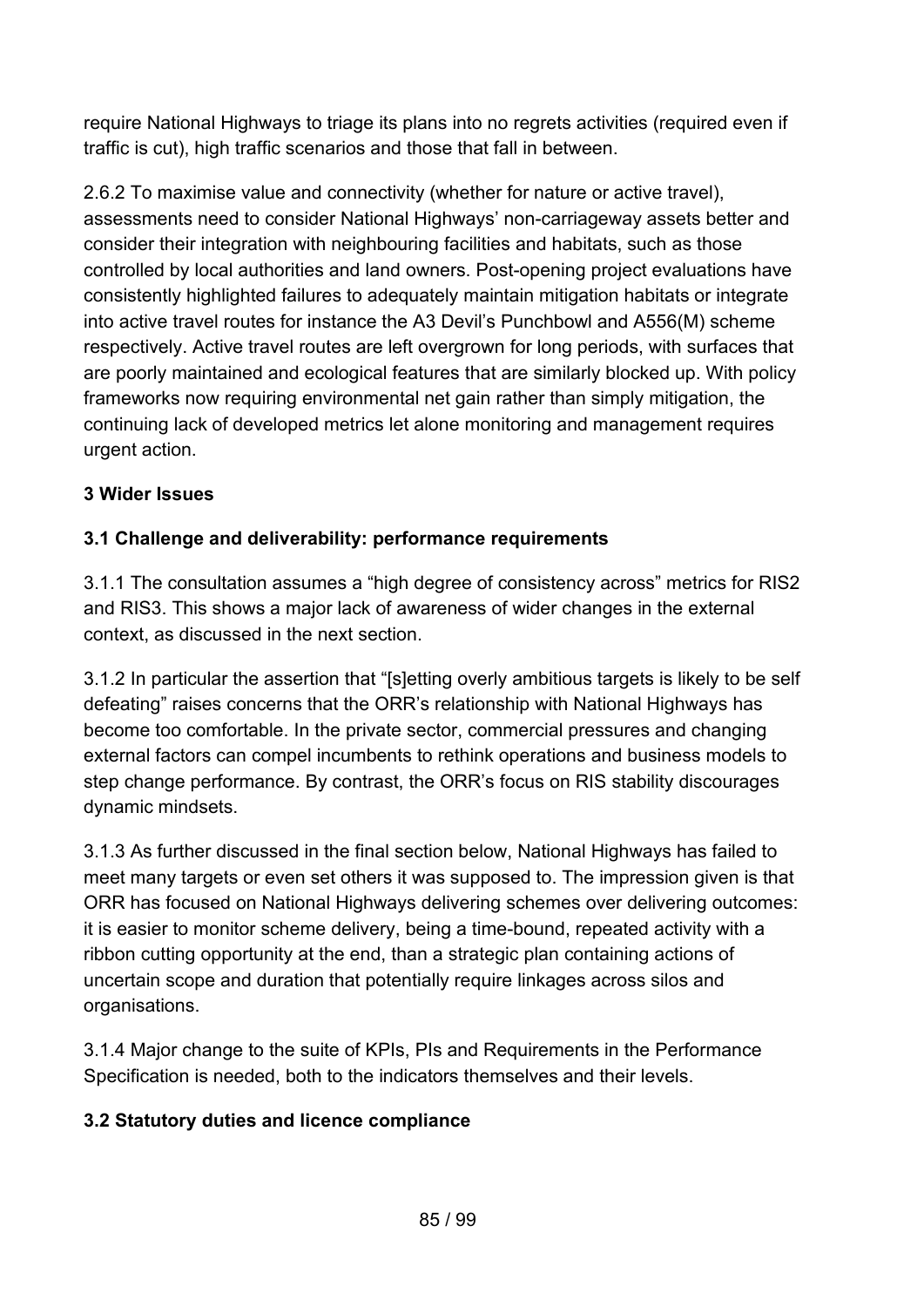3.2.1 This consultation focuses on process in the licence, rather than its requirements in substantive areas, or the wider legislative landscape that has changed dramatically since the equivalent stage in preparing RIS2. There is a particular disjoint here with the ORR's draft sustainability policy, despite it promising that:

"*We will seek to exercise our regulatory powers to be consistent with, and supportive of, governments' sustainable development policies and objectives. In particular, we will focus our efforts on areas where there are clear legislative requirements and policy direction and funding from governments.*"

3.2.2 Although it seeks "a step change in sustainable development outcomes", it should be obvious that only disruptive change will achieve key legislative sustainability targets by 2030.

## **3.3 Route strategies**

3.3.1 The first two editions of route strategies have been a major disappointment, failing to capture a wide range of data, let alone planning to deliver transformative change across multiple outcomes.

3.3.2 To ensure value for money, the new strategies require integration with:

- The plans and ambitions of devolved, regional as well as local bodies, some of which are setting net zero targets well before 2050 alongside motor traffic reduction targets;
- Local Cycling & Walking Infrastructure Plans and Bus Service Improvement Plans, and
- Natural environment issues and opportunities for coherent environmental net gain (rather than simply biodiversity units), such as in National Character Area profiles.

3.3.3 There is a strong case for a radical reshaping of the route strategy process, its geography to reflect regions and the majority of journeys that fall within them: Birmingham's SRN, for instance, is carved up between five different route strategies. This would better align with spatial planning and natural environment issues too.

## **3.4 Climate**

3.4.1 Despite 10% of UK CO2 emissions in 2019 coming from use of the SRN, the consultation fails to identify the key targets of 68% cut by 2030 and 78% by 2035, set into law by the UK's Nationally Determined Contribution and Sixth Carbon Budget respectively. The CCC has called for a net zero trajectory test for all major policy decisions and, given the SRN has greater impacts than any other single asset, the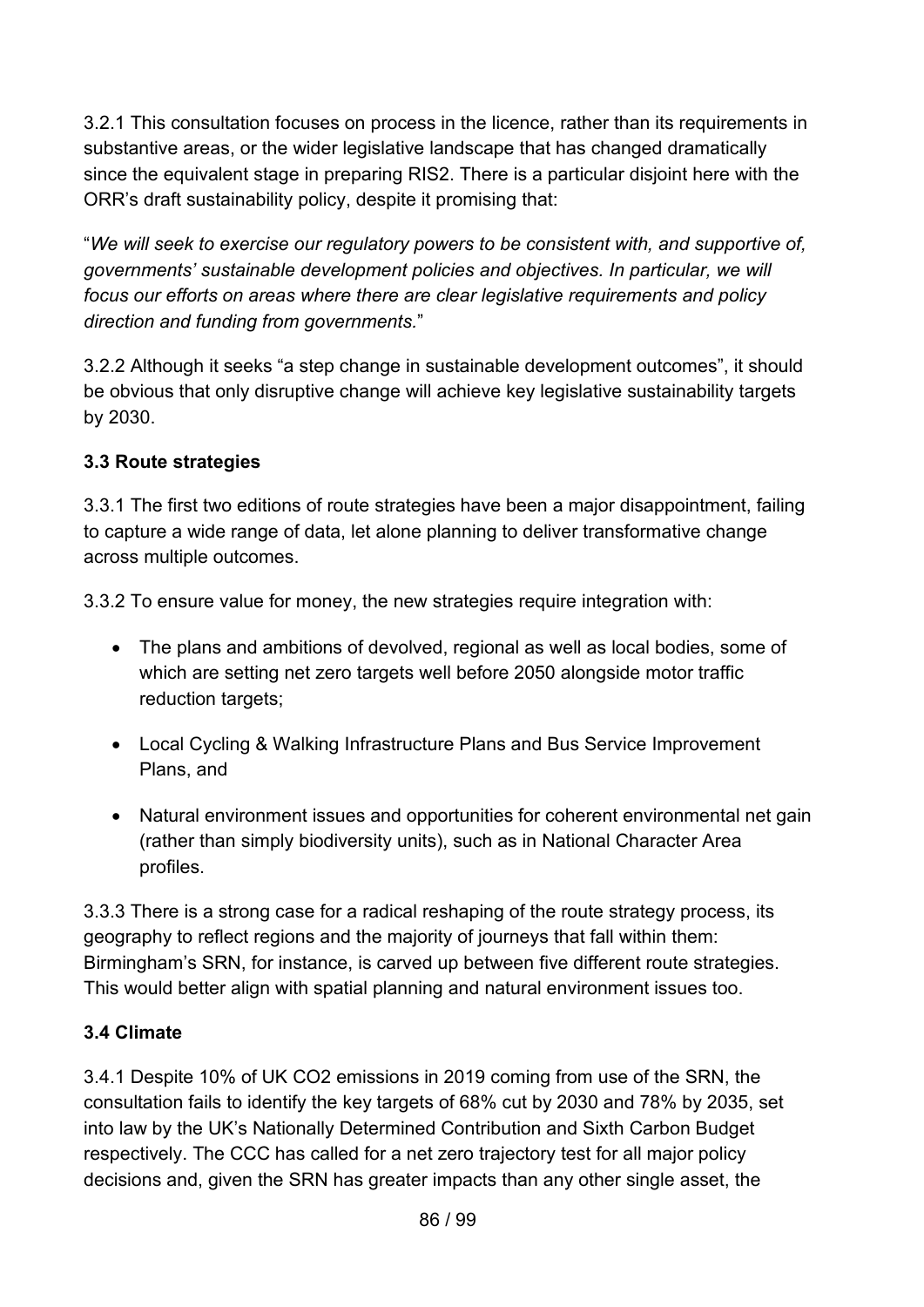decision-making on RIS3 is of utmost importance to the credibility of the UK's green ambitions.

3.4.2 The consultation instead makes a brief reference to the Transport Decarbonisation Plan. Although this refers to using cars less and shifting freight to rail, it lacks targets for modal shift or clear estimates of how much transport emissions need to fall for interim carbon budgets, let alone detailed measures to deliver this. Experts agree that substantial traffic cuts rather than further growth is needed by 2030 to meet climate targets, with Scotland aiming for a 20% cut and London a 27% one.

3.4.3 In its review of the TDP and Net Zero Strategy, the CCC noted that:

"*policies to reduce or reverse traffic growth are underdeveloped. These options must be explored further to minimise delivery risks from an increased reliance on technology and to unlock wider co-benefits for improved health, reduced congestion and increased wellbeing" (page 4) then that "clear targets and credible policy to reduce traffic…as important areas remain to be resolved*".

3.4.4 The consultation also refers to National Highways' Net Zero Highways plan. While this sets targets to seek to reduce emissions from construction and maintenance, in terms of user emissions it only commits to supporting the 2050 net zero target, plus a few mentions of supporting charging initiatives. Besides being about as credible as airport climate pledges that ignore emissions from the planes that use them, this is in breach of licence conditions in paragraph 5.23 regarding cumulative impact (c) and user emissions from "their journey choices" (h). Growing congestion has already caused coach and bus use of the SRN to plummet. This congestion is forecast to increase dramatically, so without radical action, such as motorway bus lanes, that trend would continue. National Highways' promise to publish a public transport plan in 2023 and deliver measures like better lighting for bus facilities are unlikely to change this trend.

3.4.5 Ever since gaining its highways role, the ORR has shied away from climate issues, never even progressing the RIS1 commitment made in 2014 to monitor emissions from use of the SRN. With decision-making on many schemes delayed due to their climate impacts, this is not simply an economic and environmental issue but has become one for deliverability too.

## **3.5 Active travel**

3.5.1 We share Cycling UK's long expressed concerns about ORR's failings in holding National Highways to account on monitoring cycling outcomes of its schemes. Many recently constructed facilities involve four or more separately signalled crossings that are not convenient, attractive or well integrated with the surrounding active travel network, so fail to deliver modal shift. The lack of post-opening evaluation of active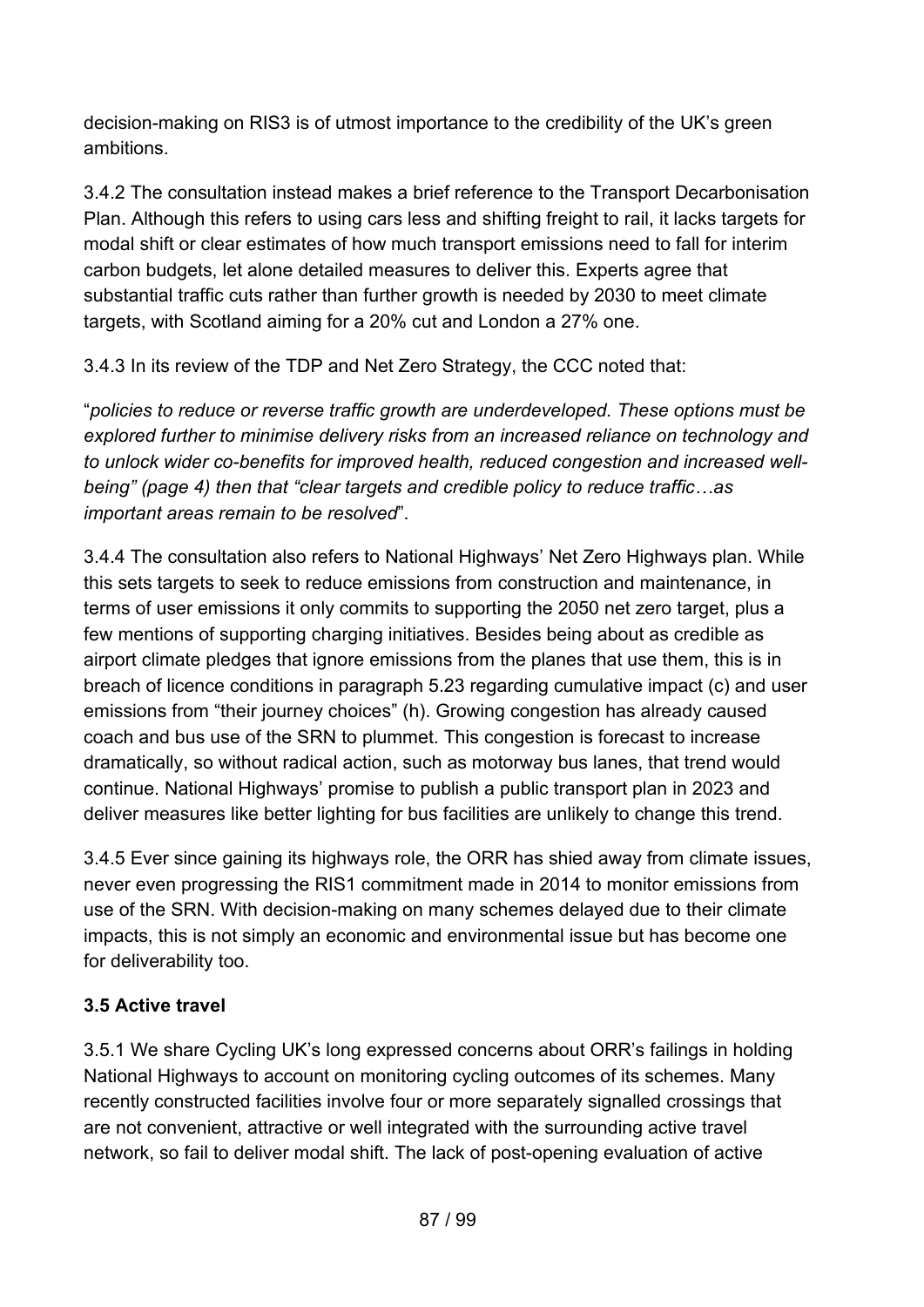travel facilities has meant lessons are failing to be learnt, in turn has impacted on the scale and quality of future schemes.

3.5.2 While the Historic Railway Estate is funded via a protocol to the RISs, the potential for modal shift from protecting these assets for future reuse and the controversy over National Highways' poor management of these assets and related stakeholder engagement (Letter from Transport Committee, June 2021) are such that this has become totemic of wider National Highways failings. We would welcome clarification how ORR plans to improve oversight of this protocol

3.5.3 Although currently non-statutory, the target for half of all urban journeys to be walked or cycled by 2030 set by Gear Change (DfT, 2020) is game changing. In any event it is expected to be written into the second Cycling and Walking Investment Strategy (CWIS2) this year. While the ORR has no role in relation to CWIS2, since it, like RIS3, is underpinned by the Infrastructure Act 2015, such objectives are clearly extremely relevant.

3.5.4 The ambition of this target is such that it requires both rapid roll out of world class facilities but also cancelling schemes that make driving easier, such as the A38 Derby junctions. ORR should quickly set out how it intends to work jointly with Active Travel England to provide an adequate level of challenge so that National Highways helps rather than hinders achievement of this target.

## **3.6 Natural Environment**

3.6.1 Despite the landmark Environment Act 2021 or the 25 Year Environment Plan (Defra, 2018) before it, the consultation makes minimal reference to these issues, simply touching on "increasing focus on how the impacts of the SRN on the environment, health and communities can be improved". This is despite the NAO highlighting in Achieving government's long-term environmental goals (2020), the serious impact of transport infrastructure construction and operation on the environment and a severe lack of joint working between DfT and Defra. Even on air quality, for which there were joint arrangements, the NAO noted that their effectiveness was poor.

3.6.2 Given the lack of interest shown by ORR, National Highways has been able to freewheel on issues of great importance to the public as well as the Government. National Highways has not had an Air Quality plan since the previous one was withdrawn in November 2021. In March, Defra data was published suggesting the UK is set to exceed the targets set under National Emission Ceilings Regulations 2018 for four out of the five pollutants in 2030. Replacement targets to be set by October 2022, as required by the 2021 Act, are expected to become far stricter. Transport is one of the biggest contributors. Although the ORR has highlighted National Highways' failure to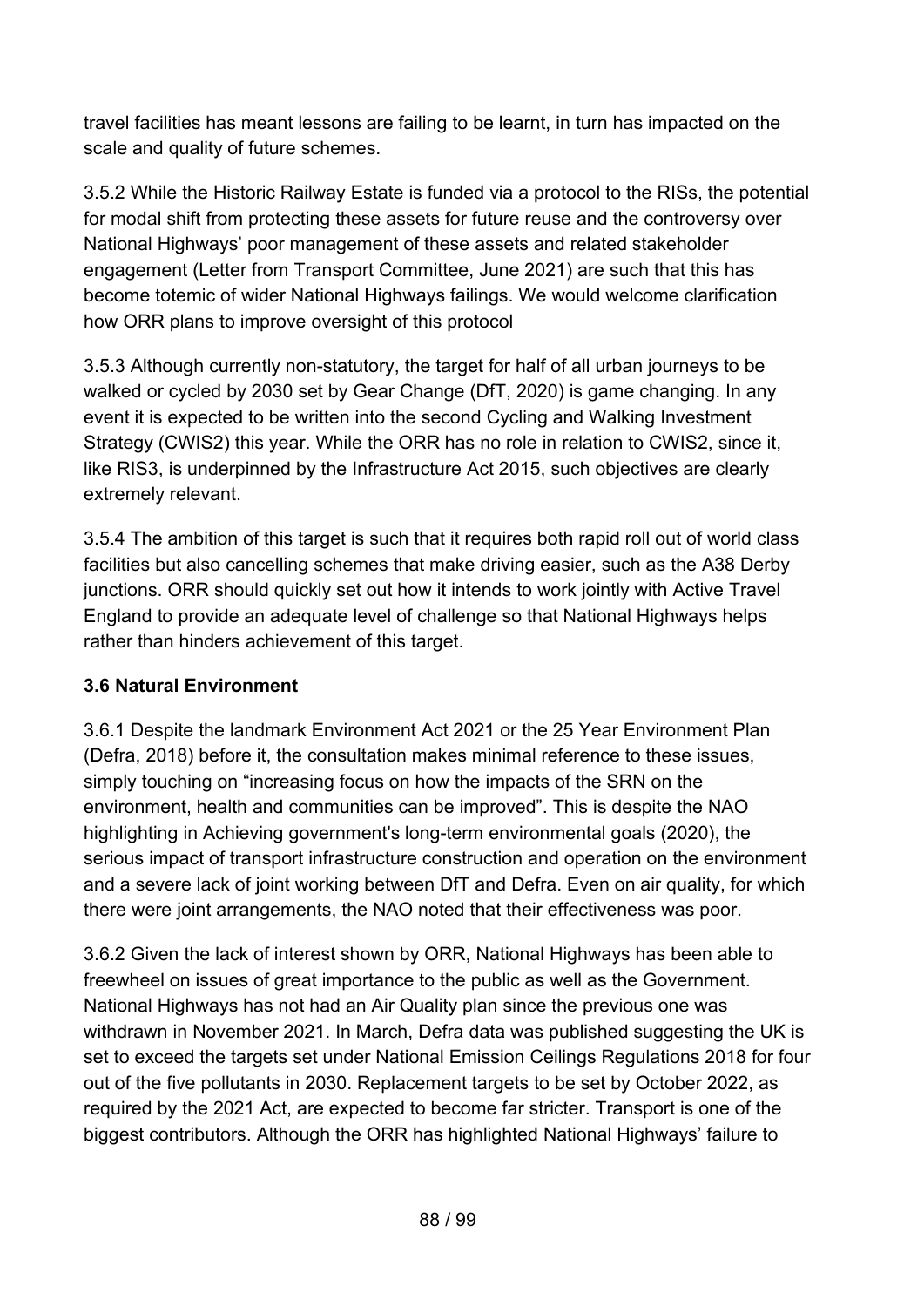spend air quality funding, it is yet to take any enforcement action, let alone recommend a shift in investment priorities to address this.

3.6.3 The National Highways Biodiversity Strategy dates from 2015 and is little more than photos of roadside flowers, while the last of the promised annual updates is for 2018/19, so nearly three years old. In response to the natural capital approach the government committed to in 2018, National Highways promised a feasibility study on new environmental metrics by 2025. This is another area where the 2021 Act proposes radical change: the species recovery target will be far harder to deliver than biodiversity net gain (on which National Highways is already falling short of commitments), due to the spatial implications of enhancing ecological connectivity, a particular challenge for linear infrastructure.

3.6.4 In relation to landscape and visual impacts, National Highways has only published a set of principles in 2018, with no signs of progress since. Contrary to the requirements set out seven years ago in the licence (paragraph 5.28), National Highways still has no strategic plan for design, to put the "principles of good design" into practice. This strategic plan was first requested by members of its design panel in 2015 and was still being requested in the panel's fourth report in 2021.

3.6.5 As if the slow progress for long known issues was not bad enough, there are many new emerging challenges, for which current transport patterns have overwhelming impacts. The Environmental Audit Committee has highlighted that 40% of microplastics in watercourses come from road run-off (page 88 in Water quality in rivers, 2022). Even on the latest increased rates of remediation, it would take over 1,000 years to tackle all outfalls from the SRN. New schemes continue to degrade the aquatic environment: the M27 smart motorway is set to increase run-off in the River Hamble, a designated Special Area of Conservation.

3.6.6 The natural environment is clearly an area where the ORR needs to radically change its capability and credibility, whether for RISs to secure wider outcomes let alone be deliverable. Joint working arrangements with the new Office for Environmental Protection should be urgently developed so as to provide the necessary input to RIS3. A further focused consultation on the approach to the natural environment in RIS3 will be necessary.

## **3.7 Safety**

3.7.1 The ORR has rightly flagged that National Highways is not on track to meet its Killed or Seriously Injured targets, once the pandemic's effects on traffic levels are disregarded. The consultation only refers to a "continued focus on road casualty reduction", despite fundamental change being required if casualty levels are to reach zero by 2040, rather than continue to plateau. This is yet another example of the ORR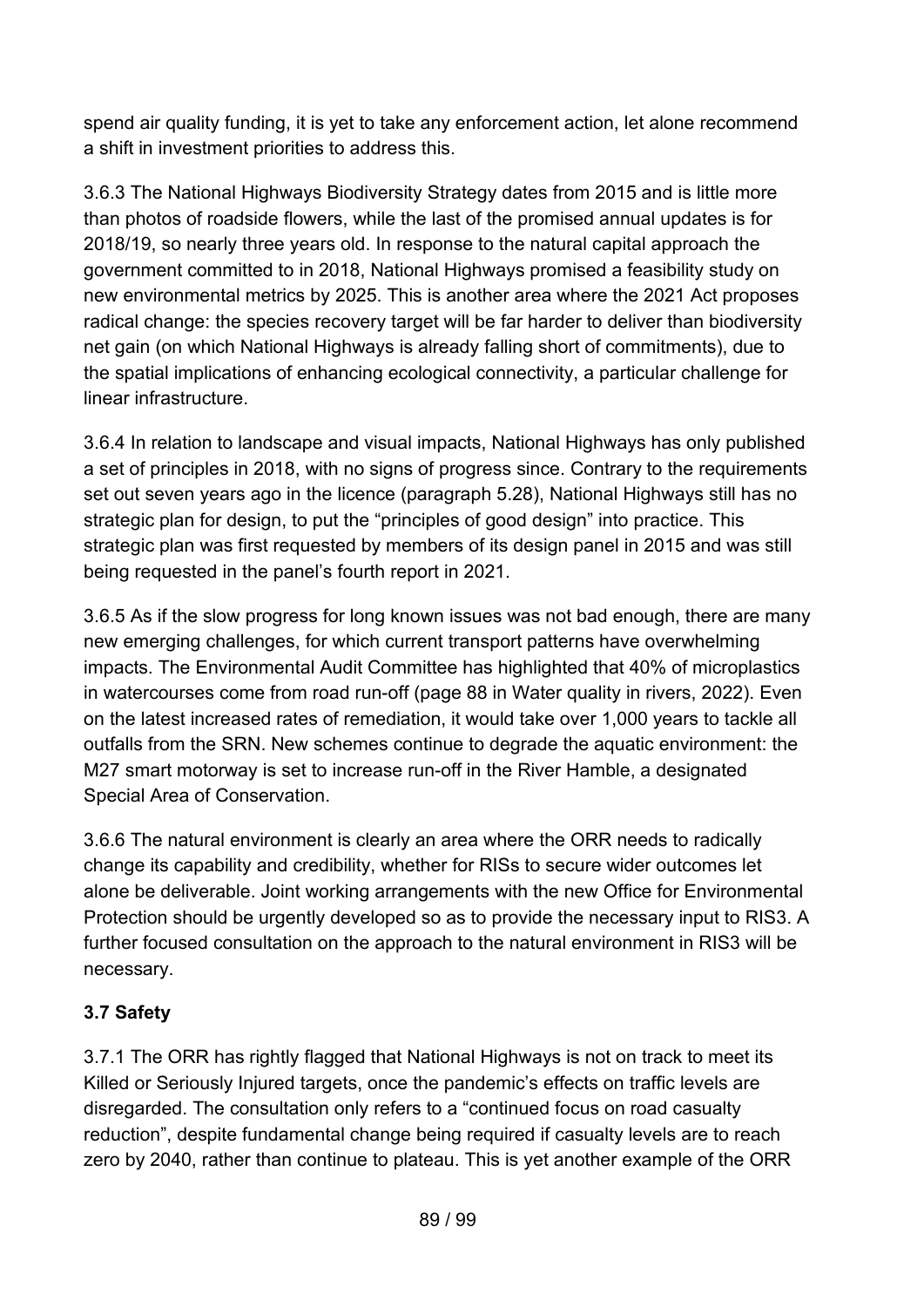failing to enforce effectively the licence requirements on National Highways, in this case the obligation in paragraph 5.15 (b) "to achieve the best possible safety outcomes across its activities" as well as the requirement to have a strategic plan in place.

3.7.2 If RIS3 is to address safety, it will require a radical change in resources and investment portfolio, favouring small schemes (given how collisions are spread across the SRN, especially single carriageway roads) and better management, such as average speed cameras and modal shift to reduce traffic levels as opposed to letting them continue to increase.

## **3.8 Fostering system-wide innovation**

3.8.1 Last but certainly not least, the consultation proposals miss the opportunity to create wider social value. Ofgem's innovation vision, for instance, recognises its role as regulator to stimulate innovation, aligning the opportunities of net zero and digitalisation. Innovation not only enables the UK to build on its technological strengths but also can cut demand for infrastructure, such as through Time of Use Tariffs to manage peak demand, reducing consumer costs.

3.8.2 By contrast to the energy sector or indeed urban transport, there is a lack of disruptive innovation in interurban transport, despite growing inefficiencies in both passenger and freight vehicle occupancy. The ORR should rethink its approach to RIS3, asking how through its actions it can orchestrate innovation.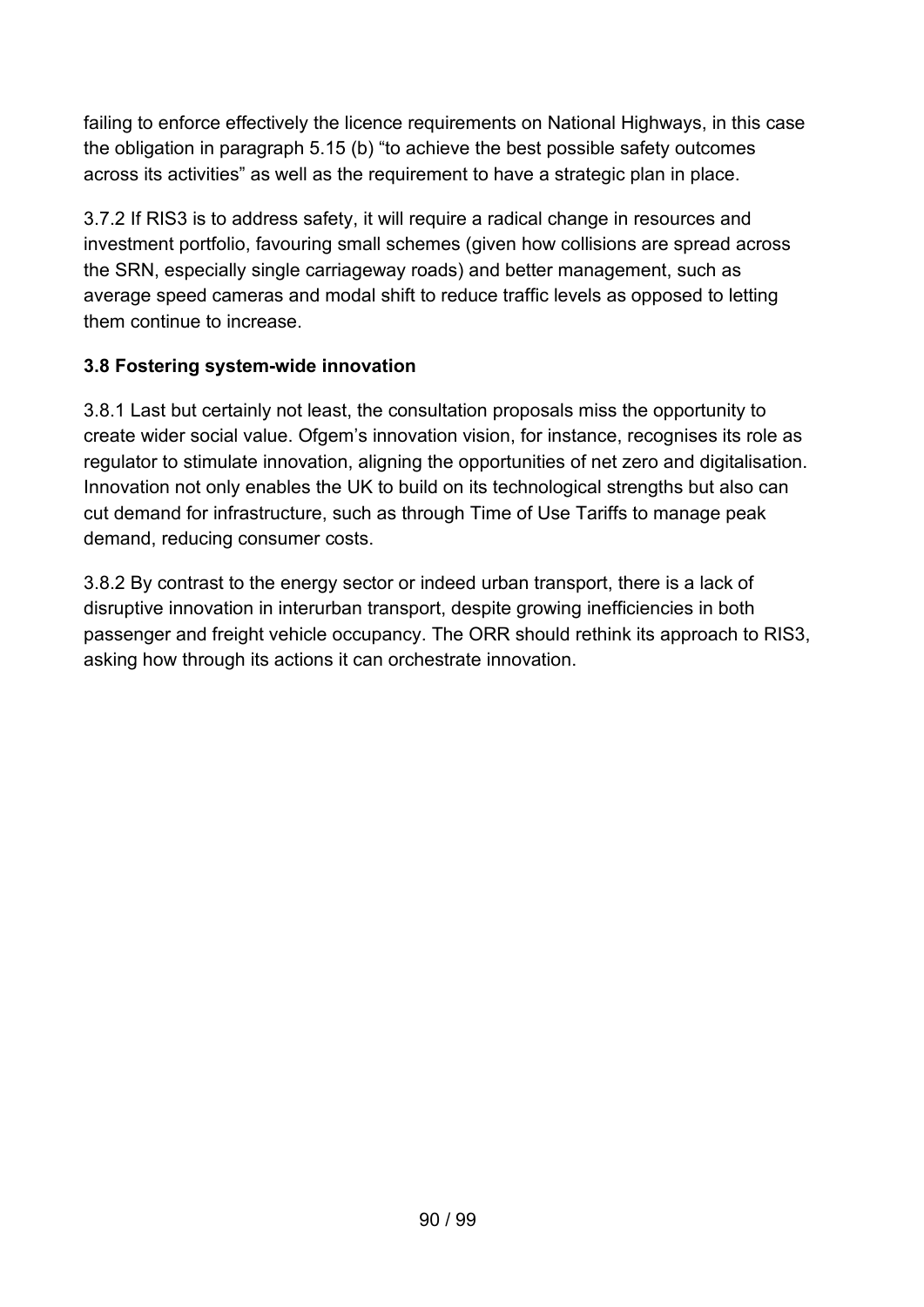# Transport Planning Society

#### **Introduction**

In "Planning ahead for the Strategic Road Network", published late 2021, the Government sets out its plans to develop the third Road Investment Strategy (RIS3), covering the period from 2025 to 2030.[10](#page-90-0) In 2023, the Department for Transport (DfT) will publish a Draft RIS setting out its intentions for RIS3, which is preceded by a research phase.

The aim of the research phase is finding out:

#### **a) What people think should be the main objectives for National Highways and the SRN, both for RIS3 and beyond**

b) Which locations on the SRN are most in need of improvement

#### **c) The opportunities to unlock wider benefits from investment in the SRN**

d) If there should be any changes in the roads that make up the SRN

This document is the response of the Transport Planning Society (TPS) to the research phase, focused on issues a) and c). We will share our responses with the key stakeholders identified in the reports as active in the research phase: National Highways, the Office of Rail and Road, and Transport Focus.

The Transport Planning Society is the only professional body focusing entirely on Transport Planning in the UK.<sup>[11](#page-90-1)</sup> With almost 1500 members, we aim to facilitate, develop and promote best practice in transport planning and provide a focus for dialogue between all those engaged in it, whatever their background or other professional affiliation.

#### **What should be the main objectives for National Highways and the SRN**

We are encouraged by the opening statement in the document that confirms that the highway network supports all modes of travel, and not just mechanised modes, or private vehicles. This consideration must be extended across purposes of trips made

<span id="page-90-0"></span><sup>10</sup> Department for Transport. (2021) *Planning ahead for the Strategic Road Network Developing the third Road Investment Strateg*y. Department for Transport.

<sup>[</sup>https://assets.publishing.service.gov.uk/government/uploads/system/uploads/attachment\_ data/file/1045938/planning-ahead-for-the-strategic-road-network-developing-the-third-roadinvestment-strategy.pdf].

<span id="page-90-1"></span><sup>11</sup> Transport Planning Society. (2022) [https://tps.org.uk/].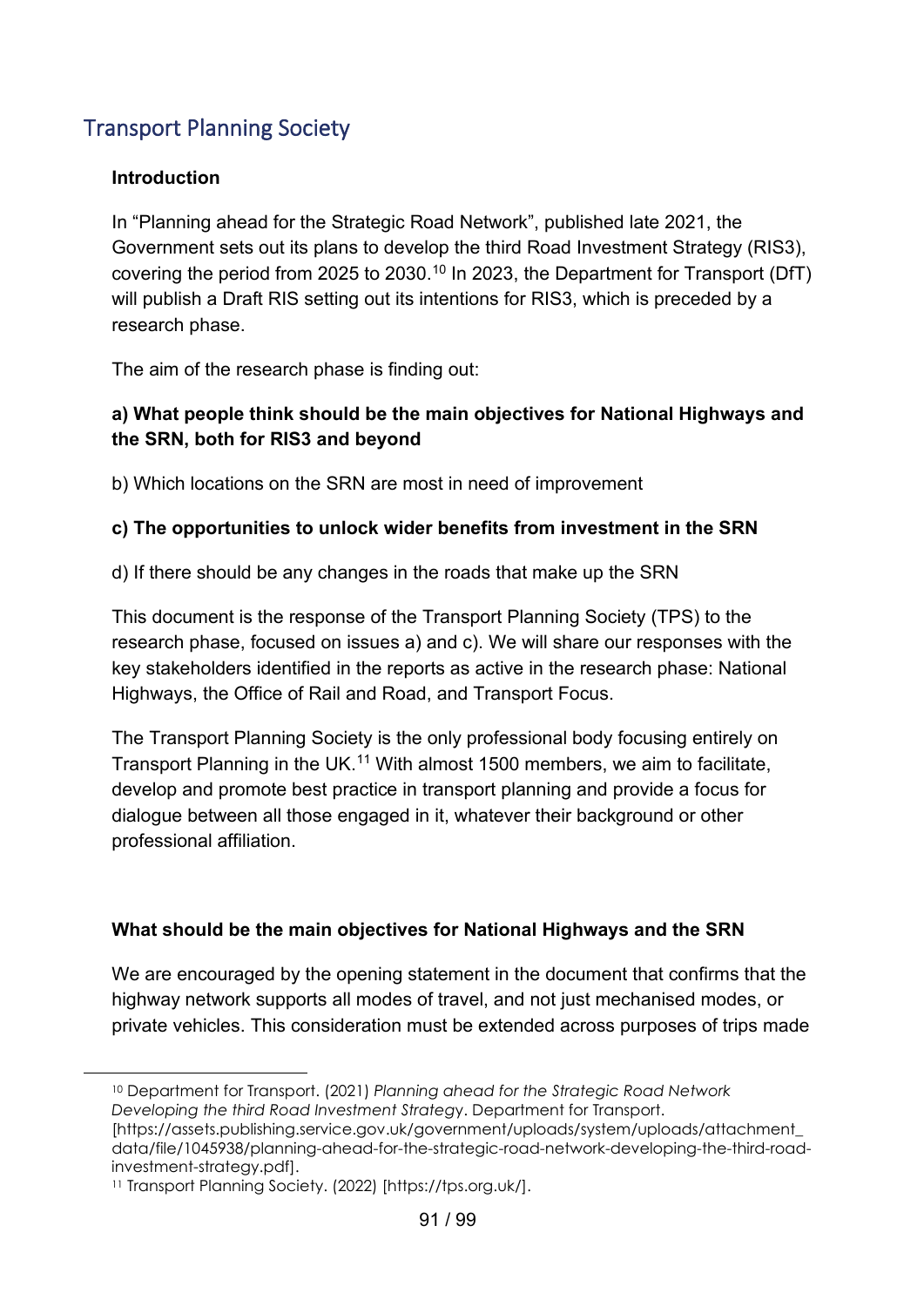using the network. Utility trips (commuting and work journeys) on the SRN have historically dominated cost-benefit analyses of the value derived from investment. It is pleasing to see that leisure trips will also be taken into consideration with regards to network performance. This is pertinent as almost half of transport professionals expect the number of leisure and social trips to increase in the next five to ten years compared to pre-Covid levels.<sup>12</sup>

The government should be cognisant of the Transport Focus research that which highlights that users mostly value improved quality of road surfaces, safer design and upkeep of roads.<sup>[13](#page-91-1)</sup> RIS3 should not just be about expansion of the SRN  $$ greater value could be achieved by maintaining and improving the existing road assets, also considering the climate change threat and the responsibility to ensure resilience of the strategic road network in the face of climate events. Resilience of digital infrastructure should also be part of this.

TPS welcomes the statement that RIS3 could also intervene to improve other transport networks which can support different ways of making local journeys off the SRN. We recommend the work done by (then) Highways England in the M25 South West Quadrant Strategic Study, concluding:

*"This study recommends that the focus of future work should not be on widening the existing (M25) road. Instead, attention should be given to how to reduce pressures and provide parallel capacity to relieve the motorway network. This should work first to find alternatives to travel, or to move traffic to more sustainable modes. But the volume of travel means that road enhancements are also likely to be needed".[14](#page-91-2)*

Switching existing driven trips to another mode, including car passenger (increased car occupancy is also Government policy) can be supported by land use and planning interventions. If a car trip changes from a distant destination poorly served by public transport (PT) to a destination within walking or cycling distance (or with good PT links) it not only reduces car mileage, but it also brings new modes into play – both effects reducing the need to invest in further SRN expansion.

Accessibility mapping across all modes is a key tool to analyse this opportunity across the country. It requires different, better integrated policies, (linked to Local

<span id="page-91-0"></span><sup>12</sup> Woodhouse, I., Cowling, E., and Wain, C. (2020) *Long-term implications of Covid-19 on transport planning and policy: a perspective from the transport sector*. Rees Jeffrey Road Fund. [www.reesjeffreys.co.uk/wp-content/uploads/2021/05/FTVG Group1\_Report.pdf]. 13 Transport Focus. (2021) *Check how road user priorities for improvement vary by type of user and journey.* Transport Focus. [https://www.transportfocus.org.uk/publication/check-howroad-user-priorities-for-improvement-vary-by-type-of-user-and-journey/].

<span id="page-91-2"></span><span id="page-91-1"></span><sup>14</sup> National Highways. (2017) *M25 South West quadrant: strategic study: stage 3 report*. Department for Transport.

<sup>[</sup>https://assets.publishing.service.gov.uk/government/uploads/system/uploads/attachment\_ data/file/600047/m25-south-west-quadrant-strategic-study-stage-3.pdf].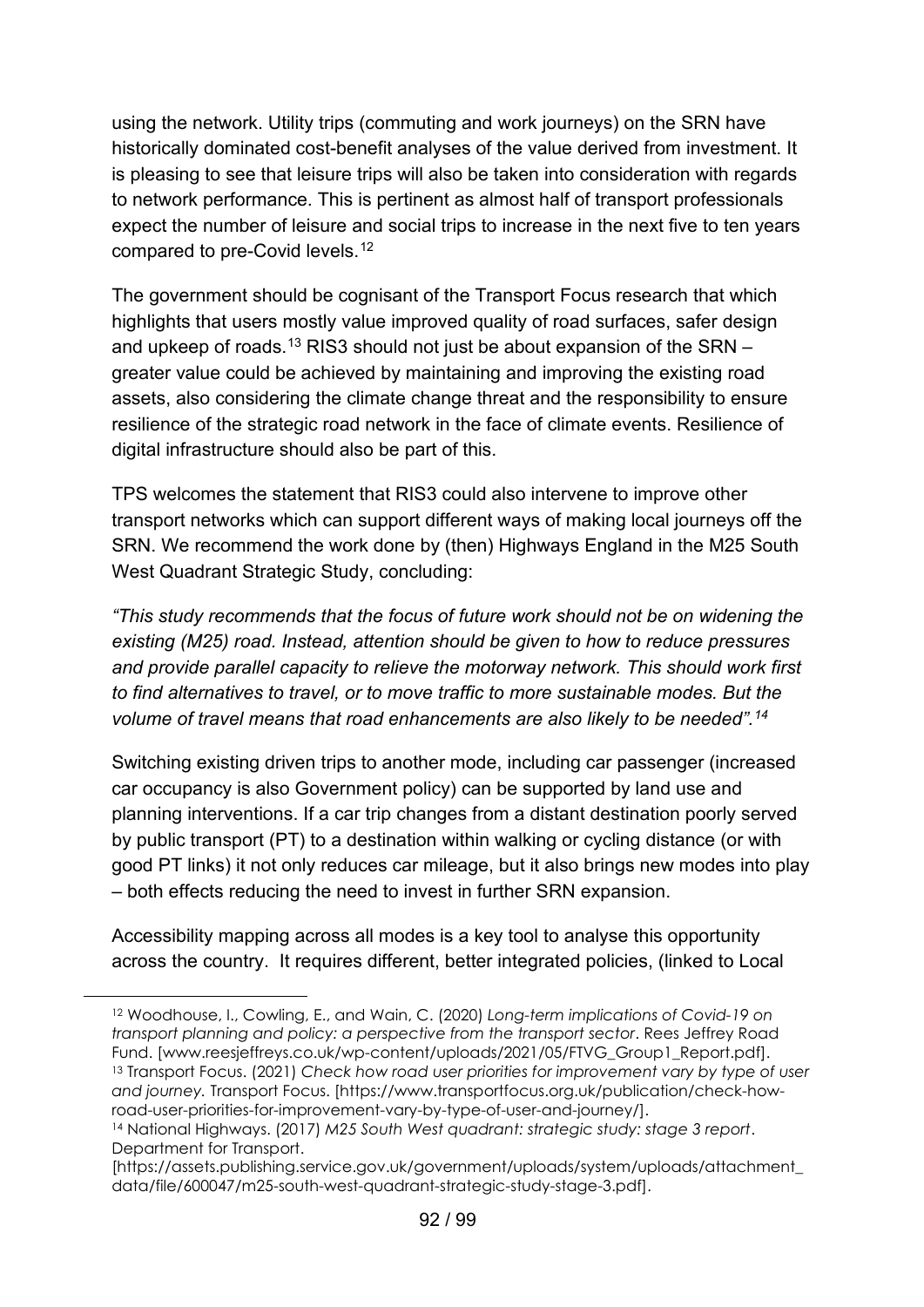Transport and Development Plans) instead of those which simply try to make individual modes more attractive. Working in closer co-operation with local transport and planning authorities could mean a break from capacity increases to demand management, mode and destination switching, on grounds of congestion and climate considerations that are better served that way.

Throughout the report there is too strong a focus on alternative fuels (biofuels, electricity and hydrogen) rather than increasing modal shift. For the government and National Highways to reach their respective net zero targets by 2050, a significant reduction in total car mileage is required (it has been estimated that a 20% to 30% reduction is needed by 2030, relative to 2019 levels)<sup>15</sup>, with the additional potential benefit of also freeing up road-space to other users.

In appraisal of the RIS3 programme, we recommend that a separate objective related solely to carbon should be considered by the DfT, rather than the topic being merged (as it is currently) with the 'Improved Environmental Outcomes' objective. As a minimum, the RIS3 appraisal process should ensure that every individual scheme and the overall programme is tested against the government's Transport Decarbonisation Plan objectives.[16](#page-92-1)

The appraisal process must reflect the now well-recognised uncertainty around future travel demand growth, be that because of a continuation of the trends emerging from Covid 19 lockdowns, or as exemplified by the two climate change scenarios presented by Prof Phil Goodwin,<sup>[17](#page-92-2)</sup> rather than the current DfT traffic growth forecasts. The latest DfT forecasts are now more than 3 years old, and reflect pre-pandemic assumptions about the economy and associated future travel demand.[18](#page-92-3) We disagree with the statement that changes in the forecast of future travel demand "are highly unlikely to overturn the importance of the SRN". The modelling of alternative scenarios needs to prove that, and all such scenarios must

<span id="page-92-0"></span><sup>15</sup> Hopkinson, L., Anable, J., Cairns, S., Goodman, A., Goodwin, P., Hiblin, B., Kirkbride, A., Newson, C., and Sloman, L. (2021) *The last chance saloon: we need to cut car mileage by at least 20%.* Transport for Quality of Life. [www.transportforqualityoflife.com]. 16 Department for Transport. (2021) *Decarbonising Transport a Better, Greener Britain*.

<span id="page-92-1"></span>Department for Transport.

<sup>[</sup>https://assets.publishing.service.gov.uk/government/uploads/system/uploads/attachment\_ data/file/1009448/decarbonising-transport-a-better-greener-britain.pdf].

<span id="page-92-2"></span><sup>17</sup> Anable, J., and Goodwin, P. (2021) *We are now facing two alternative futures (plus an untenable one).* Local Transport Today.

<sup>[</sup>https://www.transportxtra.com/publications/evolution/news/69570/we-are-now-facing-twoalternative-futures-plus-an-untenable-one].

<span id="page-92-3"></span><sup>18</sup> Department for Transport. (2018) *Road Traffic Forecasts 2018 Moving Britain Ahead*. Department for Transport.

<sup>[</sup>https://assets.publishing.service.gov.uk/government/uploads/system/uploads/attachment\_ data/file/873929/road-traffic-forecasts-2018-document.pdf].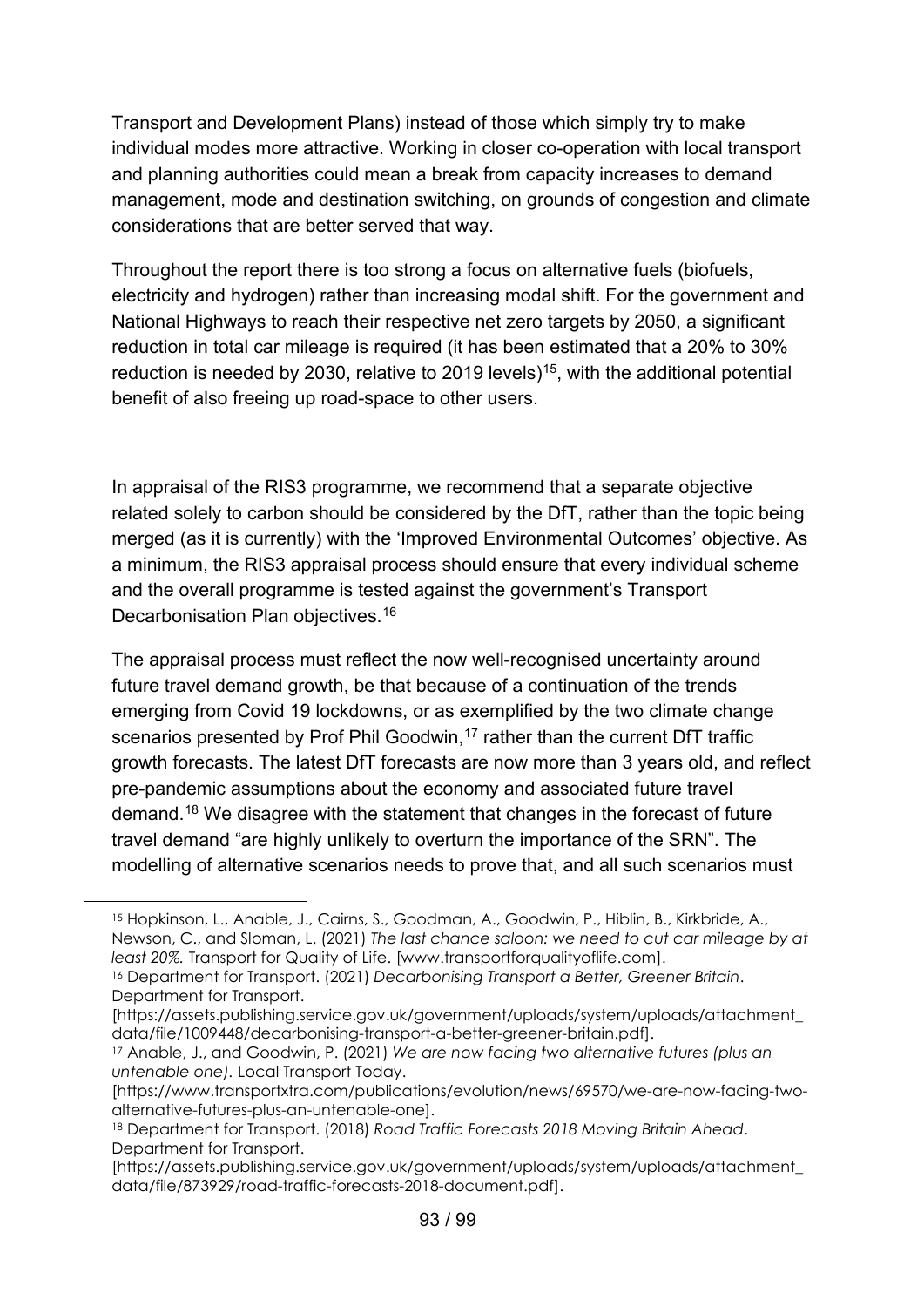reflect unintended consequences, such as induced demand occurring where congestion is (temporarily) resolved.

Any assessment of the RIS3 programme and any of its component schemes must build on the Uncertainty Toolkit and Common Analytical Scenarios developed by the Department itself,[19](#page-93-0) and learn from similar scenario development activities by, for example, Transport Scotland and Transport for the North.<sup>[20](#page-93-1)</sup> <sup>[21](#page-93-2)</sup>

By incentivising driving, through lowering the driver's time and hence generalised cost, any sustainability package aimed at decarbonisation will have to first make up for this disincentive – at least to the predicted car travel time value. The logical way to achieve this is by reallocating road space at the same time but that also reduces benefits as they are currently calculated. RIS3 needs to consider if the current approach to appraisal needs overhauling, to overcome this conundrum. Currently, the underlying justification for SRN schemes which influence urban/suburban traffic is the very thing which undermines other Government policy. Strategic schemes do interact with urban and suburban areas and policies: it's where most of the people and cars are located.

The government's own Transport Decarbonisation Plan raises increasing car occupancy and encouraging public transport use as two measures that can immediately cut transport's carbon emissions. RIS3 needs to embrace this point and facilitate where possible. The government should investigate, and possibly trial the use of High Occupancy Toll lanes to support increasing car occupancy and provide complementary funding to enhance public transport provision. Recent press suggestions that the Bus Back Better funds have been halved from £3Bn to £1.4Bn are worrying.[22](#page-93-3)

The Society welcomes the statement that "Action on the SRN will support the use of a decarbonised vehicle fleet and make active travel and public transport easier and more attractive to use", and would seek assurances that these actions are embedded in the designs, monitored and evaluated.

<span id="page-93-0"></span><sup>19</sup> Department for Transport. (2021) *Uncertainty Toolkit TAG Supplementary Guidance.*  Department for Transport.

<sup>[</sup>https://assets.publishing.service.gov.uk/government/uploads/system/uploads/attachment\_ data/file/983766/tag-uncertainty-toolkit.pdf].

<span id="page-93-1"></span><sup>20</sup> Transport Scotland. (2019) *Scenario Planning Process Report.* Transport Scotland. [https://www.transport.gov.scot/media/45142/scenario-planning-process-report.pdf]. 21 Transport for the North. (2020) *Future Travel Scenarios Adaptive planning to deliver our strategic vision in an uncertain future.* Transport for the North.

<span id="page-93-2"></span><sup>[</sup>https://transportforthenorth.com/future-travel-scenarios/].

<span id="page-93-3"></span><sup>22</sup> Helm, T. (2022) *Boris Johnson's 'bus back better' plan in tatters as Treasury cuts funding by half.* The Guardian. [https://www.theguardian.com/politics/2022/jan/23/boris-johnsons-busback-better-red-wall-levelling-up-treasury-cuts-funding].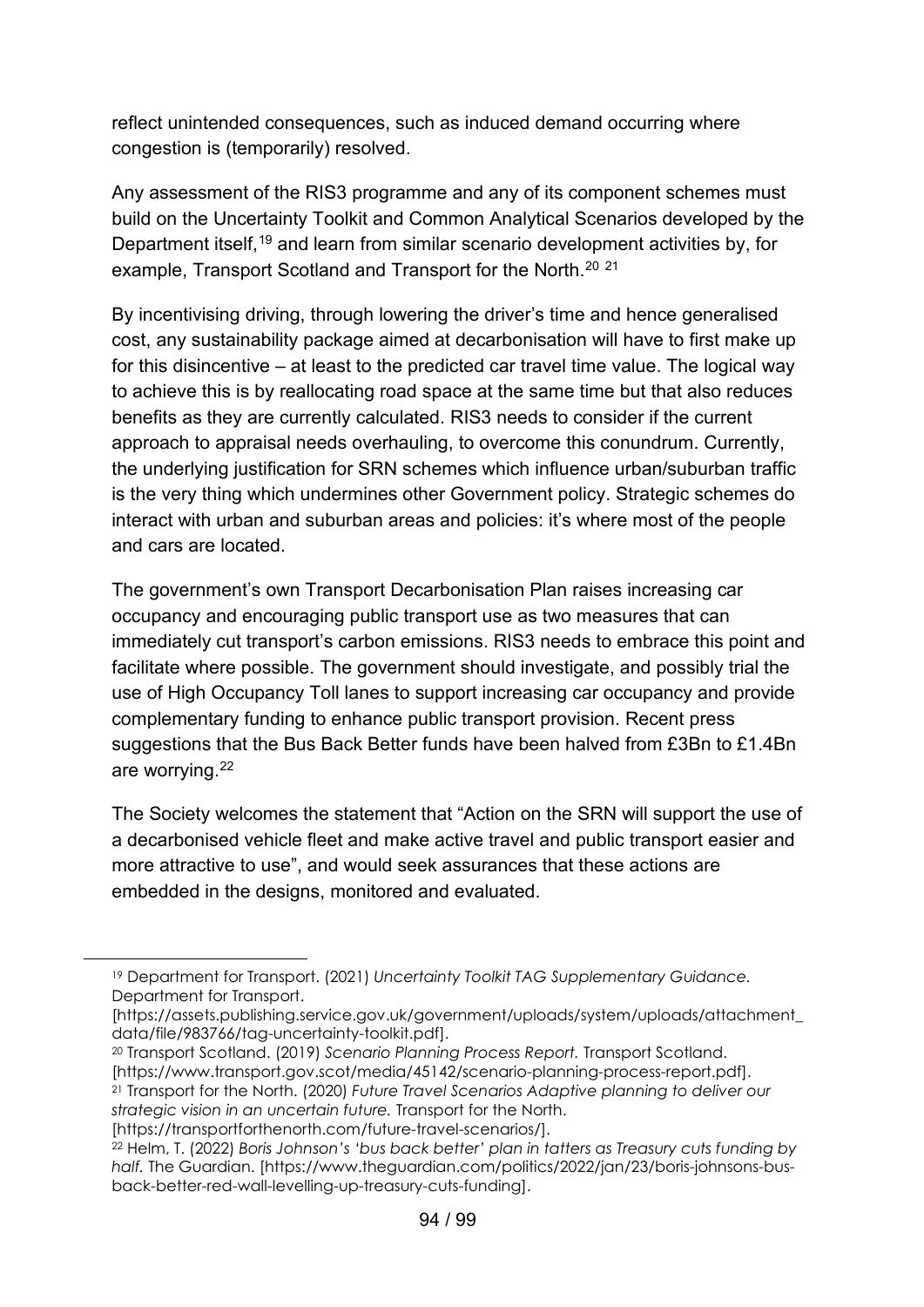It is positive to see that the SRN is one of the safest networks in the world and that safety is, and will continue to be, the Department's top priority in RIS3. Despite this, an omission from this particular objective, and the publication as a whole, is any reference to Smart Motorways. A government statement on delaying the further the rollout of was recently published, $^{23}$  $^{23}$  $^{23}$  and RIS3 should reflect not only the stated intention to halt the construction of new Smart Motorways, but also assess if the completion of the 100 or so miles of Smart Motorways under construction should be paused until a full 5 years' worth of safety data is available.

The Society disagrees with the intention in the report, that enhancement schemes that had funding approved in an earlier RIS, and where construction has not concluded by March 2025, will continue to be funded in RIS3. We are of the opinion that all schemes should be reassessed, in line with the proposed review of National Policy Statement for National Networks.

Given the increase in cycle usage, and the reported 40% increase in cyclist deaths in 2020, we urge the government to ensure that all RIS3 projects have measures in place to improve cyclist safety.[24](#page-94-1)

In terms of catering for freight, more is possible to optimise road haulage (e.g. through consolidation). Rather than simply predicting and providing for ongoing growth; the government can play a role in this. The SRN does not need to be the only network catering for the movement of goods, or investment in RIS3 be the only way to address the congestion costs experienced by road freight. Better use can be made of rail freight alternatives, not just for access to global markets but as a realistic mode that deserves consideration for investment. A more effective rail freight offering may be preferable over expansion of the strategic road network in RIS3. The involvement of the Office of Rail and Road is a positive step towards this.

Meaningful engagement with bus and other mass transit operators should also occur ahead of the RIS3 final publication. We recommend that RIS3 ensures it takes note of, and aligns with, the National Infrastructure Commission's Second National Infrastructure Assessment: Baseline Report, recently published.[25](#page-94-2) 

<span id="page-94-0"></span><sup>23</sup> National Highways. (2022) *Smart motorway rollout to be paused as government responds to Transport Committee report.* Department for Transport*.* 

<sup>[</sup>https://www.gov.uk/government/news/smart-motorway-rollout-to-be-paused-as-<br>government-responds-to-transport-committee-report].

<span id="page-94-1"></span><sup>&</sup>lt;sup>24</sup> Department for Transport. (2022) Reported Road casualties in Great Britain: pedal cycle *factsheet, 2020.* Department for Transport.

<sup>[</sup>https://www.gov.uk/government/statistics/reported-road-casualties-great-britain-pedalcyclist-factsheet-2020/reported-road-casualties-in-great-britain-pedal-cycle-factsheet-2020]. <sup>25</sup> National Infrastructure Commission. (2021) *Second National Infrastructure Assessment:* 

<span id="page-94-2"></span>*Baseline Report.* National Infrastructure Commission. [https://nic.org.uk/studiesreports/national-infrastructure-assessment/baseline-report/].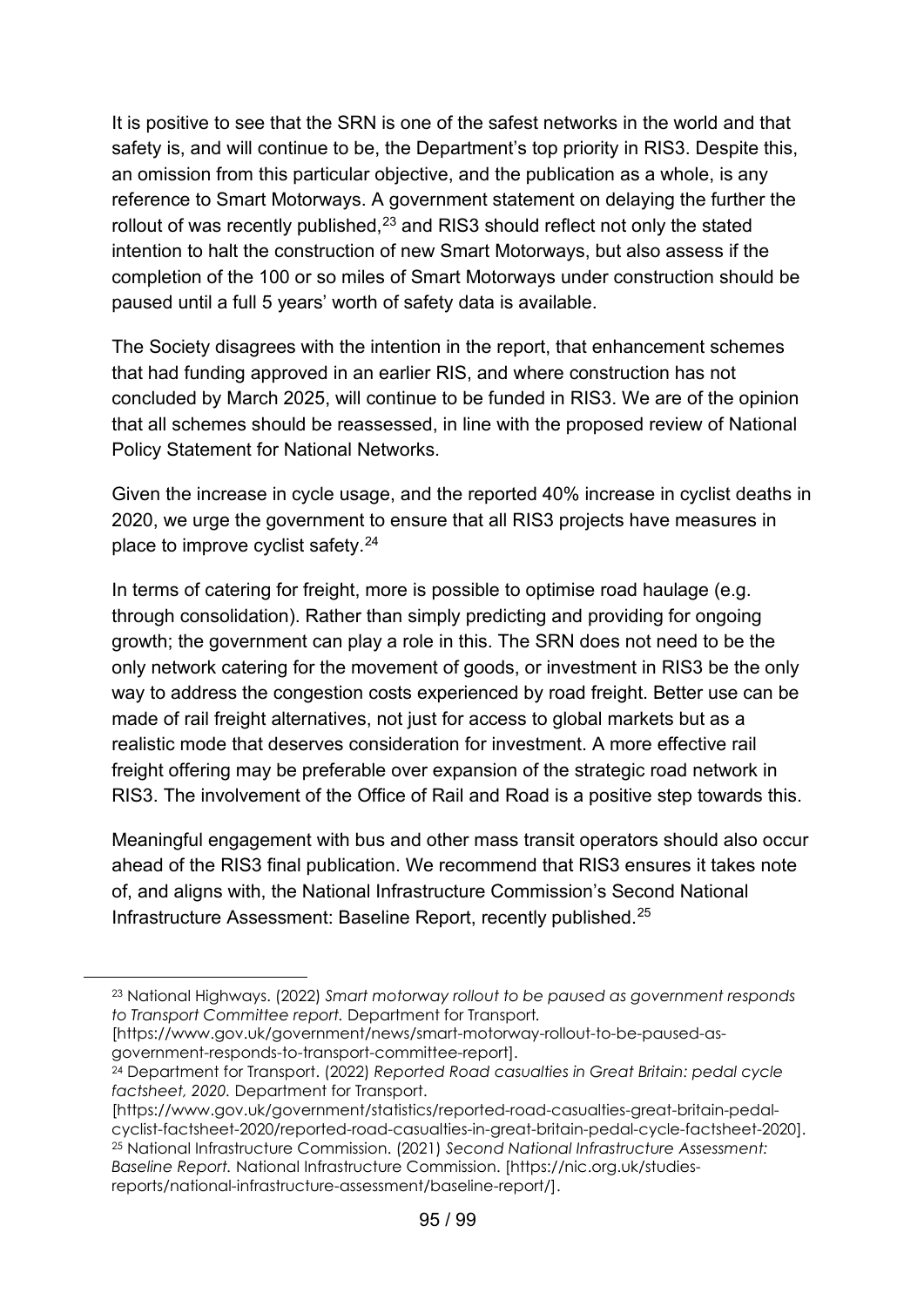#### **The opportunities to unlock wider benefits from investment in the SRN**

We are encouraged that according to the report, SRN investment has also unlocked 160 new and improved cycleways and footpaths, and urge the government to look for greater opportunity to seek wider benefits for non-motorised travellers from the significant investment in RIS3. Ideally, we would like to see a percentage of the overall spend committed to active mode improvements; and a mandate that every RIS scheme has an explicit walking and cycling component, scrutinised by Active Travel England. The improvement of roads should be for all rather than private car / freight users alone.

The SRN interacts, inevitably, with roads lower down the hierarchy, where many of the trips visible on and benefiting from investment in the SRN, will originate. Unlocking benefits needs to recognise this interplay, for at least the following three reasons:

- Strategic roads, with a movement rather than place function, can support the creation and success of Low Traffic Neighbourhoods and other place-making initiatives
- However, unlocking congestion on the strategic road network, making carbased travel faster and easier, can induce further car-based demand, negating some of the intended local road benefits, and even increase traffic in mainly residential streets as end destinations of such trips
- And in any case, investment in the SRN also needs to reflect the needs of those who live and work along the strategic road network, and who are already concerned about the redistribution of road traffic towards this network, and its externalities to their environment

The designated funds for dealing with severance and noise impacts have been well received and are a valuable potential funding source for local communities to make improvements to reduce negative impacts of road schemes on their quality of life. In RIS3, this funding pot should be increased, and National Highways should be more proactive in exploring options for using this funding and reduce the administration necessary for local highway authorities to access this. This could include earmarked allocations against local authorities with clear eligibility criteria and a 'use it or lose it' approach – perhaps linked to schemes identified in a new round of LTPs. It is essential that these LTPs and RIS3 are aligned.

The SRN's creation of jobs is welcomed but a commitment (ideally in the form of a measurable target) to the creation of long-term employment opportunities for those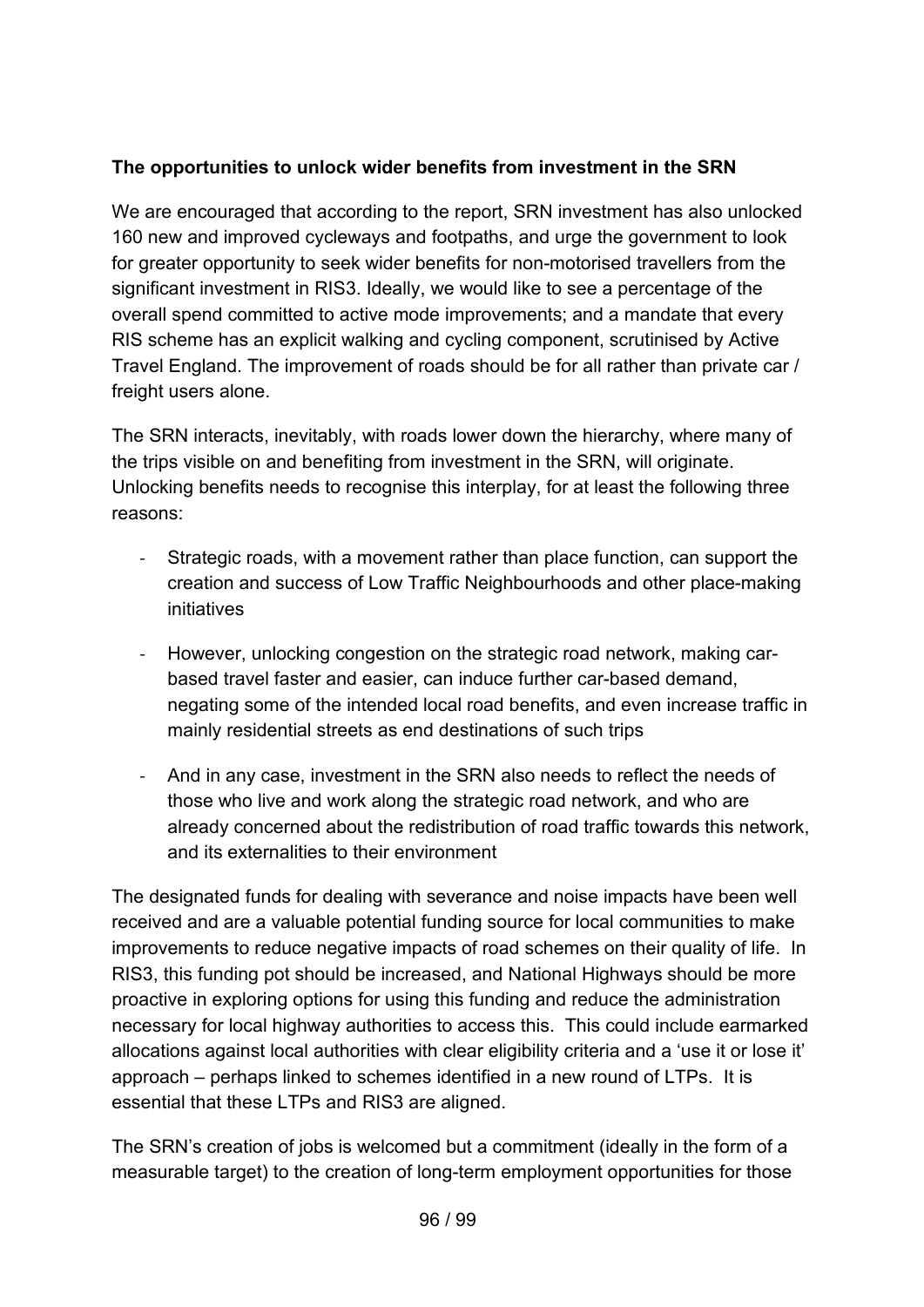from typically underrepresented groups should be provided in RIS3. This action would reduce employment gaps in road and would assist both the government's commitment to 'build back better' and to 'level up'.[26](#page-96-0)

In a similar vein, the trial and rollout of new digital technologies is expected to improve safety and create efficiencies on the SRN. However, they must not exclude nor prohibit users that cannot adopt them. The involvement of Transport Focus is encouraging to see, but the Department and its partners must consider an SRN technology strategy for the network, with a heavy focus on engagement and consultation with users. Technology can also have unintended negative consequences – for example the reported increase in usage of C- and unclassified roads over the past ten years, most likely encouraged by navigational systems now commonly available in cars and on smart phones.<sup>[27](#page-96-1)</sup>

#### **Summary**

The Transport Planning Society recognises the opportunity that RIS3 offers to improve travel conditions not just for private car and freight traffic, but across all modes of travel that make use of roads. The road investment strategy should recognise the interplay between levels of hierarchy and between travel modes, ensuring that all benefit.

In a previous study on the M25 it was found by National Highways itself that investments off the strategic road network may deliver the intended outcomes easier and cheaper than by expanding the SRN. It would be refreshing to see the funds available in RIS3 for such alternative interventions, be that the lower tier network, or other modes, such as active travel for personal trips or rail for freight movement. Climate resilience and maintenance of existing assets should be prioritised.

In any case, the strategy needs to align with strategies at the local level (such as emerging Local Transport Plans) and other national policies, such as decarbonisation. Reducing the need to travel, rather than providing for predicted traffic growth is one way of doing so.

<span id="page-96-0"></span><sup>26</sup> De Henau, J., and Himmelweit, S. (2020) *The gendered employment gains of investing in social vs. physical infrastructure: evidence from simulations across seven OECD countries.* The Open University. [www.open.ac.uk/ikd/sites/www.open.ac.uk.ikd/files/files/workingpapers/DeHenauApril2020v3.pdf].

<span id="page-96-1"></span><sup>27</sup> Reid, C. (2020) *'Rat-running' increases on residential UK streets as experts blame satnav apps*. The Guardian. [https://www.theguardian.com/world/2020/sep/25/rat-runningresidential-uk-streets-satnav-apps].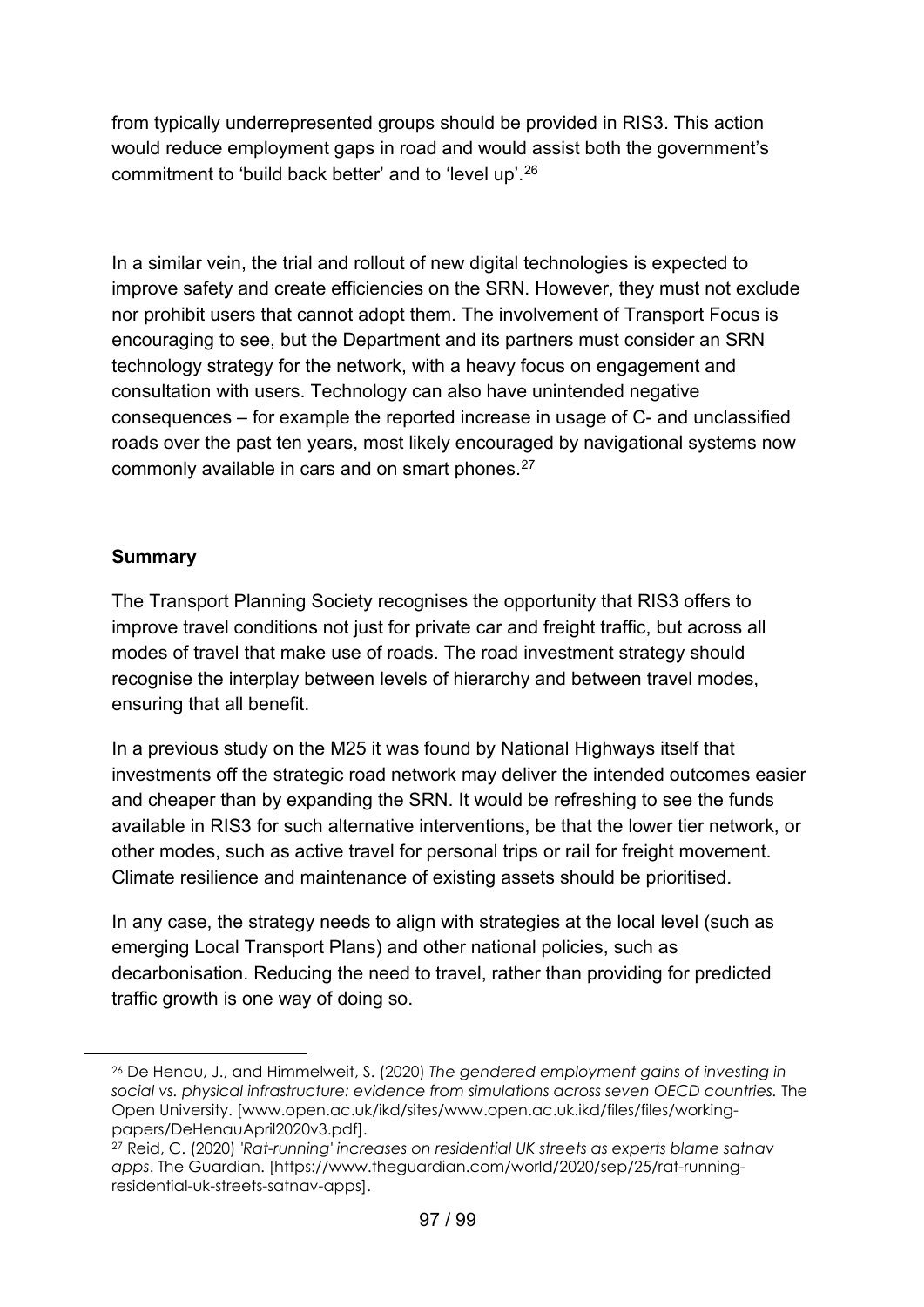The latest DfT Road Traffic Forecasts are now more than 3 years old, and uncertainty should be at the heart of road investment related decision-making. TPS believes that this implies a review of all schemes approved in the previous RIS.

#### **Contact**

Director of Policy

## Bibliography

- 1. Department for Transport. (2021) *Planning ahead for the Strategic Road Network Developing the third Road Investment Strategy.* Department for Transport.
- 2. Transport Planning Society. (2022) [https://tps.org.uk/].
- 3. Woodhouse, I., Cowling, E., and Wain, C. (2020) *Long-term implications of Covid-19 on transport planning and policy: a perspective from the transport sector.* Rees Jeffrey Road Fund.
- 4. Transport Focus. (2021) *Check how road user priorities for improvement vary by type of user and journey.* Transport Focus.
- 5. National Highways. (2017) *M25 South West quadrant: strategic study: stage 3 report.* Department for Transport.
- 6. Hopkinson, L., Anable, J., Cairns, S., Goodman, A., Goodwin, P., Hiblin, B., Kirkbride, A., Newson, C., and Sloman, L. (2021) *The last chance saloon: we need to cut car mileage by at least 20%.* Transport for Quality of Life.
- 7. Department for Transport. (2021) *Decarbonising Transport a Better, Greener Britain.* Department for Transport.
- 8. Anable, J., and Goodwin, P. (2021) *We are now facing two alternative futures (plus an untenable one).* Local Transport Today.
- 9. Department for Transport. (2018) *Road Traffic Forecasts 2018 Moving Britain Ahead.* Department for Transport.
- 10.Department for Transport. (2021) *Uncertainty Toolkit TAG Supplementary Guidance.* Department for Transport.